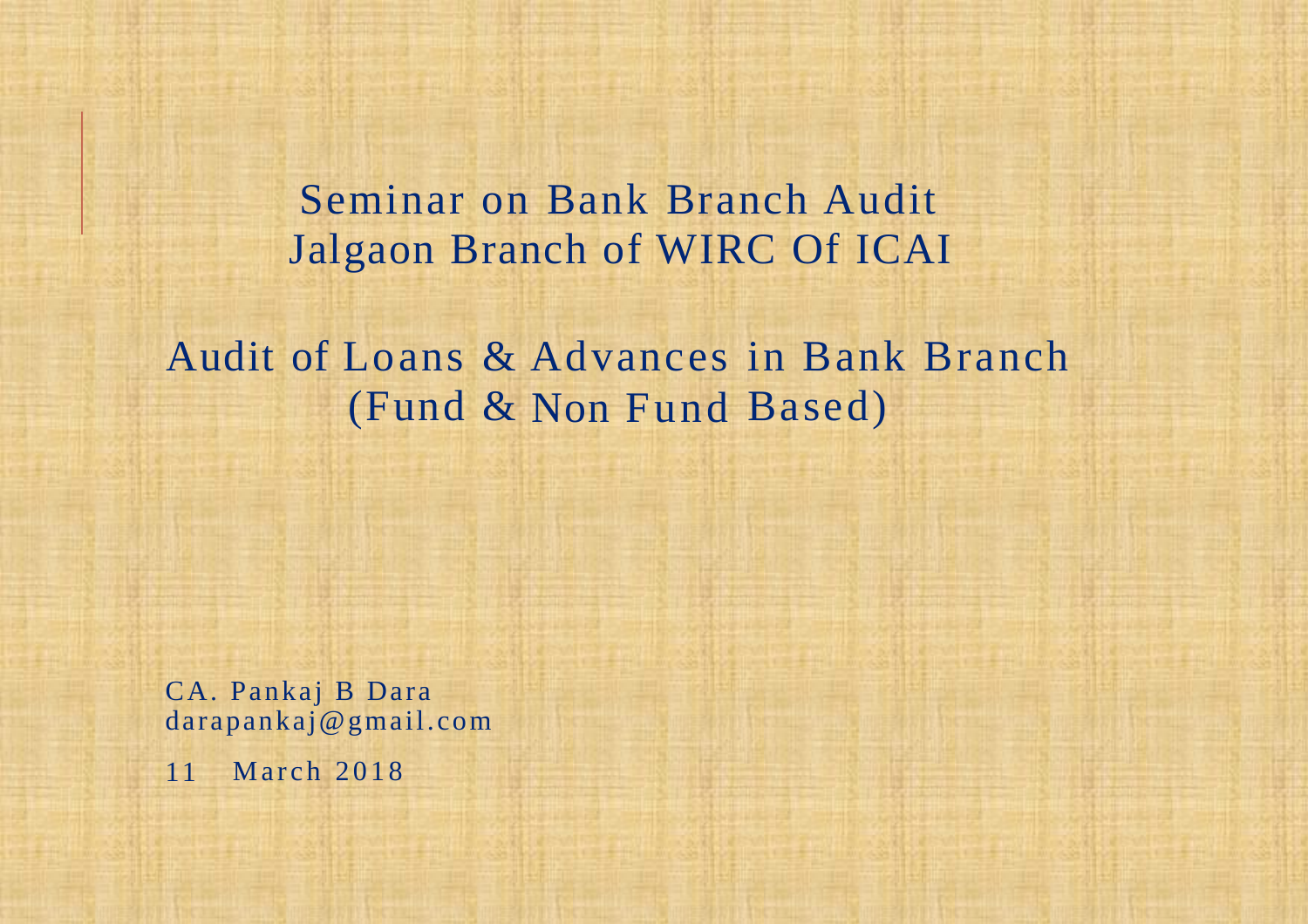#### Today's Agenda:

1. Important Circulars/Notifications issued by RBI

2.Due Diligence in case of Advances Importance and objectives of Au dit of Advances 3. Various Other allied laws impending audit . Cla s sifica tion & Types of Adva n ces

Early signals of fraud detection in advances Verifica tion / Au dit of Adva n ces Pre-Sa n ction Sanction & Disbursement Post Sanction - Documentation Review, Monitoring & Renewal

Audit Approach & Reporting Responsibility

Applicability of Auditing standards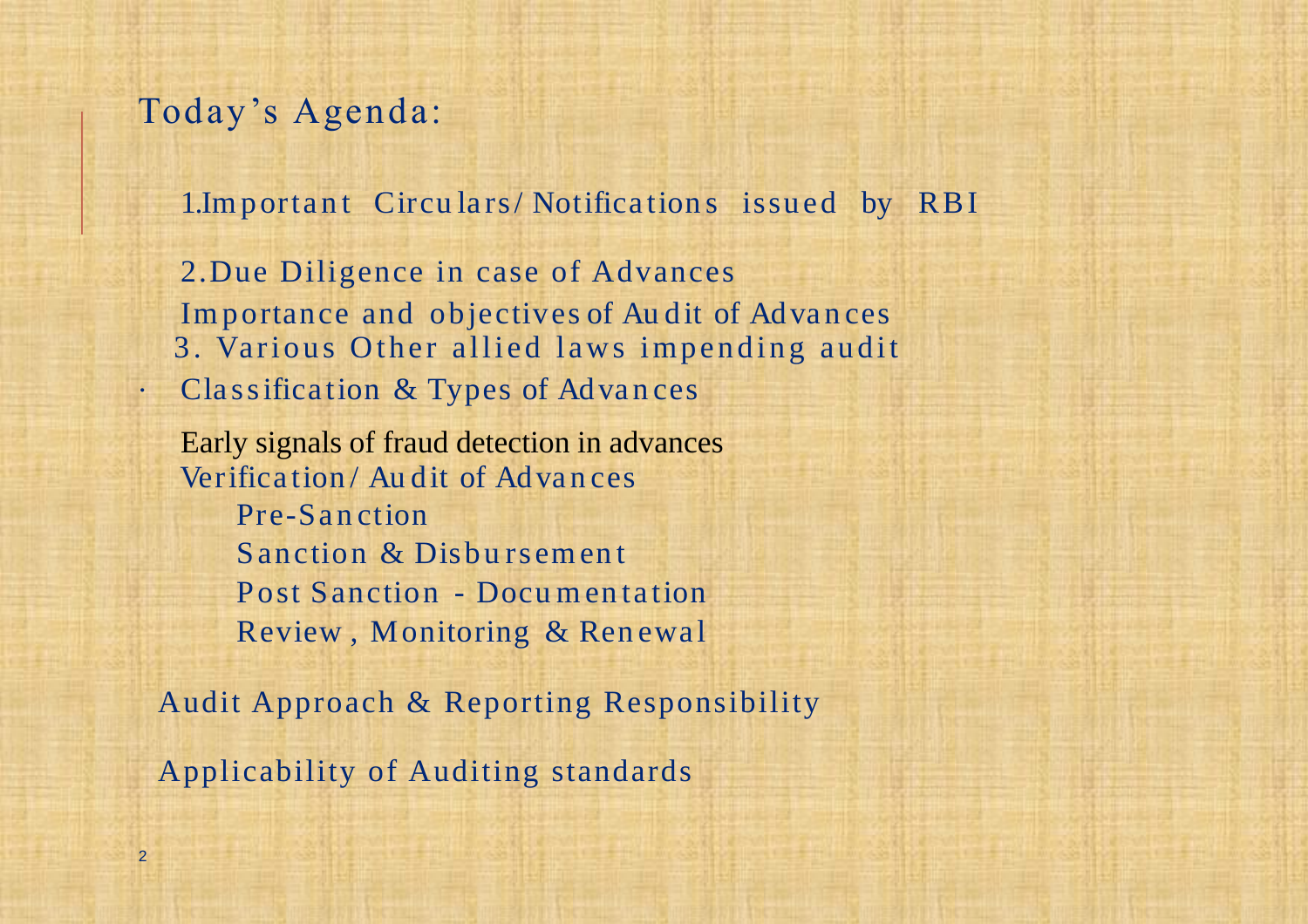### Disclaimer:

- Views expressed herein may not necessarily reflect the views of the firm.
- A presentation which raises ideas and concepts does not amount to an opinion of the firm or of the author, but should be merely viewed as matters having potential possibility.
- Presentations are intended to be dissuasive and not conclusive
- A presentation is not a replacement for a formal opinion on a point of law which may require to be addressed.
- The information and views contained in this presentation are to be viewed with caution and should be appropriately considered.
- Information provided herein is only for the benefit of the recipients, and is not to be shared with any other person without our or ICAI consent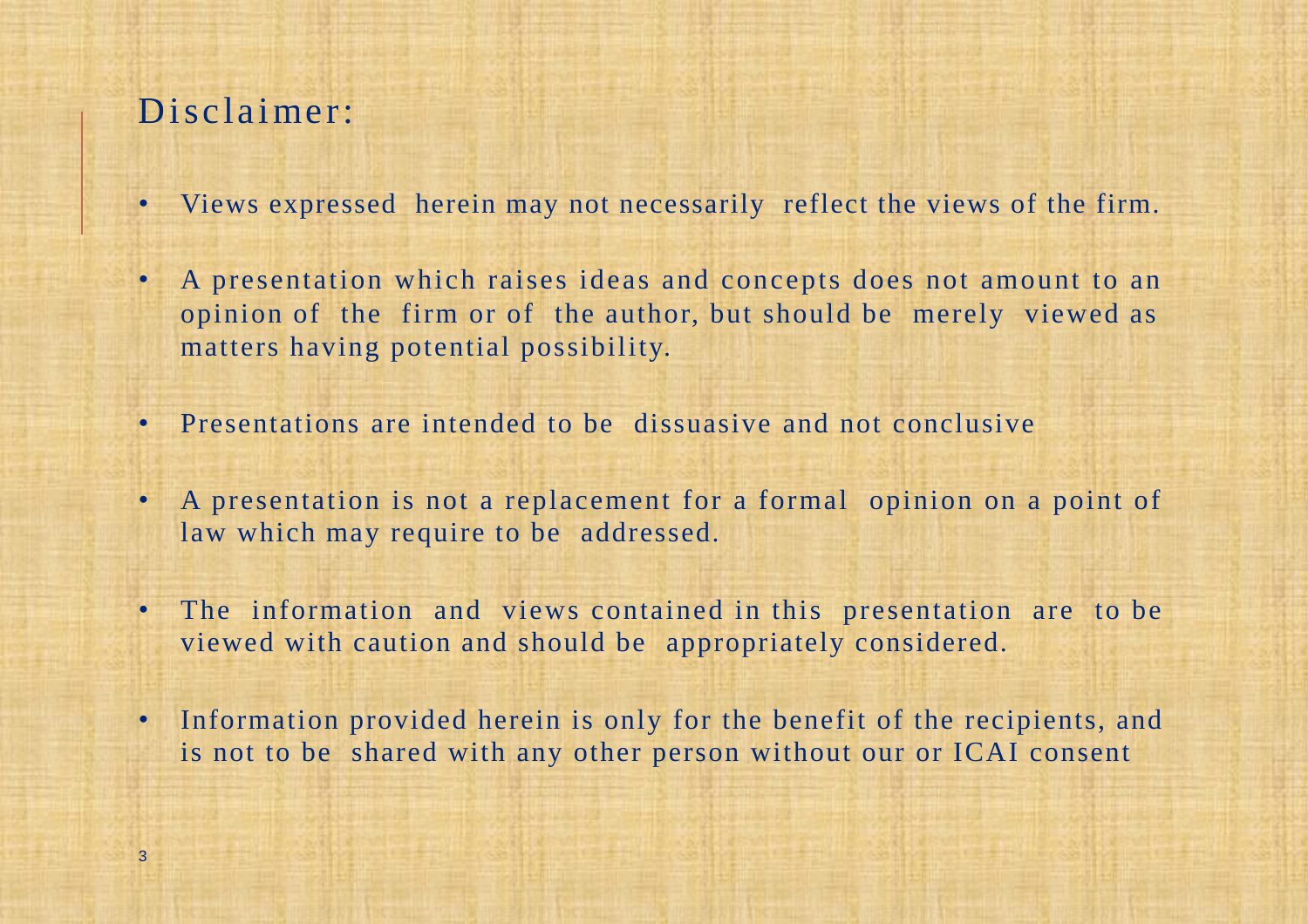Important Circulars issued by RBI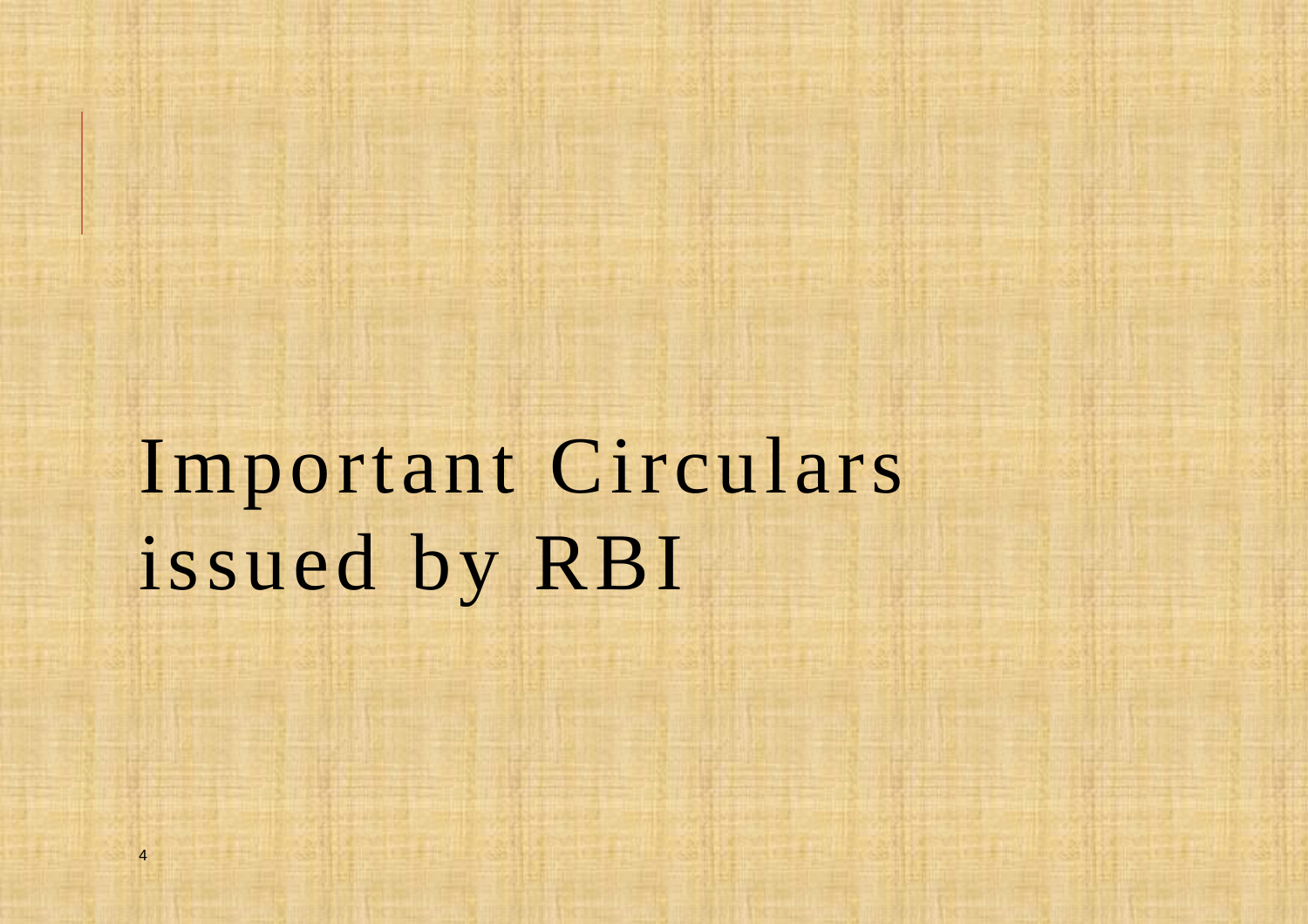#### Relevant Circulars applicable for FY 2017-18:

Master Circular/Master Directions: M aster Circular- Loans and Advances – Statutory and Other Restrictions dated July 1,2015 Master Circular – Exposure Norms dated July  $1,2015$ M aster Circular - Guarantees and Co-acceptances dated July 1,2015 Master Direction - Lending to Micro, Small & Medium Enterprises (MSME) Sector dated July 1,2016 Master Direction- Priority Sector Lending- Target & Classification dated July 7,2016

Other Circular/Notifications:

Review of Prudential Guidelines - Revitalising Stressed Assets in the Economy dated February 25,2016 Framework for Revival and Rehabilitation of Micro, Small and

Medium Enterprises (MSMEs) dated March 17,2016 Sanction of Additional Working Capital Limits to Micro and Small Enterprises (MSEs) dated December 29,2016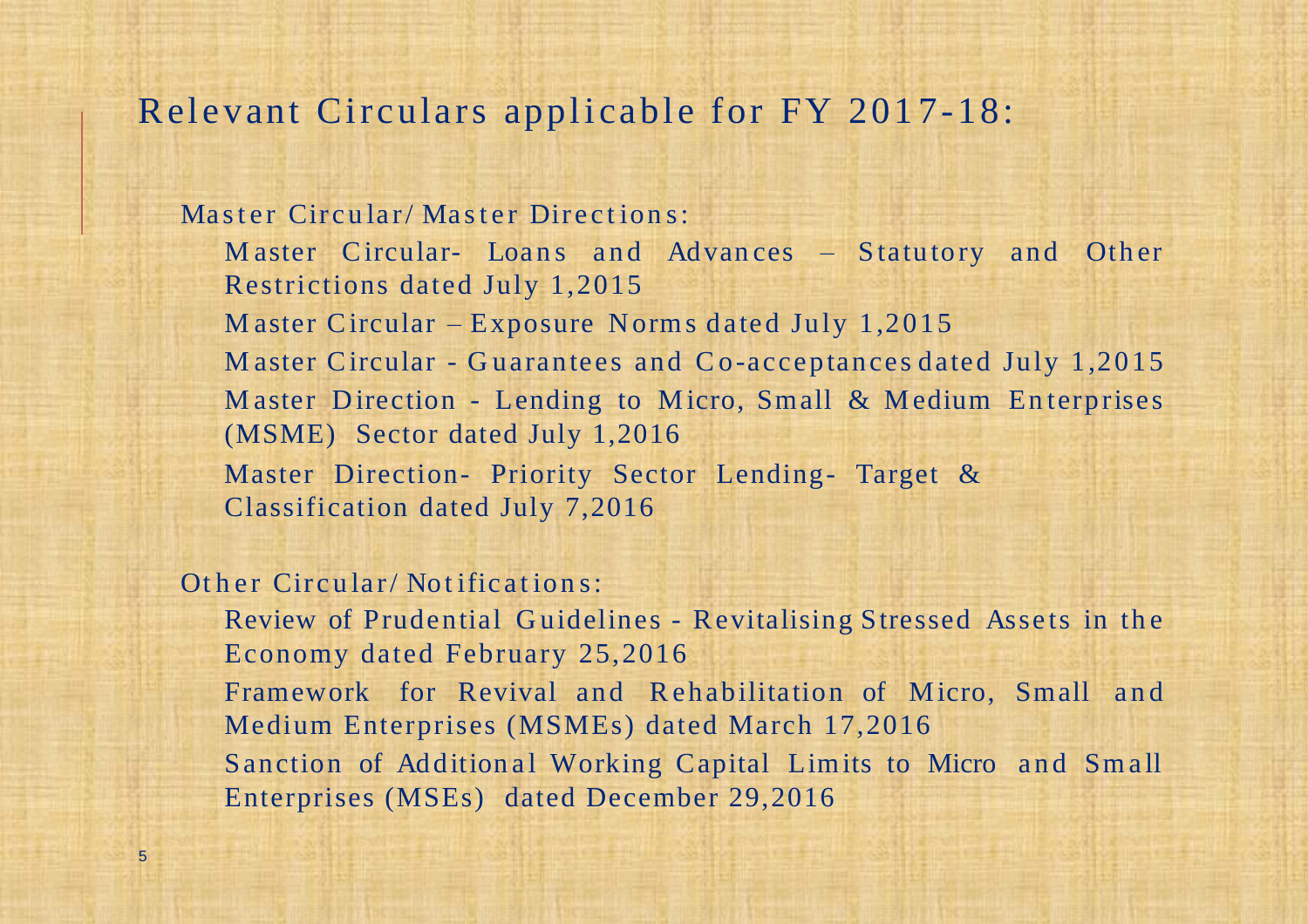Importance of Audit of Advances:

Lending constitutes major activity of the bank

Advances generally constitute the largest item of the assets in the Bank Branch Balance Sheet (60% to 90% of Balance Sheet)

Intrerst income and Fee income on advances (Retail as well as Corporate Loans)

Close Monitoring of Lending Activity of the Bank by the Reserve Bank of India

Important area of reporting in Long Form Audit Report, Tax Audit Under Income Tax Act in Bank Branch Audit .

Probable Area of Fraud, Income Leakages etc.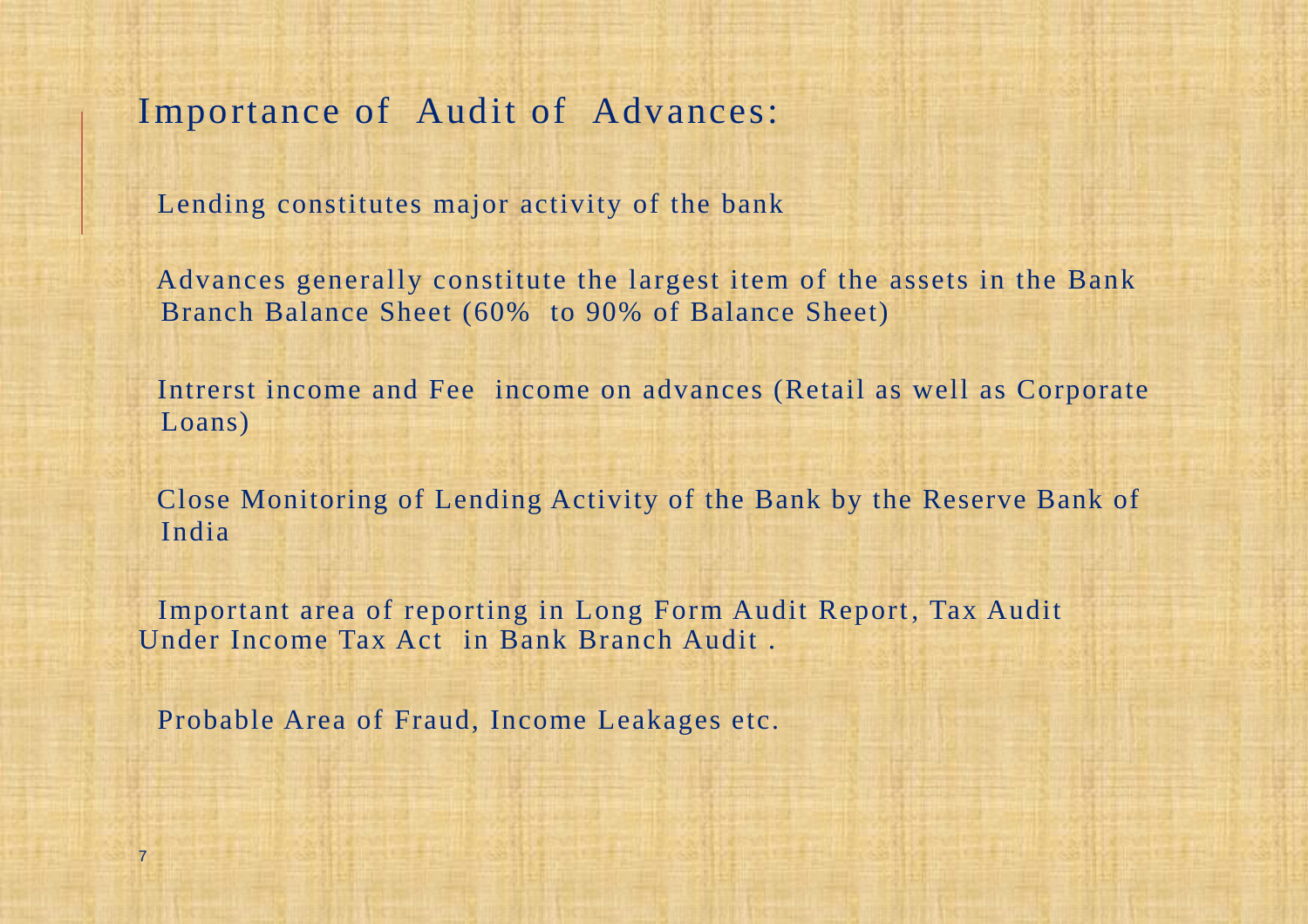# INCOME RELATED TO ADVANCES

#### The Advances Co-related income to be checked and cross verified

| Type of Advances                               | <b>Co-related income</b> |
|------------------------------------------------|--------------------------|
| <b>Advances</b>                                | Interest income          |
| Bank gurantee/letter of credit<br>(non funded) | Fees                     |
| Advances to be classified (funded)             | <b>Processing fees</b>   |
| Housing/car / educational advances             | Exempt / Taxable Charges |
|                                                |                          |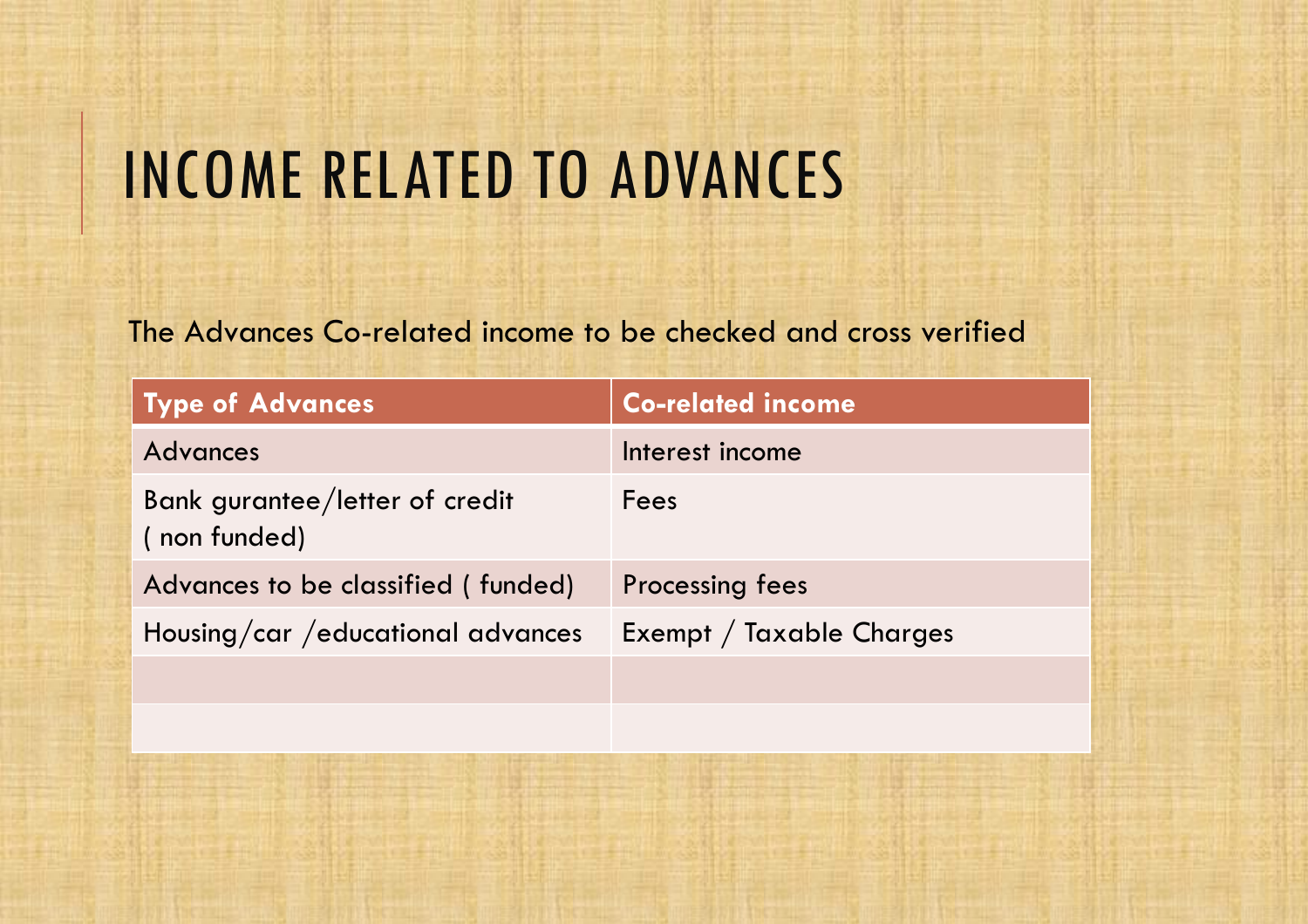### BASIC INFORMATION OF BRANCH/DUE DILIGENCE OF ADVANCES

### Before Verification of Advances

1. Basic Information Related to Branch Whether It is Which Type Of branch . Agricuterist branch/ Education loan/ Housing Loan/ real estate branch .

2. Form opinion And extent of verification On type of branch and supported by head office circular for operation of branch lending activities.

3. Rotation Of Staff Followed or not , it would give smell of misutilisation of authority and centralization of advances to particular section of borrower class/ specific business activity/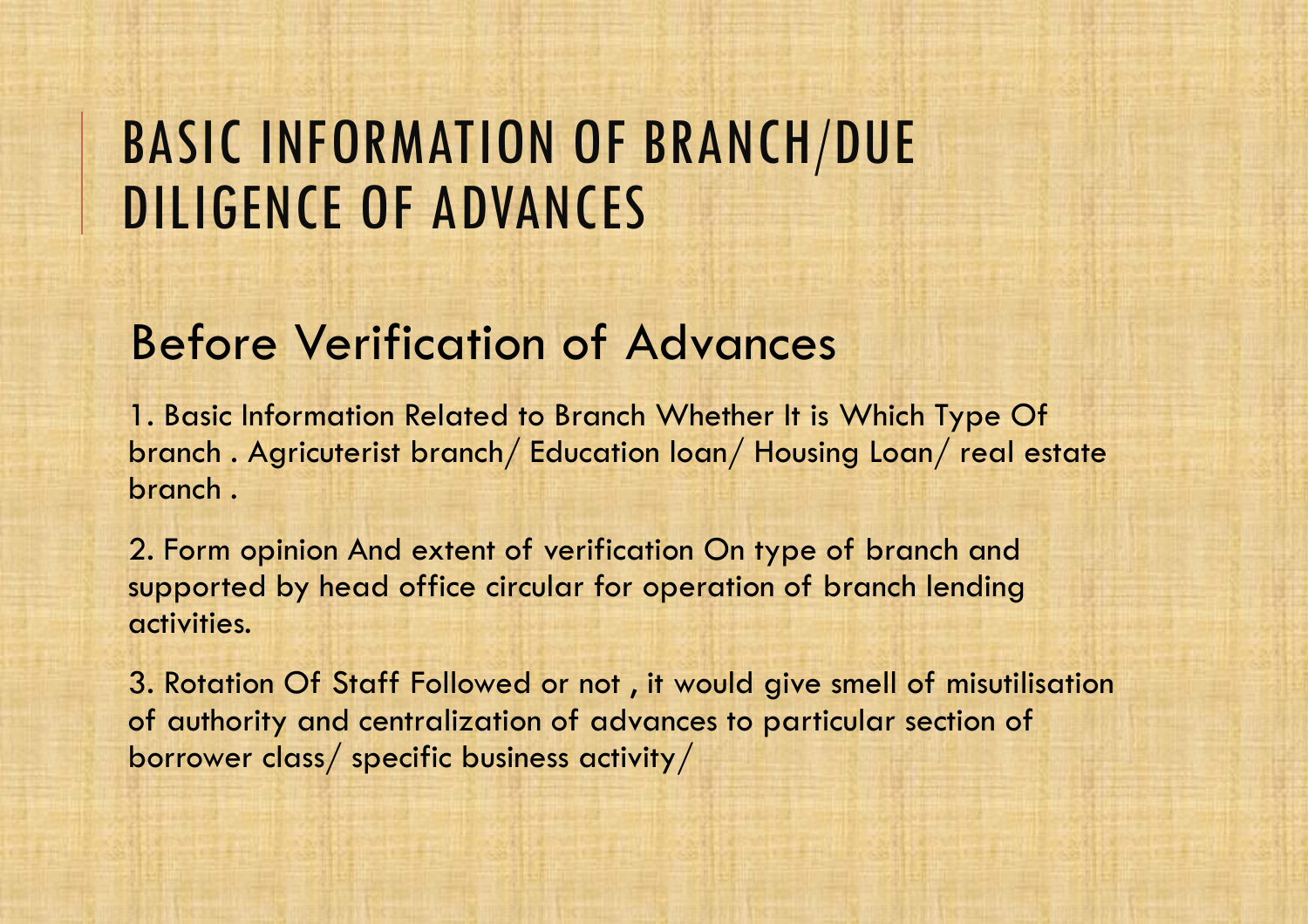### BASIC INFORMATION OF BRANCH/DUE DILIGENCE OF ADVANCES

Verify Details Of Budget And target Critrie Set – This Would Provide The Ability Of The staff And routine borrower whose accounts utilize at the month end or year end to make up target and inflate the finical background to achieve target and do as month end or year end exercise

Diagnose Pattern of Advances As monthly follow and compare with previous year- major eruption , variation, change in classification from non-priority to priority, fund to non fund and vice verse.

Observe common reasons cited for enhancement of borrowing limits, if commonly same narration/reasons cited, sense the perfumes there and follow the path.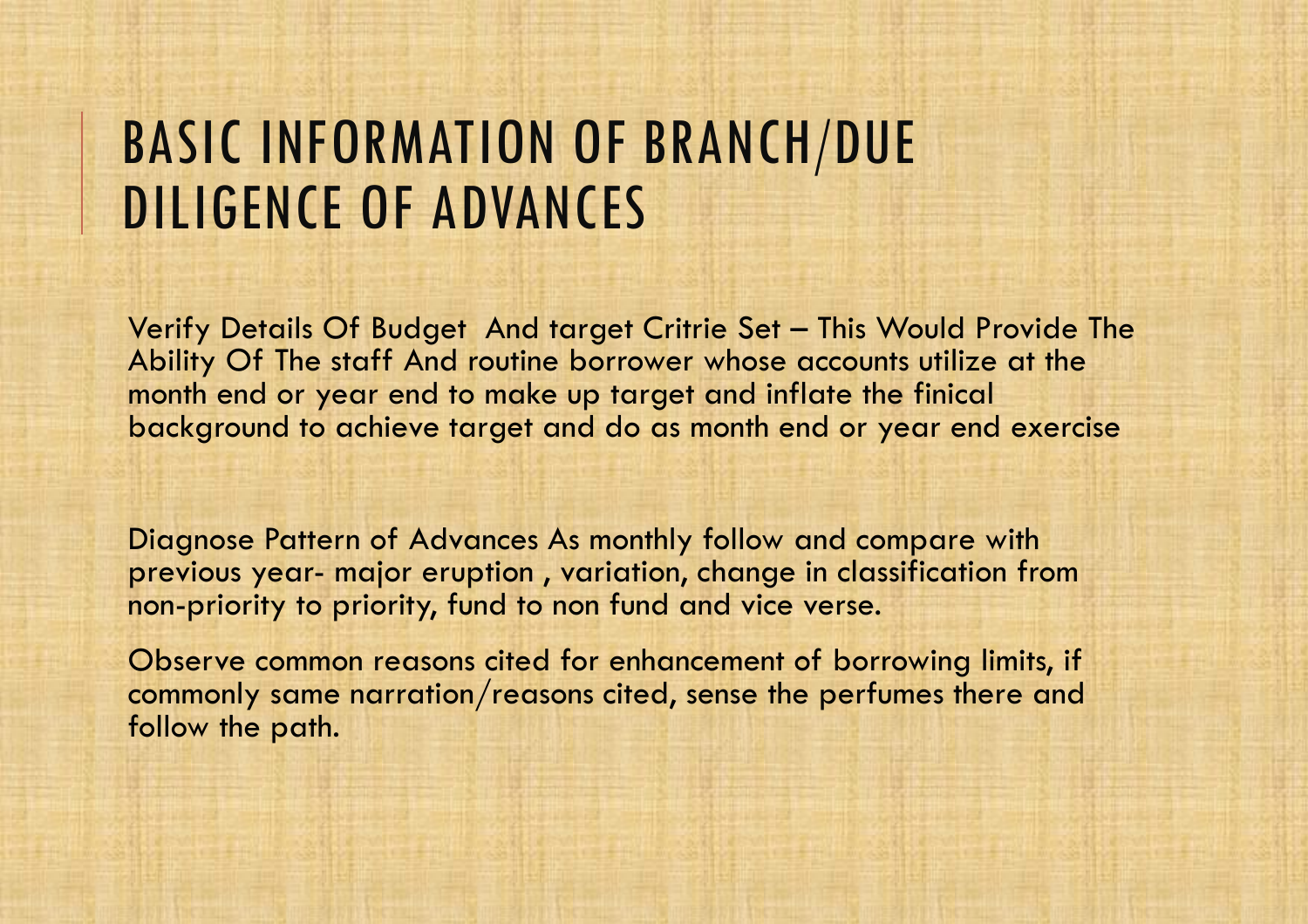### BASIC INFORMATION OF BRANCH/DUE DILIGENCE OF ADVANCES

Observe The Advances file handling Pattern which provide sense the person handling is from branch staff / handled by outside staff/ outside consultant.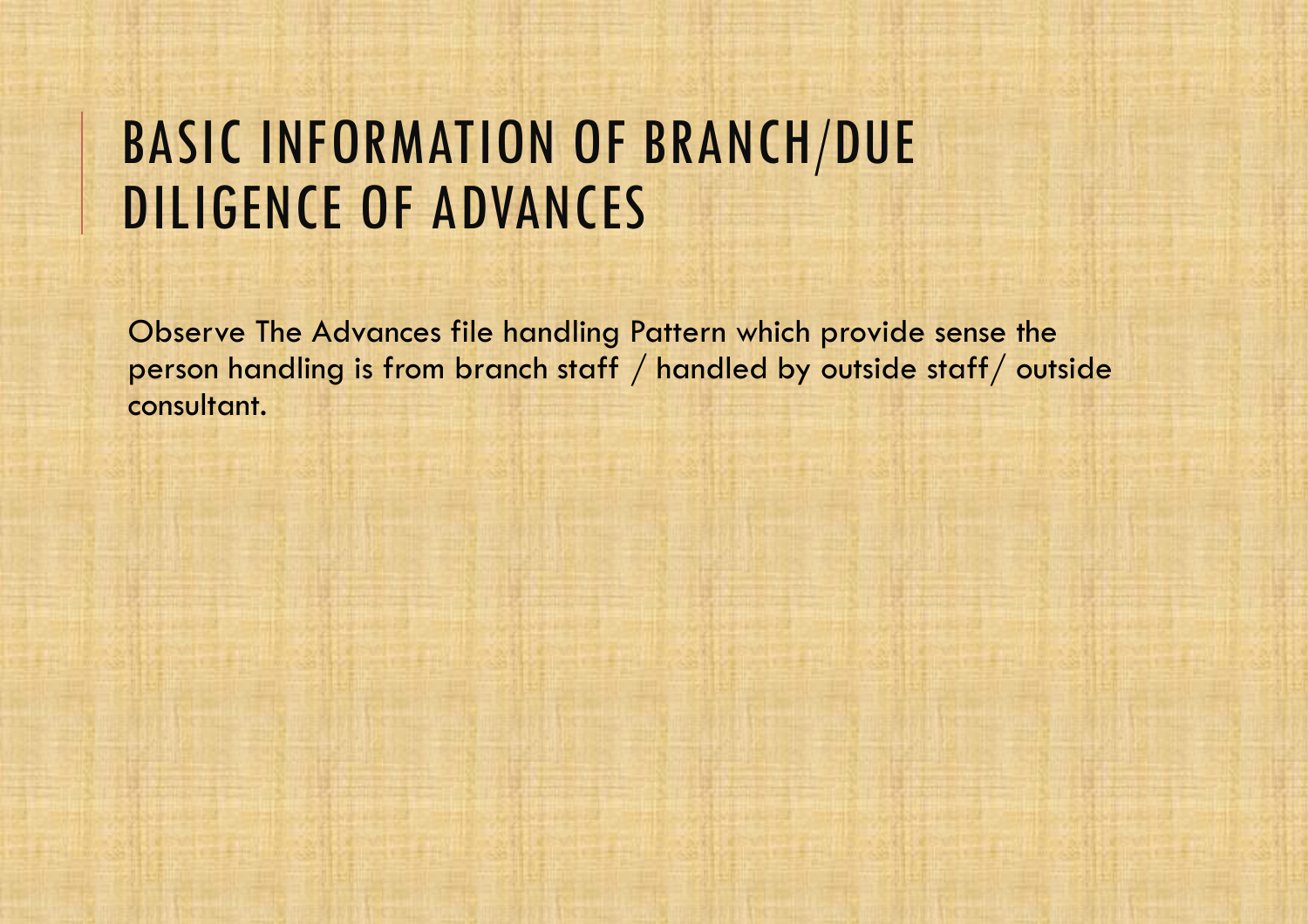# OTHER ALLIED LAWS.

- 1. Banking Regulation Act.
- 2. Companies Act.
- 3. neogeoable Instrument Act.
- 4. Income Tax Act.
- 5. Goods And Services Act.
- 6. Foerign exchange management act.

7.Other allied laws. – As Per state Act. Profession Act Still persist in State Of Maharastra.- Laws May Vary As per State.

8. Applicable Stamp Duty Laws As per State .- Eg Nazarana TO Be Paid on B Satta Tenure Land As per Sttae of Maharastra- Different For Dissrent District In state of Maharastra – 75 % in jalgaon Ditrict and different of district of Nagpur and Amravati i.e 15 to 25 %.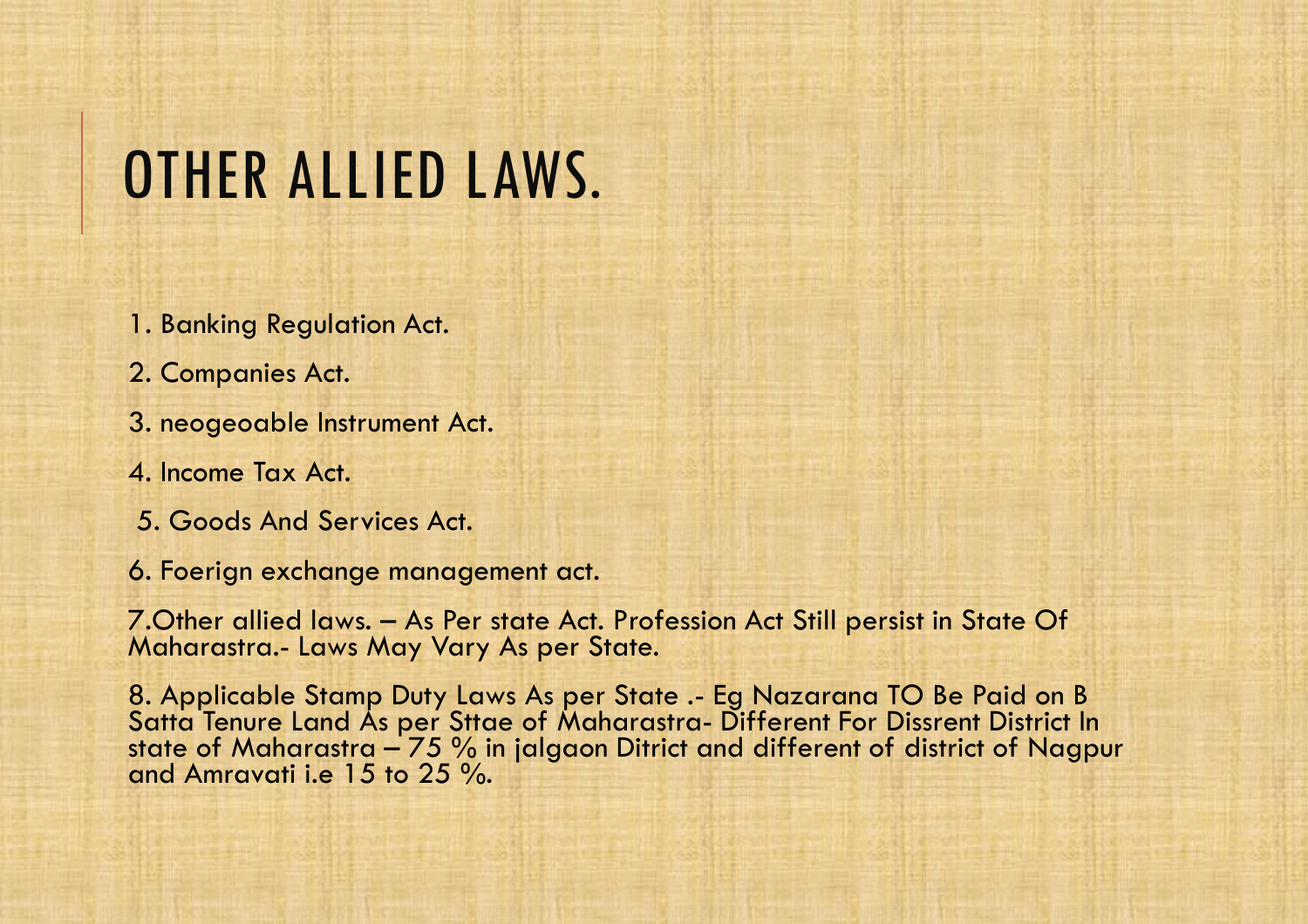# Classification & Types of Advances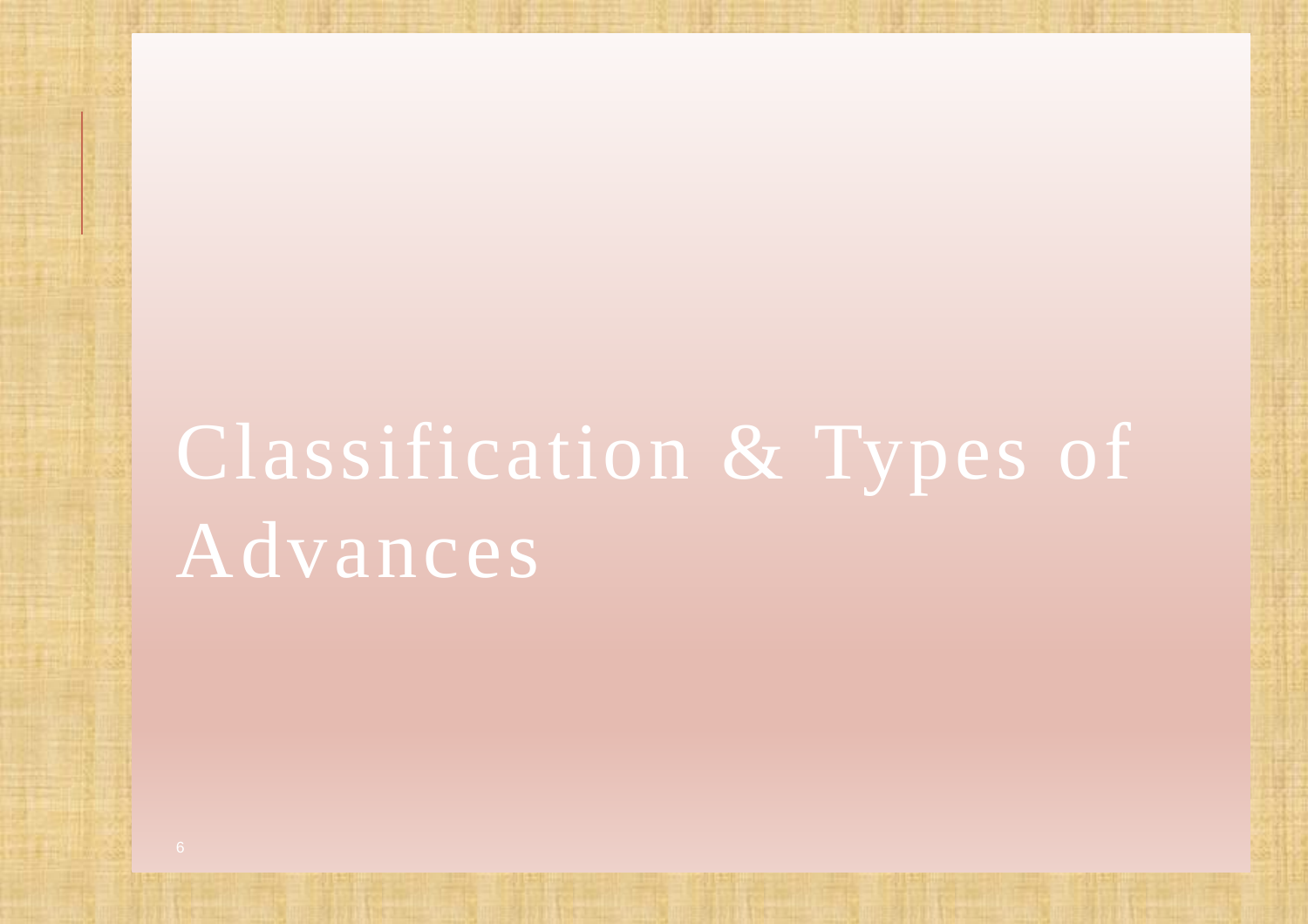### Classification of Advances:

| Based on  | Description                                               | Example of Facility                                                     |
|-----------|-----------------------------------------------------------|-------------------------------------------------------------------------|
| Funds     | Funded and Non-<br>Funded                                 | Term loans, CC/OD,<br>BG LC etc.                                        |
| Geography | <b>Inland and Export</b>                                  | Domestic TL,<br>Packing/Pre-shipment<br>Credit, Post-shipment<br>Credit |
| Security  | Secured and Unsecured                                     | Mortgage,<br>Hypothecation, pledge,<br>clean, credit card               |
| Sector    | <b>Priority sector and Non-</b><br><b>Priority Sector</b> | Agricultural, Home<br>loans, Educational, small<br>& medium enterprises |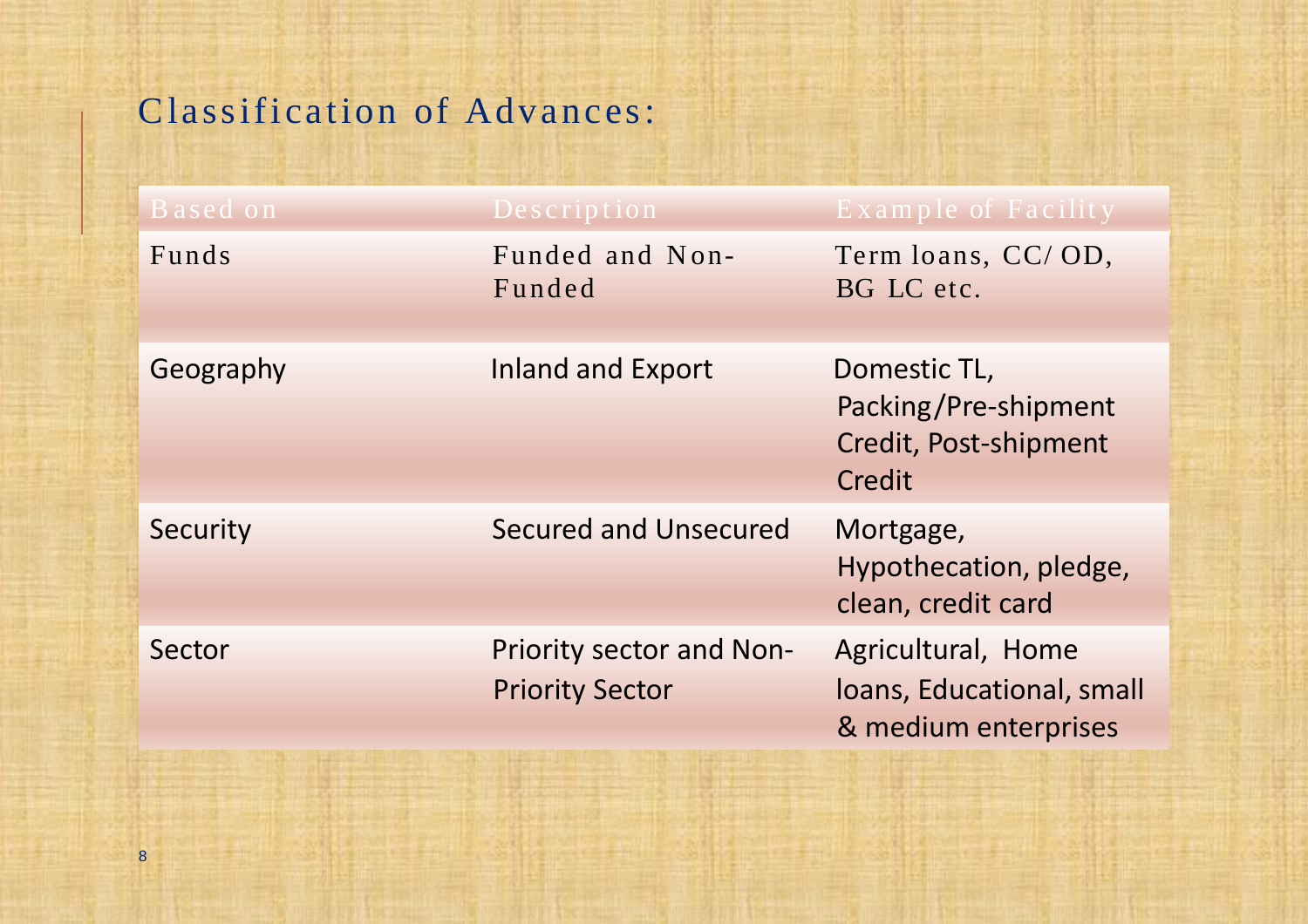### Types of Fund Based Facility:

| $\vert\, {\rm Type}\, \vert$         | Description                                                                                                                  |
|--------------------------------------|------------------------------------------------------------------------------------------------------------------------------|
| Demand Loan                          | Repayable on demand in a single or pre-determined<br>instalments generally up to 3 years (36 months)                         |
| Term Loan                            | If demand loan's repayment exceeds 36 months, it<br>is called Term Loan                                                      |
| Cash Credit (CC)                     | Credit Facility is generally granted against security<br>of stock/book debts-Renewal every year                              |
| Overdraft (OD)                       | Credit Facility similar to cash Credit but No<br>Security or other security like FD's, NSC receipts,<br>Lien on LIC policies |
| <b>Bill Purchased</b><br>/Discounted | Advance against a sale bill after the buyer has<br>received the goods                                                        |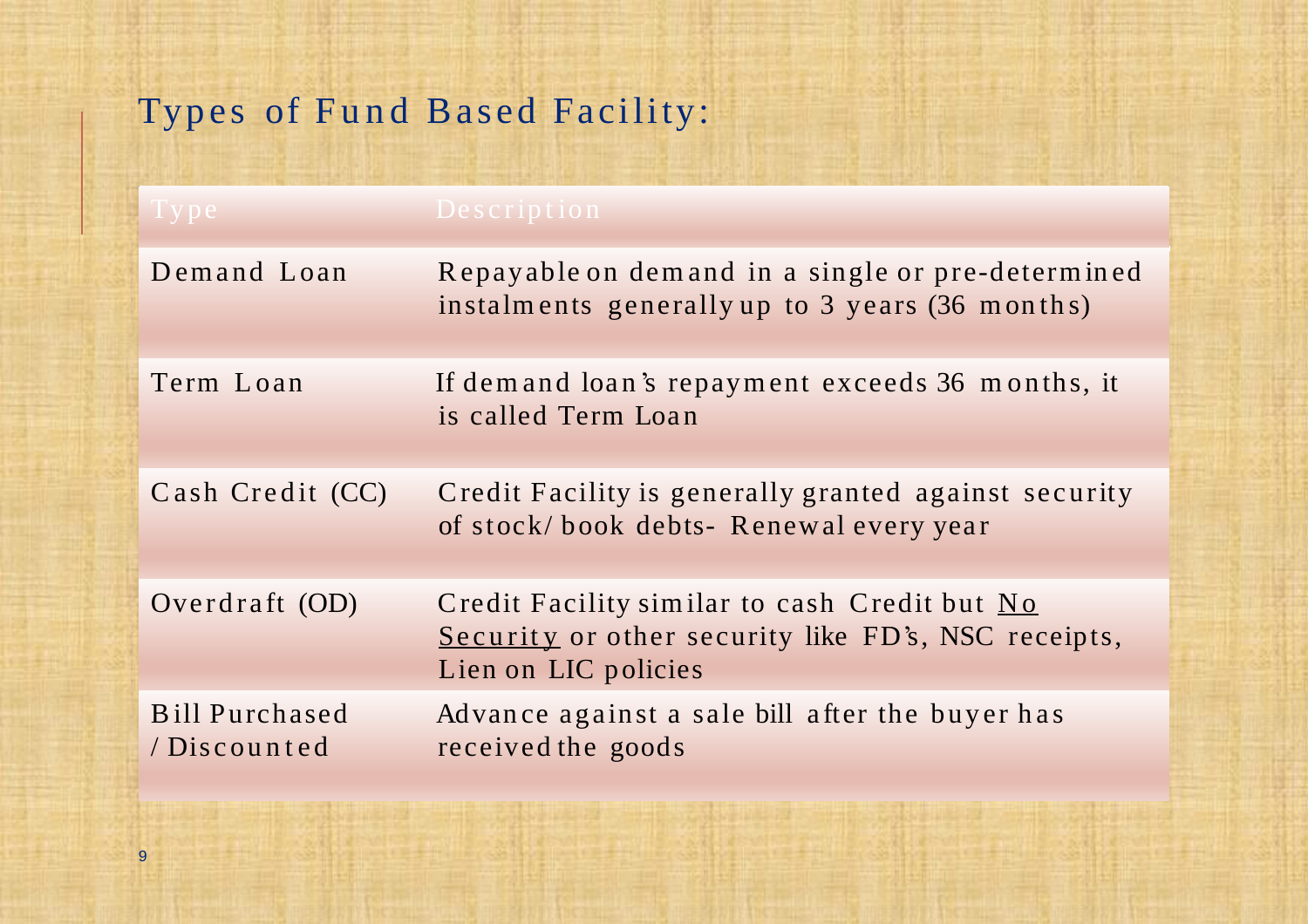### Types of Non-Fund Based Facility:

| $1$ y p $\overline{e}$                        | Description                                                                                                                 |
|-----------------------------------------------|-----------------------------------------------------------------------------------------------------------------------------|
| Letter of credit                              | Undertaking by the bank to the payee(supplier of<br>goods & services), on behalf of the buyer as per the<br>terms of the LC |
| Bank Guarantee<br>(Financial/<br>performance) | To guarantee the performance of contractual<br>obligations                                                                  |
| Letter of comfort                             | Financial guarantee issued by bank to the<br>beneficiary on behalf of borrower                                              |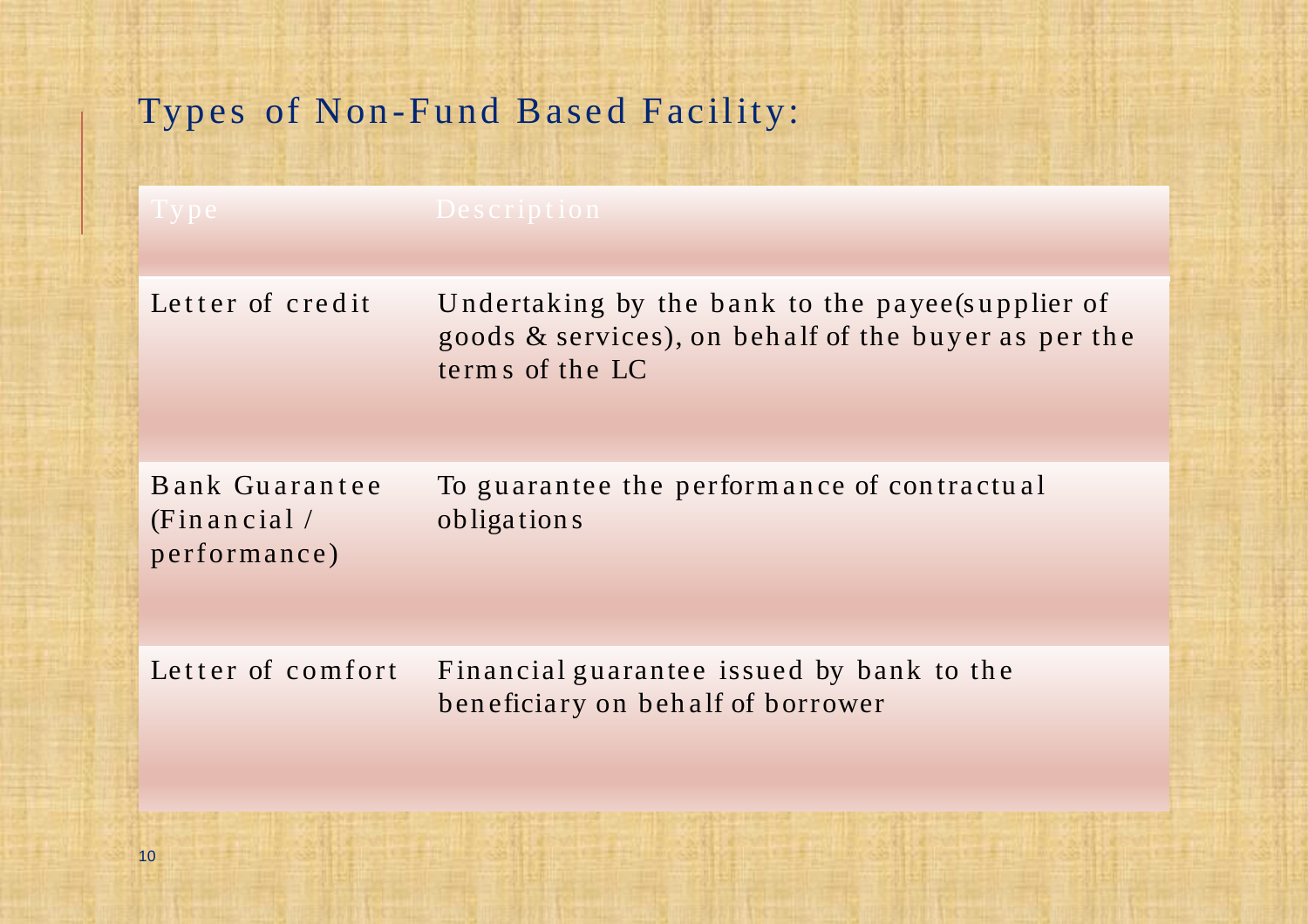#### Types of Security for Advances:

#### Primary Security

Refers to security acquired by the borrower with bank finance or the one against which credit facility has been sanctioned by the bank

#### Collateral security

Collateral security is an additional security provided to bank in case of need. For eg, Insurance policy, FD's etc

#### Personal Guarantee

It is a guarantee by a third party for payment of outstanding in the event of default by the borrower

#### Fixed  $&$  Floating charge

Fixed charge is a charge on some specific and ascertained assets. Floating charge is an equitable charge on the assets, present as well as future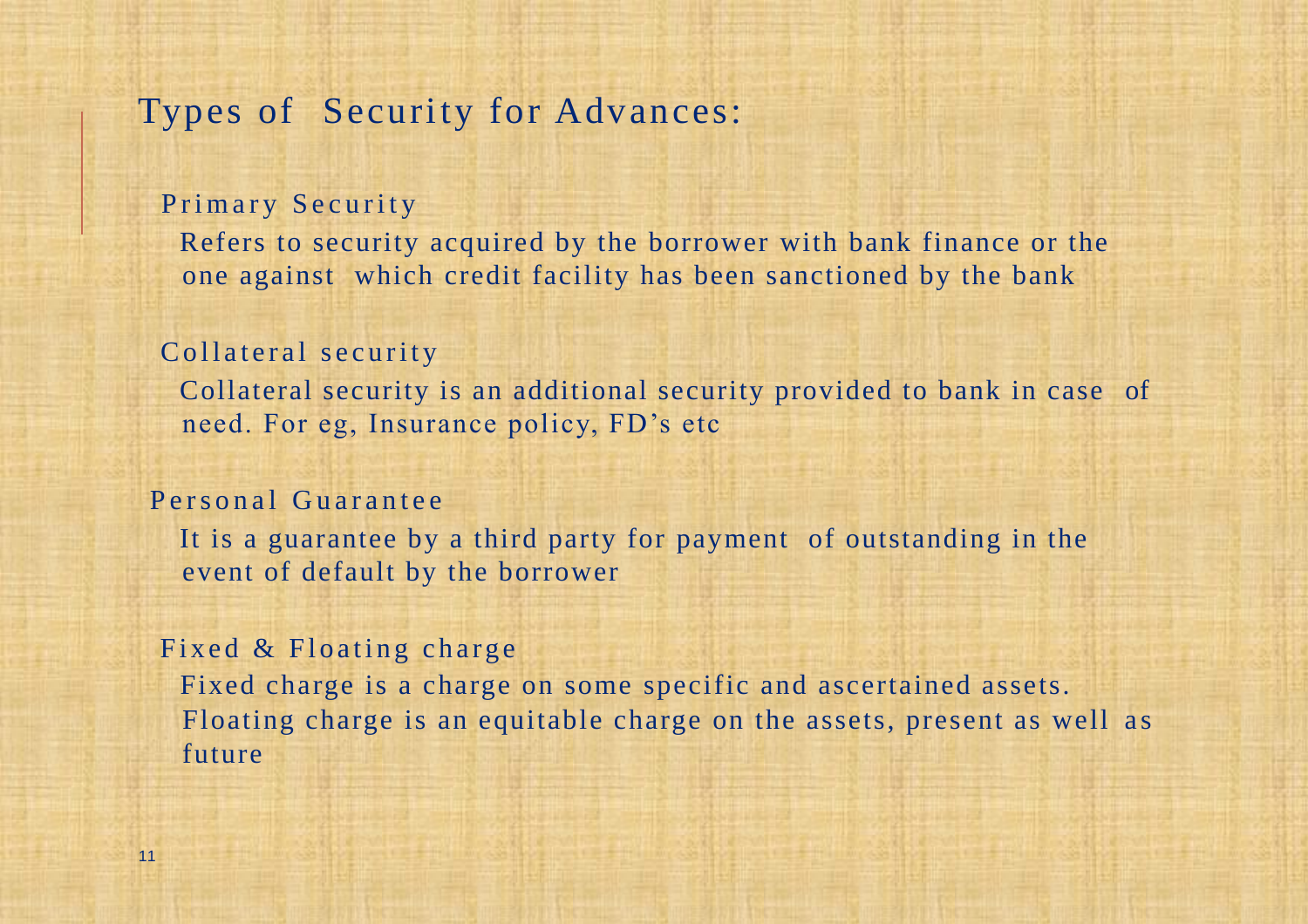## DIFFERENCE BETWEEN PRIORITY SECTOR AND PRIORITY SECTOR ADVANCES.

Is there any difference between

Priority sector

And

Priority sector advances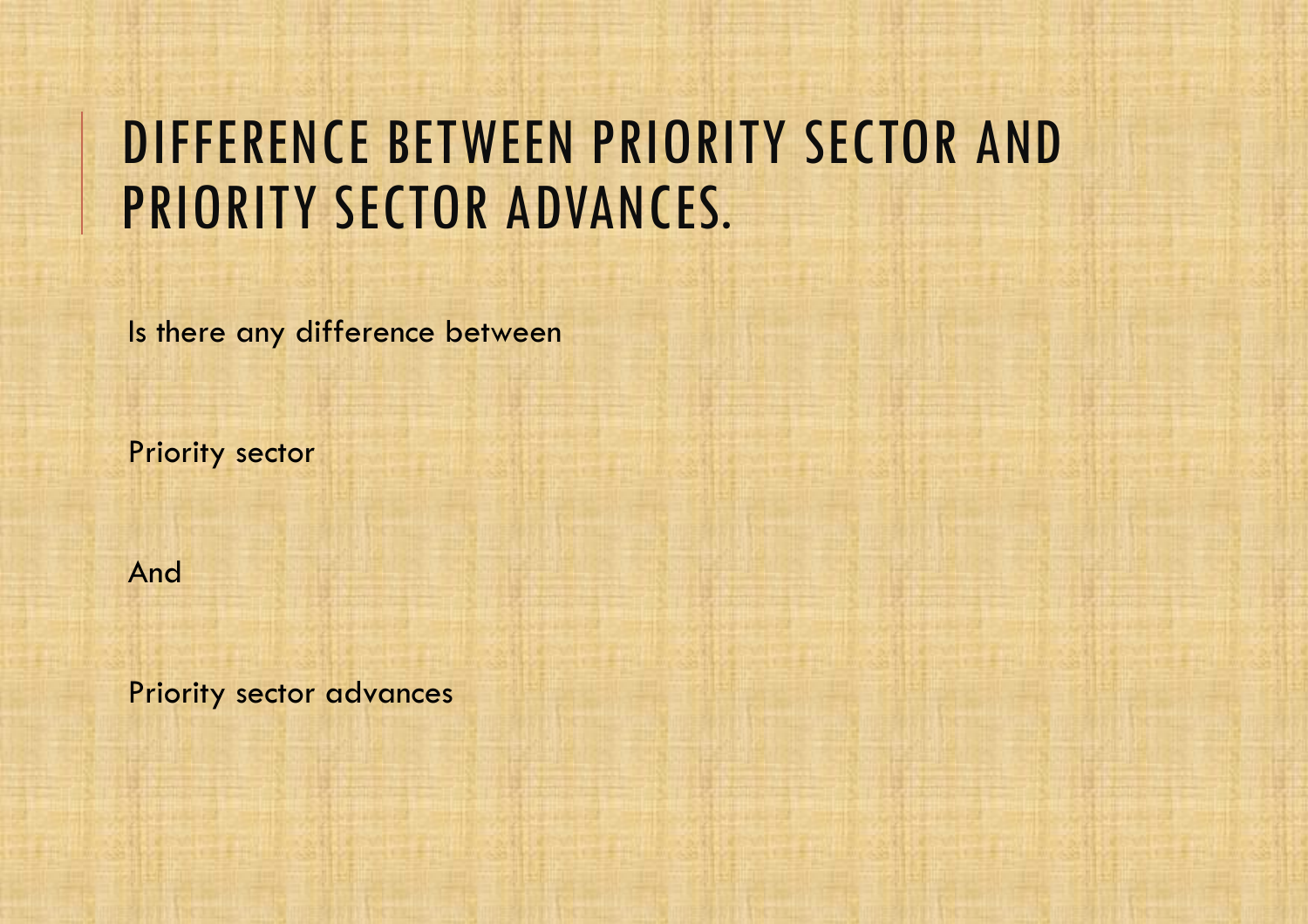#### Sector wise Advances:

#### Priority Sector:

Priority sector refers to those sectors of the economy which may not get timely and adequate credit in the absence of this special dispensation.

Priority Sector advances includes the following categories In terms of RBI Master Direction- RBI/ FIDD/ 2016-17/ 33 Master Direction FIDD.CO.Plan.1/04.09.01/2016-17 "Master Direction- Priority Sector Lending- Targets and Classification" dated July 7, 2016 the categories under priority sector are as follows:

**(i) Agriculture (ii) Micro, Small and Medium Enterprises (iii) Export Credit (iv) Education (v) Housing (vi) Social Infrastructure (vii) Renewable Energy (viii) Others**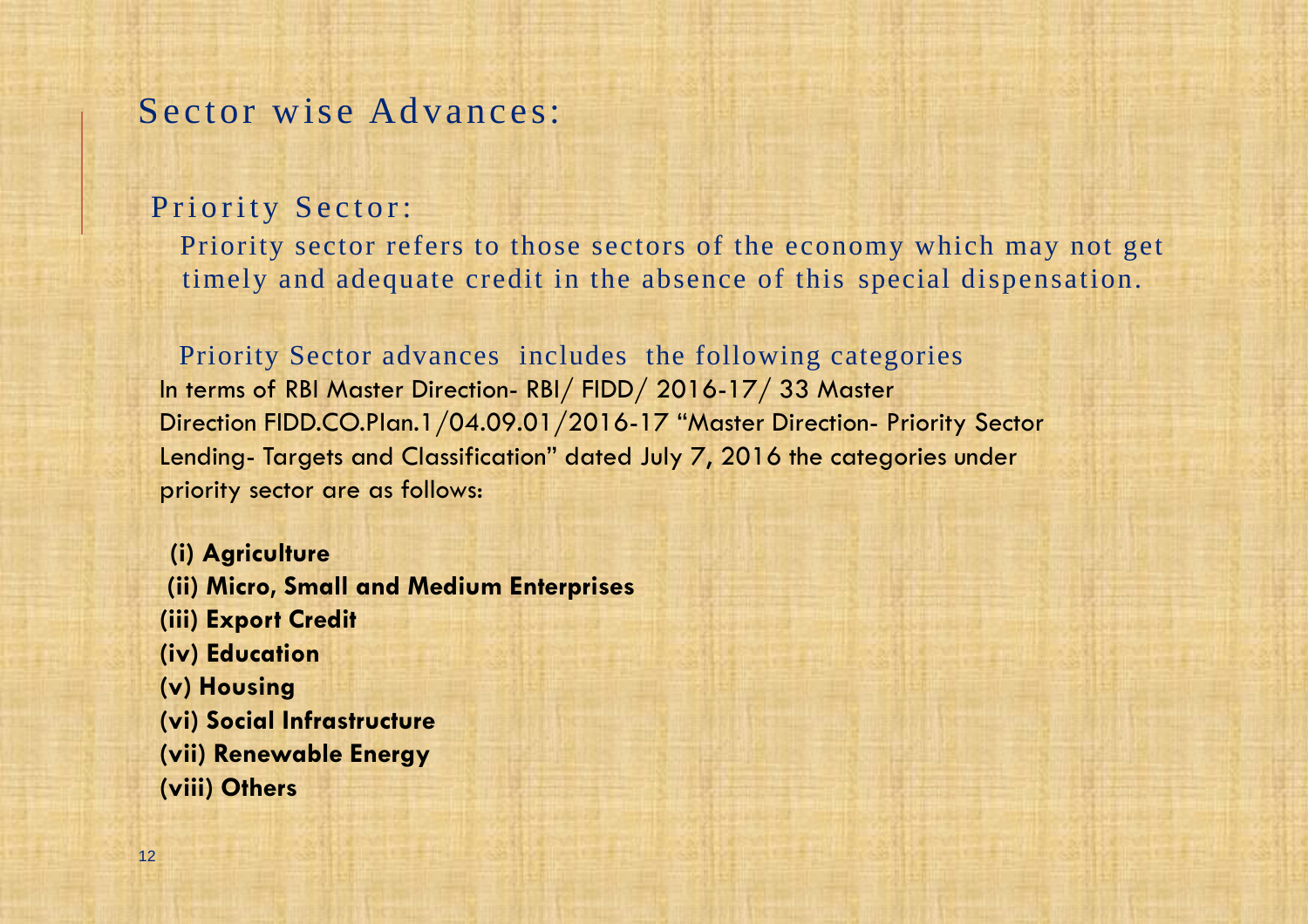Hitherto the agriculture advances were bifurcated into direct / indirect agriculture advances, however, in terms of revised guidelines issued by Reserve Bank of India (RBI-2014-15/573 FIDD.CO.Plan.BC.54/04.09.01/2014-

15 dated April 23, 2015), the present distinction has been dispensed with and the lending to agriculture sector has been defined to include (i) Farm Credit (which will include short-term crop loans and medium/long-term credit to farmers) (ii) Agriculture Infrastructure and (iii) Ancillary Activities.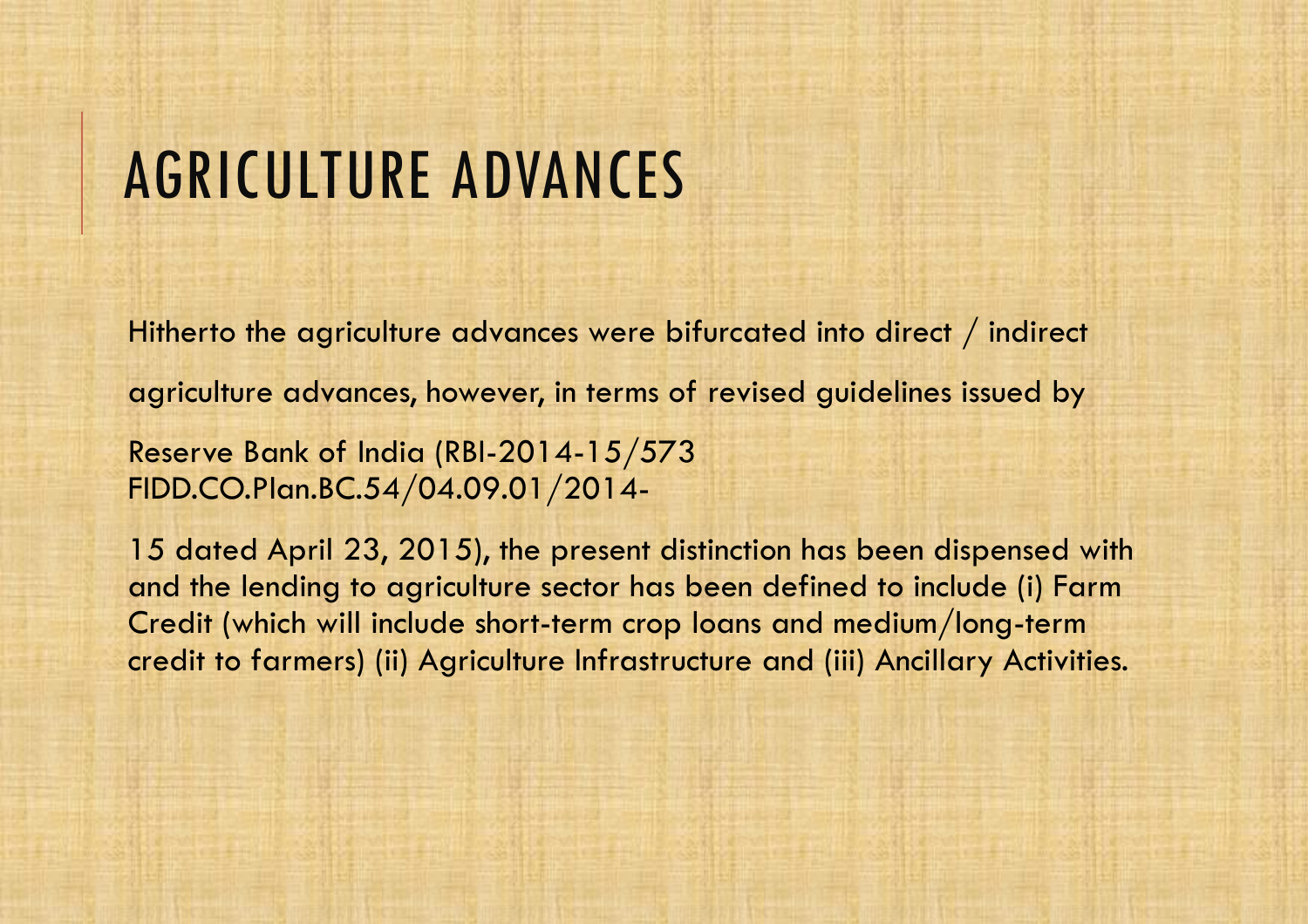# FARM CREDIT

A. Loans to individual farmers [including Self Help Groups (SHGs) or Joint Liability Groups (JLGs), i.e. groups of individual farmers, provided banks maintain disaggregated data of such loans] and Proprietorship firms of farmers, directly engaged in Agriculture and Allied Activities, *viz.,* dairy, fishery, animal husbandry, poultry, bee-keeping and sericulture

B. Loans to corporate farmers, farmers' producer organizations/companies of individual farmers, partnership firms and co-operatives of farmers directly engaged in Agriculture and Allied Activities, viz., dairy, fishery, animal husbandry, poultry, bee-keeping and sericulture up to an aggregate limit of Rs. 2 crore per borrower.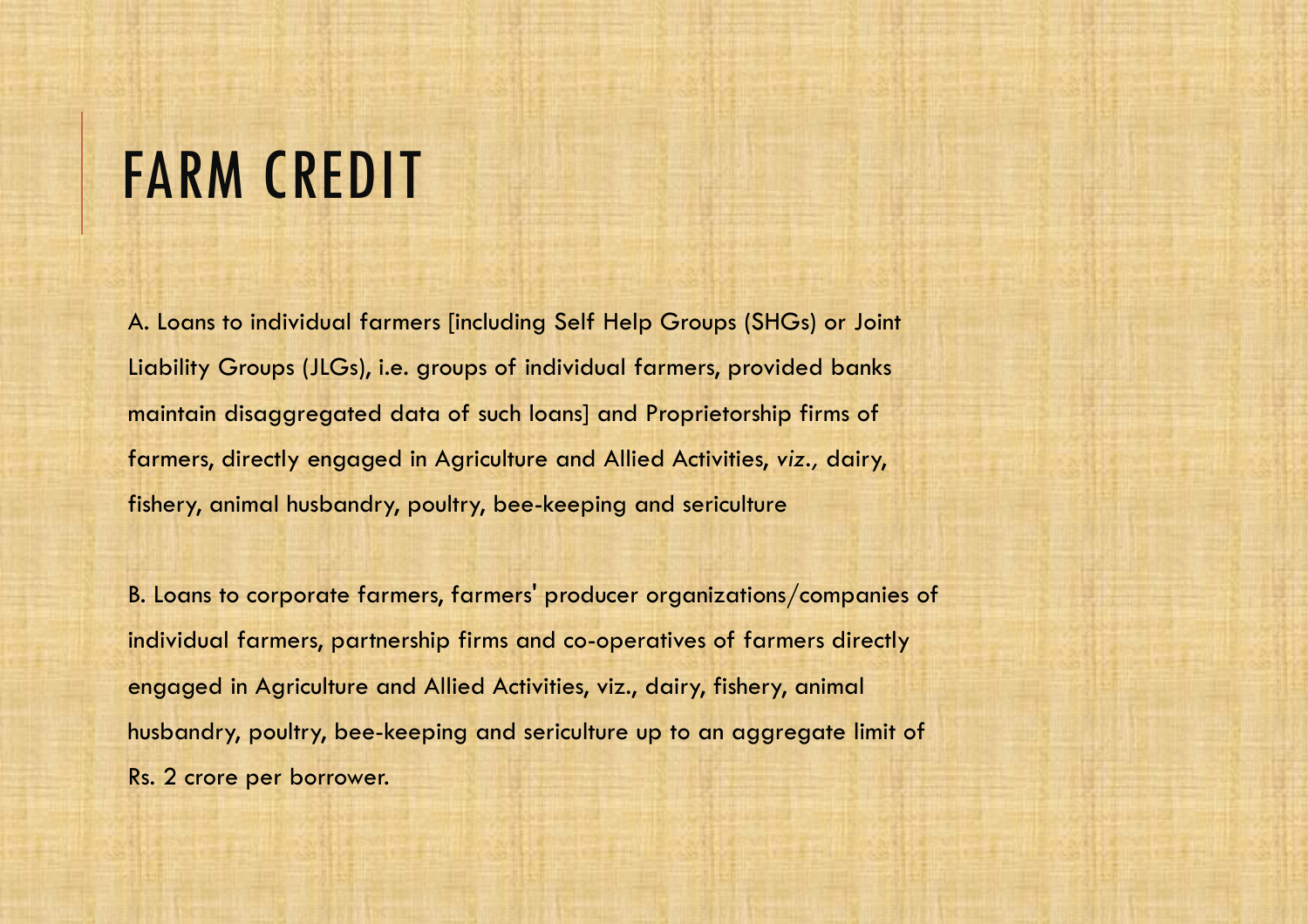# AGRICULTURE INFRASTRUCTURE

a. Loans for construction of storage facilities (warehouses, market yards, godowns and silos) including cold storage units/ cold storage chains designed to store agriculture produce/products, irrespective of their location. b. Soil conservation and watershed development. c. Plant tissue culture and agri-biotechnology, seed production, production of bio-pesticides, bio-fertilizer, and vermi composting. For the above loans, an aggregate sanctioned limit of Rs. 100 crore per borrower from the banking system, will apply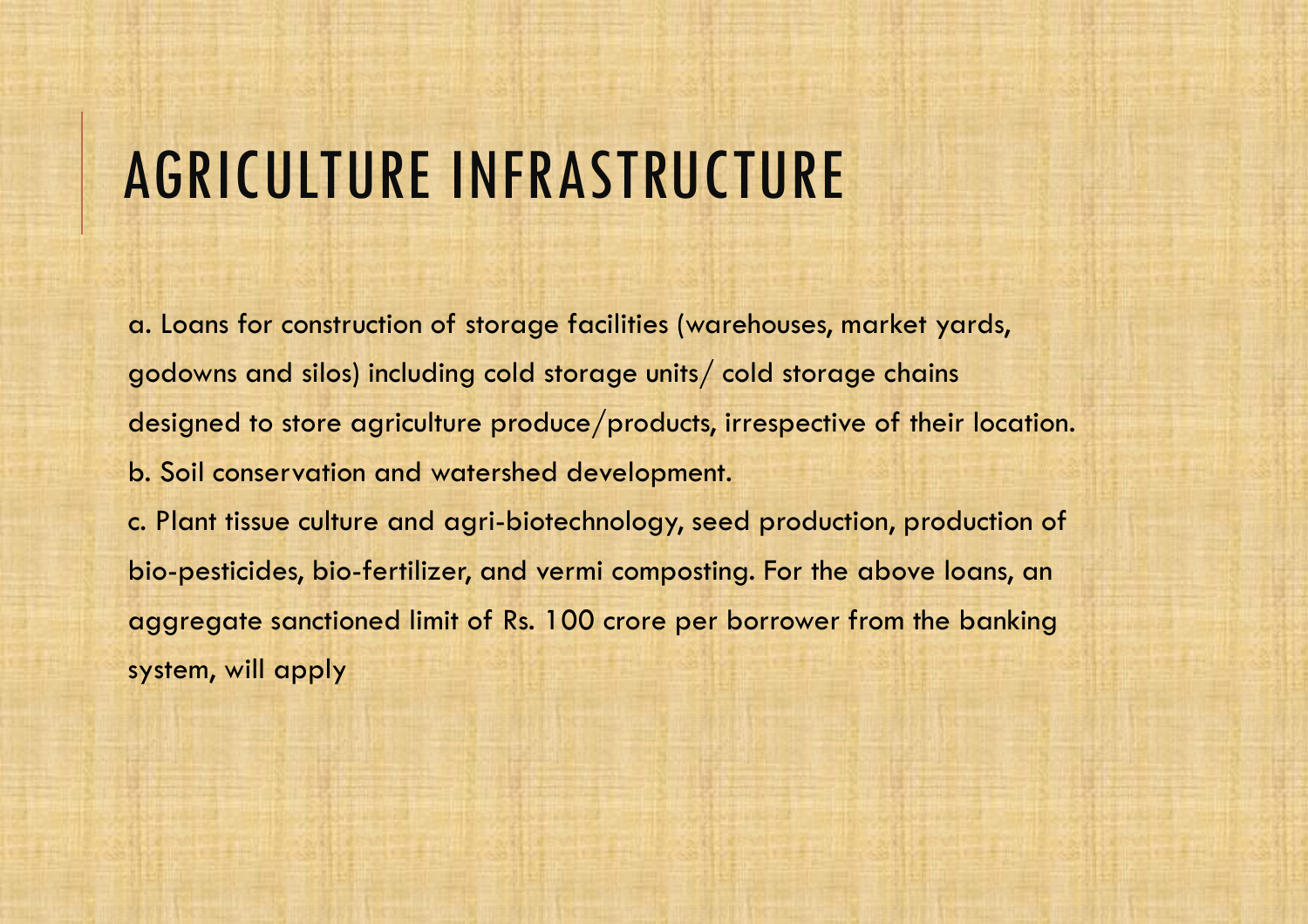# ANCILLARY ACTIVITIES

a. Loans up to Rs. 5 crore to co-operative societies of farmers for disposing of the produce of members.

b. Loans for setting up of Agriclinics and Agribusiness Centres.

c. Loans for Food and Agro-processing up to an aggregate sanctioned limit of

Rs. 100 crore per borrower from the banking system.

d. Loans to Custom Service Units managed by individuals, institutions or organizations who maintain a fleet of tractors, bulldozers, well-boring equipment, threshers, combines, etc., and undertake farm work for farmers on contract basis.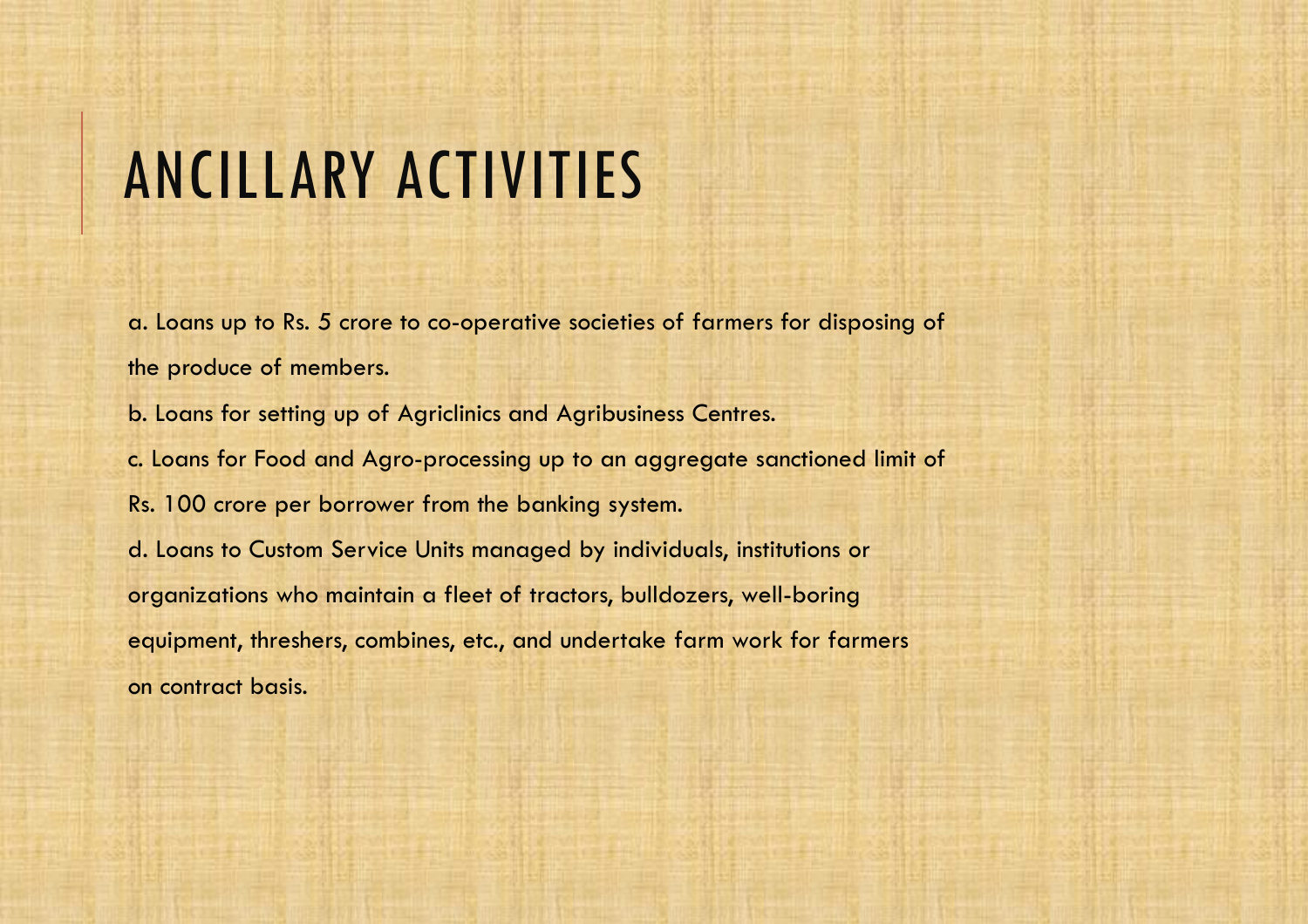# ANCILLARY ACTIVITIES

e. Bank loans to Primary Agricultural Credit Societies (PACS), Farmers' Service Societies (FSS) and Large-sized Adivasi Multi-Purpose Societies (LAMPS) for on-lending to agriculture. f. Loans sanctioned by banks to MFIs for on-lending to agriculture sector as per the conditions specified in paragraph 19 of these Master Directions. g. Outstanding deposits under RIDF and other eligible funds with NABARD on account of priority sector shortfall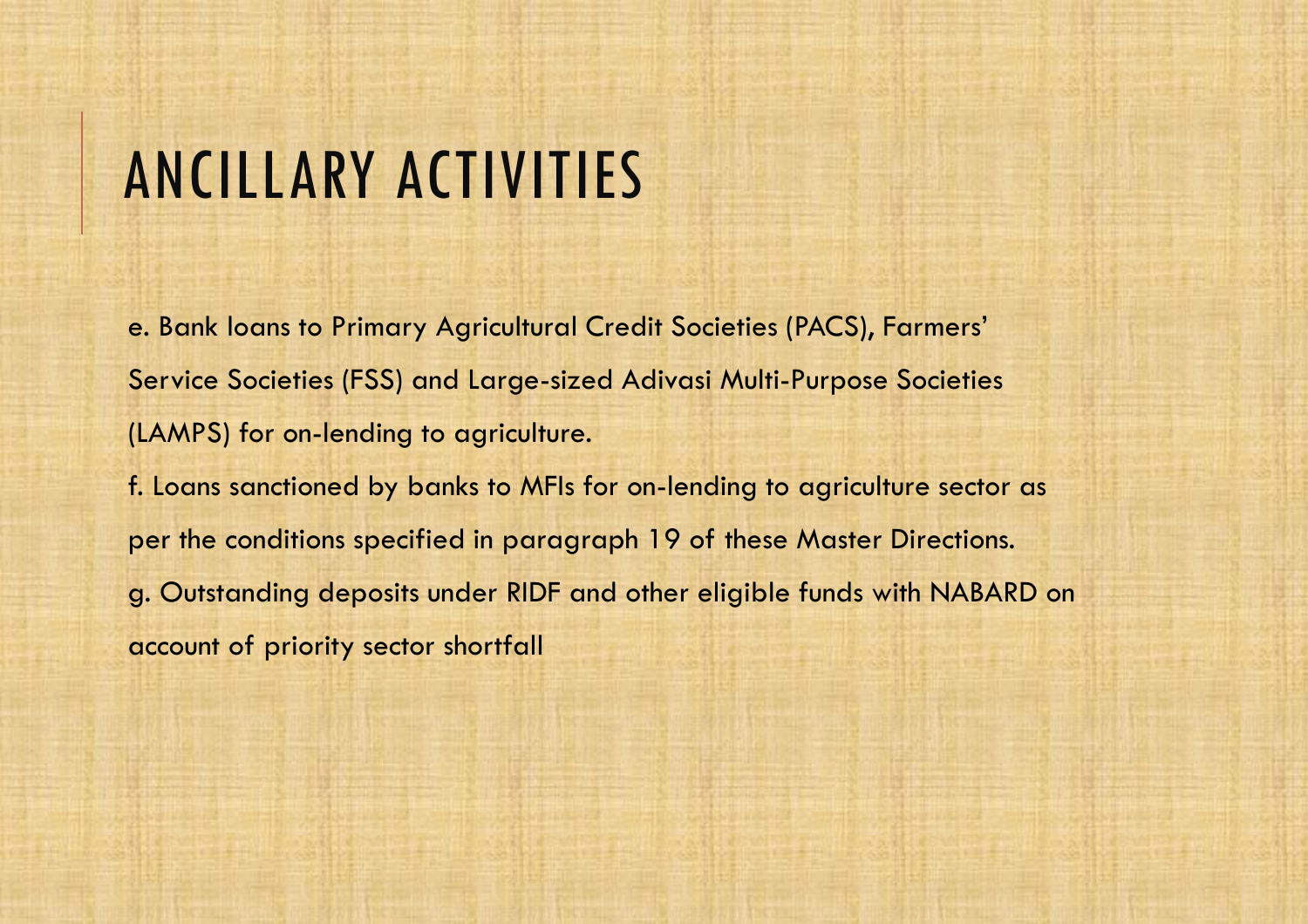# KISAN CREDIT CARD (KCC)

a) In terms of RBI Cir. No. RPCD:F.S.D. BC No. 77/05/09/2011-12 dt. 11.05.2012 revised scheme for issue of Kisan Credit card was introduced by RBI which was subsequently modified vide cir. No. RBI/2012-13/162 ROCD:FSD.BC. No. 23/05.05.09/2012-13 dt. 07.08.2012.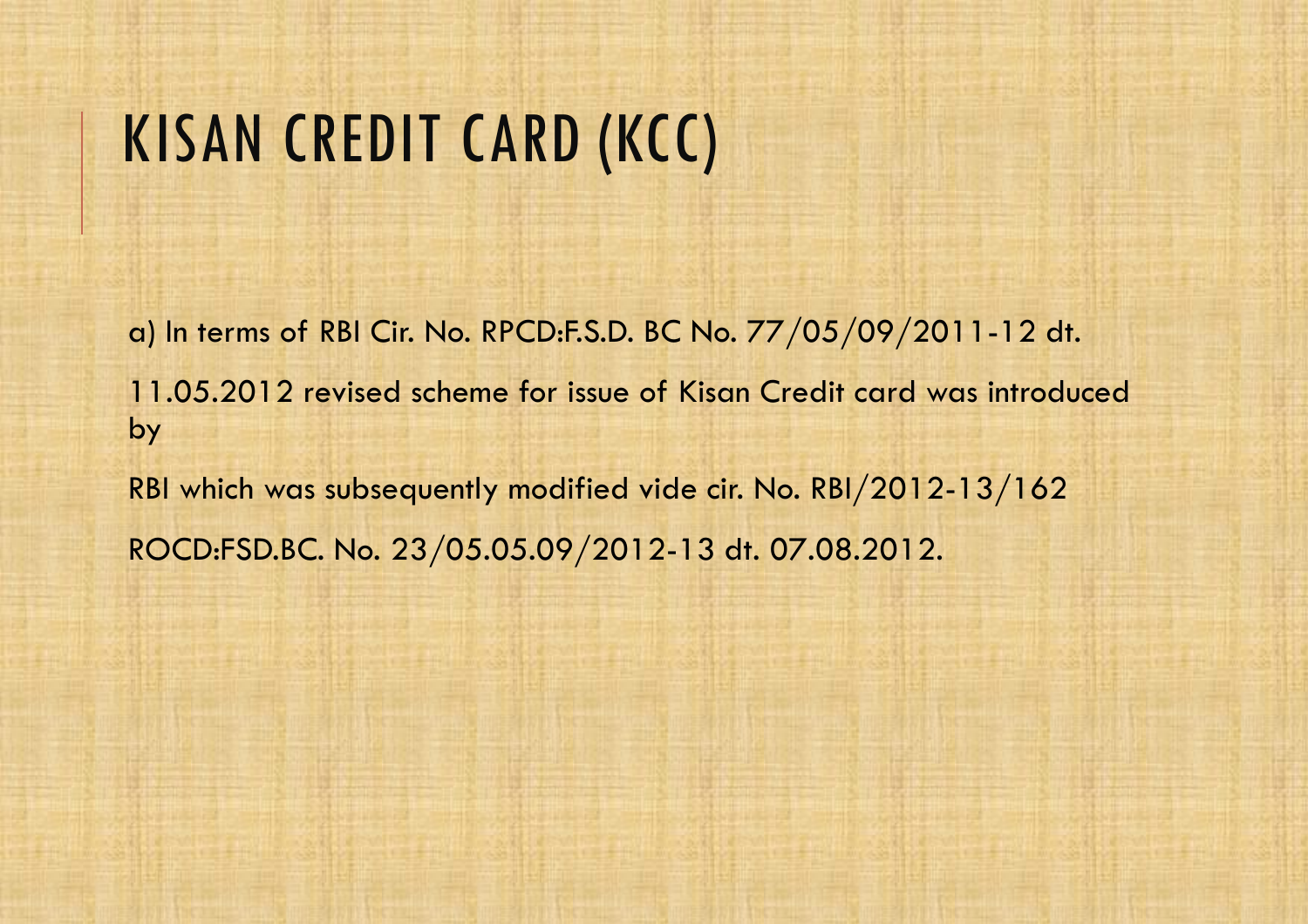# KISAN CREDIT CARD (KCC)

b) The scheme was simple and hassle free for both the farmers and bankers. The scheme was aimed at providing adequate & timely credit support under single window to the farmers for their cultivation and other needs as indicated below:

Ø Short term credit limits

i. To meet the short term credit requirement for cultivation of crops

ii. Post harvest expenses

.

iii. Produce marketing loan

iv. Consumption requirement of farmer household

v. Working capital for maintenance of farm assets & activities allied to agriculture like dairy, inland fishery etc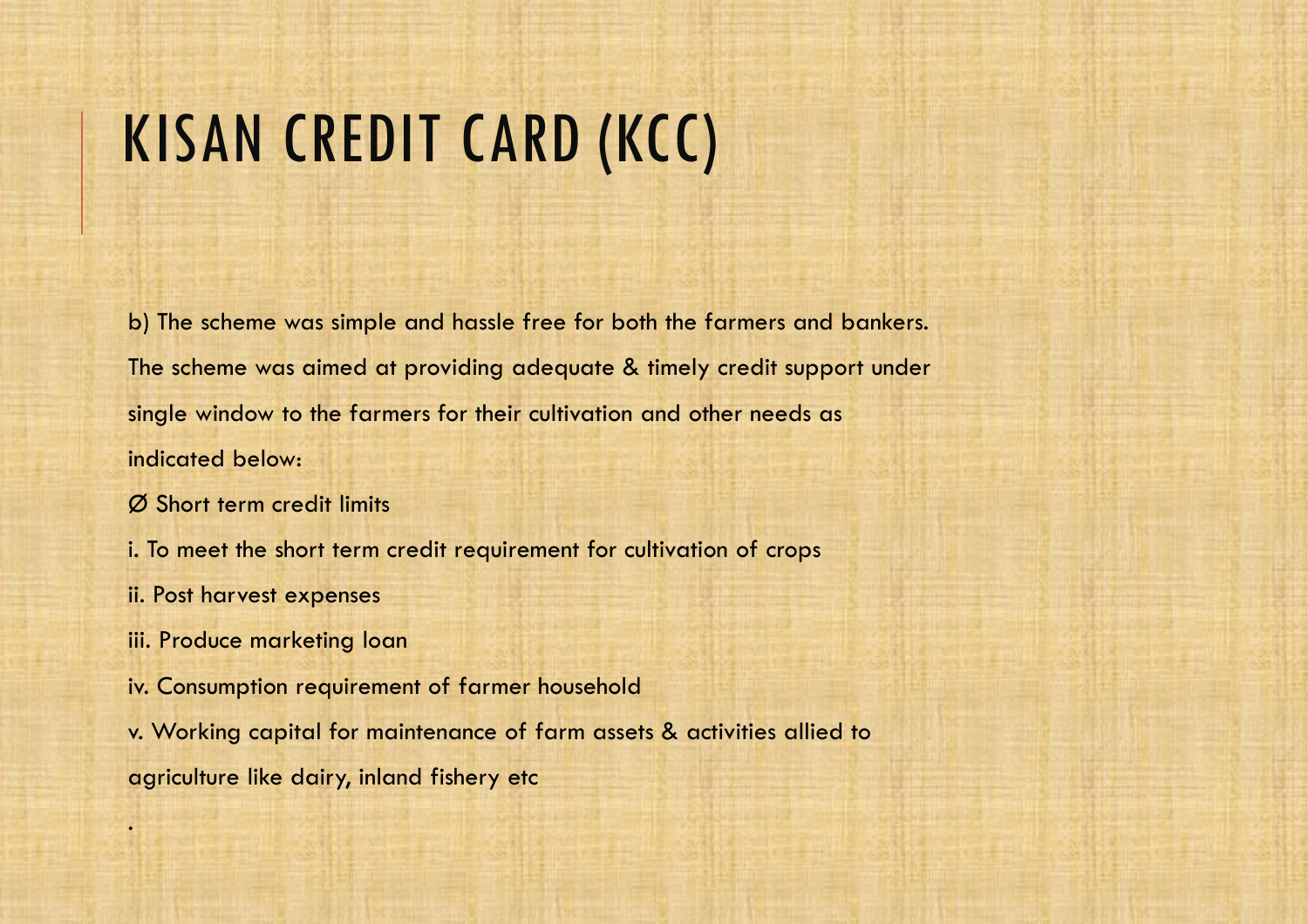# KISAN CREDIT CARD (KCC)

Long term Credit Limit: Investment credit requirement for agriculture & allied activities like pump sets, sprayers, dairy animals etc c) It may be noted that KCC is not a type of loan, but is a channel for granting

either short term or long term agricultural finance.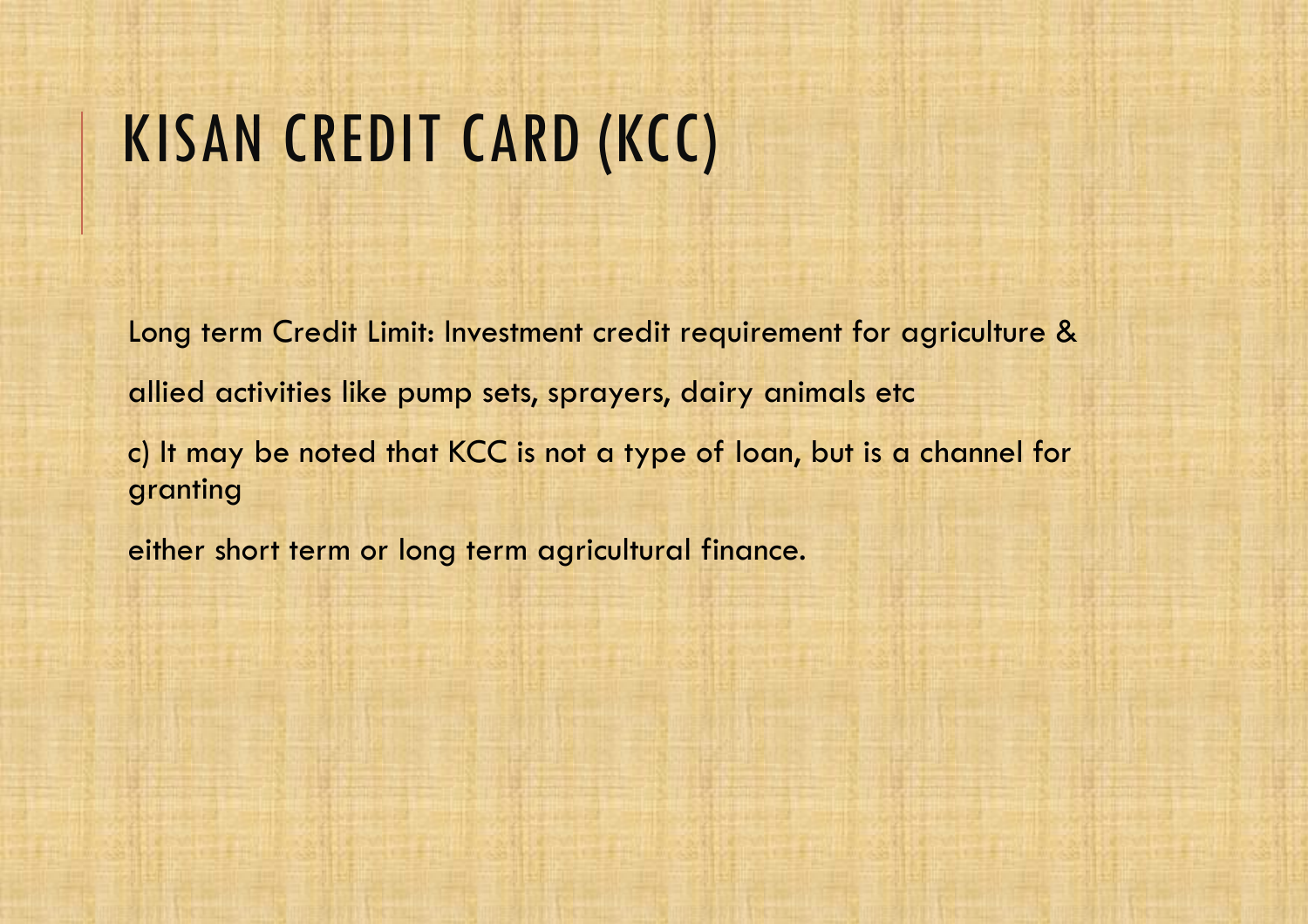## INTEREST APPLICATION

a) Unlike normal loans, the interest on agricultural advances is not charged at

monthly rests but is charged normally at half yearly or annual rests. b) Compounding of Interest is generally not permitted in respect of an Agricultural advance, unless it turns out to be a non performing advance.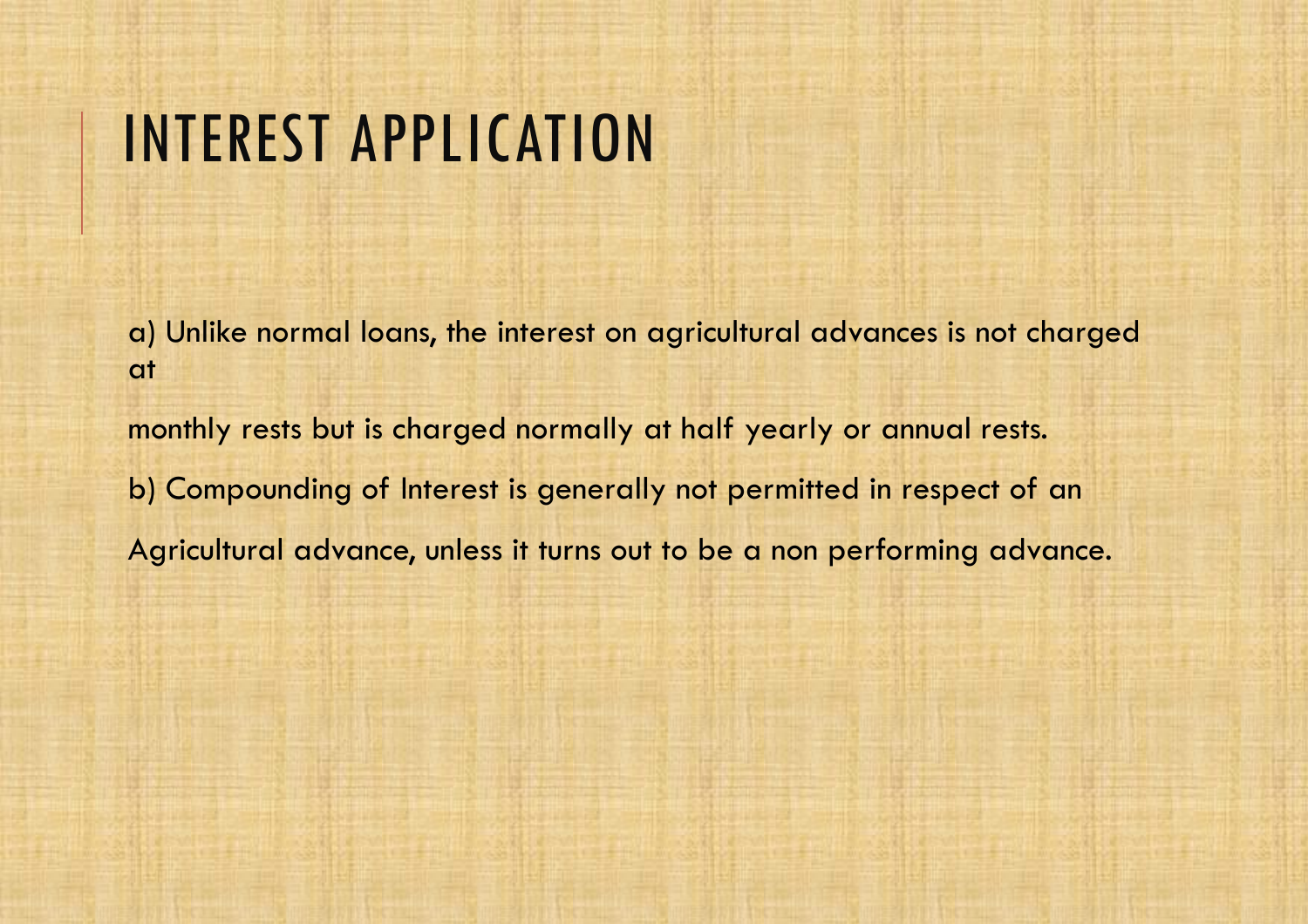## COMPUTATION OF ACHIEVEMENT OF THE SUB-TARGET, SMALL AND MARGINAL FARMERS WILL INCLUDE

Farmers with landholding of up to 1 hectare (Marginal Farmers). Farmers

with a landholding of more than 1 hectare and up to 2 hectares (Small

Farmers).

Landless agricultural labourers, tenant farmers, oral lessees and sharecroppers,

whose share of landholding is within the limits prescribed for small and marginal farmers.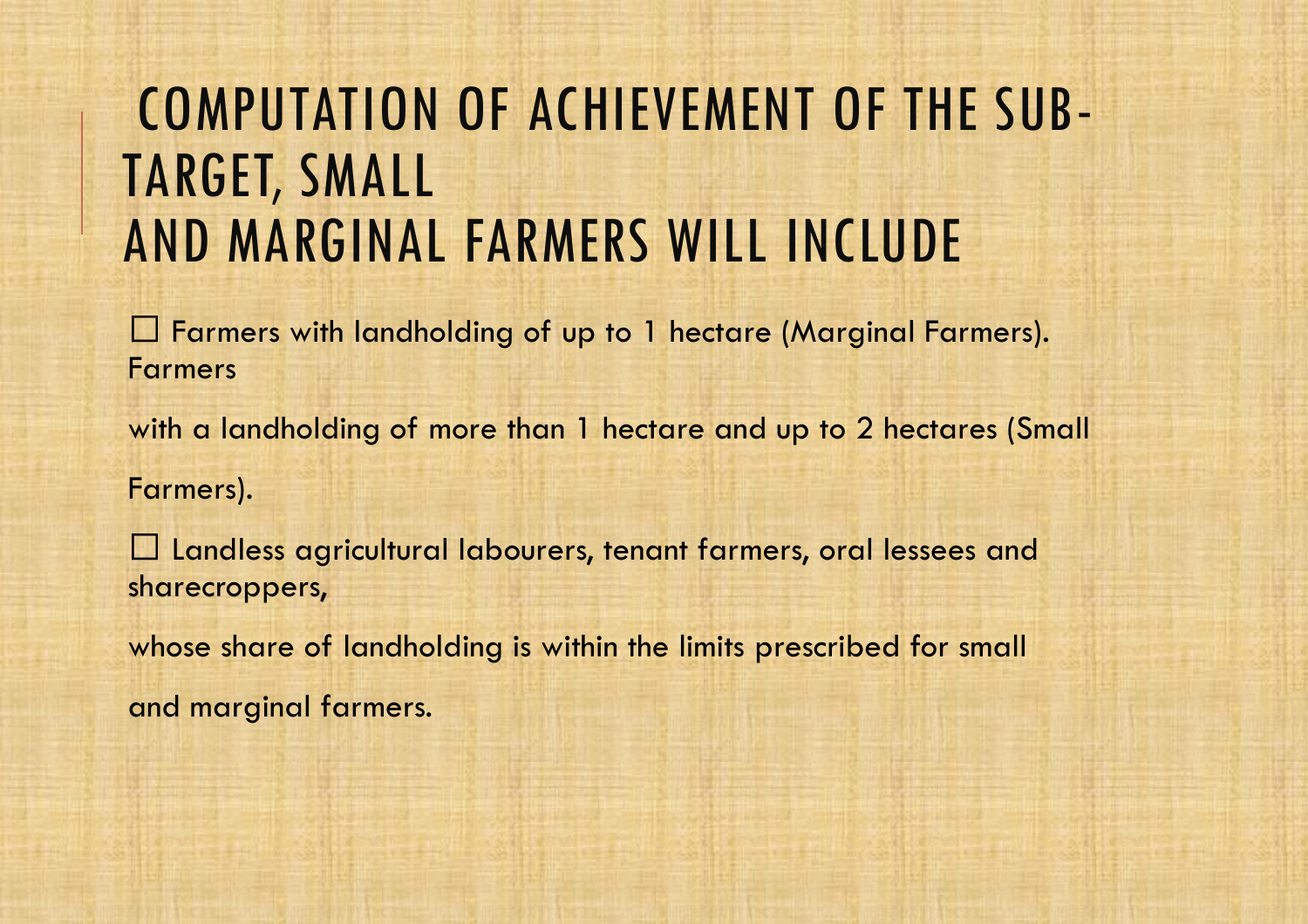### COMPUTATION OF ACHIEVEMENT OF THE SUB-TARGET, SMALL AND MARGINAL FARMERS WILL INCLUDE

□ Loans to Self Help Groups (SHGs) or Joint Liability Groups (JLGs), i.e. groups of individual Small and Marginal farmers directly engaged in Agriculture and Allied Activities, provided banks maintain disaggregated data of such loans.

 $\Box$  Loans to farmers' producer companies of individual farmers, and cooperatives of farmers directly engaged in Agriculture and Allied Activities, where the membership of Small and Marginal Farmers is not less than 75 per cent by number and whose land-holding share is also not less than 75 per cent of the total land-holding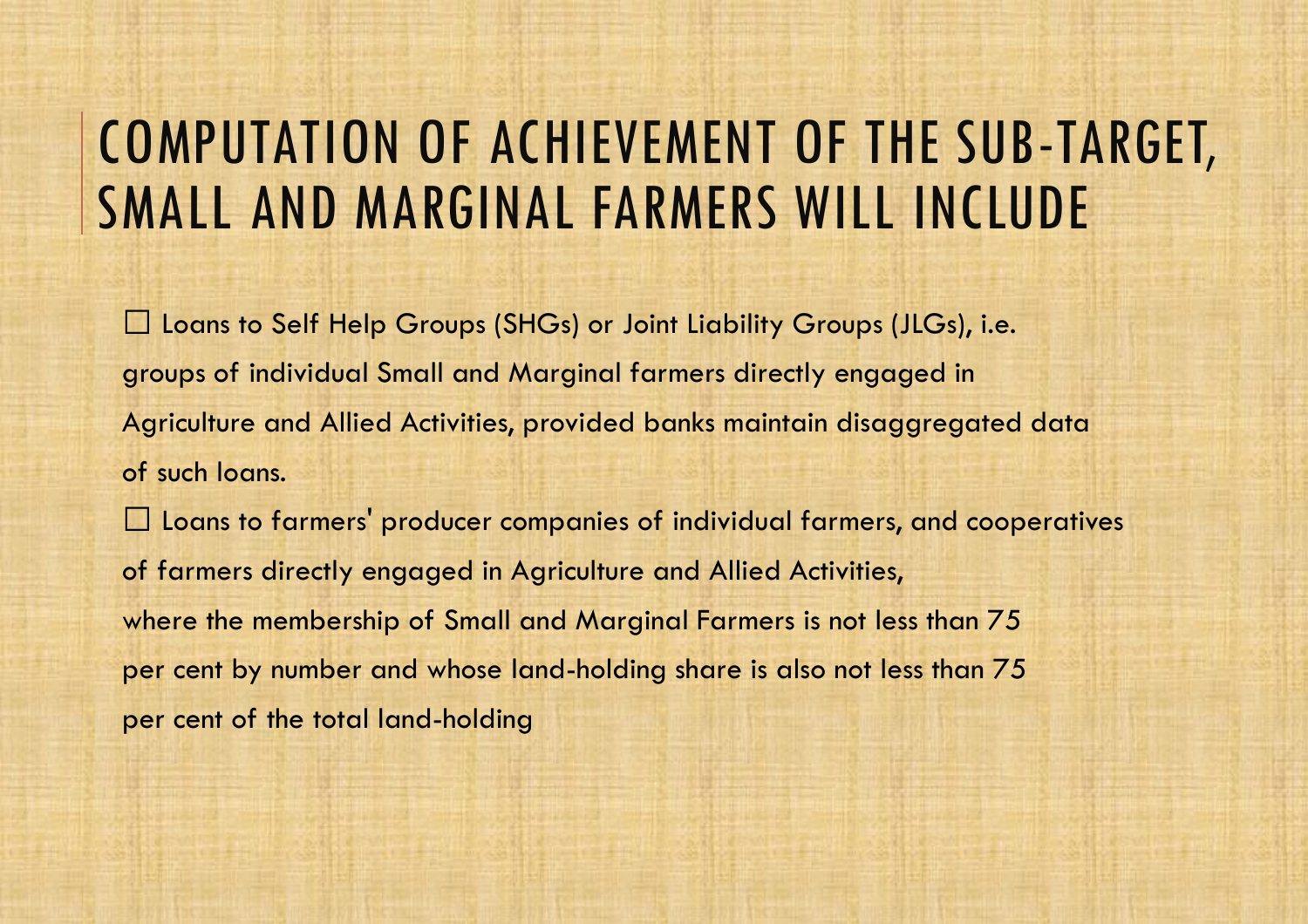The credit needs of cultivators fall into three broad categories: i**. Crop Loan or Short Term** - mainly for financing current expenditure in connection with the raising of crops.

ii**. Medium Term** - for meeting outlay relating to the replacement and maintenance of assets and for capital investment designed to increase the output from land. Such loans are generally repayable in 3 to 5 years. They are sanctioned for purposes such as deepening of wells, sinking of new wells, installation of pump sets, purchase of agricultural machinery or a pair of bullocks, etc.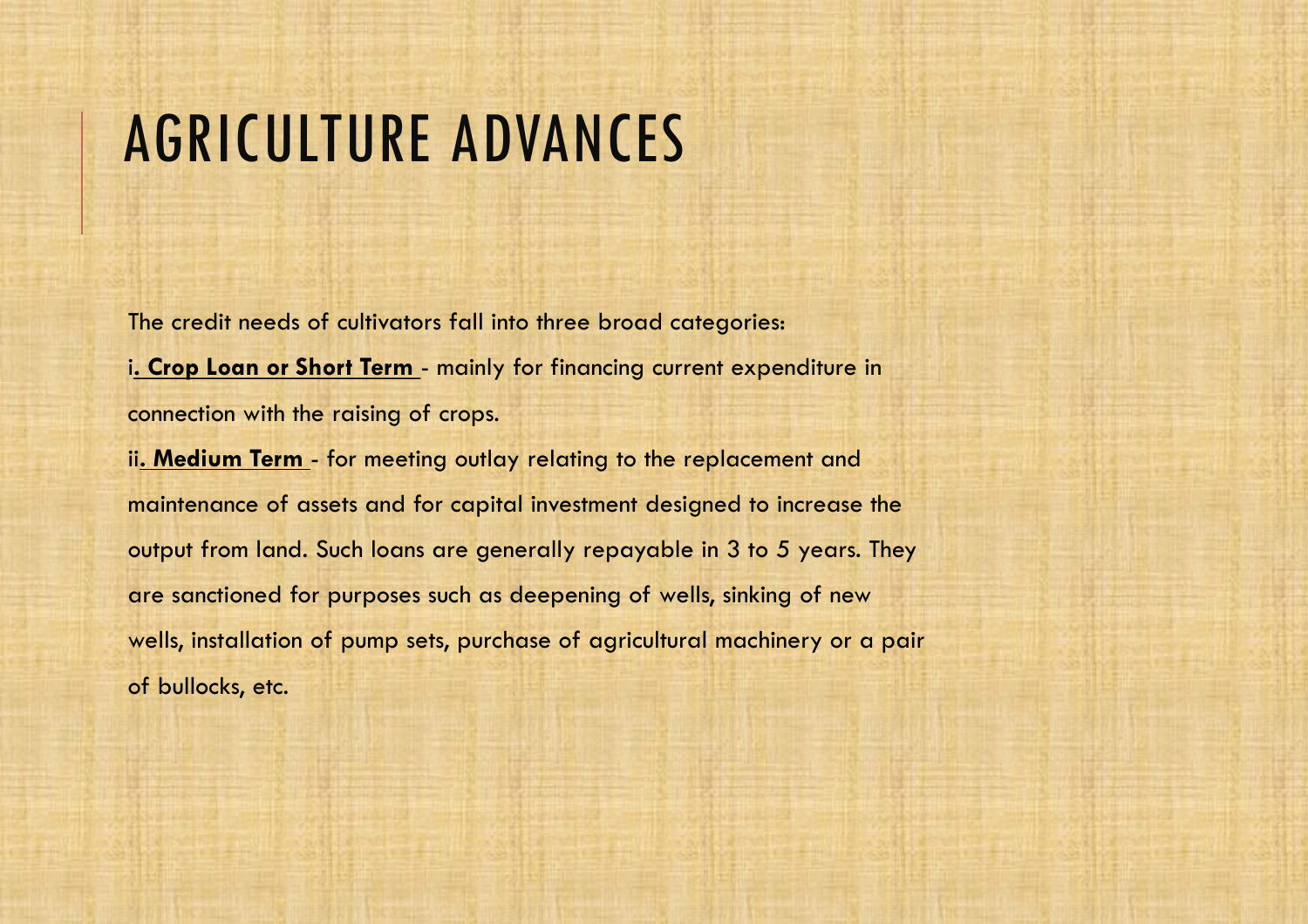. Long Term - for capital investments in agriculture such as sinking of new wells, construction of tube wells, land levelling, bunding, terracing, purchase of tractors, power tillers and other costly machinery, electrical motors,

purchase of land, etc. Such loans are generally repayable over a period of 5

to 15 years and in exceptional cases in 20 years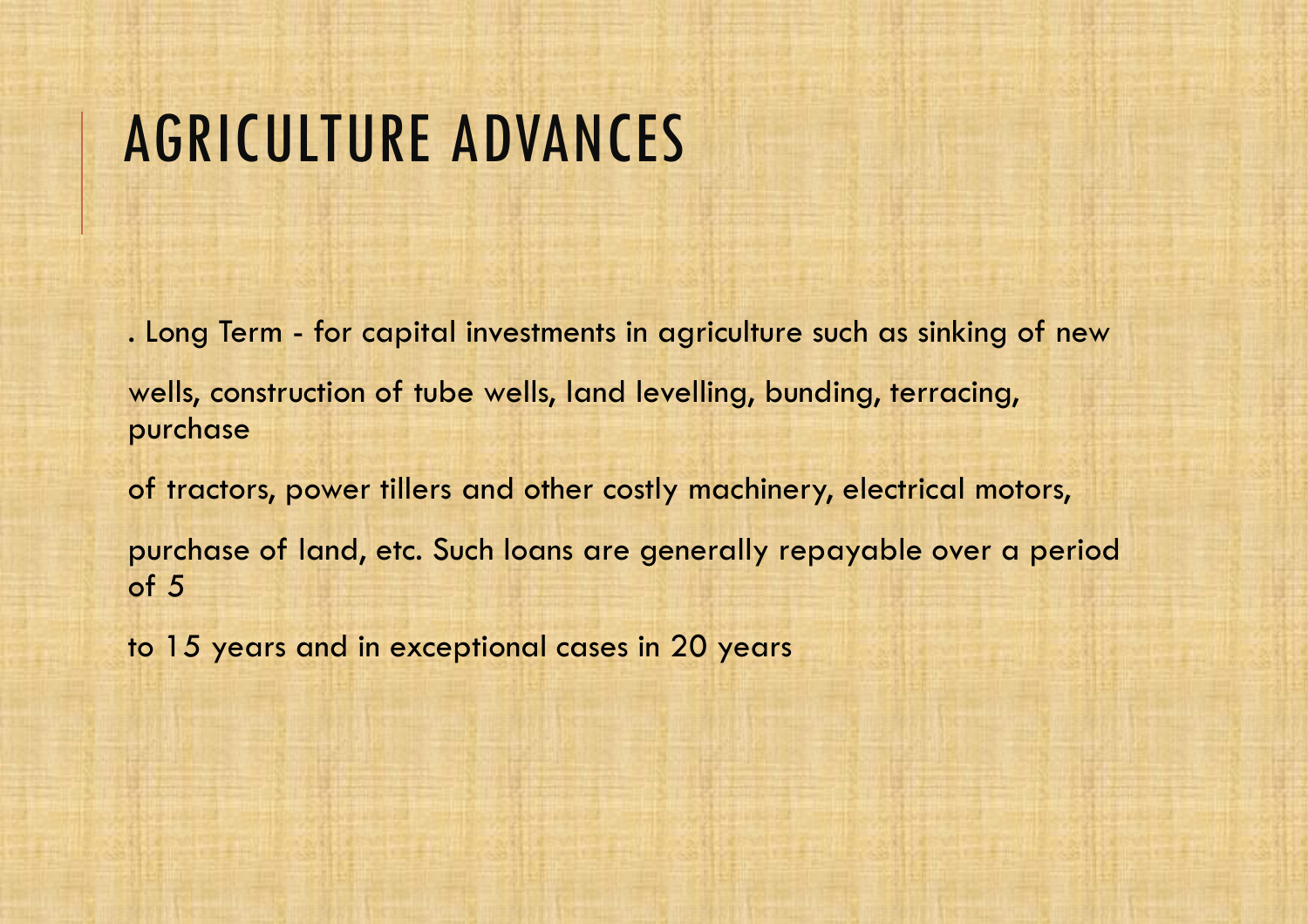*As per the extant RBI guidelines, "long duration" crops would be crops with crop season longer than one year and crops, which are not "long duration" crops would be treated as "short duration" crops.* The crop

season for each crop, which means the period up to harvesting of the crops raised, would be as determined by the State Level Bankers' Committee in each State depending upon the duration of crops raised by an agriculturist.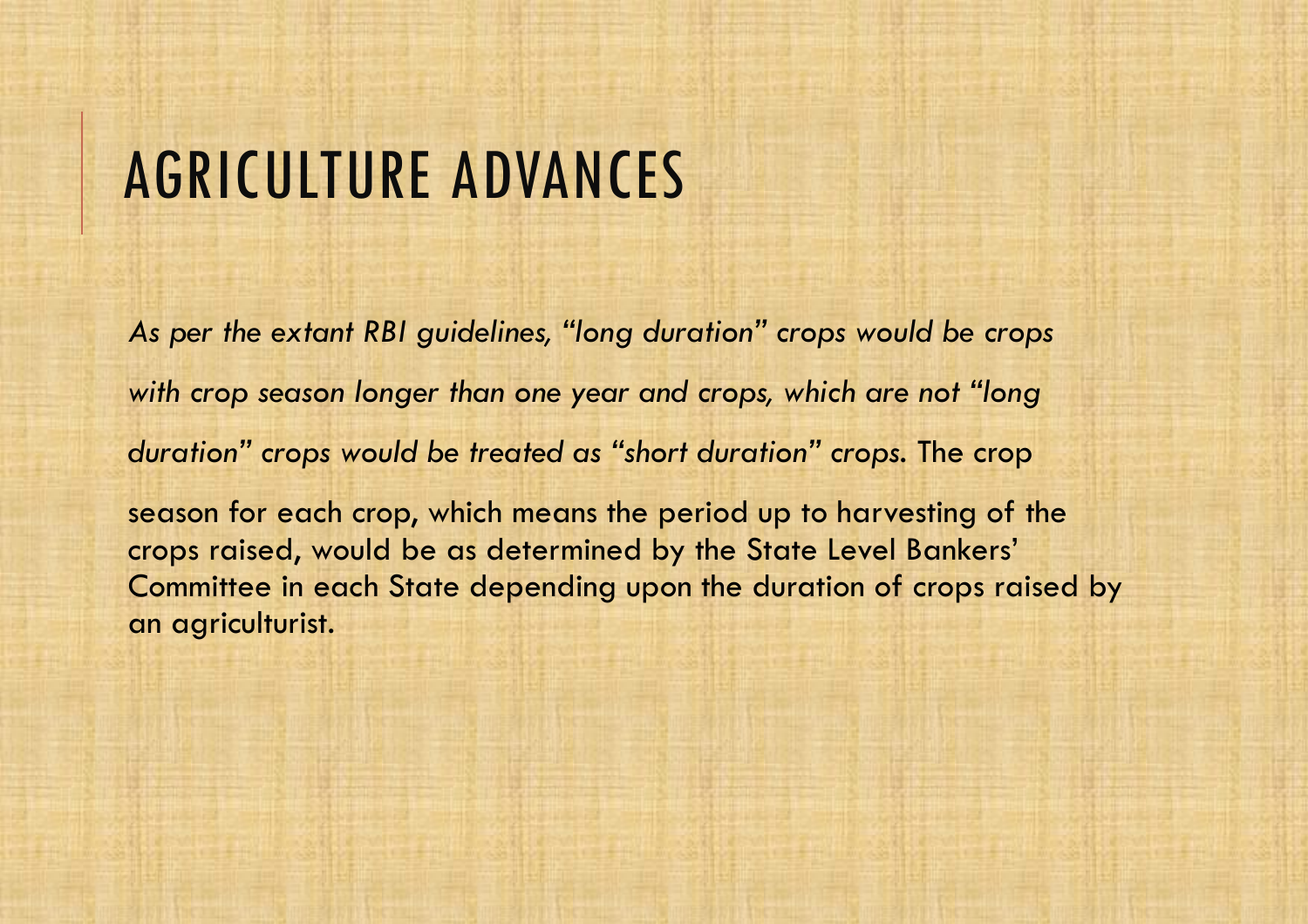## STATE LEVEL BANKER'S COMMITTEE (SLBC)

The Agriculture finance is supervised and monitor by State Level

Banker's Committee ('SLBC') and its decisions are implemented by all banking sector having branches in the state. **Every state has its own SLBC** and guidelines have been issued to banks to develop agricultural finance.

Harvesting Season is defined differently by SLBC in different states

\*As per RBI guidelines, the SLBC has to determine crop season for each crop so as to decide the NPA norms to be followed in the State for asset classification under Agriculture Advance. Based on the sowing , harvesting period prevailing in the State & looking to the crop pattern, Agro Climatic condition, the Crop season for Kharif & Rabi season was proposed as under, which was unanimously approved by the house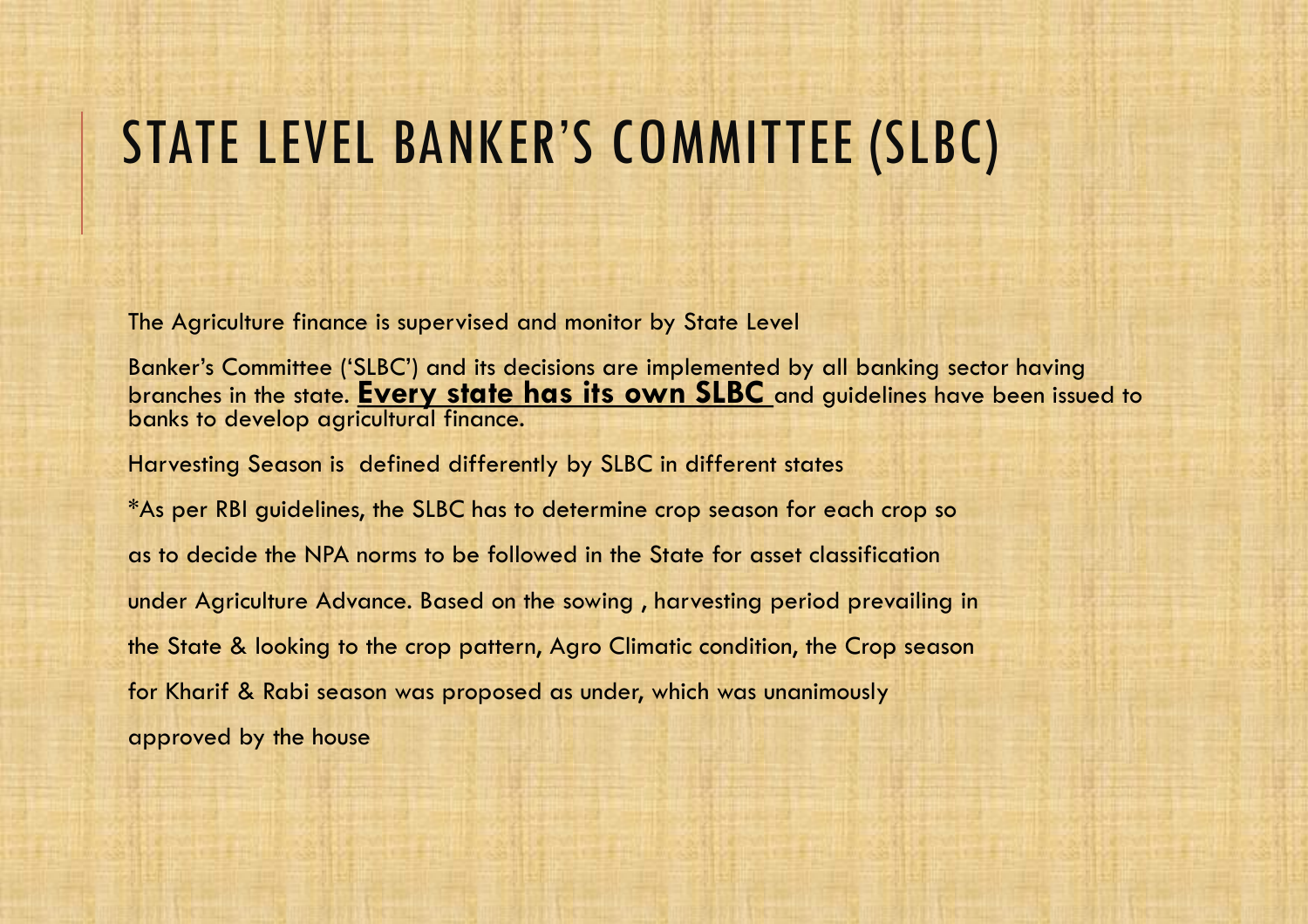### STATE LEVEL BANKER'S COMMITTEE (SLBC)

For rajasthan

approved by the house

Kharif Crop - April – Dec - Due date of repayment may be fixed 31st March

Rabi Crop - Oct – April - Due date of repayment may be fixed 30th June (\*Excerpts from minutes of 108th meeting of SLBC Rajasthan held on 16.03.2011)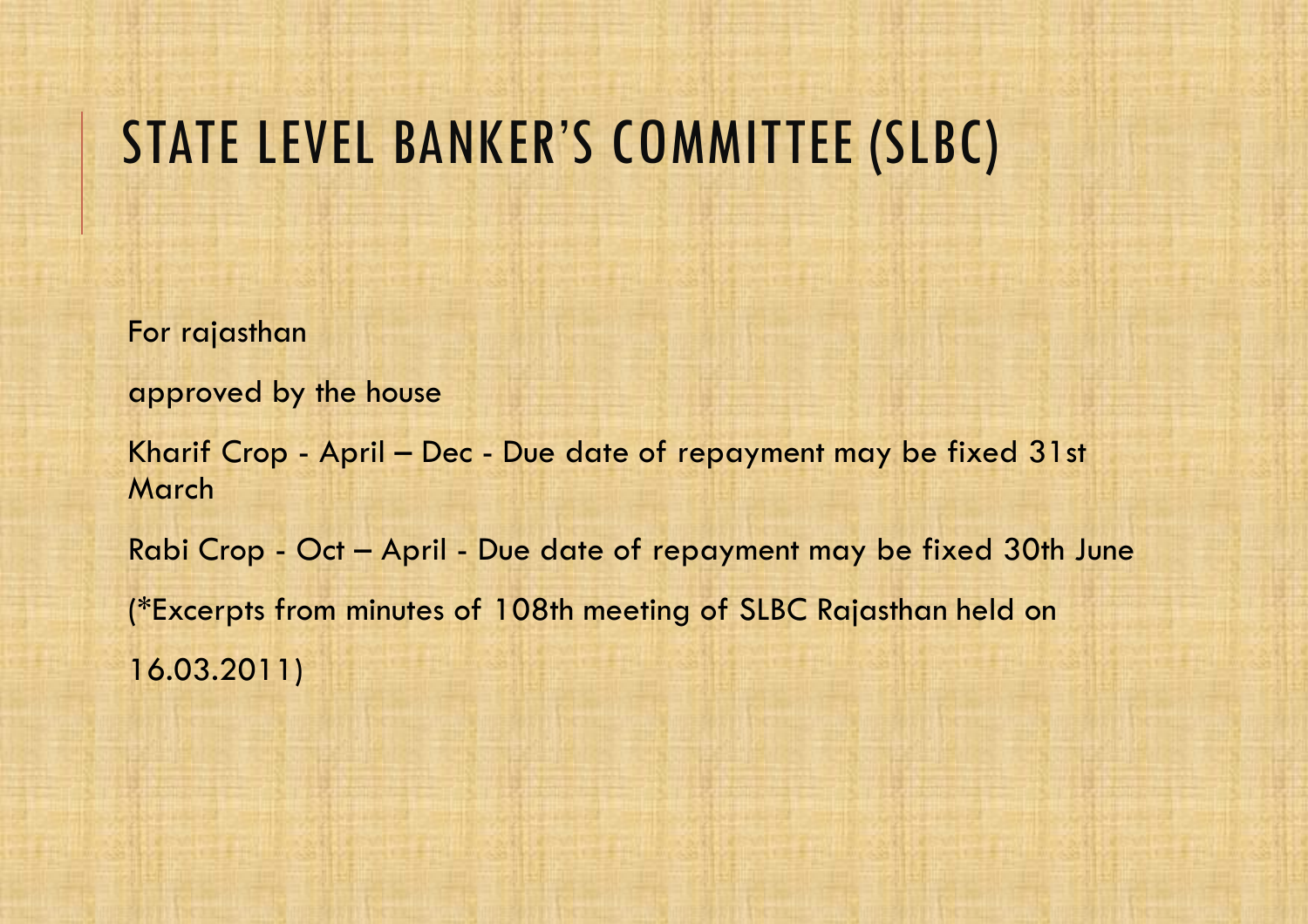## STATE LEVEL BANKER'S COMMITTEE (SLBC)- MAHARASTRA

Based on the resolution and minutes of 71st steering committee

meeting of SLBC held on Sep 6, 2004 following guidelines have been framed for identification of NPA's in respect of Farm credit (erstwhile Direct Agricultural Advances) and come into effect from Sep 30, 2004.

It was decided that in Maharashtra State except sugarcane and

banana, all other crops would be reckoned as Short duration crops.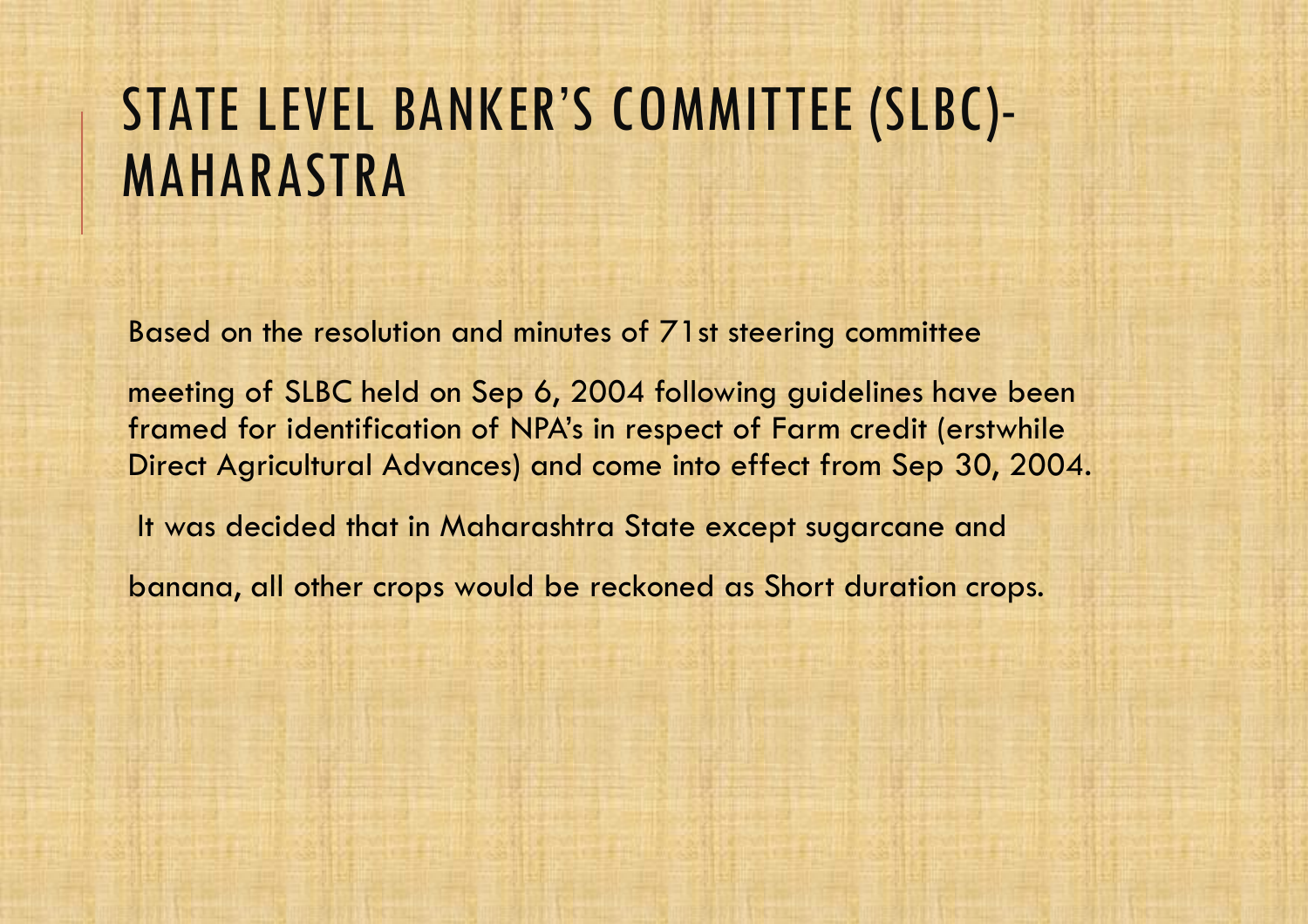## STATE LEVEL BANKER'S COMMITTEE (SLBC)- MAHARASTRA

Short Duration Crops:

1. Kharif / Rabi crops: A loan granted for Kharif / Rabi crop will be treated as NPA if the instalment of principal or interest thereon remains overdue for a period of 21 months from repayment due date. 2. Horticulture Crops: A loan granted for Horticultural crop will be treated as NPA if the instalment of principal or interest thereon remains overdue for a period of 24 months from repayment due date.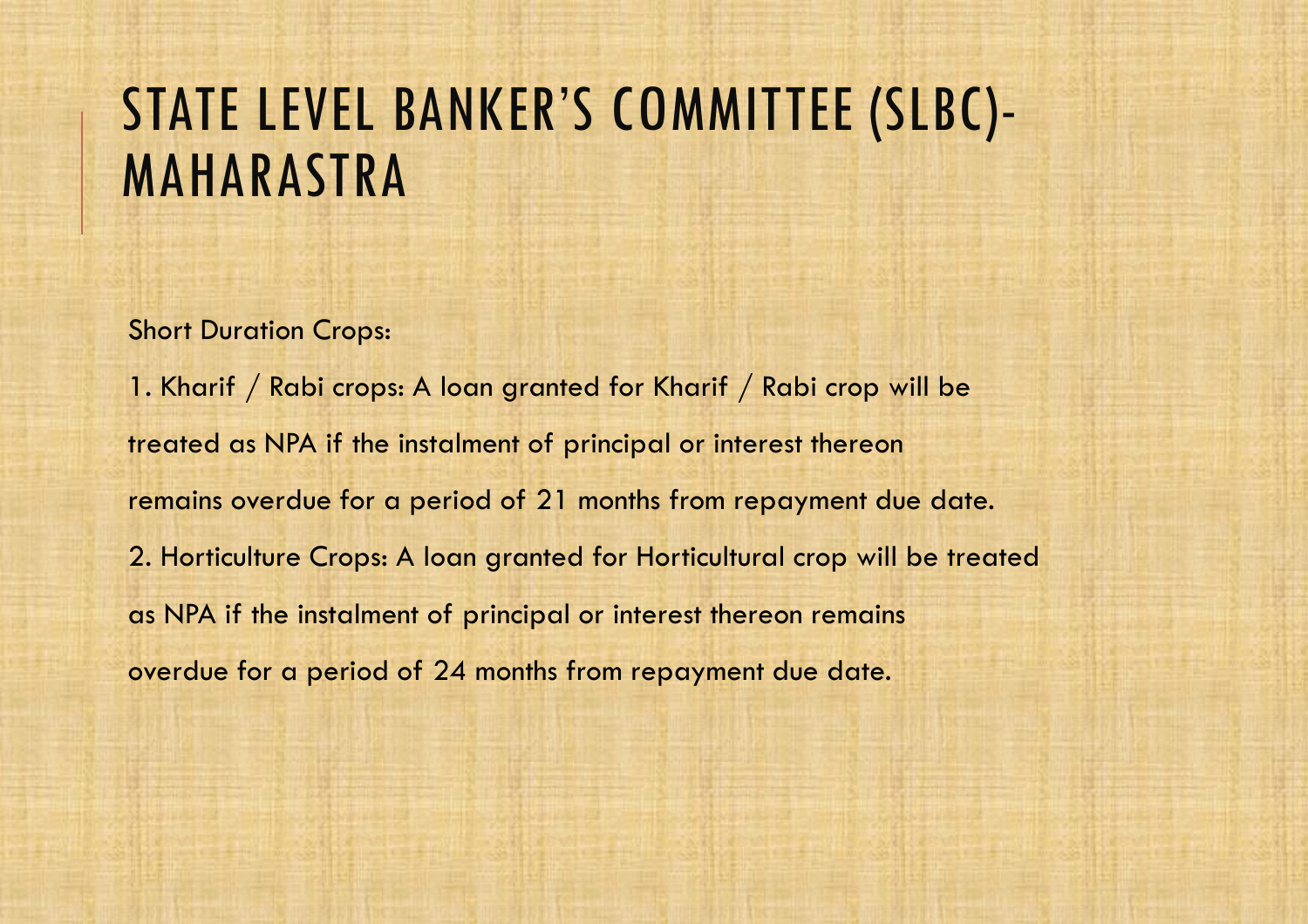. Long Duration Crops:

1. Perennial Crop Sugarcane (Adsali): A loan granted for sugarcane (Adsali) will be treated as NPA if the instalment of principal or interest remains overdue for a period of 18 months from repayment due date. Advances-Agriculture

2. Perennial Crop Banana (Mrig Bahar): A loan granted for banana crop will be treated as NPA if the instalment of principal or interest remains overdue for a period of 21 months from repayment due date. 3. Repayment due date means the date fixed at the time of sanction of loan for repayment of crop loan or instalments/interest of term loan.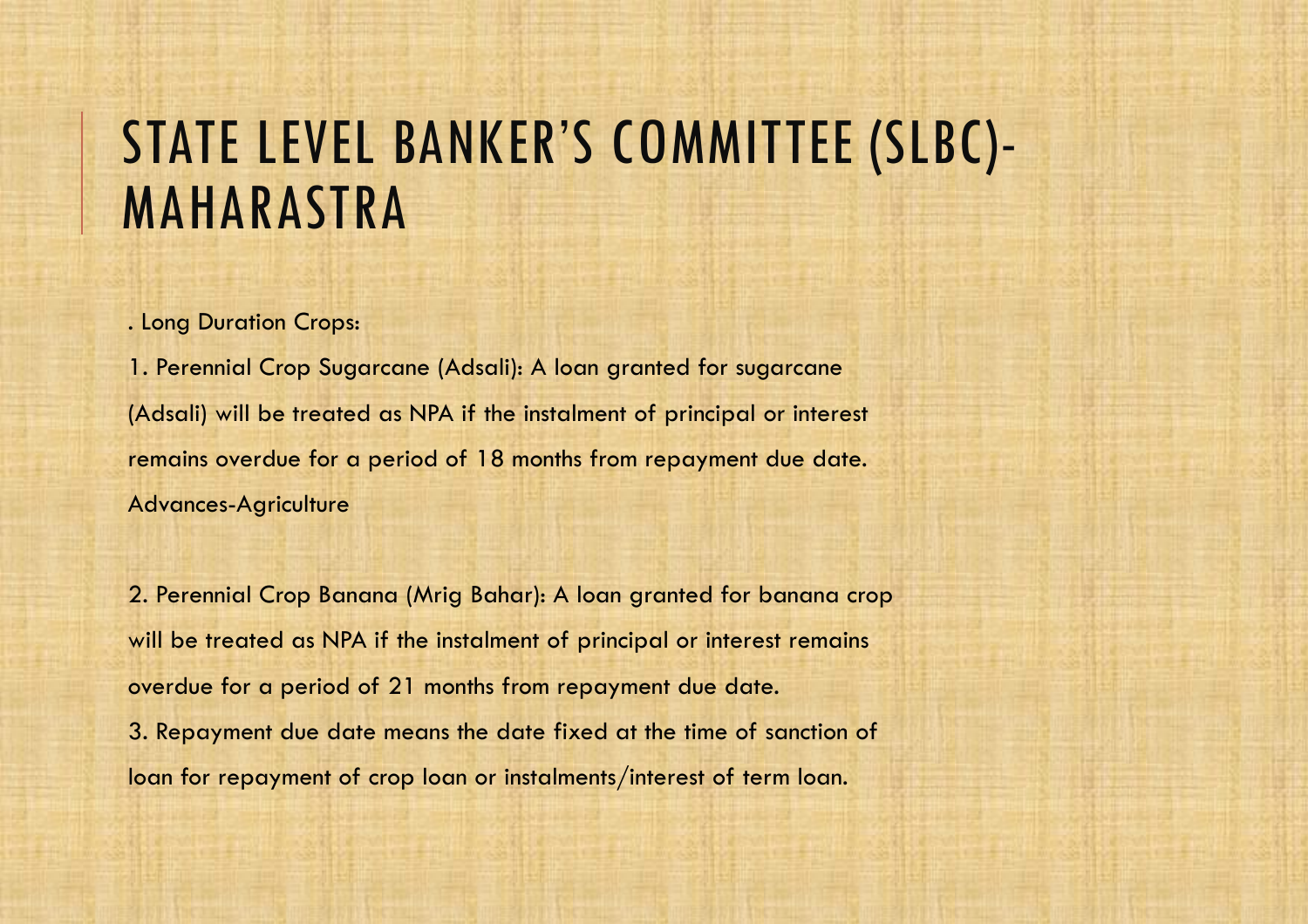Agricultural term Loan:

Depending upon the duration of crops raised (i.e., short duration, long duration or both), by an agriculturalist, respective overdue period as applicable to the crops mentioned above in (A) and (B) will be applicable for identification of NPAs in agricultural term loans availed by the borrower.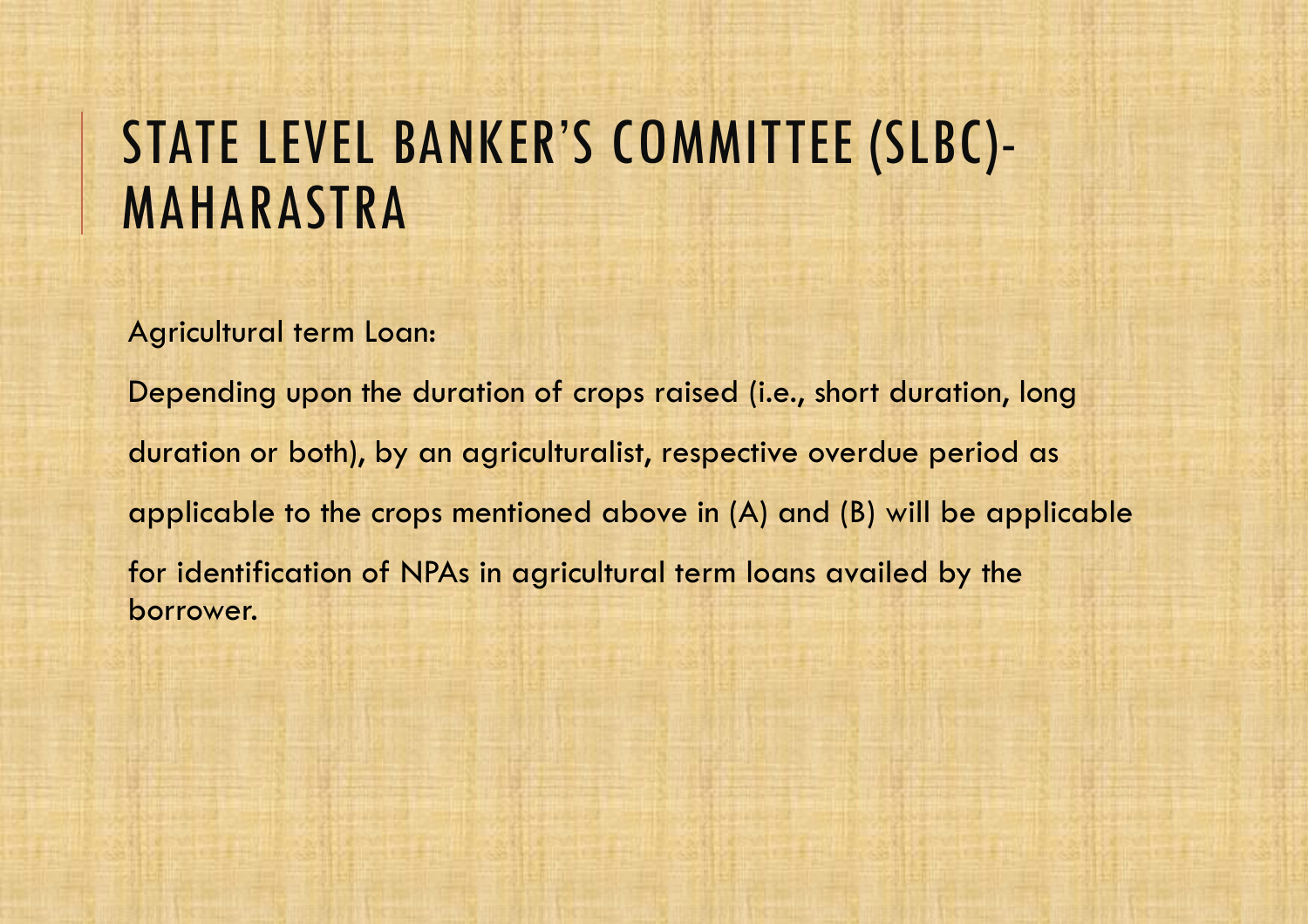While identifying NPAs following points may be noted:

a. Term loan/s availed with crop loan/s: Where an agriculturist has availed

loans both for short duration as well as long duration crops along with Term loan/s, such term loan/s will be classified as NPA if either of the loans for short duration or long duration crops is classified as NPA.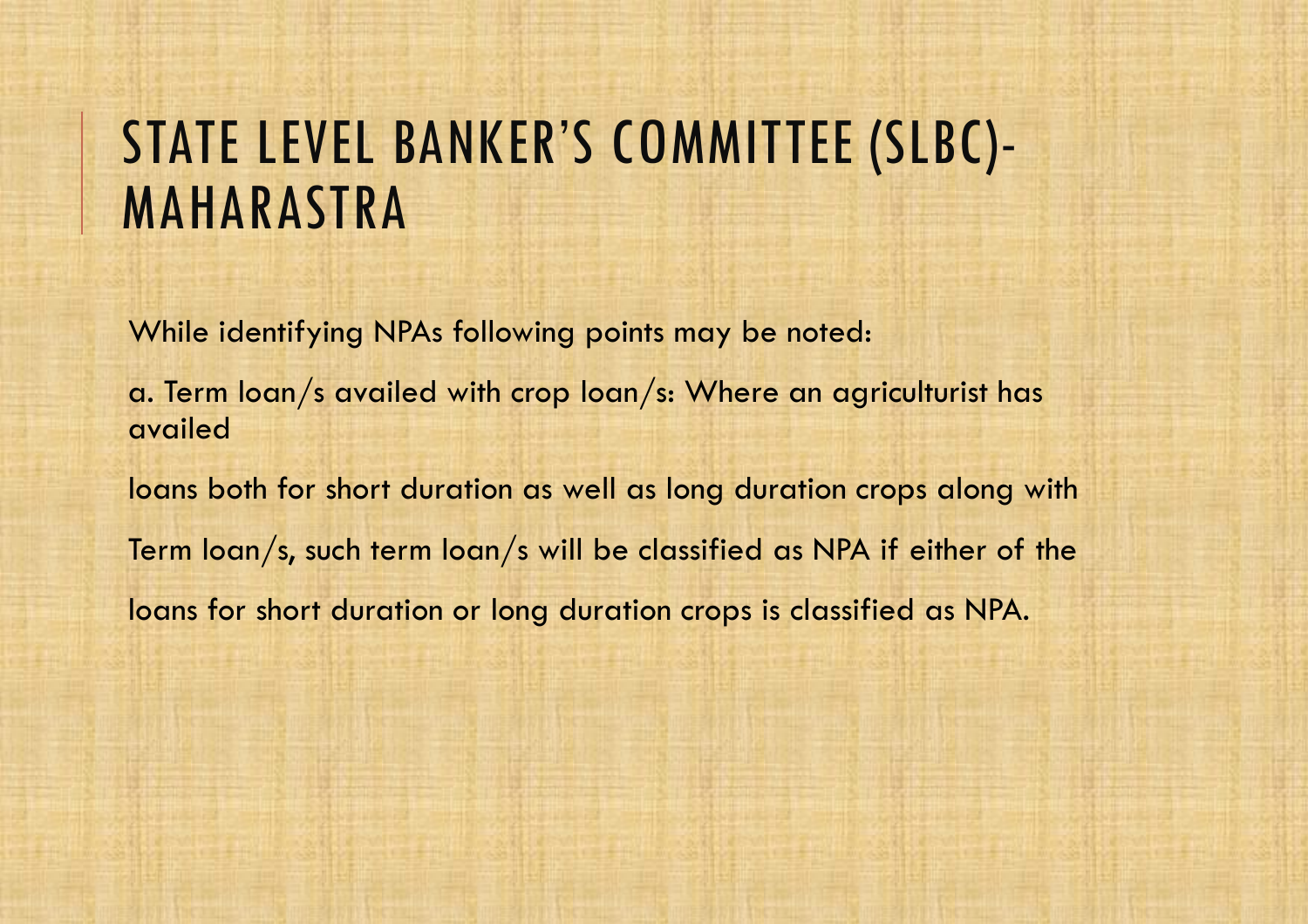Example 1: An agriculturist avails following loans i) Crop loan for kharif crop (a short duration crop) is availed on 1.6.2004 for which repayment due date prescribed is 31.03.2005. ii) Crop loan for Adsali sugarcane (a long duration crop) is availed on 1.7.2004 for which repayment due date prescribed is 30.06.2006. iii) A term loan for deepening of well is availed on 01.05.2004 for which first repayment instalment is due on 30.06.2006. If crop loan for Kharif crop remains overdue up to 31.12.2006 (i.e. overdue for 21 months after repayment due date of 31.03.2005) this crop loan along with the crop loan for sugarcane and term loan for deepening of well, will be classified as NPA with effect from 31.12.2006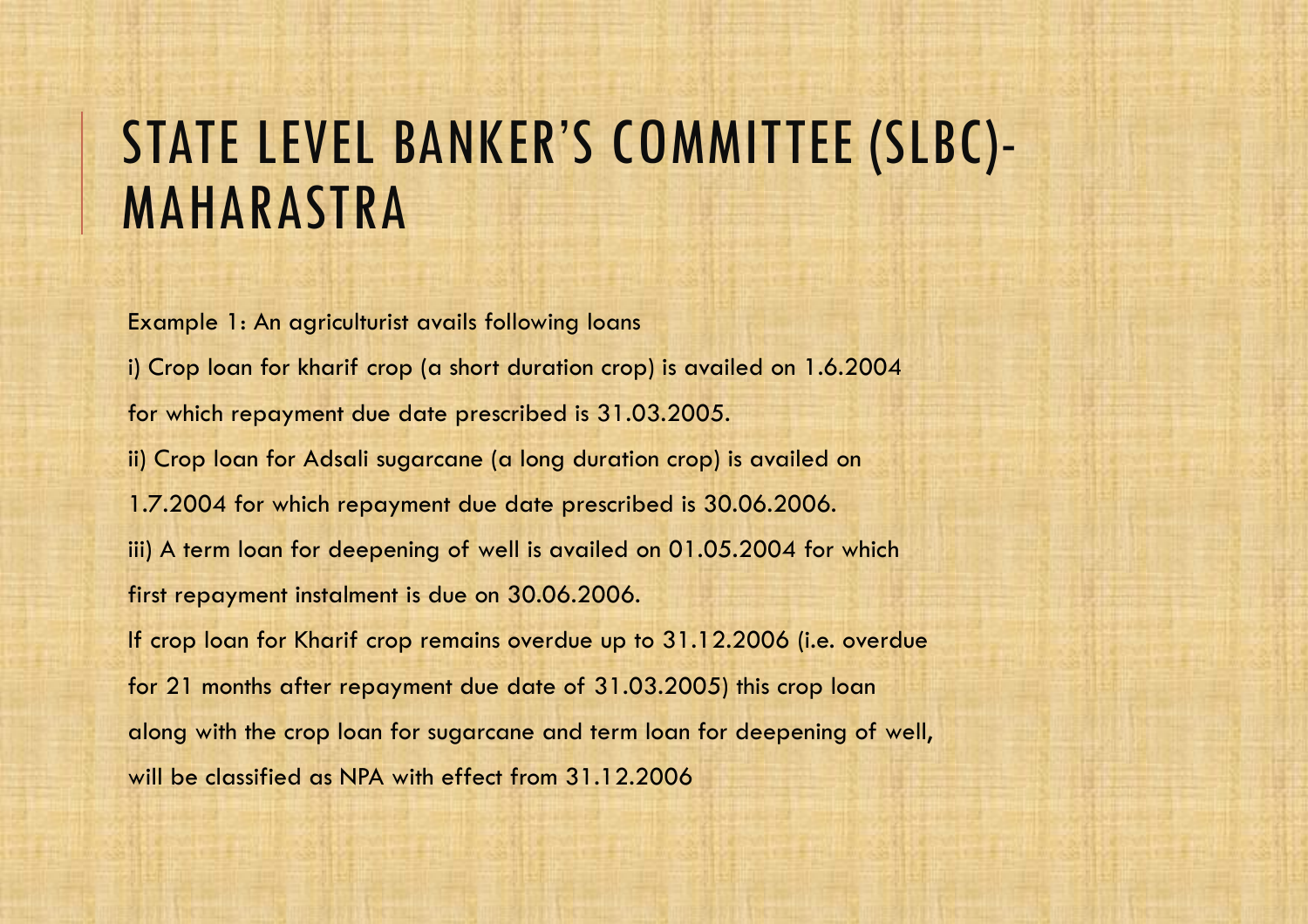The audit approach for agriculture advances has to be on the similar lines as that of other advances. The following is a summary of few Key aspects in the audit of Agricultural Advances:

a. Sanctioned amount of Agriculture Loans should be as per scale of finance applicable to the land under cultivation and the crop being cultivated. Further, necessary securities should be obtained as per the guidelines framed by the bank.

b. Auditors should verify that the agricultural credit is extended only after obtaining 'No dues/ No objection certificates' from the existing credit agencies in the area of finance.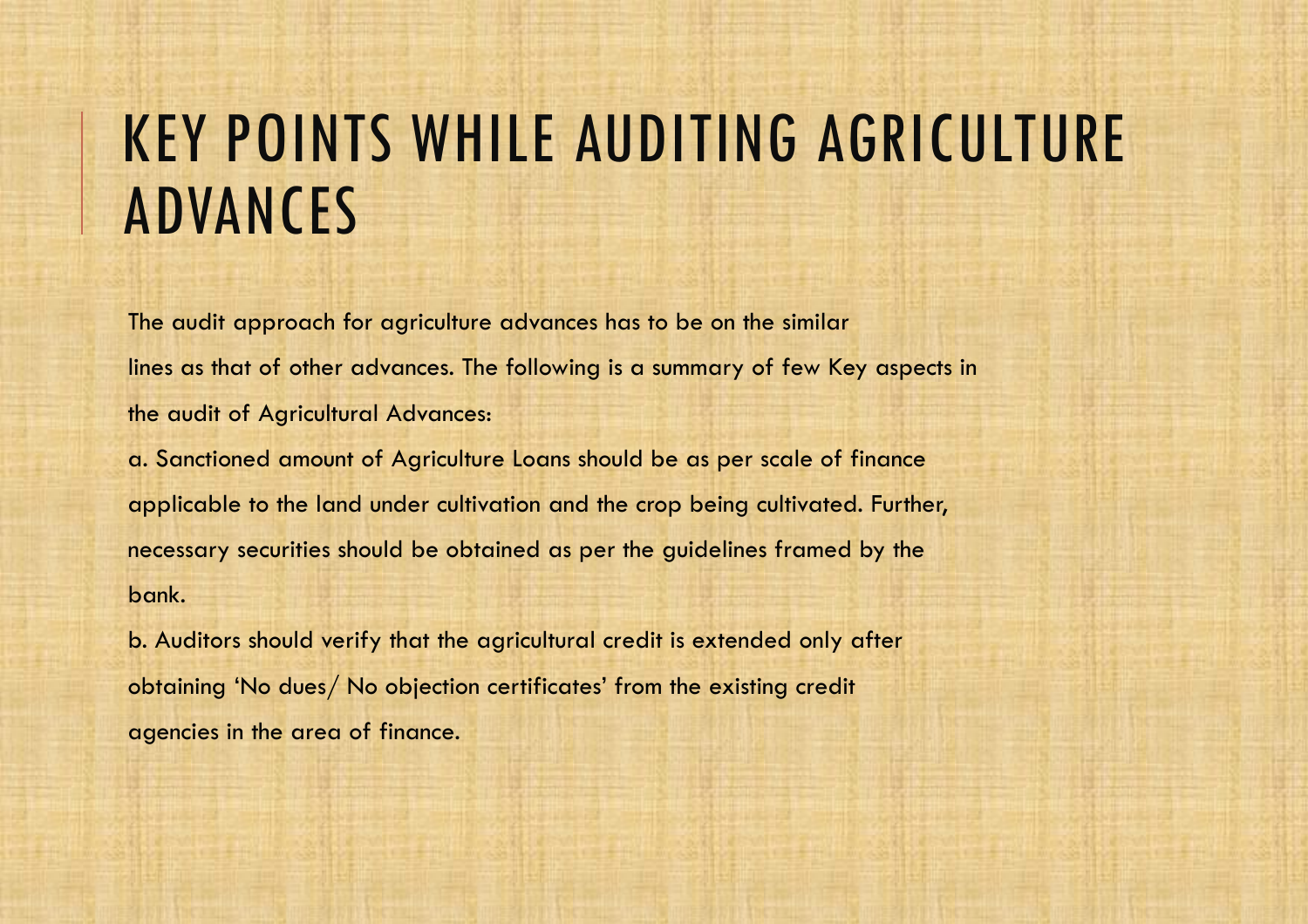c. Disbursement of agricultural finance is required to be carried out in various 'stages' based on the requirements of farming activity. This needs to be ensured strictly. In some cases, the expenditure is incurred by farmer from his/her own sources or from non institutional lenders and subsequently banks are requested to reimburse the same. In such cases, auditors have to carefully verify the facts from the documents/evidences available on record. Under all situations, auditors should verify that the bank holds documents evidencing the utilisation of loans for agricultural activities.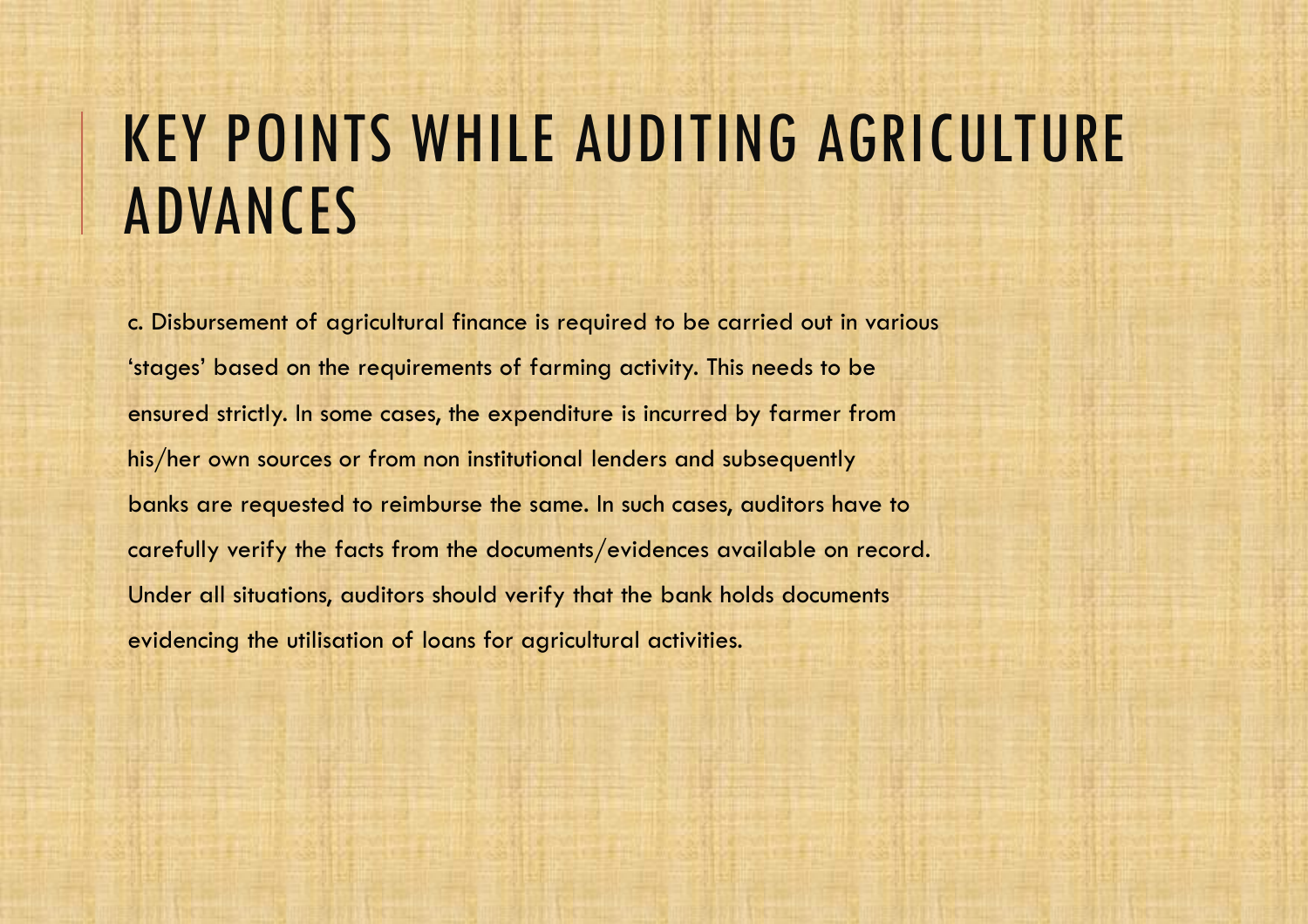. For crop loans, primary security is normally the standing crops under cultivation, as such pre and post sanction visits by the officers of bank, who are experts in Agriculture finance and adequate documentation of visit report

is a key control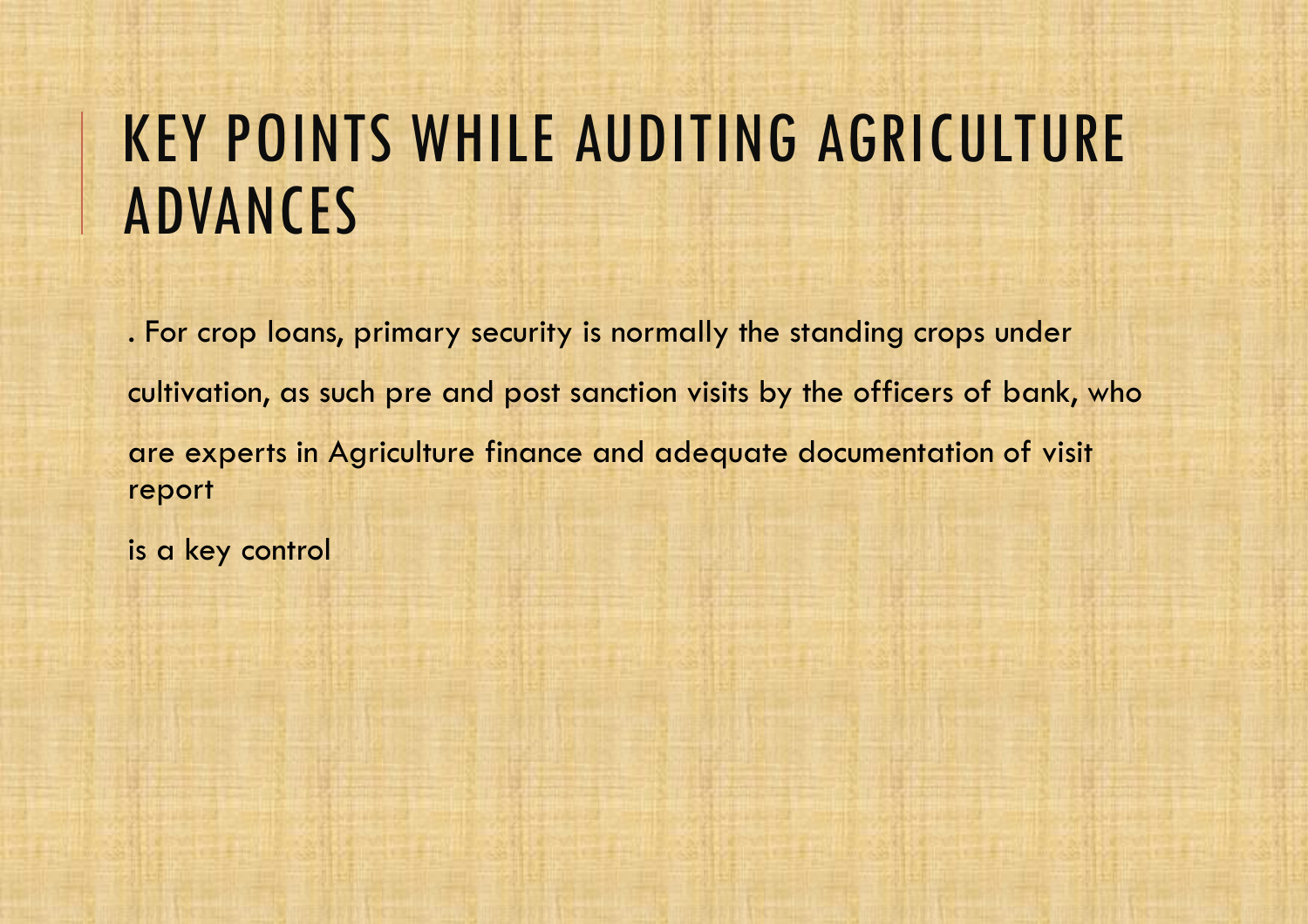While verifying the security offered for agricultural loans, it is to be confirmed that the security is legally enforceable. Standing crops and agricultural machinery and implements are secured by a hypothecation charge, while the agricultural land is secured by a mortgage charge. Auditors have to ensure that amongst others, the following has been duly taken on record by the banks:

- $\Box$  Copy of the land revenue extracts.
- $\square$  Land Tax Assessment and payment receipt.
- $\square$  Copy of record with sub registrar (wherever applicable)
- $\Box$  Original copies of the title deeds
- $\Box$  Search of title deeds and Legal opinion from the advocate on the Bank's
- approved panel
- $\square$  Valuation of land from a valuer on the Bank's approved panel.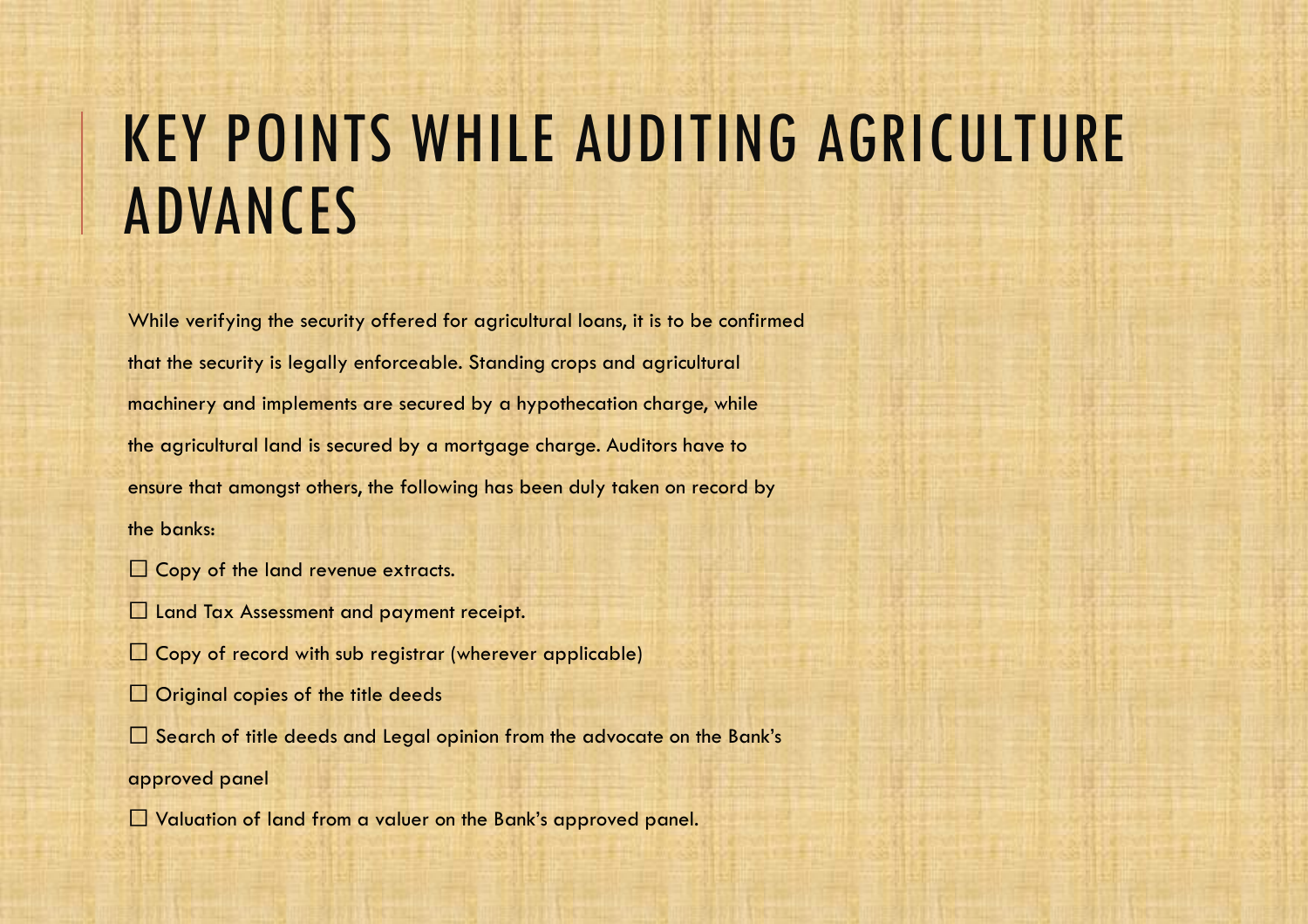f. Loans granted to farmers against the security of NSC, KVP or Fixed Deposits of Banks, which has been utilised for agricultural purposes, is allowed to be classified under the category of finance to agriculture. However, auditors should carefully verify the loan documents and other supporting documents to ensure that non-agricultural loans are not classified as Agricultural Finance.

g. Agricultural Advances are required to be serviced through realisation of sale proceeds to crop. Auditors should be skeptical about the nature and timing credits coming in to service the agricultural loans and ensure that they are from genuine sources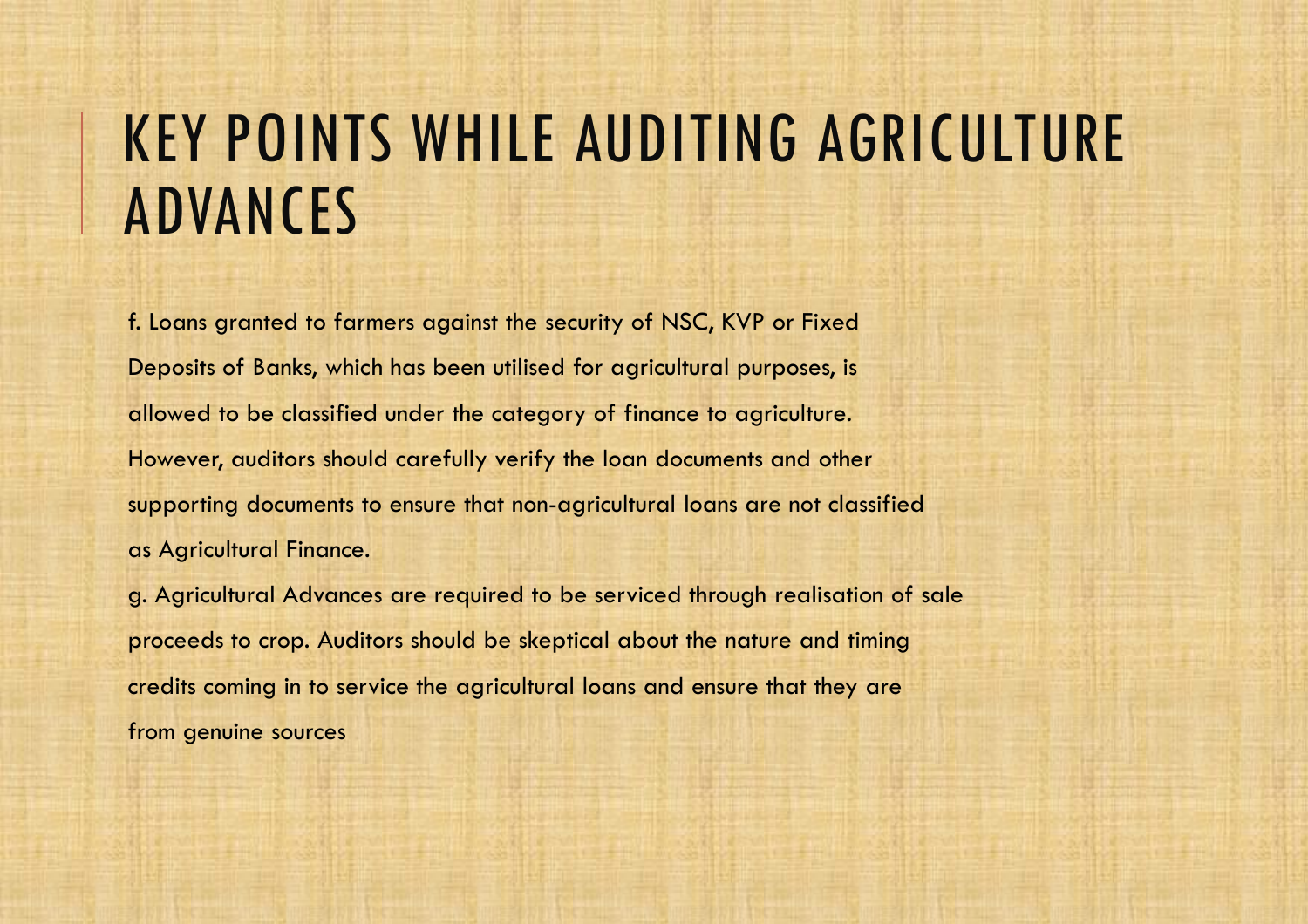#### AGRICULTURAL ADVANCES AFFECTED BY NATURAL CALAMITIES

. Banks maydecide on their own relief measures, *viz.,* conversion of the short term production loan into a term loan or re-schedulement of the repayment period and the sanctioning of fresh short-term loan, subject to the guidelines contained in RBI's latest Master Circular on "Prudential Norms on Income Recognition, Asset Classification and Provisioning Pertaining to Advances" dated July 1, 2015 and directions contained in RBI Master Direction FIDD.No.FSD.BC.02/05.10.001/2016-17 dated July 1, 2016 on "Master Direction - Reserve Bank of India (Relief Measures by Banks in Areas Affected by Natural Calamities) Directions, 2016". In such cases the NPA classification would be governed by such rescheduled terms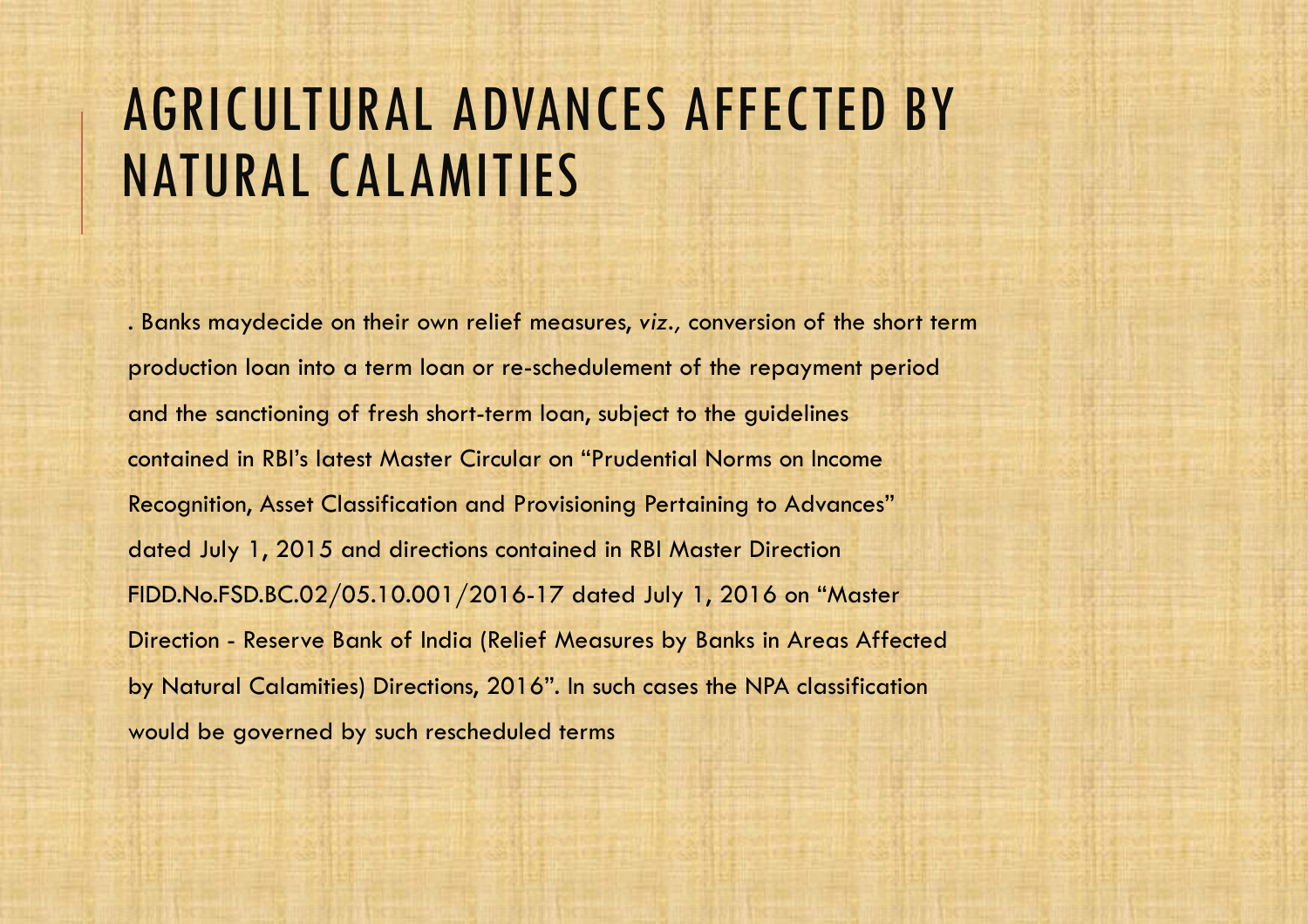### NATURE OF BORROWINGS ARRANGEMENTS

1. sole banking 2.Consortium Arrangements 3.Multiple banking. RBI Circular No. DBOD.No.BP.BC.94 /08.12.001/2008-09 dated December 08, 2008 on "Lending under Consortium Arrangement/Multiple Banking Arrangements".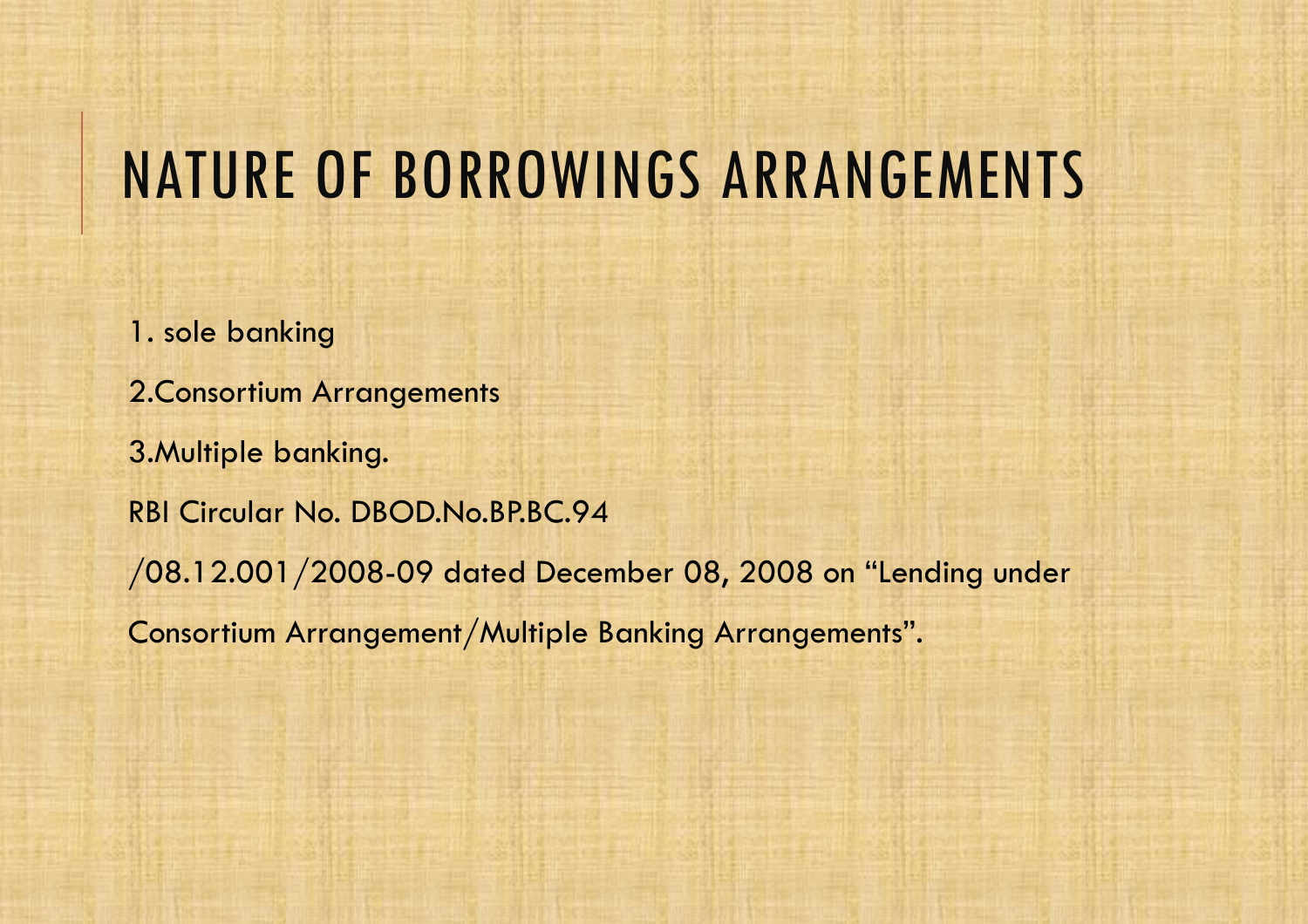### RESTRICTIONS ON ADVANCES.

The Master Circular no. RBI/2015-16/95 DBR.No.Dir.BC.10/13.03.00/2015-16 dated July 1, 2015, on "Loans and Advances - Statutory and other Restrictions" issued by the RBI contains detailed requirements and guidelines in respect of statutory and other restrictions on loans and advances by banks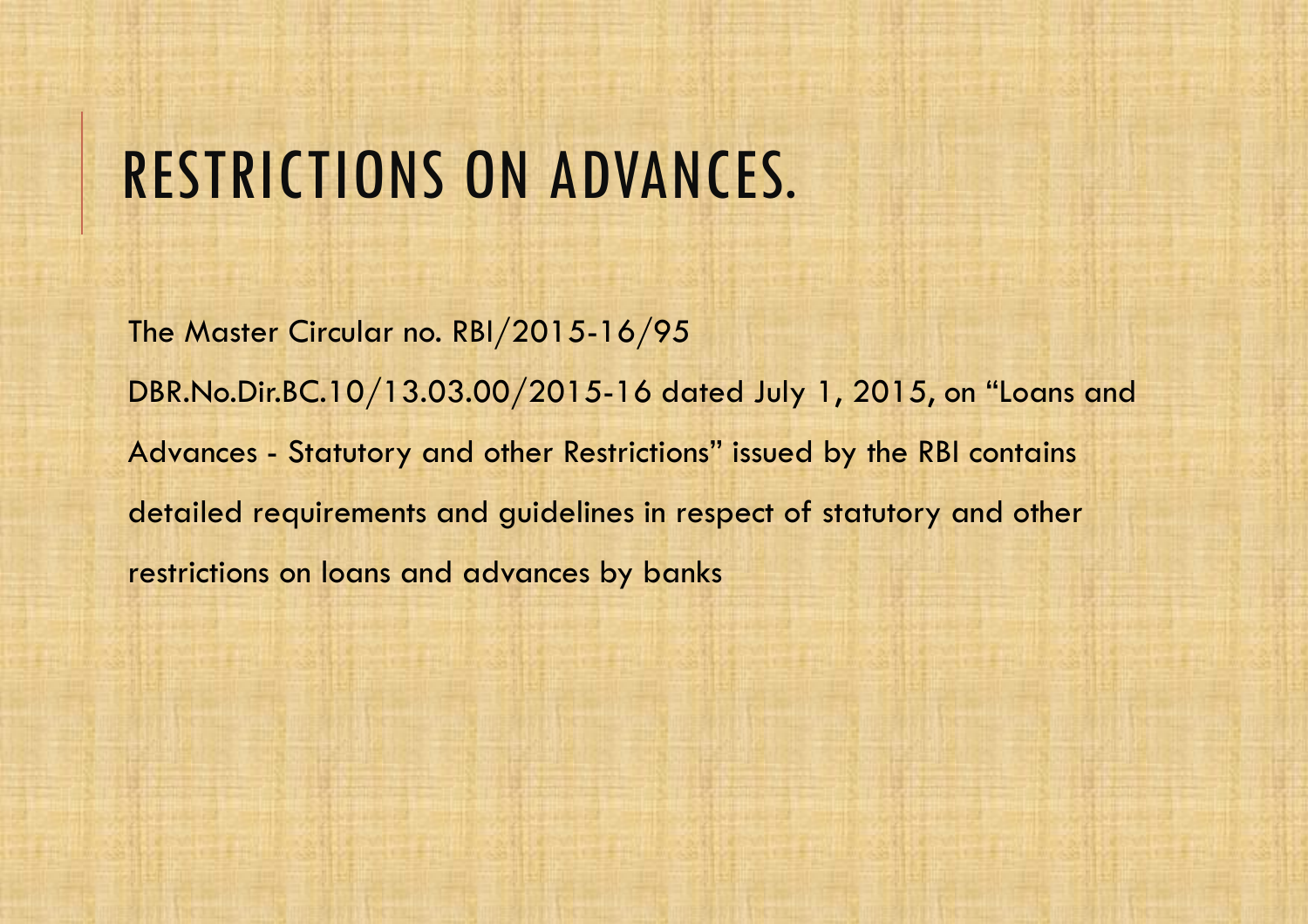## RESTRICTIONS ON ADVANCES.

**Statutory Restrictions** 

1. Advances Ahganist Bank Own Share Section 20(1) OF The Banking Regulation Act 1949 A bank Cannot grant Any loan or Advances ganist The security of its own Shares.

2.Advnaces to Bank Directors- Section 20(1) of the banking Regulation Act.

3.Rsetriction on Power to remit Debts- Section 20A Of The banking Regulation Act 1949

4. Restriction on Holding Shares in Companies- Section 19(2) Of the Banking Regulation Act 1949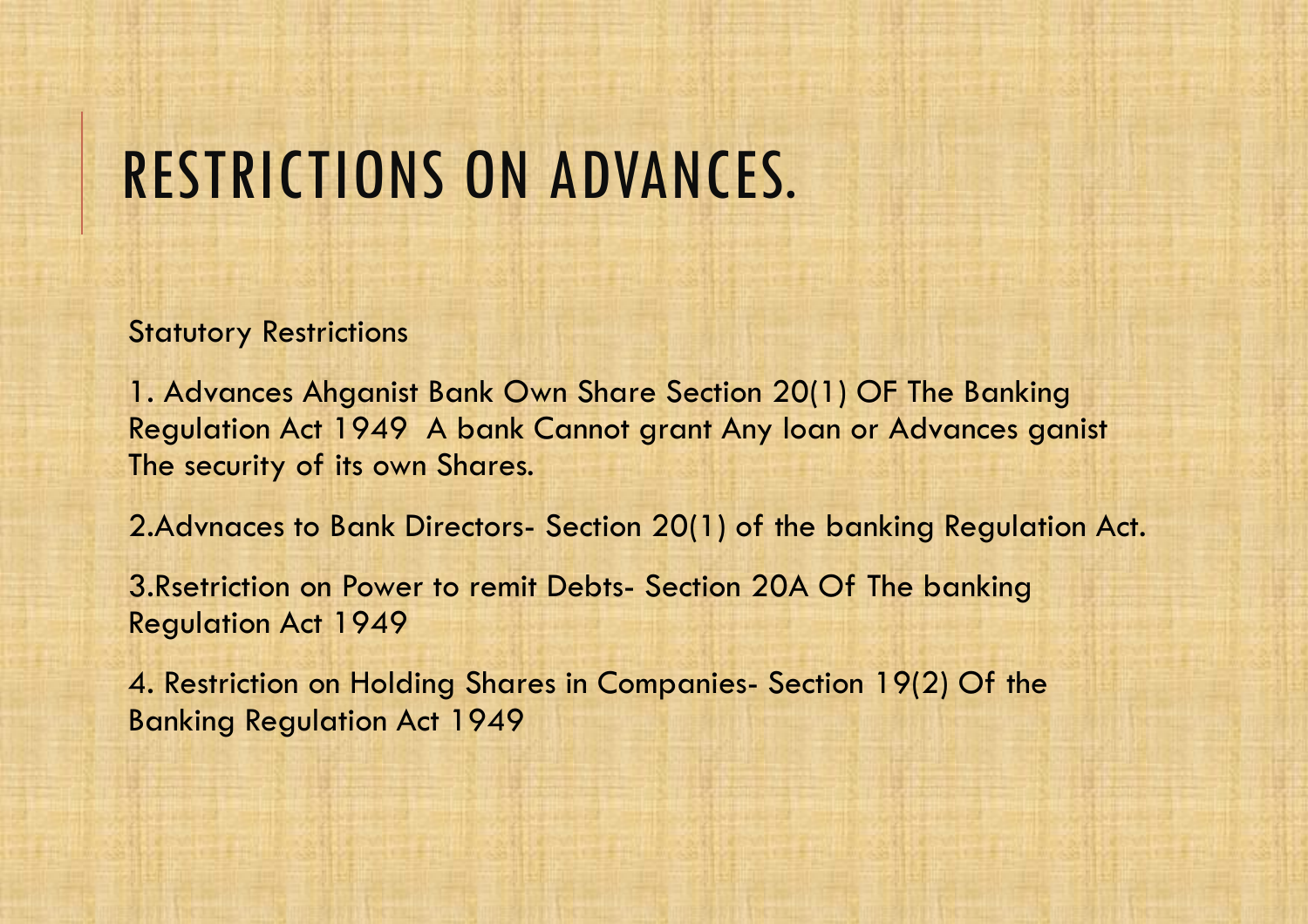# REGULATORY RESTRICTIONS.

Granting Loans And advances to relatives of directors.

Restrictions on grant Of loans And Advances to officers And The relatives of senior officrs of banks .

*Restrictions on Grant of Financial Assistance to Industries Producing /*

*Consuming Ozone Depleting Substances (ODS)*

*Restriction on Advances against Sensitive Commodities under Selective*

*Credit Control (SCC)*

*Restriction on payment of commission to staff members including*

*Officers*

*Restrictions on offering incentives on any banking products*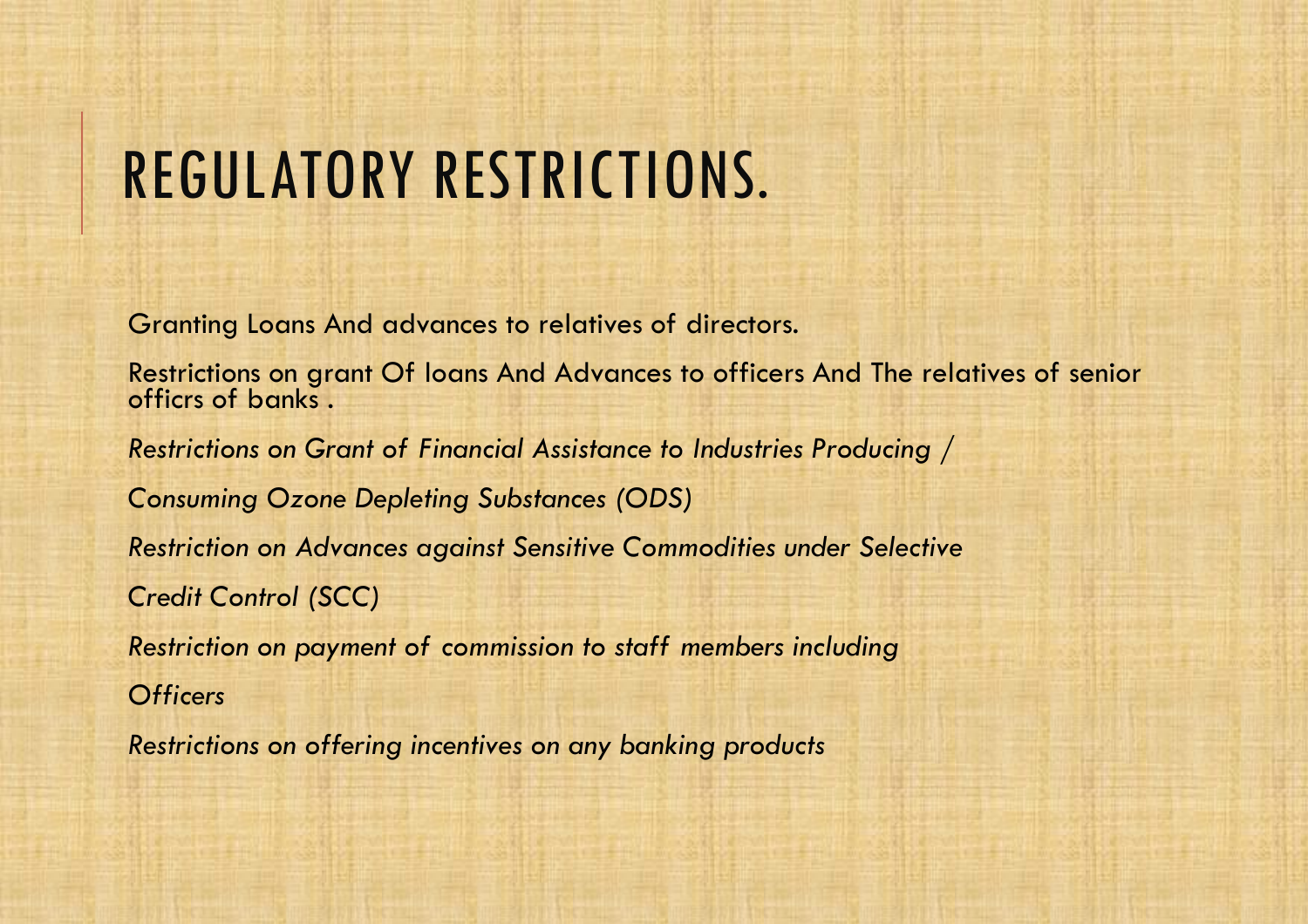### RESTRICTION ON ADVANCES AGAINST SENSITIVE COMMODITIES UNDER SELECTIVE CREDIT CONTROL (SCC)

With a view to prevent speculative holding of essential commodities with the help of bank credit and the resultant rise in their prices, in exercise of powers

conferred by Section 21 & 35A of the Banking Regulation Act, 1949, the Reserve

Bank of India, issues, from time to time, directives to all commercial banks, stipulating specific restrictions on bank advances against specified sensitive commodities.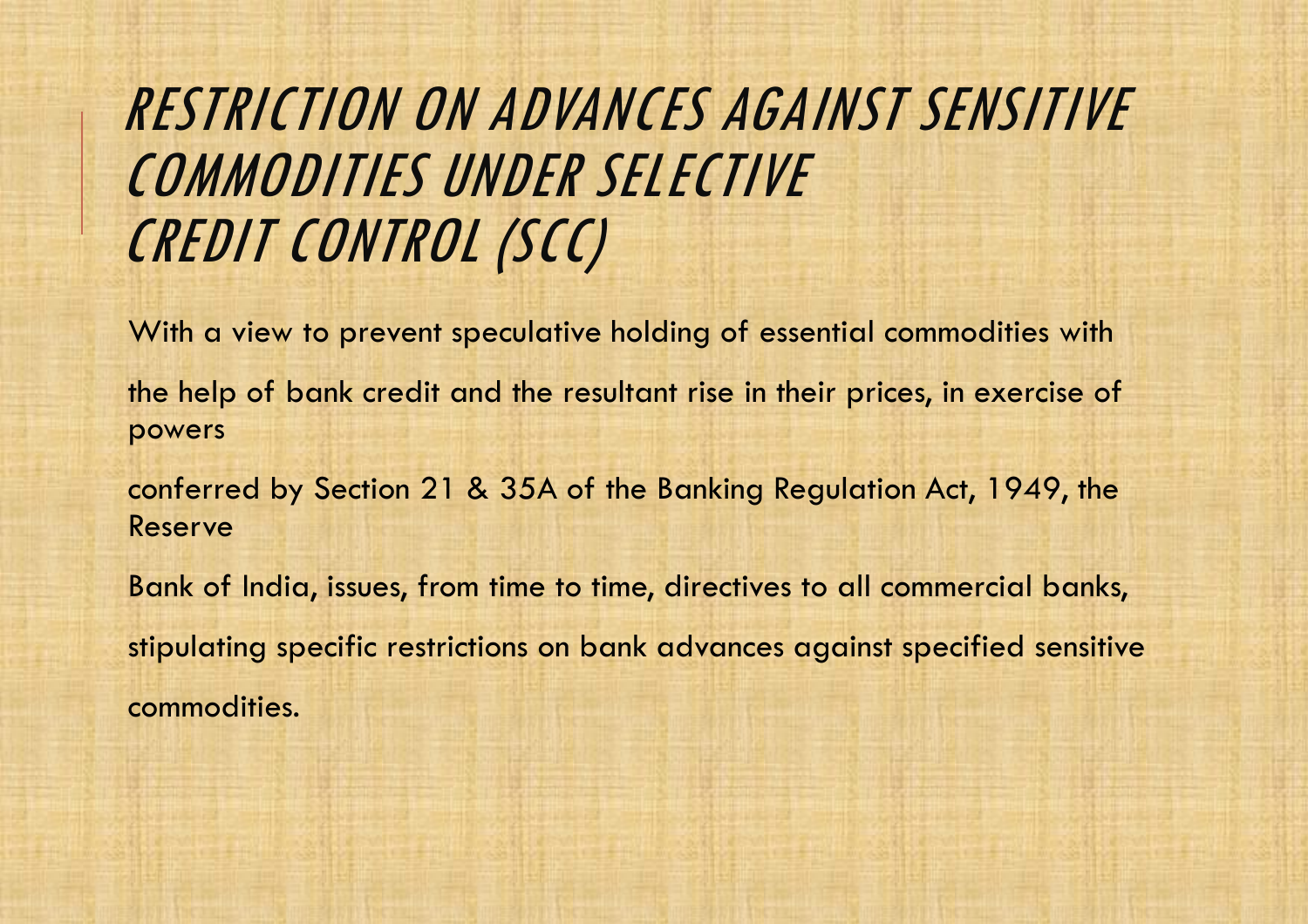### RESTRICTION ON ADVANCES AGAINST SENSITIVE COMMODITIES UNDER SELECTIVE CREDIT CONTROL (SCC)

With a view to prevent speculative holding of essential commodities with

the help of bank credit and the resultant rise in their prices, in exercise of powers conferred by Section 21 & 35A of the Banking Regulation Act, 1949, the Reserve Bank of India, issues, from time to time, directives to all commercial banks,stipulating specific restrictions on bank advances against specified sensitive commodities.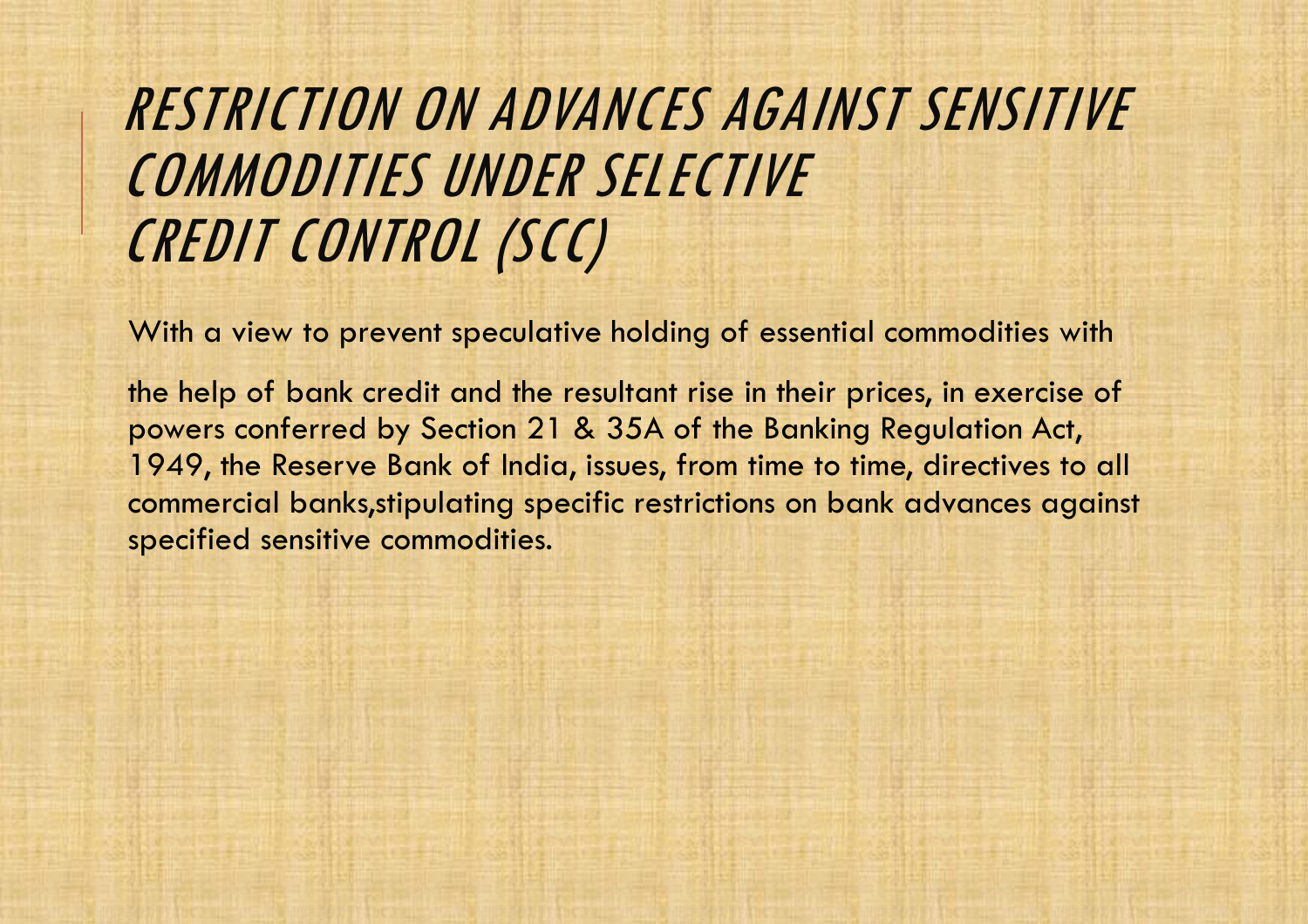### RESTRICTION ON ADVANCES AGAINST SENSITIVE COMMODITIES UNDER SELECTIVE CREDIT CONTROL (SCC)

Commodities presently under the Selective Credit Control include:

- a) food grains i.e. cereals and pulses,
- b) selected major oil seeds indigenously grown, viz. groundnut, rapeseed / mustard, cottonseed, linseed and castor seed, oils thereof, vanaspati and
- all imported oils and vegetable oils,
- c) raw cotton and kapas,
- d) sugar/ gur / khandsari,

e) Cotton textiles which include cotton yarn, man-made fibres and yarn and fabrics made out of man-made fibres and partly out of cotton yarn and partly out of man-made fibres.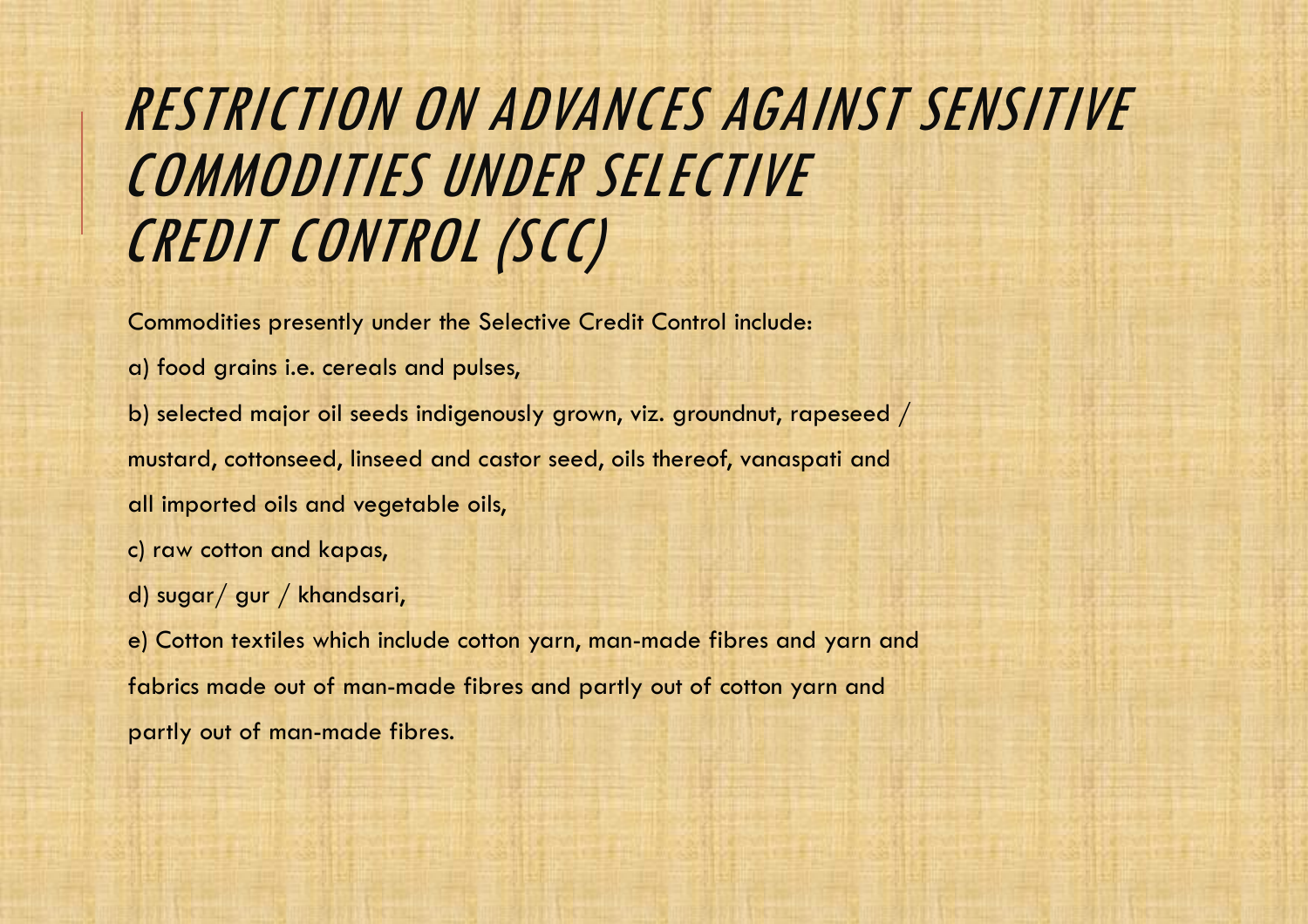#### RESTRICTIONS ON OFFERING INCENTIVES ON ANY BANKING PRODUCTS

Banks are also not permitted to offer any banking products, including

online remittance schemes etc., with prizes /lottery/free trips (in India and/or abroad), etc. or any other incentives having an element of chance, except inexpensive gifts costing not more than Rs. 250/-, as such products involve nontransparency in the pricing mechanism. Such products, if offered, by banks are considered as violation of the extant guidelines and the banks concerned are liable for penal action.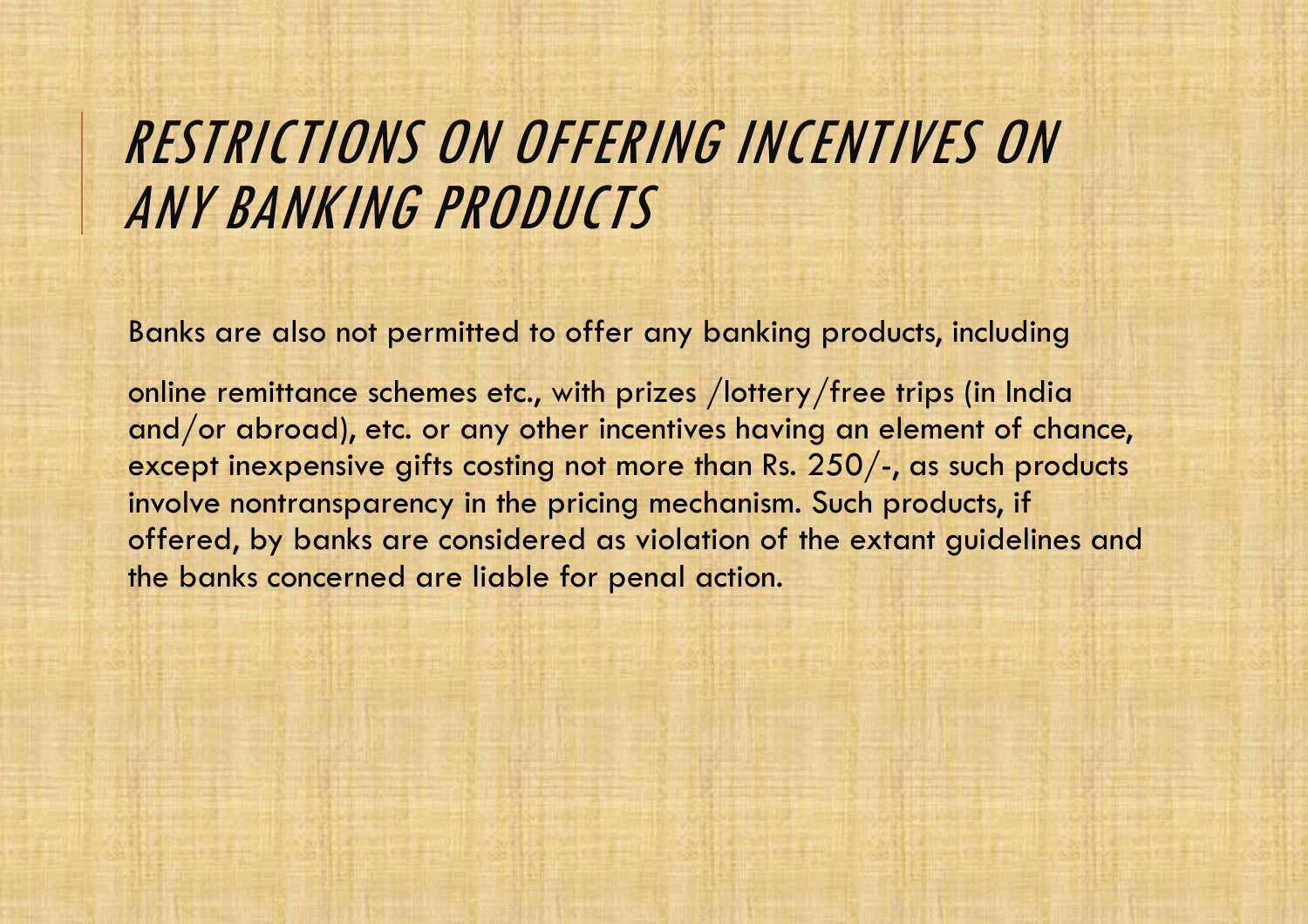### ADVANCES AGAINST FIXED DEPOSIT RECEIPTS ISSUED BY OTHER BANKS

There have been instances where fake term deposit receipts, purported

to have been issued by some banks, were used for obtaining advances from

other banks. In the light of these happenings, RBI has advised the banks to desist from sanctioning advances against FDRs, or other term deposits of other

banks.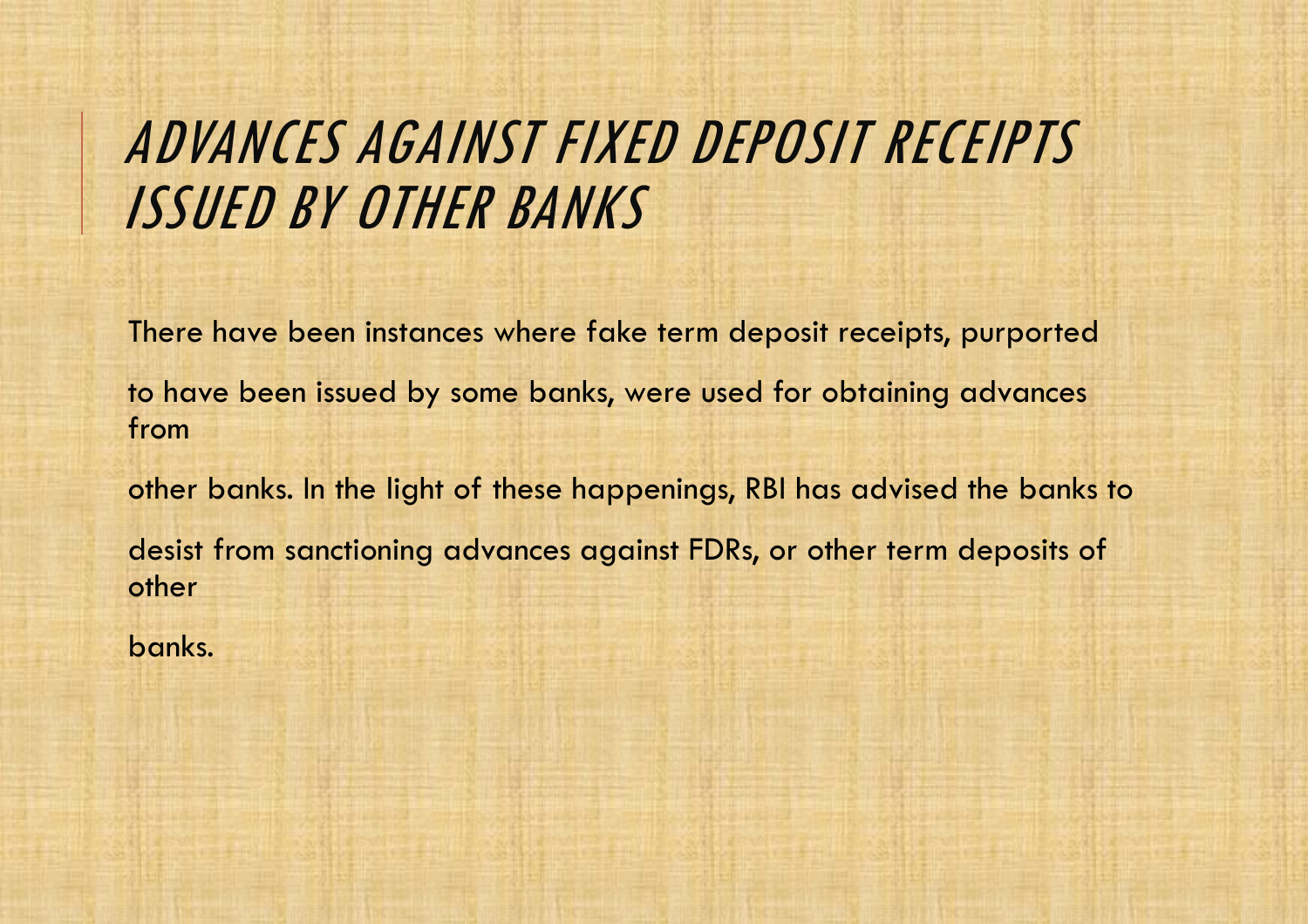### ADVANCES TO AGENTS/INTERMEDIARIES BASED ON CONSIDERATION OF DEPOSIT MOBILISATION

Banks should desist from being party to unethical practices of raising

of resources through agents/intermediaries to meet the credit needs of the

existing/prospective borrowers or from granting loans to the intermediaries,

based on the consideration of deposit mobilisation, who may not require the

funds for their genuine business requirements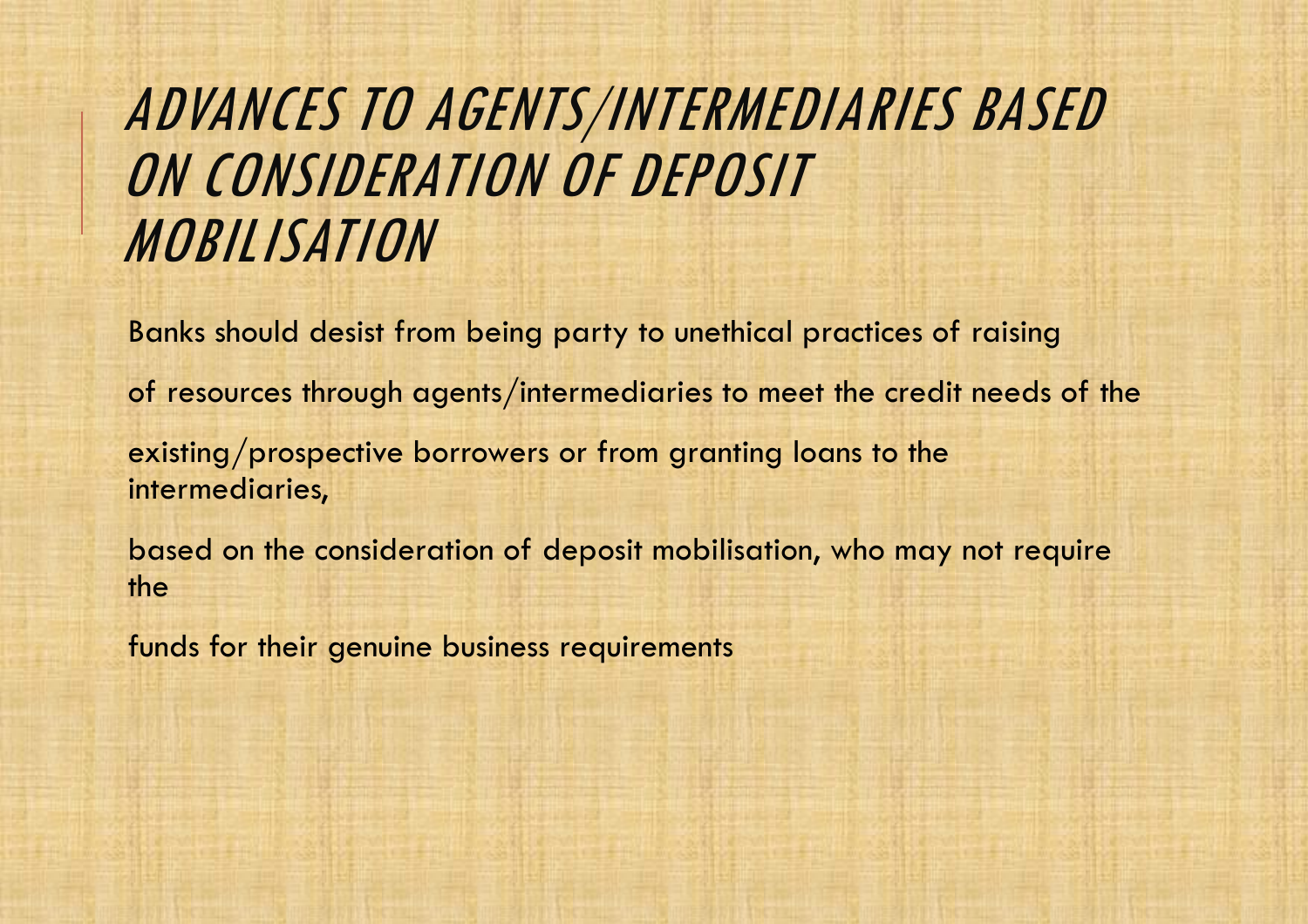### BANK FINANCE TO NON-BANKING FINANCIAL COMPANIES (NBFCS

NBFC Finance to be divided into Registered With RBI And Not Registered With RBI.

The RBI, vide its Master Circular No. DBR.BP.BC.No.5/21.04.172/

2015-16 on Bank Finance to Non-Banking Financial Companies (NBFCs) dated July 1, 2015 – those who are registered with RBI .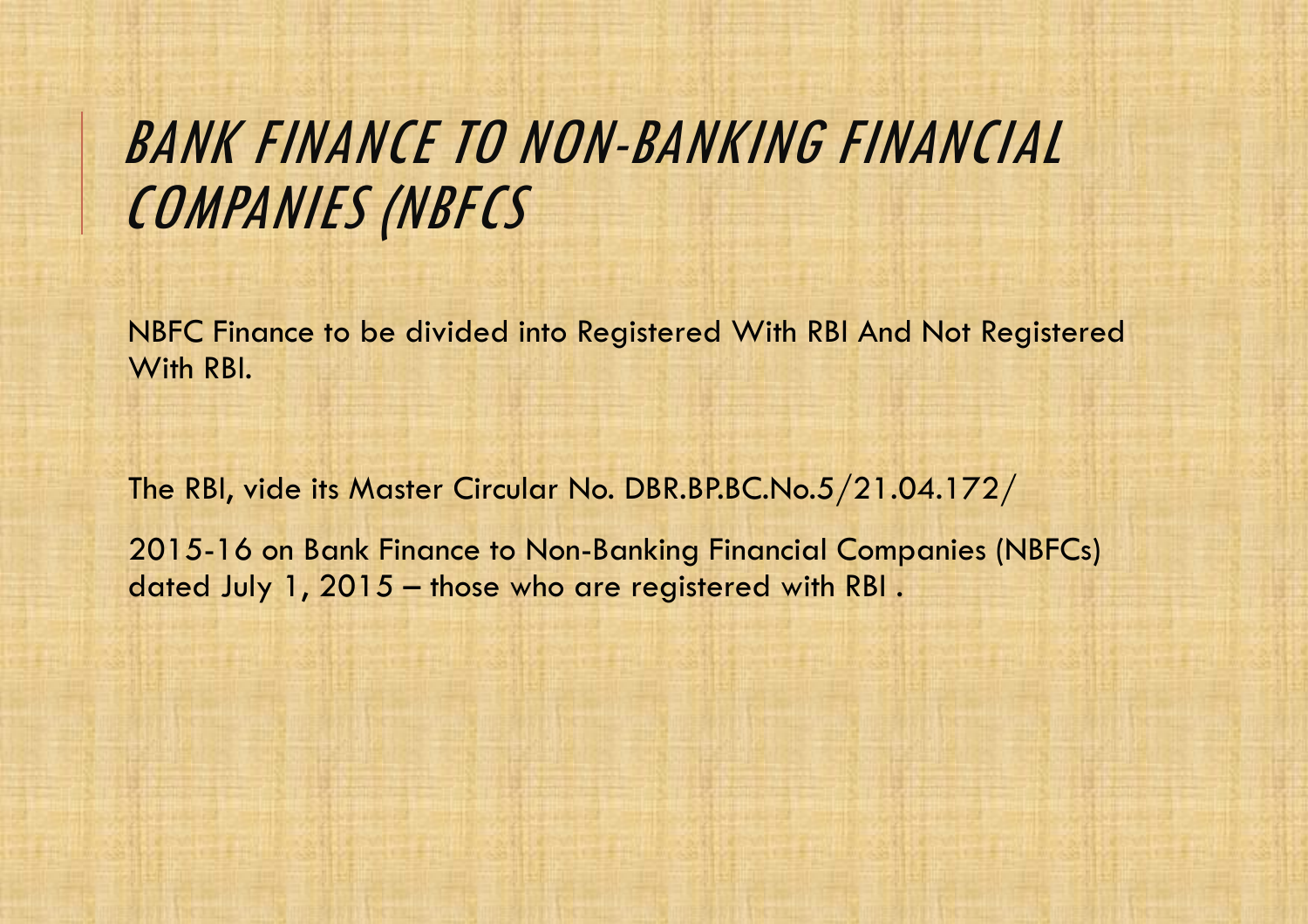### BANK FINANCE TO NON-BANKING FINANCIAL COMPANIES (NBFCS

In respect of NBFCs which do not require to be registered with RBI,

*viz.*:

i) Insurance Companies registered under Section 3 of the Insurance Act, 1938;

ii) Nidhi Companies notified under Section 406 of the Companies Act, 2013; iii) Chit Fund Companies carrying on Chit Fund business as their principal business as per Explanation to Clause (vii) of Section 45-I(bb) of the Reserve Bank of India Act, 1934;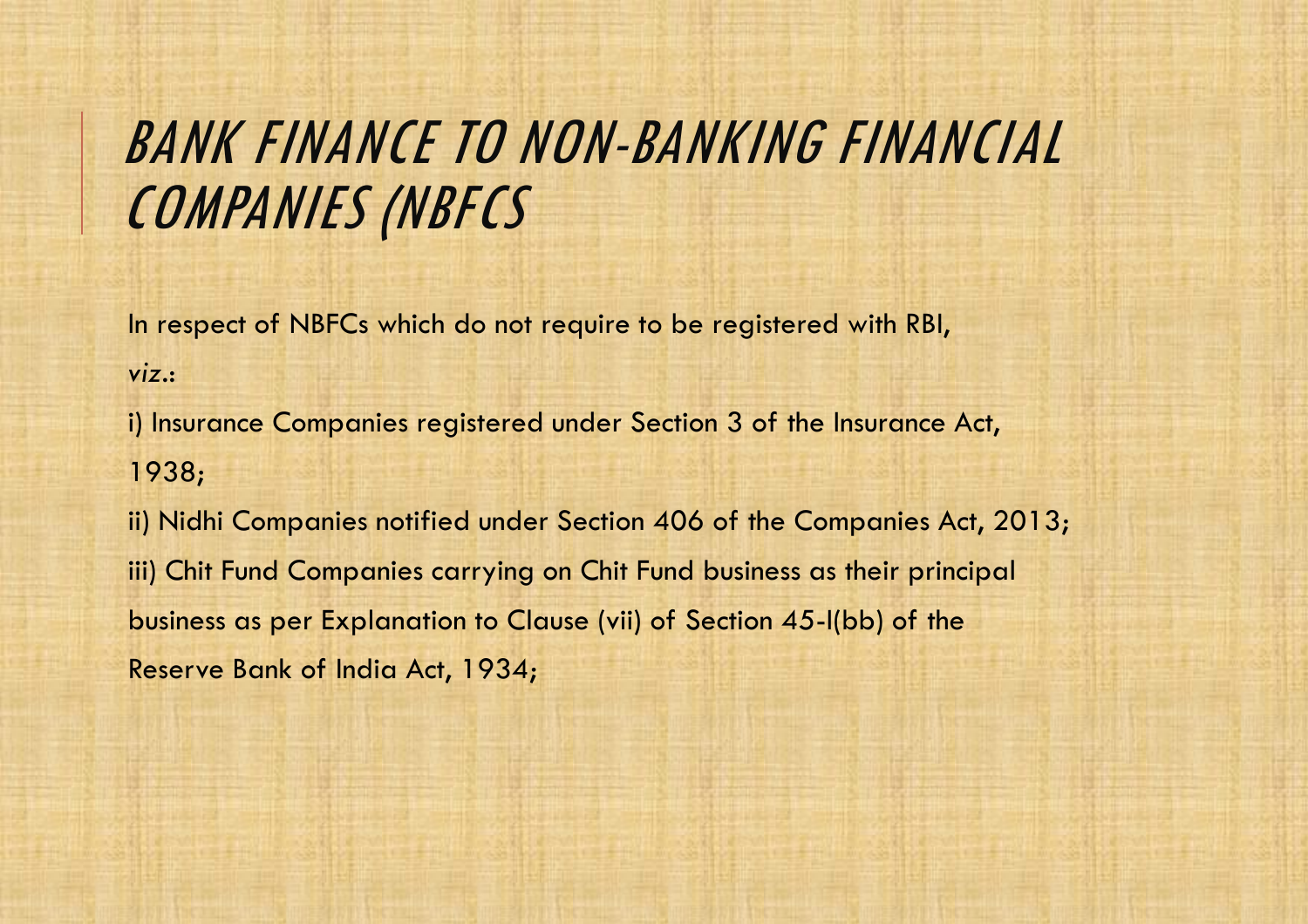### BANK FINANCE TO NON-BANKING FINANCIAL COMPANIES (NBFCS

Stock Broking Companies / Merchant Banking Companies registered under Section 12 of the Securities & Exchange Board of India Act; and v) Housing Finance Companies being regulated by the National Housing Bank (NHB) which have been exempted from the requirement of registration by RBI], banks may take their credit decisions on the basis of usual factors like the purpose of credit, nature and quality of underlying assets, repayment capacity of borrowers as also risk perception, etc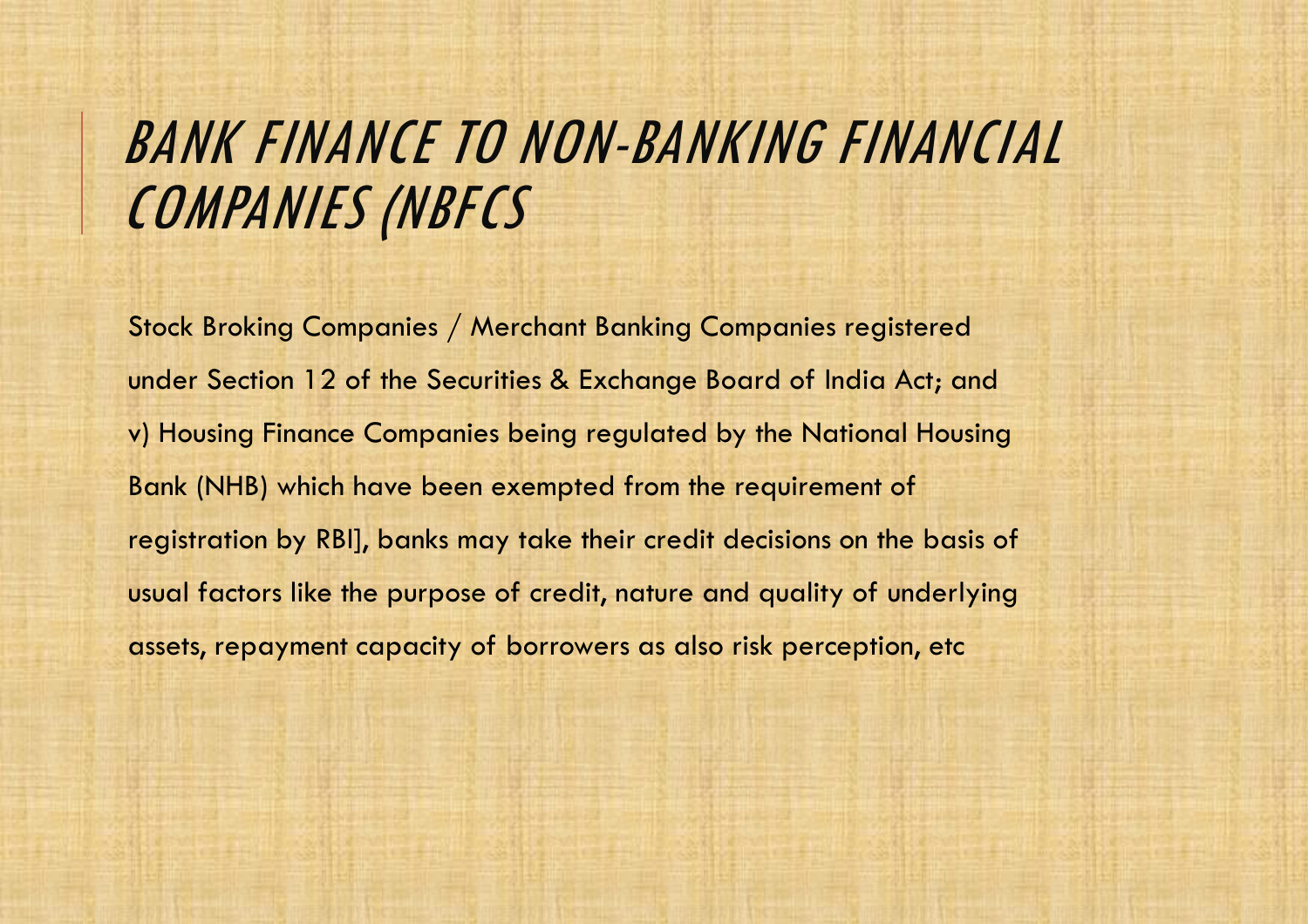# ADVANCES AGAINST NR(E) AND FCNR(B) **DEPOSITS**

Grant of advance against NR(E) and FCNR(B) deposits would be subject to the guidelines issued under Foreign Exchange Management Act, 1999.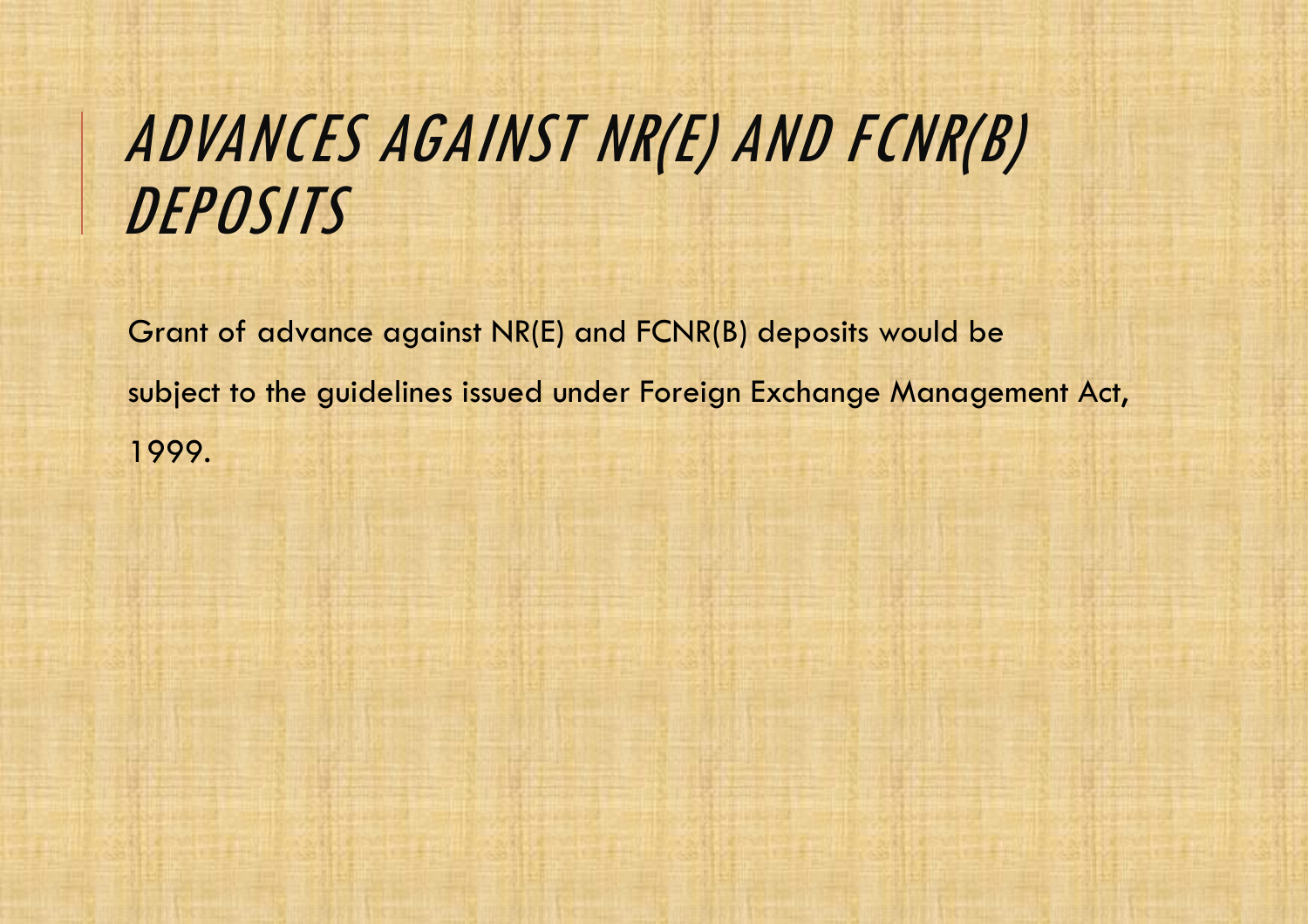# ADVANCES AGAINST BULLION/PRIMARY GOLD

Banks are prohibited from granting any advance against bullion/ primary gold. However, specially minted gold coins sold by banks are not treated as "bullion" or "primary gold" and hence the same is acceptable **as** 

security upto 50 gms per customer. Such loans to be granted by the bank, may

be covered under the policy framed by the bank's Board, in terms of RBI circular DBOD.No. BC. 138/21.01.023/94 dated November 22, 1994.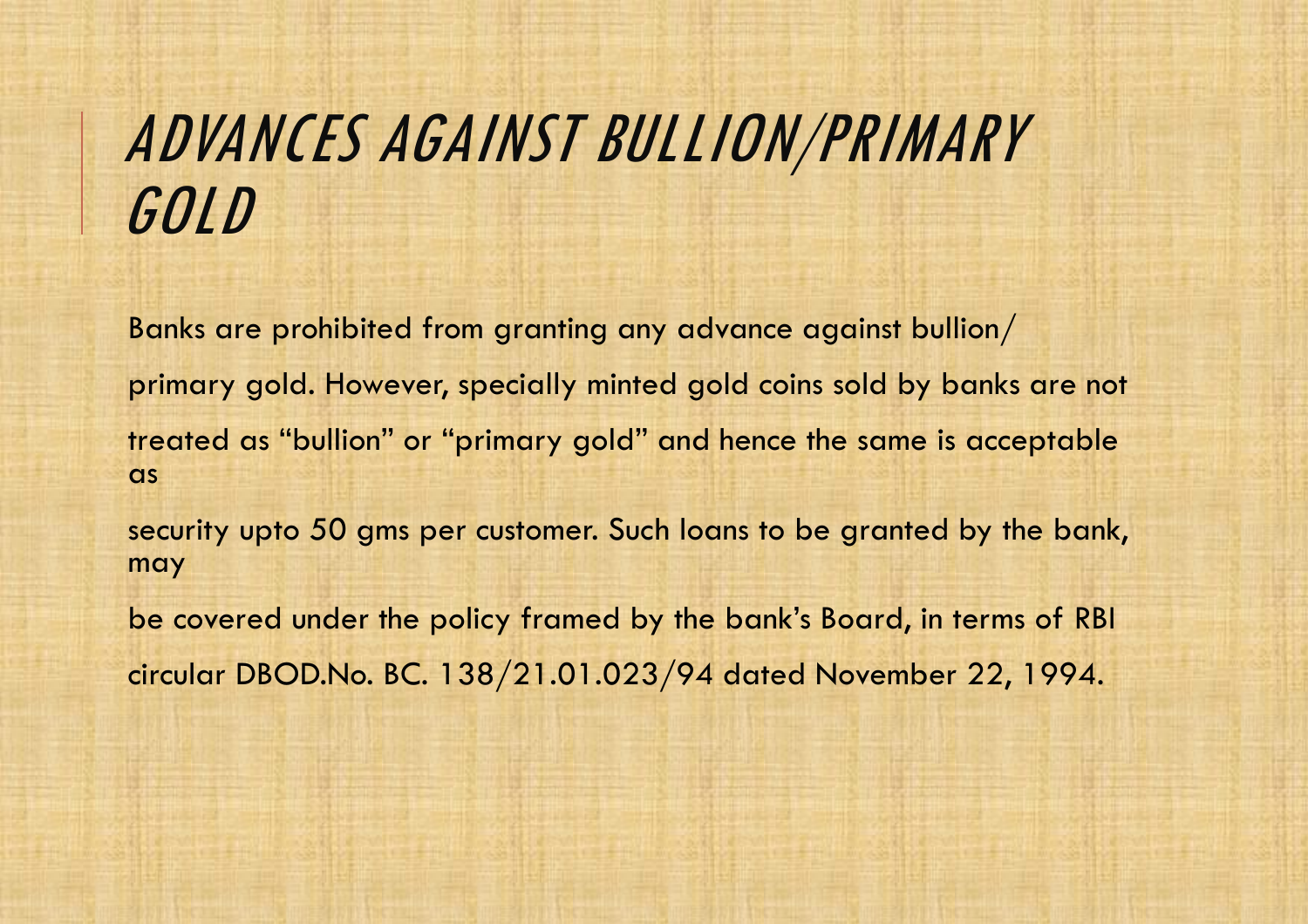# ADVANCES AGAINST BULLION/PRIMARY SILVER

cases wherein advances have been granted against the gold coins it should be ensure that the end use of funds is for approved, nonspeculative purposes. Banks are also required to desist from granting advances to silver bullion dealers which are likely to be utilised for speculative purposes.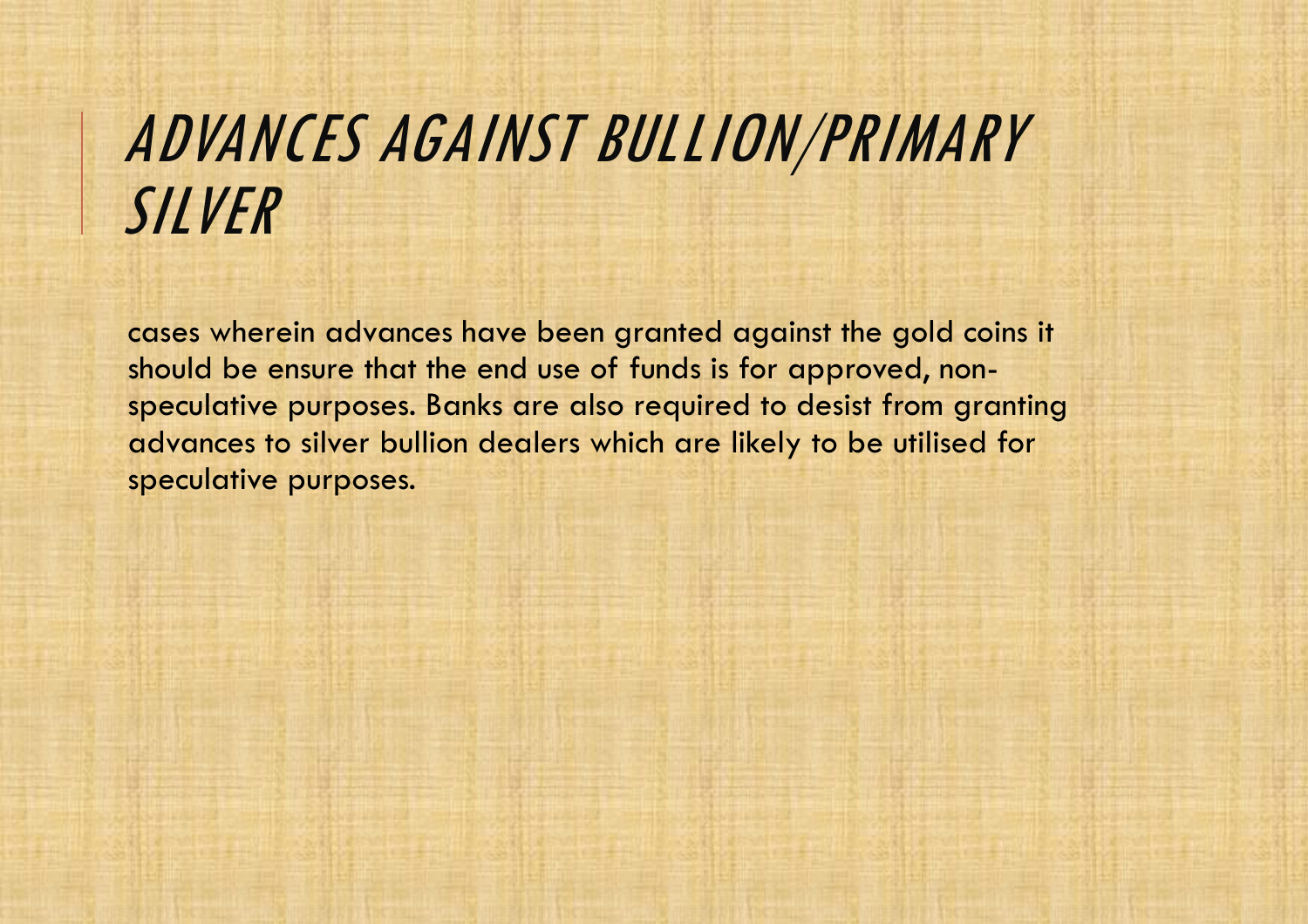## LOANS FOR ACQUISITION OF KVPS

The grant of loans for acquiring/investing in KVPs does not promote

fresh savings and, rather, channelises the existing savings in the form of bank deposits to small savings instruments and thereby defeats the very purpose of such schemes. Banks should therefore ensure that no loans are sanctioned for acquisition of/investing in Small Savings Instruments including Kisan Vikas Patras.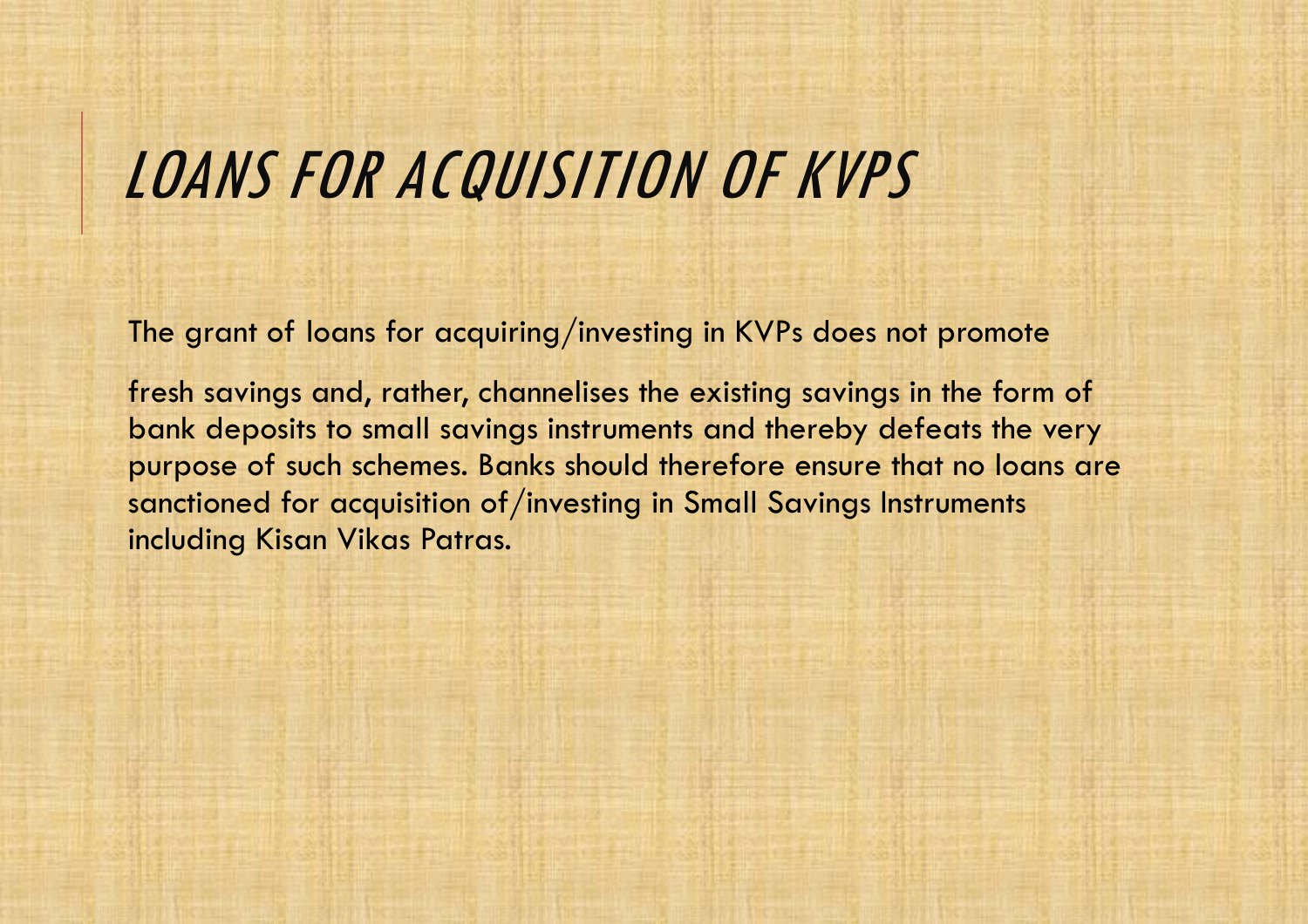# ADVANCES AGAINST GOLD ORNAMENTS & JEWELLERY

The RBI *vide* its Master Circular No. RBI/2015-16/95

DBR.No.Dir.BC.10/13.03.00/2015-16 dated July 1, 2015 provides that

hallmarking of gold jewellery ensures the quality of gold used in the jewellery as to carat fineness and purity.

that loans (including bullet repayment loans) sanctioned by banks against pledge of gold ornaments and jewellery for non-agricultural purposes should not exceed 75 per cent of the value of gold ornaments and jewellery.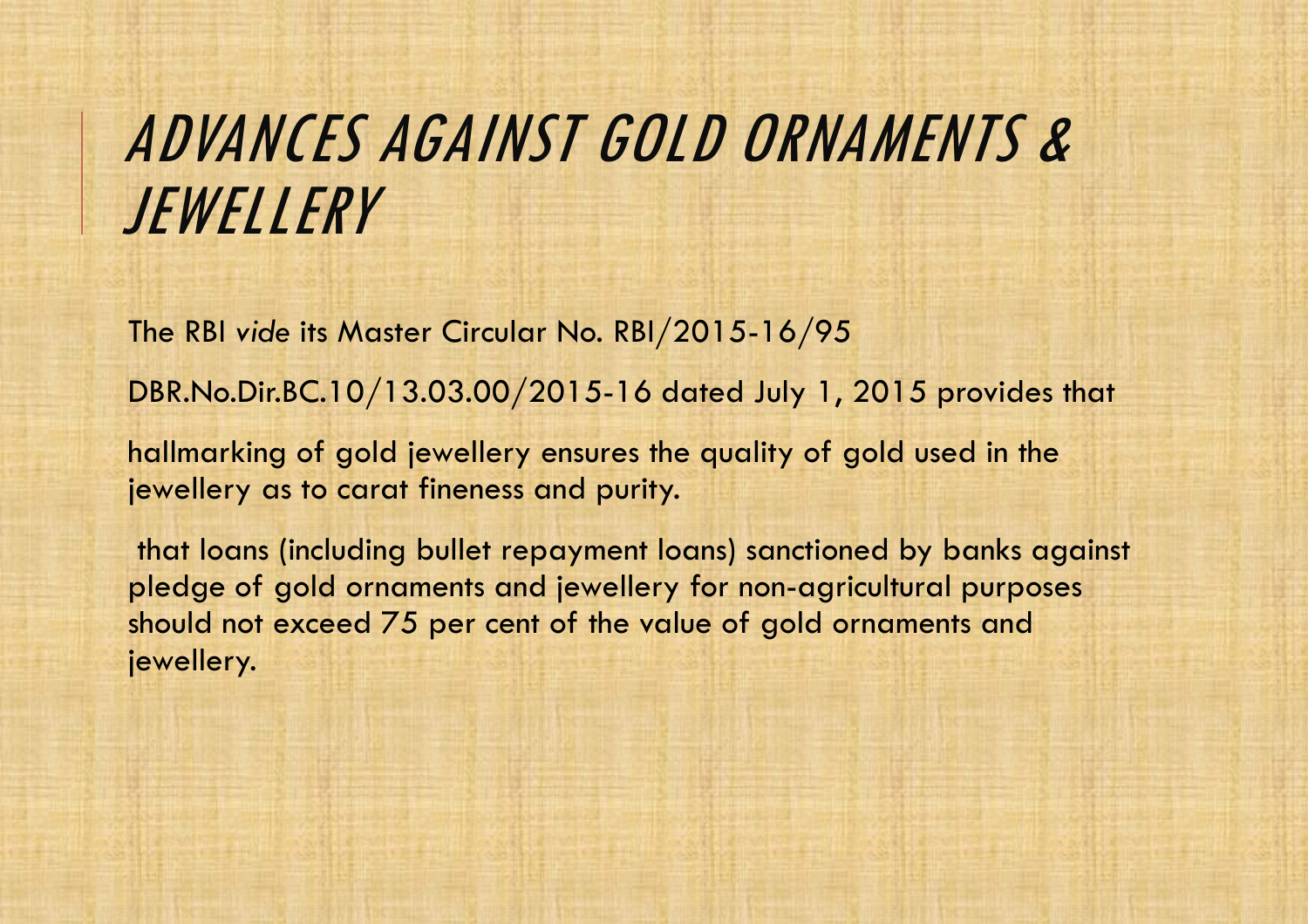# ADVANCES AGAINST GOLD ORNAMENTS & JEWELLERY

In order to standardize the valuation and make it more transparent to the borrower, gold ornaments and jewellery accepted as security / collateral will have to be valued at the average of the closing price of 22 carat gold for the preceding 30 days as quoted by the India Bullion and Jewellers Association Ltd. [Formerly known as the Bombay Bullion Association Ltd. (BBA)]. If the gold is of purity less than 22 carats, the bank should translate the collateral into 22 carat and value the exact grams of the collateral. In other words, jewellery of lower purity of gold shall be valued proportionately. The period of the loan shall not exceed 12 months from the date of sanction.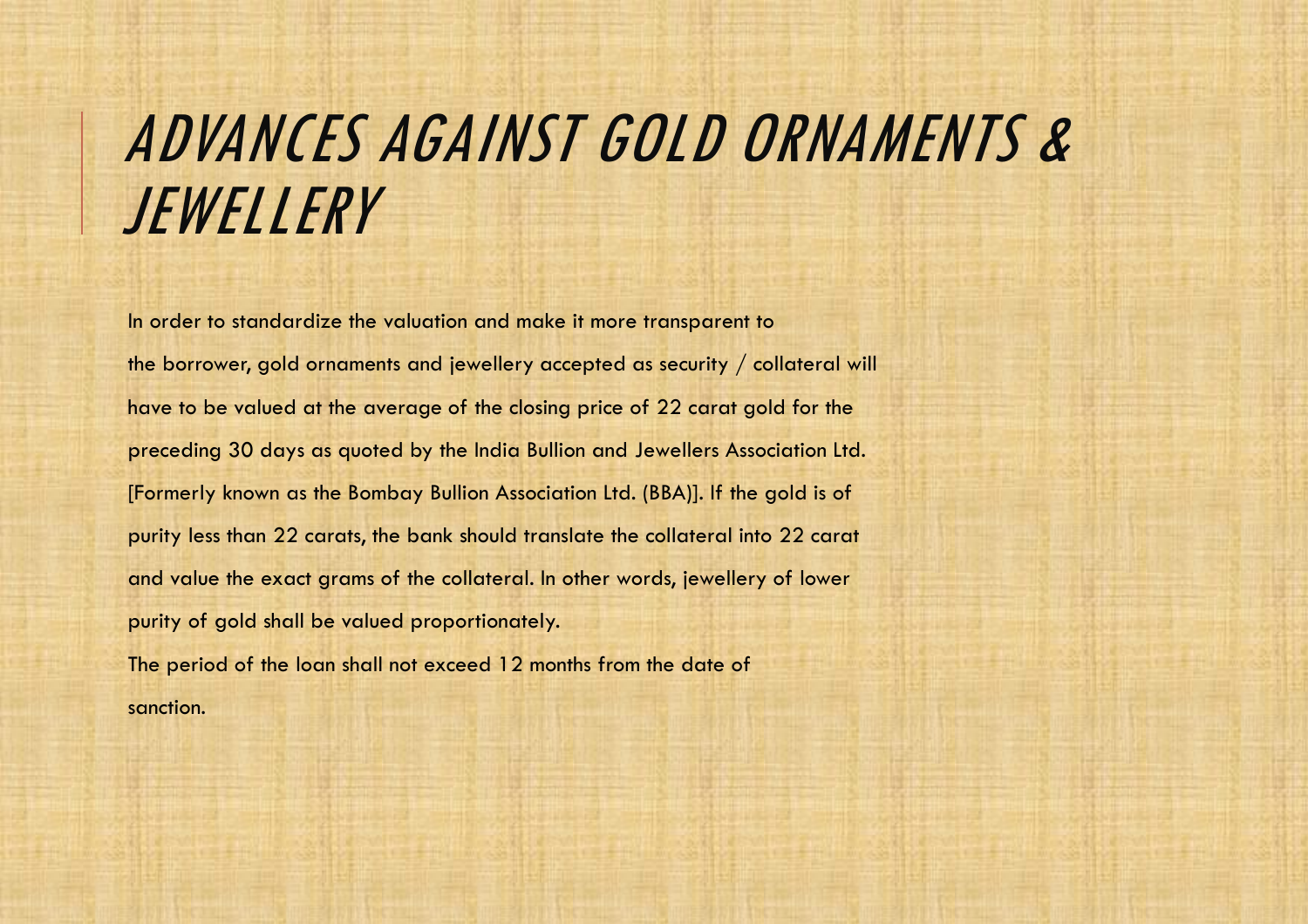# GOLD (METAL) LOANS

Presently, nominated banks can extend Gold (Metal) Loans to exporters of jewellery who are customers of other scheduled commercial banks, by accepting stand-by letter of credit or bank guarantee issued by their bankers in favour of the nominated banks subject to authorised banks' own norms for lending and other conditions stipulated by RBI. Banks may also extend the facility to domestic jewellery manufacturers, subject to the conditions as specified by RBI's Master Circular RBI/2015-16/95 DBR.No.Dir.BC.10/13.03.00/2015-16 dated July 1, 2015 on Loans and Advances- Statutory and Other restrictions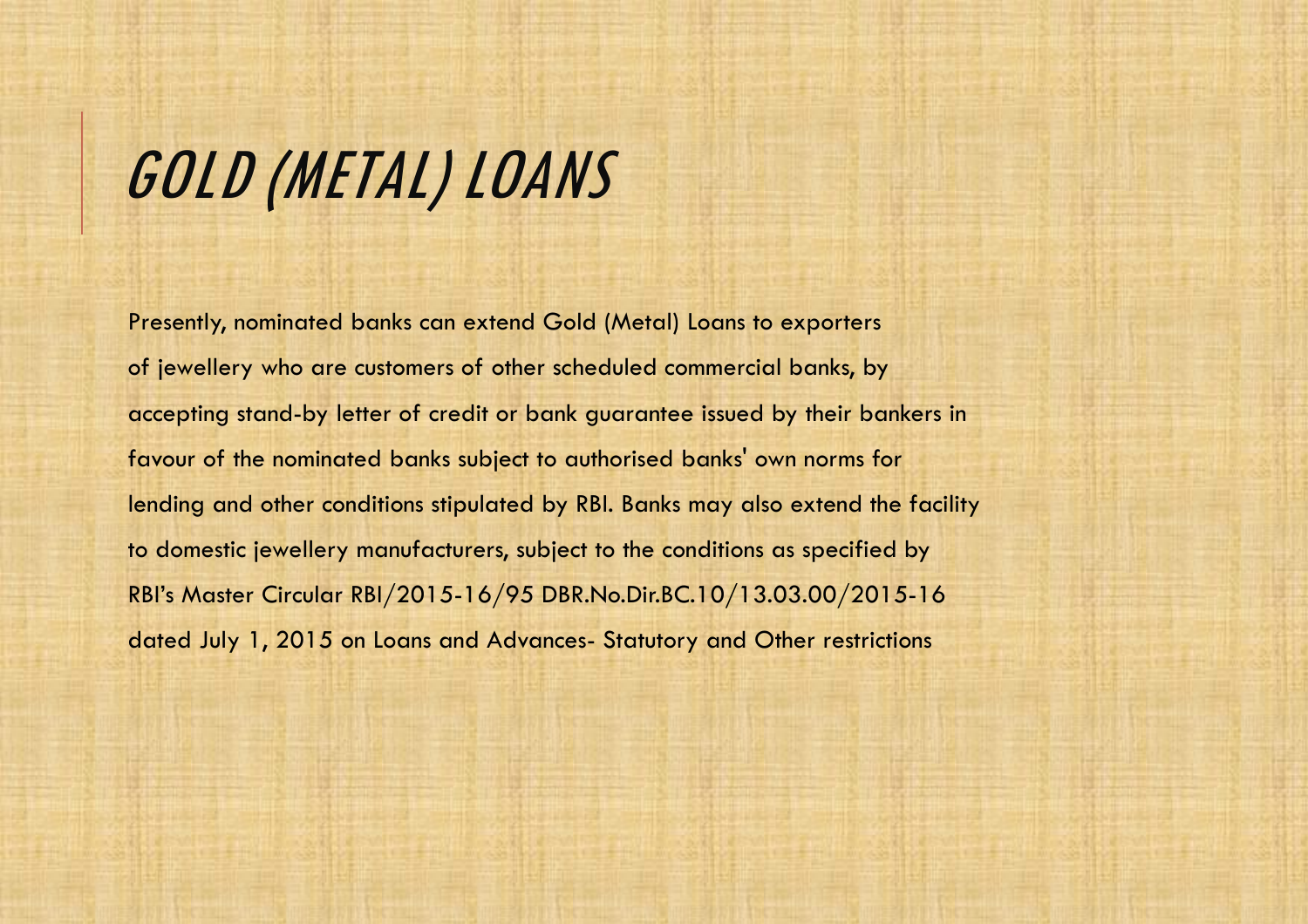### LOANS AND ADVANCES TO MICRO AND SMALL ENTERPRISES (MSES)

MSE units having working capital limits of up to Rs. 5 crore from the

banking system are to be provided working capital finance computed on the basis of 25 percent of their projected annual turnover. The banks should adopt the simplified procedure in respect of all MSE units (new as well as existing)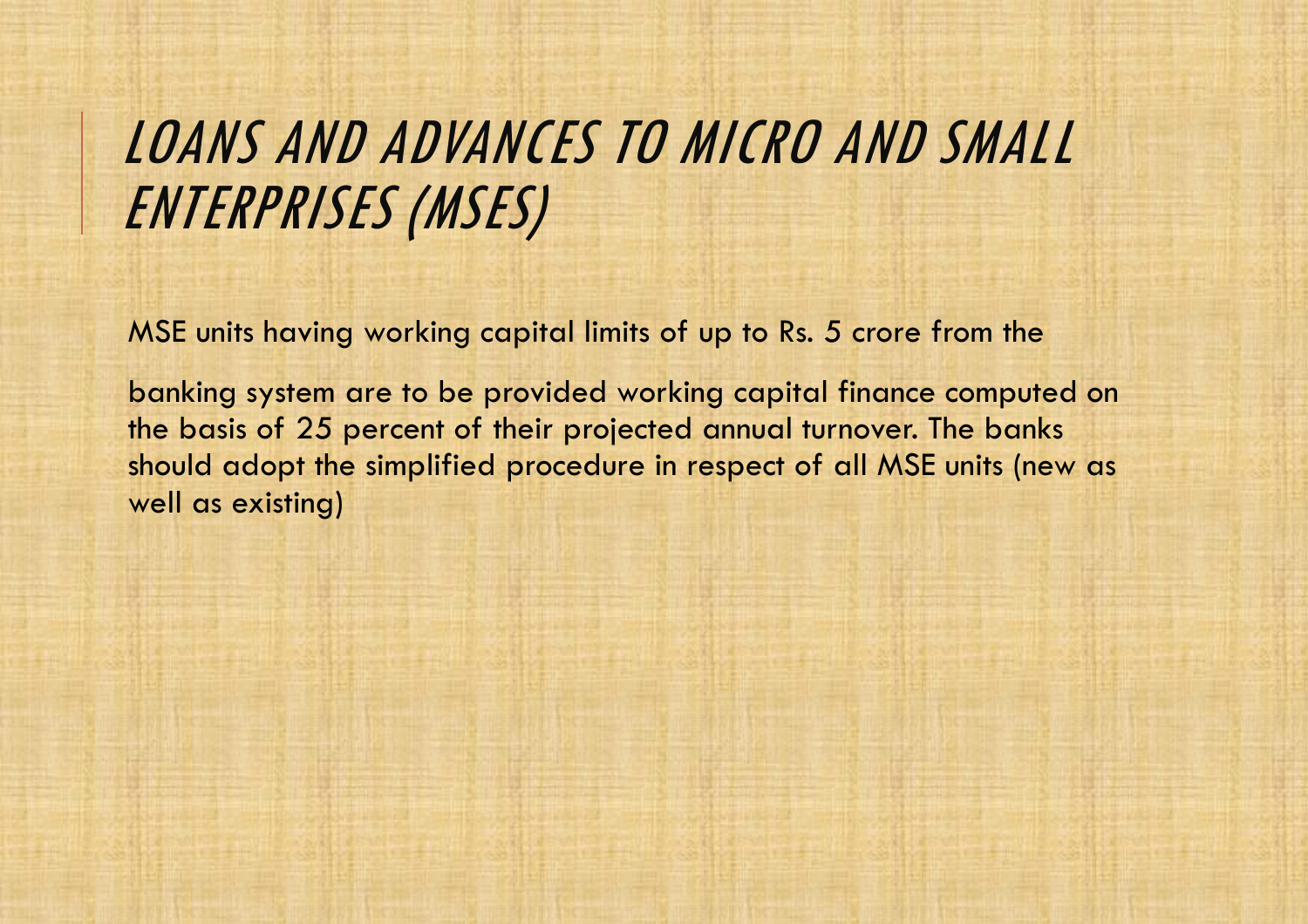#### WORKING CAPITAL FINANCE TO INFORMATION TECHNOLOGY AND SOFTWARE INDUSTRY

Following the recommendations of the "National Taskforce on

Information Technology and Software Development", Reserve Bank has

framed guidelines for extending working capital to the said industry. Banks are, however, free to modify the guidelines based on their own experience without reference to the Reserve Bank of India to achieve the purpose of the guidelines in letter and spirit.- Grey area guideline to be framed by the respective banks kindly check the policy formed in this respect .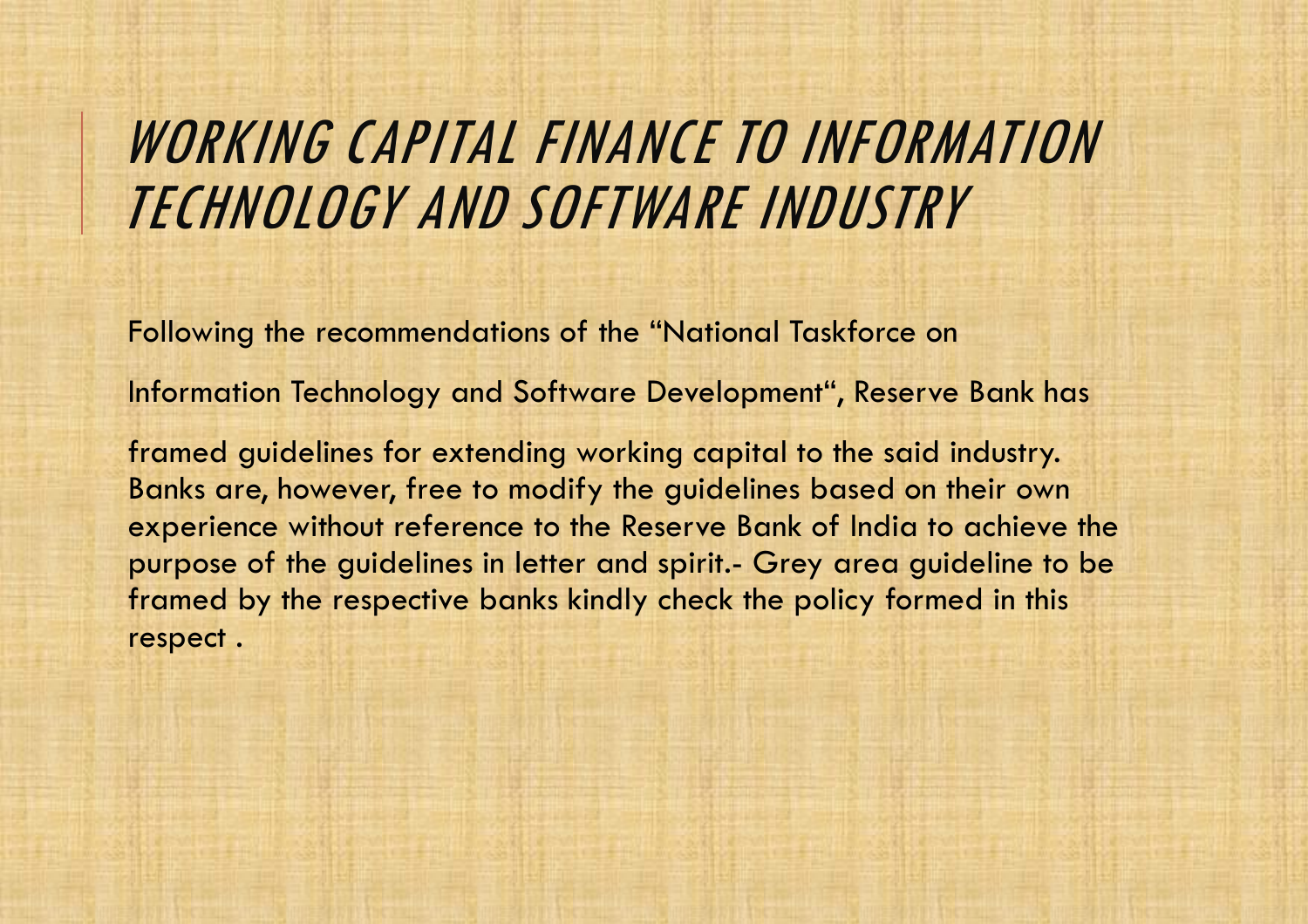### FINANCING HOUSING PROJECTS

The Master Circular

No.DBR.No.DIR.BC.13/08.12.001/2015-16 dated July 1, 2015 on Housing Finance provides guidance in respect of the housing finance provided by the banks. Banks could deploy their funds under the housing finance allocation in any of the three categories as per the norms provided in the Master Circular, i.e.

Direct Finance. U I

Indirect Finance.

 $\square$  Investment in Bonds of NHB/HUDCO, or combination thereof.

2.166 The Master Circular also contains a number of guidelines for this purpose, including conditions wherein a bank cannot extend credit for housing purposes.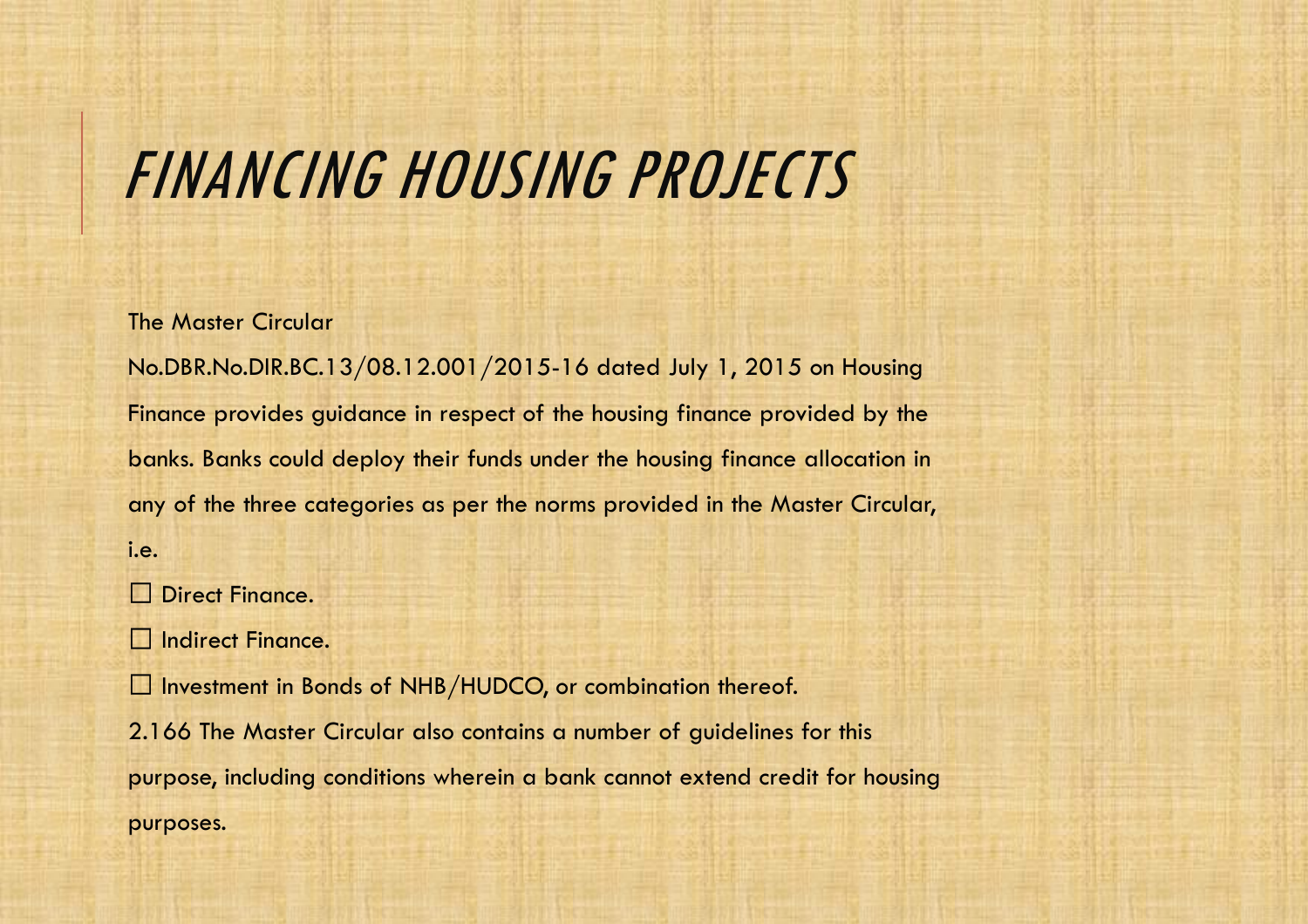### FINANCING HOUSING PROJECTS

*Loan to Value (LTV) ratio*

In order to prevent excessive leveraging, the LTV ratio in respect of

housing loans should not exceed 80 per cent. However, for small value housing loans, i.e., housing loans up to Rs. 20 lakh (which get categorized as priority sector advances), the LTV ratio should not exceed 90 per cent.

The Master Circular RBI/2015-16/46/DBR.No.DIR.BC.13/08.12.001/

2015-16 dated July 1, 2015 on Housing Finance, lays down that the following LTV ratios have to be maintained by banks in respect of individual housing loans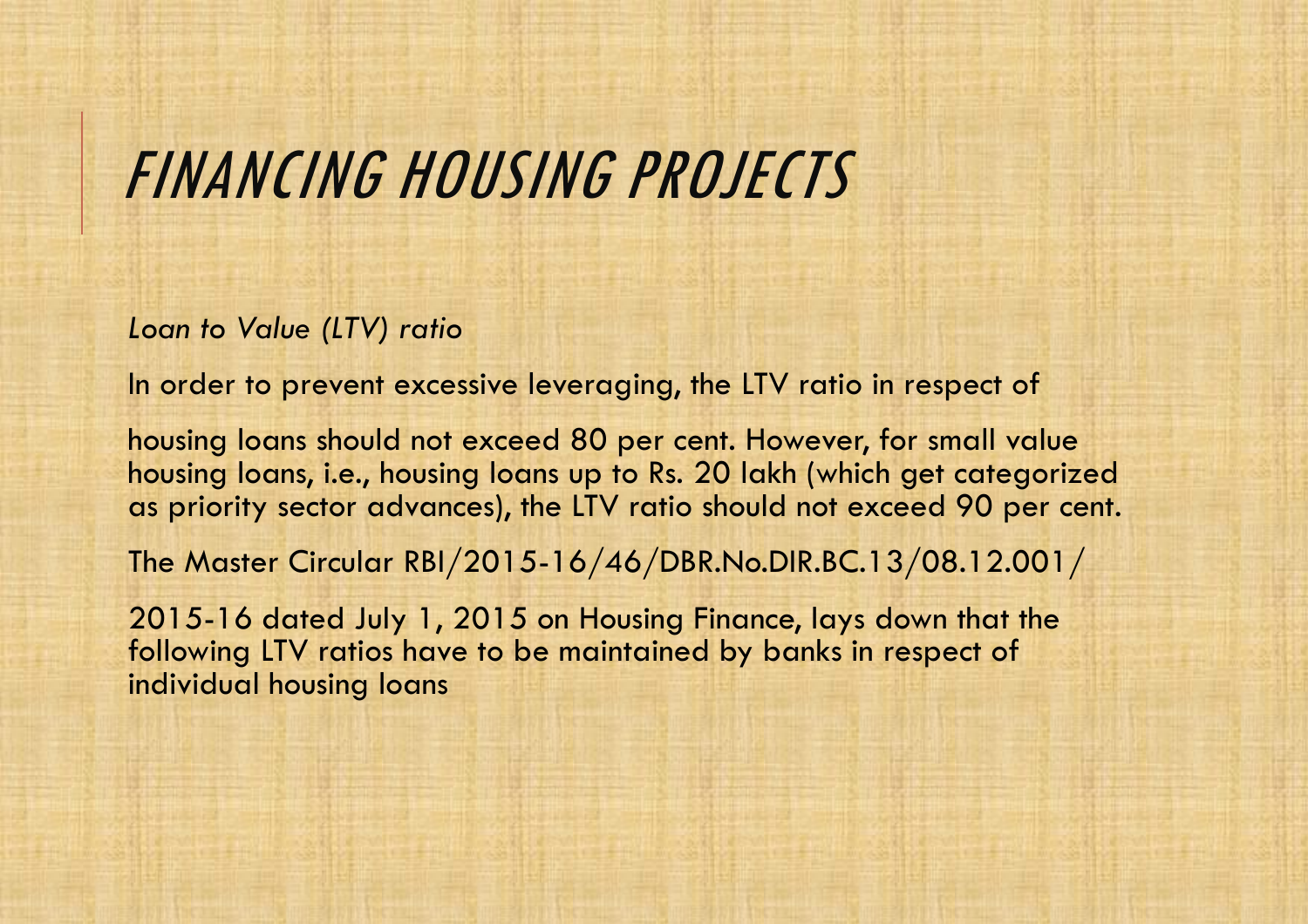# FINANCING HOUSING PROJECTS

| <b>Category of Loan</b>              | LTV Ratio $(\% )$ |
|--------------------------------------|-------------------|
| (a) Individual Housing Loans         |                   |
| Upto Rs. 20 Lakh                     | 90                |
| Above Rs. 20 lakh & upto Rs. 75 lakh | 80                |
| Above Rs. 75 lakh                    | 75                |
| b) CRE-RH                            | <b>NA</b>         |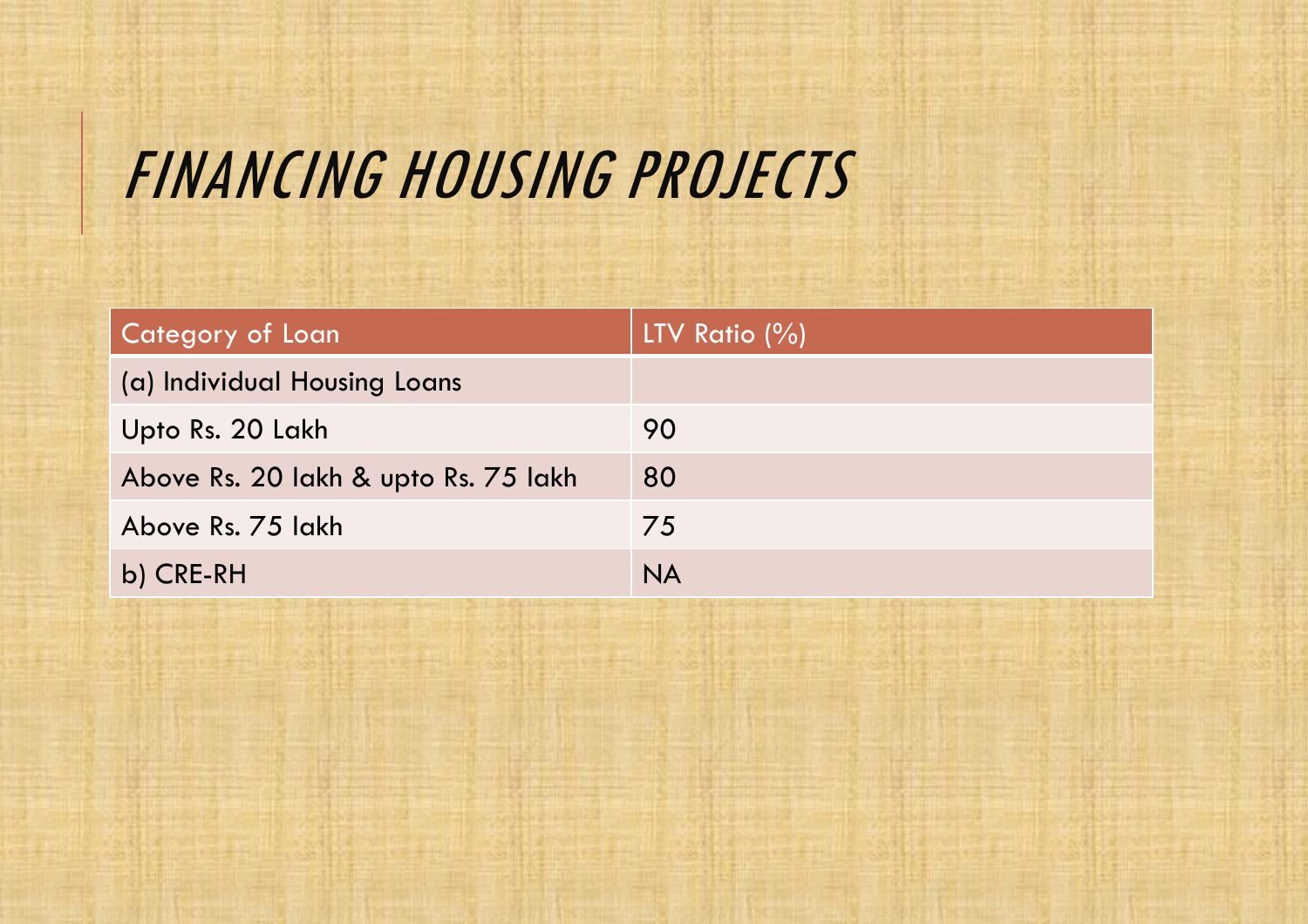#### INNOVATIVE HOUSING LOAN PRODUCTS – UPFRONT DISBURSAL OF HOUSING LOANS

It has been observed that some banks have introduced certain innovative Housing Loan Schemes in association with developers / builders, e.g. upfront disbursal of sanctioned individual housing loans to the builders without linking the disbursals to various stages of construction of housing project, interest / EMI on the housing loan availed of by the individual borrower being serviced by the builders during the construction period / specified period, etc. This might include signing of tripartite agreements between the bank, the builder and the buyer of the housing unit.- Grey Area During The course of Audit . kIndly vefify stages during same project different stages allowed to borrowers of same scheme.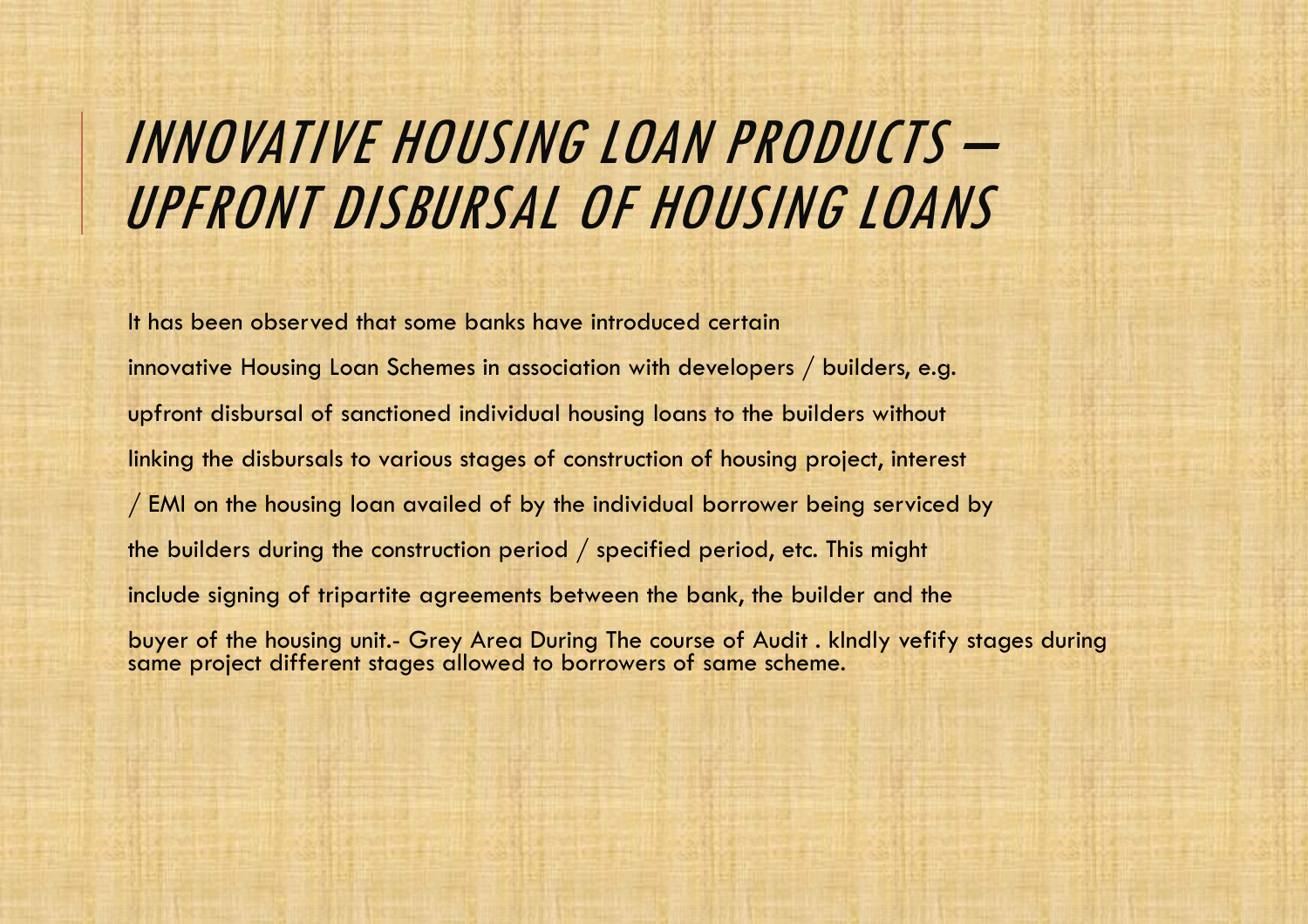### FINANCING OF INFRASTRUCTURE PROJECTS

The RBI has revised the definition of Infrastructure Lending *vide* Master

Circular on Loans and Advances – Statutory and Other Restrictions dated July 1,2015 read with Circular No. RBI/2012 13/297/DBOD.BP.BC.No

58/08.12.014/2012-13 dated 20/11/2012 on "Second Quarter Review of Monetary Policy 2012-13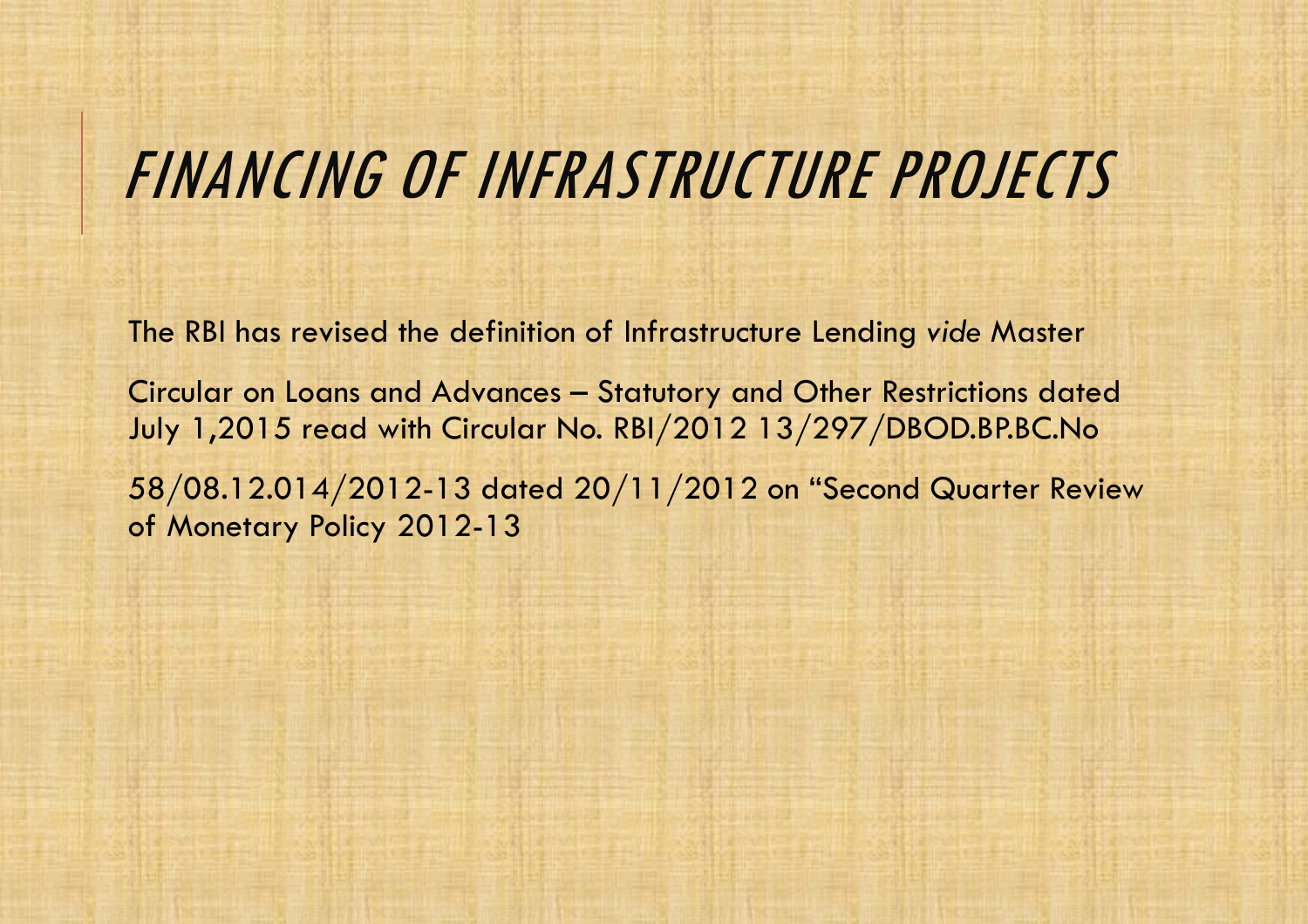### GUIDELINES ON RESTRUCTURING OF ADVANCES BY BANKS

The RBI, vide its Master Circular No.DBR.No.BP.BC.2/21.04.048/2015- 16 dated July 1, 2015 issued prudential guidelines on restructuring of advances by banks. The Guidelines also contain the organisational framework for restructuring of advances under consortium/ multiple banking/ syndication arrangements, i.e., the CDR mechanism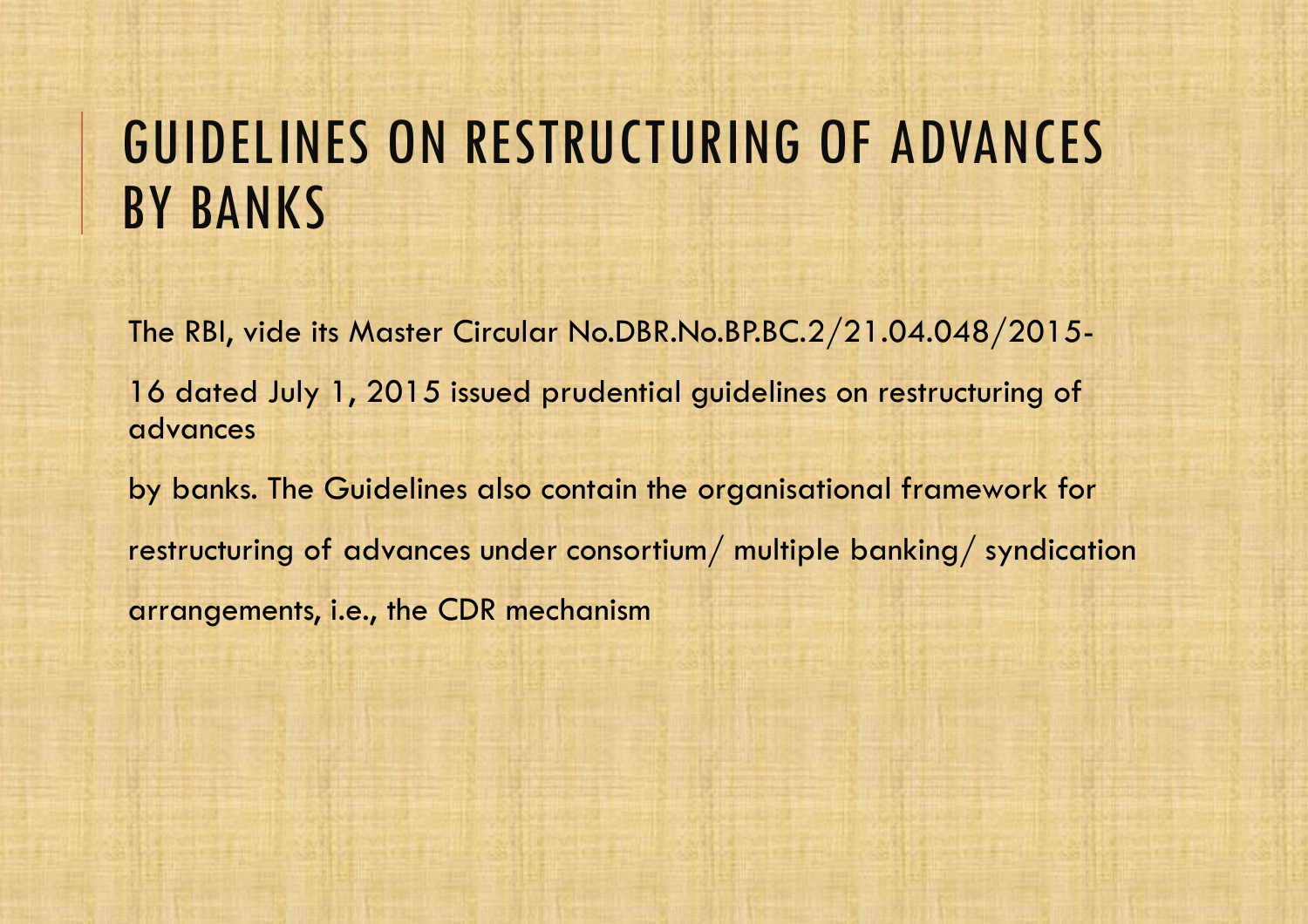### SINGLE AND GROUP BORROWER LIMITS\*

The Master Circular No. RBI/2015-16/70 DBR.No.Dir.BC.12/13.03.00/2015-16 dated July 1, 2015 on "Exposure Norms", lays down the ceiling on credit exposure to individual/group borrowers in relation to bank's capital fund as defined under capital adequacy standards (Tier-I and Tier-II Capital). The ceiling on exposure to individual borrowers is 15 per cent of capital funds and 40 per cent in the case of a borrower group. However, exposure to borrowers belonging to a group may exceed the exposure norms of the 40 per cent of the bank's capital funds by an additional 10 per cent, provided the additional credit exposure is on account of extension of credit for infrastructure projects. Exposure to single borrower may also exceed by 5 per cent, provided the additional exposure is on account of infrastructure projects.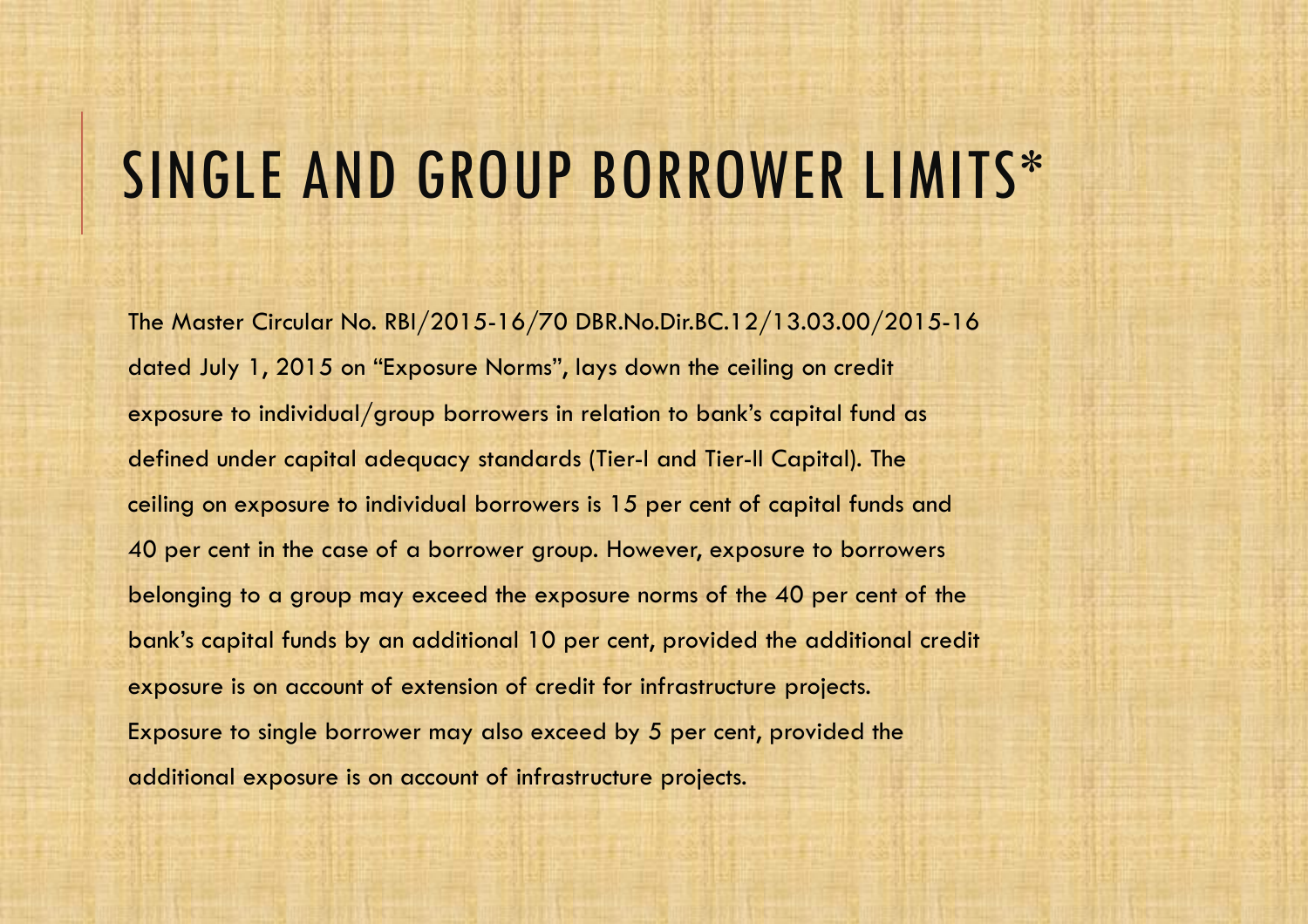### SECTOR SPECIFIC LIMIT

Apart from limiting the exposures to an individual or a borrower group

as indicated above, banks may also consider fixing internal limits for aggregate commitments to specific sectors, e.g. textiles, jute, tea, etc., so that the exposures are evenly spread over various sectors. These limits could be fixed by the banks having regard to the performance of different sectors and the risks perceived. The limits so fixed may be reviewed periodically and revised,as necessary.--- Kindly verify the Circular issued in respect in the aspect .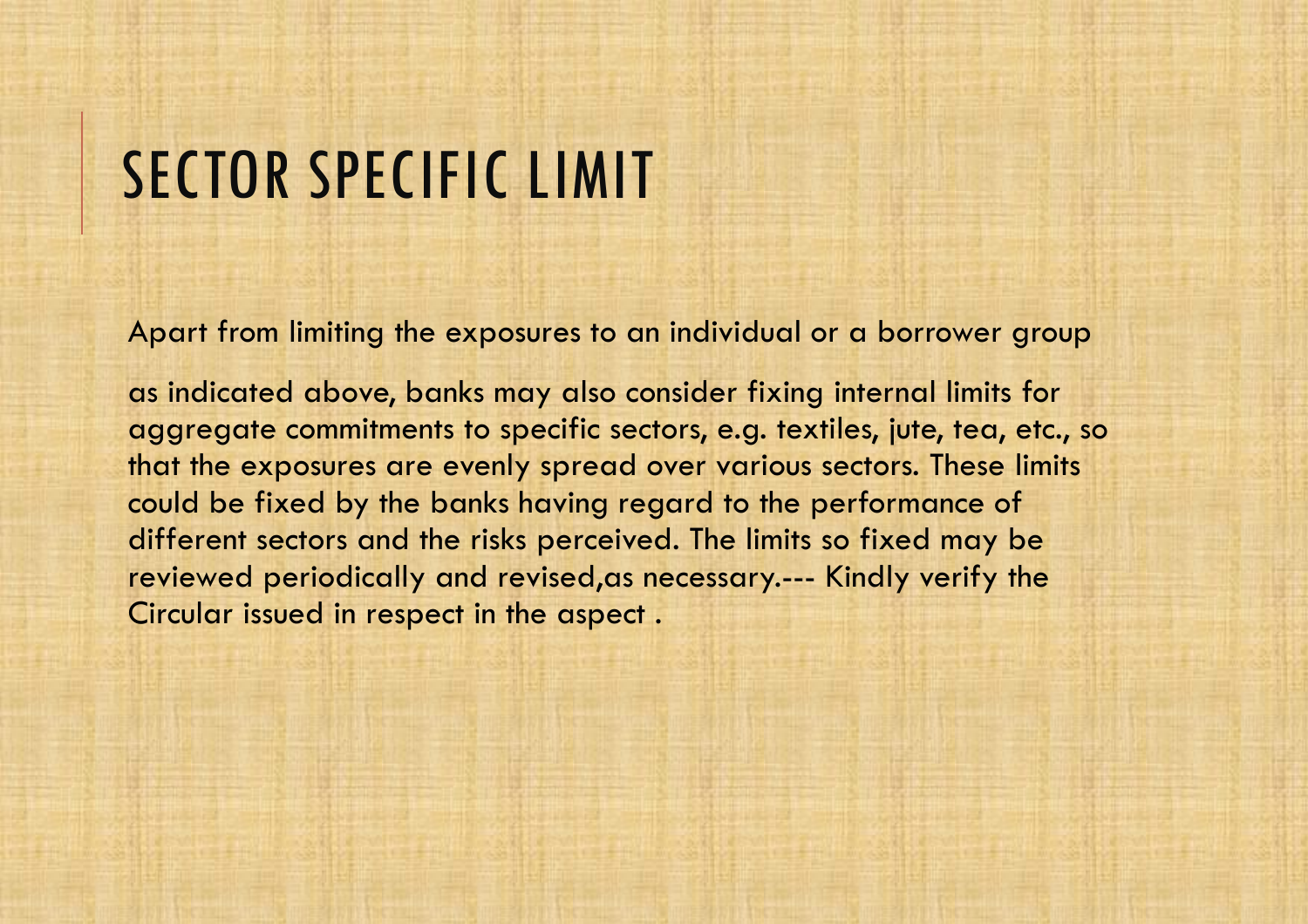### LENDING FOR REAL ESTATE

RBI has also required that the banks' Boards may also consider incorporation of aspects relating to adherence to National Building Code (NBC) in their policies on exposure to real estate. Banks are required to frame comprehensive prudential norms relating to the ceiling on the total amount of real estate loans, single/group exposure limits for such loans, margins, security, repayment schedule and availability of supplementary finance and the policy should be approved by the banks' Boards. The disbursements in case of these loans should be made only after the borrower has obtained requisite clearances from the government authorities.- grey area for audit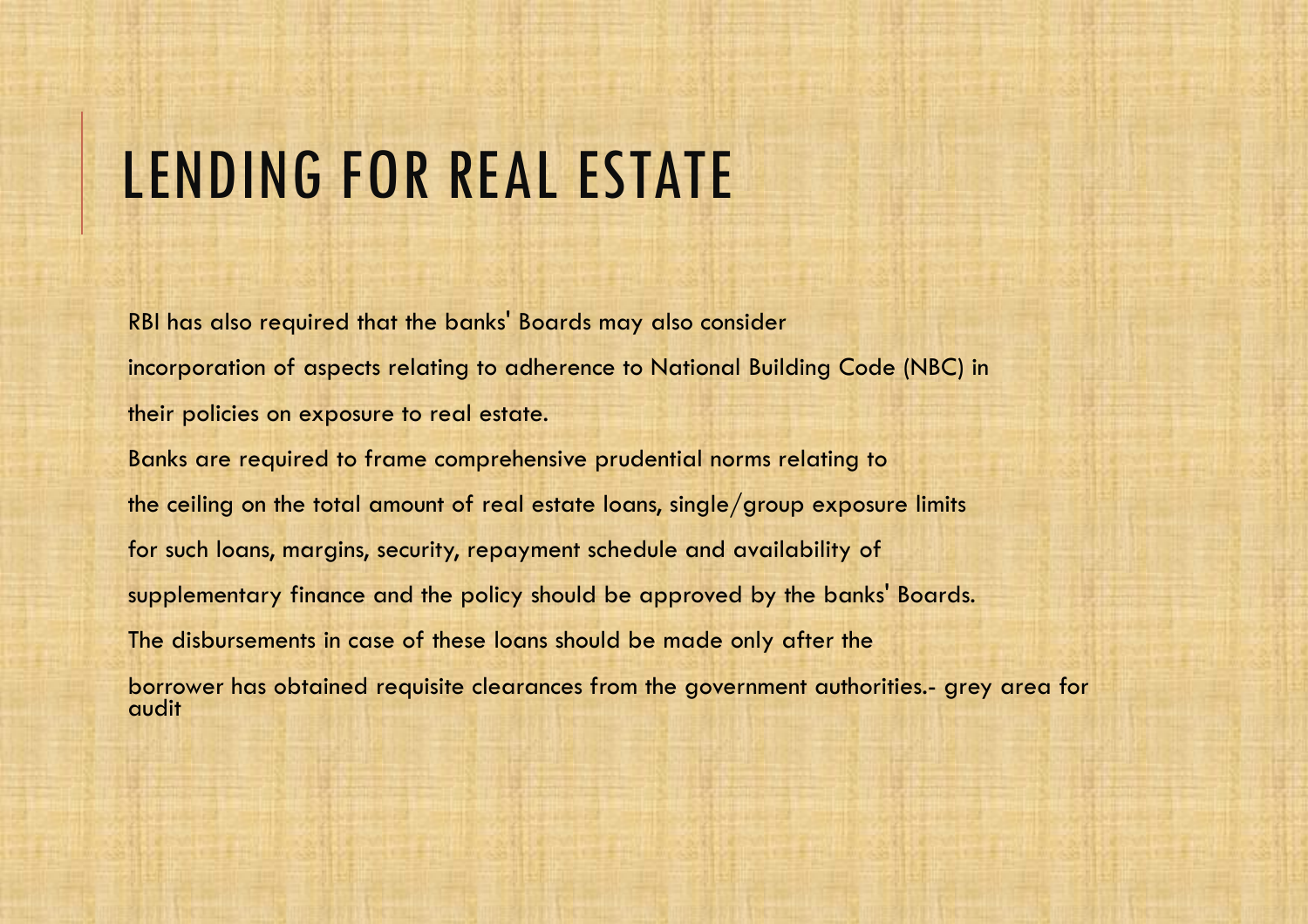### FINANCING OF JOINT VENTURES

Banks are allowed to extend credit/non-credit facilities (*viz*. letters of credit and guarantees) to Indian Joint Ventures/Wholly-owned Subsidiaries abroad and step-down subsidiaries which are wholly owned by the overseas subsidiaries of Indian Corporates. Banks are also permitted to provide at their discretion, buyer's credit/acceptance finance to overseas parties for facilitating export of goods and services from India. The above exposure will, however, be subject to a limit of 20 percent of banks' unimpaired capital funds (Tier I and Tier II capital)and would be subject to the conditions laid down in this regard in the Master Circular on 'Loans and Advances – Statutory and Other Restrictions' dated July 1, 2015.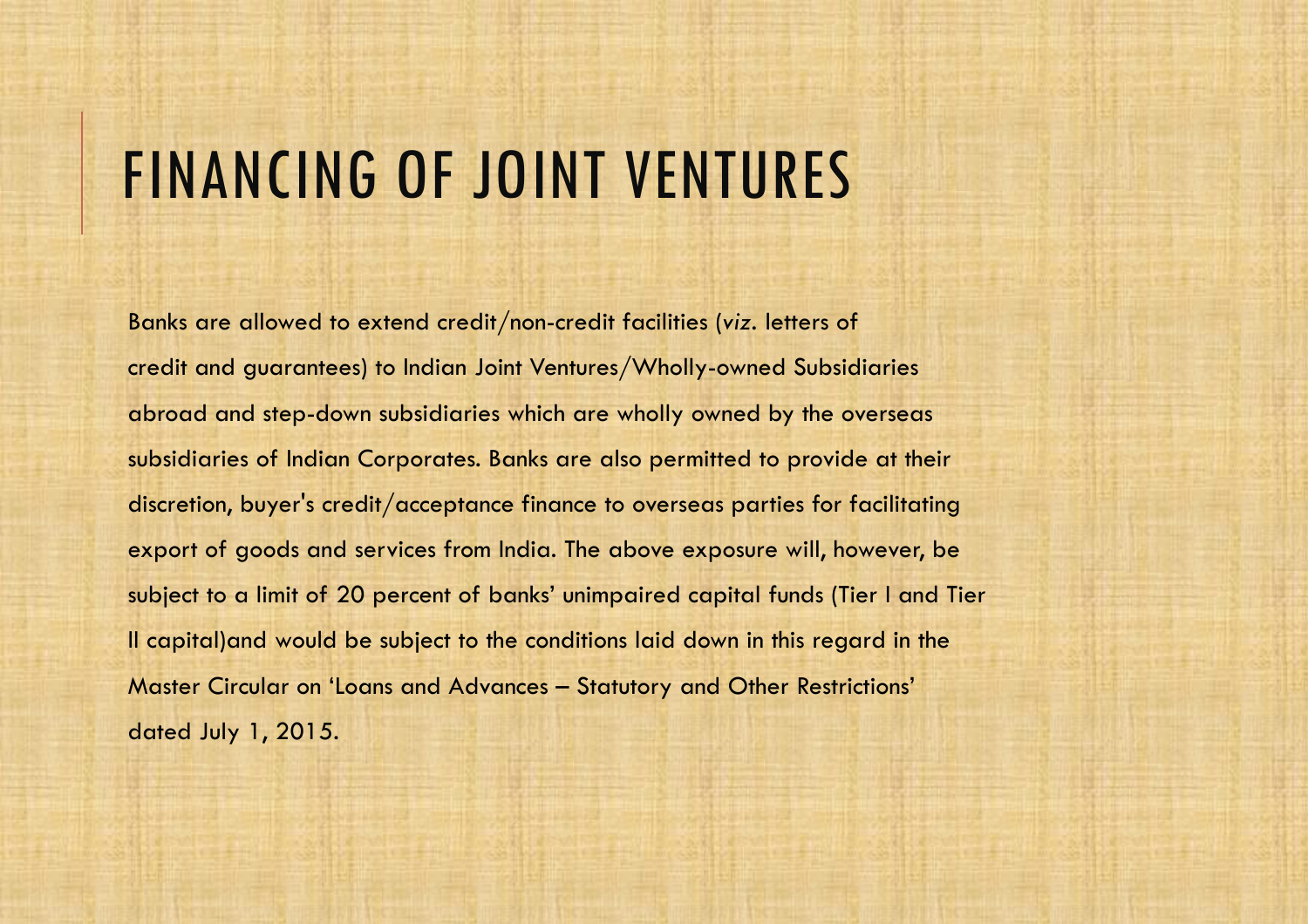# SECTORAL DISTRIBUTION

Priority sector advances include

Advances to minority communities.

 $\square$  Advances to micro/small/medium scale enterprises5.

□ Advances to small road transport operators.

Advances to retail traders and small business enterprises.

□ Advances to professionals and self-employed.

Advances sanctioned to State sponsored organisations for scheduled castes/scheduled tribes.

 $\square$  Educational loans upto the prescribed limit  $-$  RBI, vide its circular no. RPCD.SME & NFS.BC.No. 69/06.12.05 /2009-10 dated April 12, 2010 on "Collateral Free Loans - Educational Loan Scheme", clarified that banks must not, mandatorily, obtain collateral security in the case of educational loans upto Rs. 4 lakh.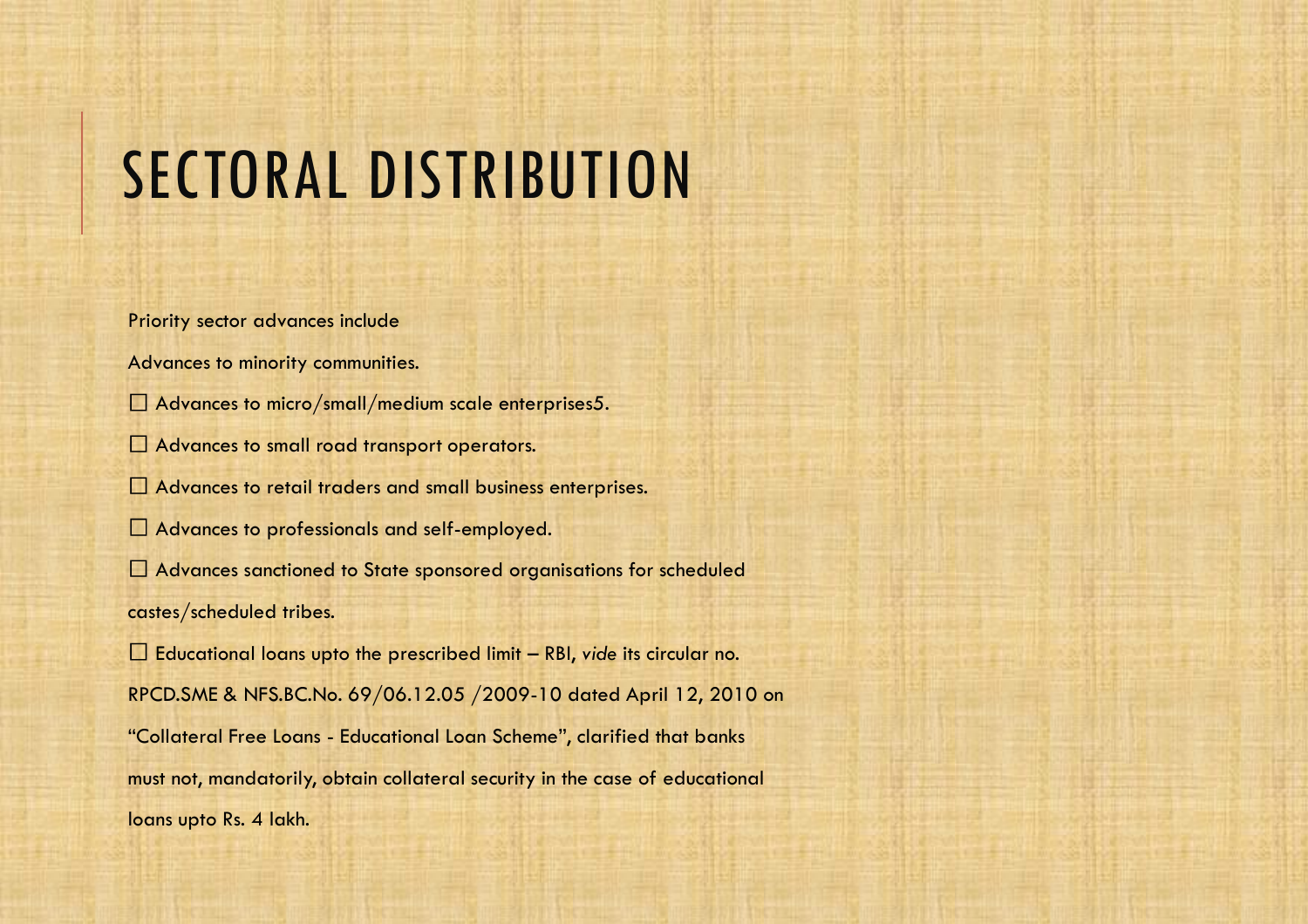## SECTORAL DISTRIBUTION

Housing loans upto prescribed limits6.

 $\square$  Funds provided to RRBs.

Micro credit<sub>7</sub>.

Any other priority sector advances, such as SEPUP (Self-Employment Programme for Urban Poor), PMRY (Prime Minister's Rozgar Yojana), SEEUY (Self-Employment Scheme for Educated Unemployed Youth) SGSY (Swarna jayanti Gram swaraj Swarojgar Yojana)8, SJSRY (Swarna jayanti Sahakari Rozgar Yojana).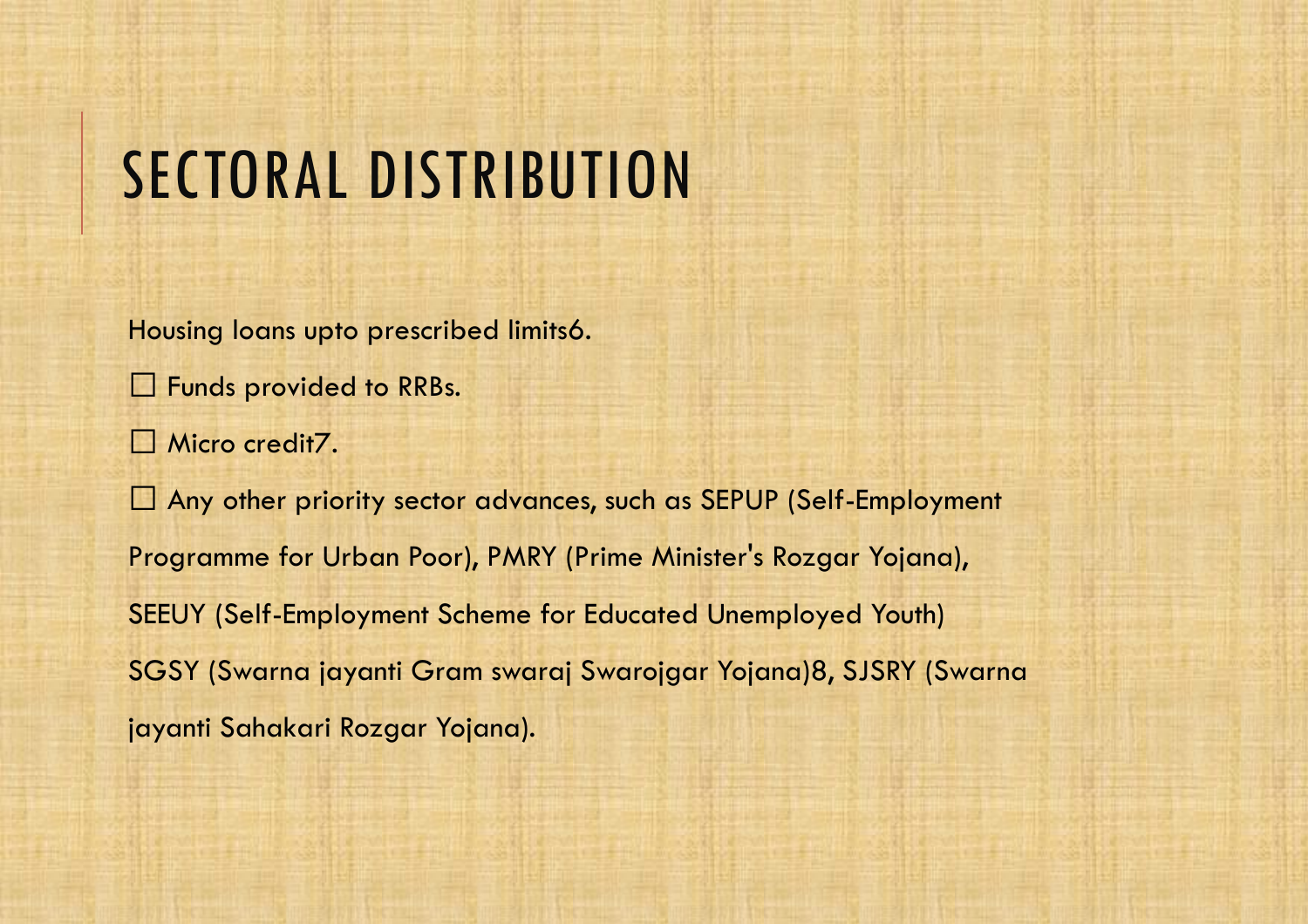### SYSTEM OF BASE RATE AND INTEREST RATE

The RBI *vide* its Circular No. DBR.No.Dir.BC.9/13.03.00/2015-16

dated April 1, 2015and DBR.No.Dir.BC.67/13.03.00/2015-16 dated December17, 2015 on "Interest Rates on Advances" required the banks to freely determine the lending rates on the advances as per their Board approved policy subject to the guidelines contained in the circular.- Kindly Check Rate of interest of long term loans whether conerted to base rate from prime rate, separate aggrerate made or old continued.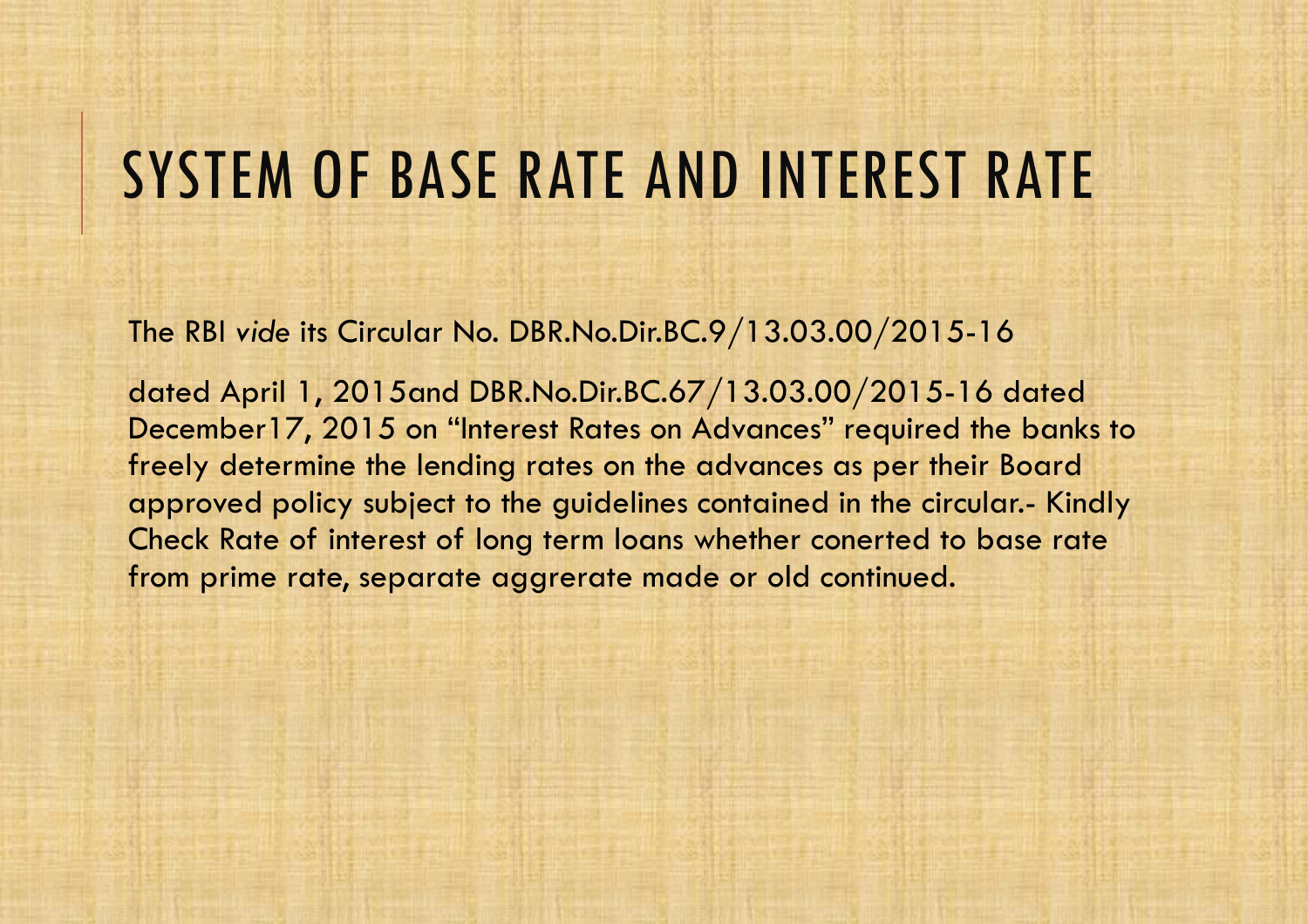### SECURITISATION AND RECONSTRUCTION OF FINANCIAL ASSETS AND ENFORCEMENT OF SECURITY INTEREST (SRFAESI) ACT, 2002

After the enactment of the Securitization and Reconstruction of

Financial Asset and Enforcement of Security Interest Act, 2002, banks have

got significant power to possess the securities of defaulting borrower. Banks can now take possession of the assets from borrower and convert the same in Security Receipts. In the process of securitisation, assets are sold to a bankruptcy remote special purpose vehicle (SPV) in return for an immediate cash payment.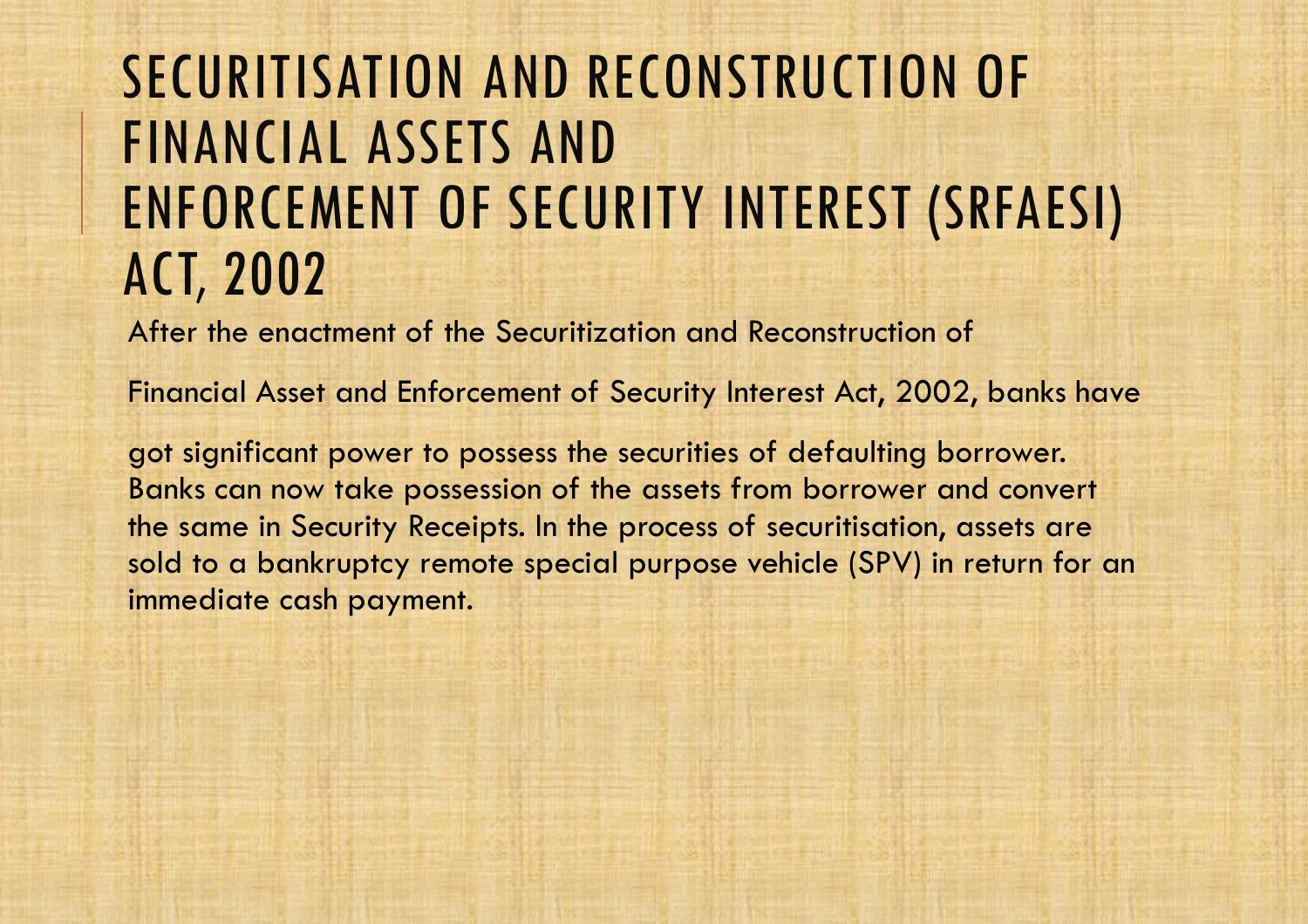Important Standard on Auditing: Bank Branch Audit

SA 230 – Audit Documentation

SA 320 - Materiality

 $SA 500 - Evidence$ 

SA 520 - An alytical Procedures

SA 530 – Audit Sampling

SQC 1 - Quality Control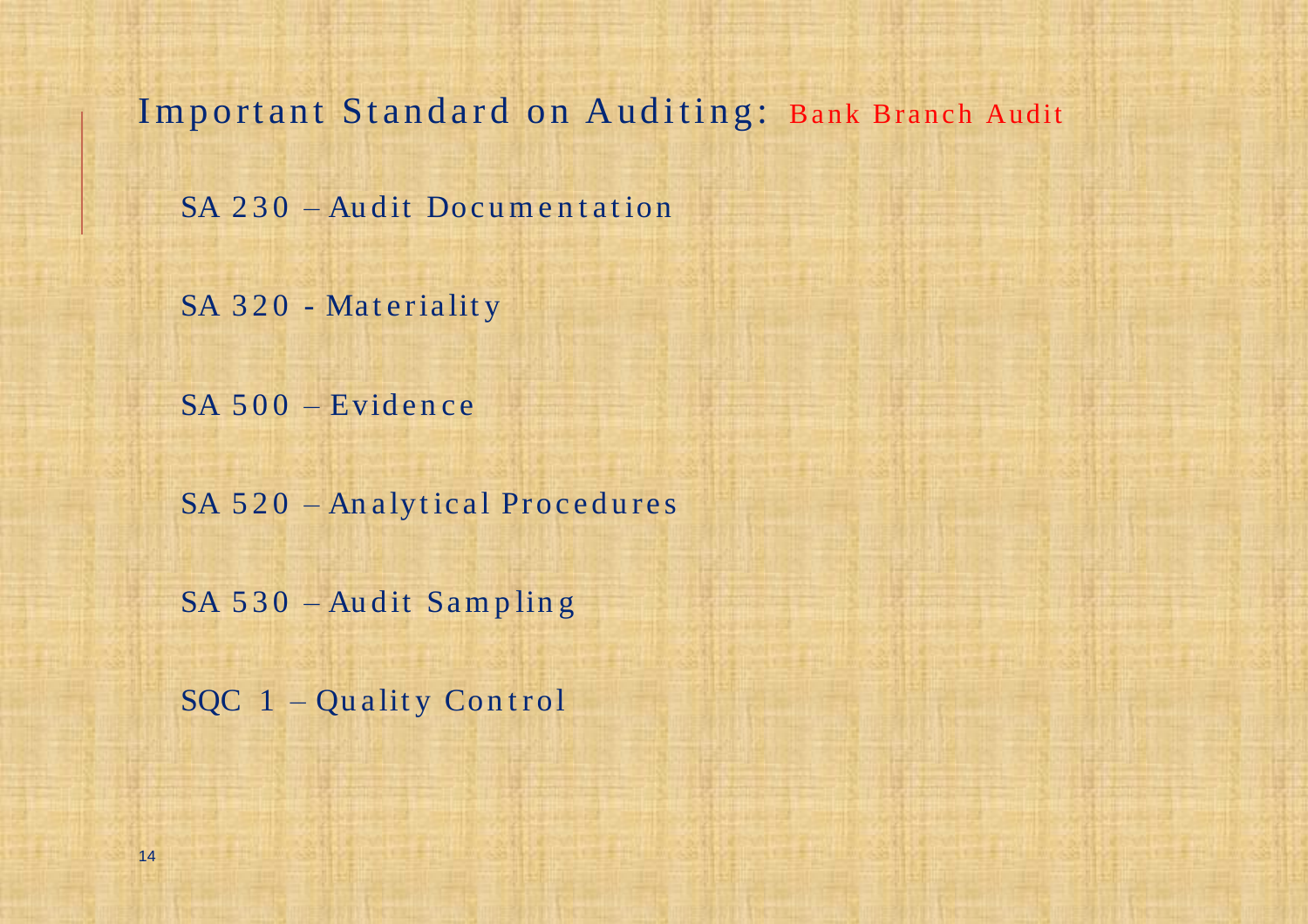#### List of Requirement @ commencement of Audit:

RBI Master Circulars/Directions ICAI Material – Guidance Note 2018 Bank's Internal Policies (HO circulars etc.) Annual Closing circular RBI inspection Report Internal Inspection and Concurrent audit Reports Previous year's AR & LFAR Significant accounting policies of the bank with respect to interest and Fee Income Sanction Power and Other limits with the Branch Manager Other information about branch ( Major Advances, NPA etc)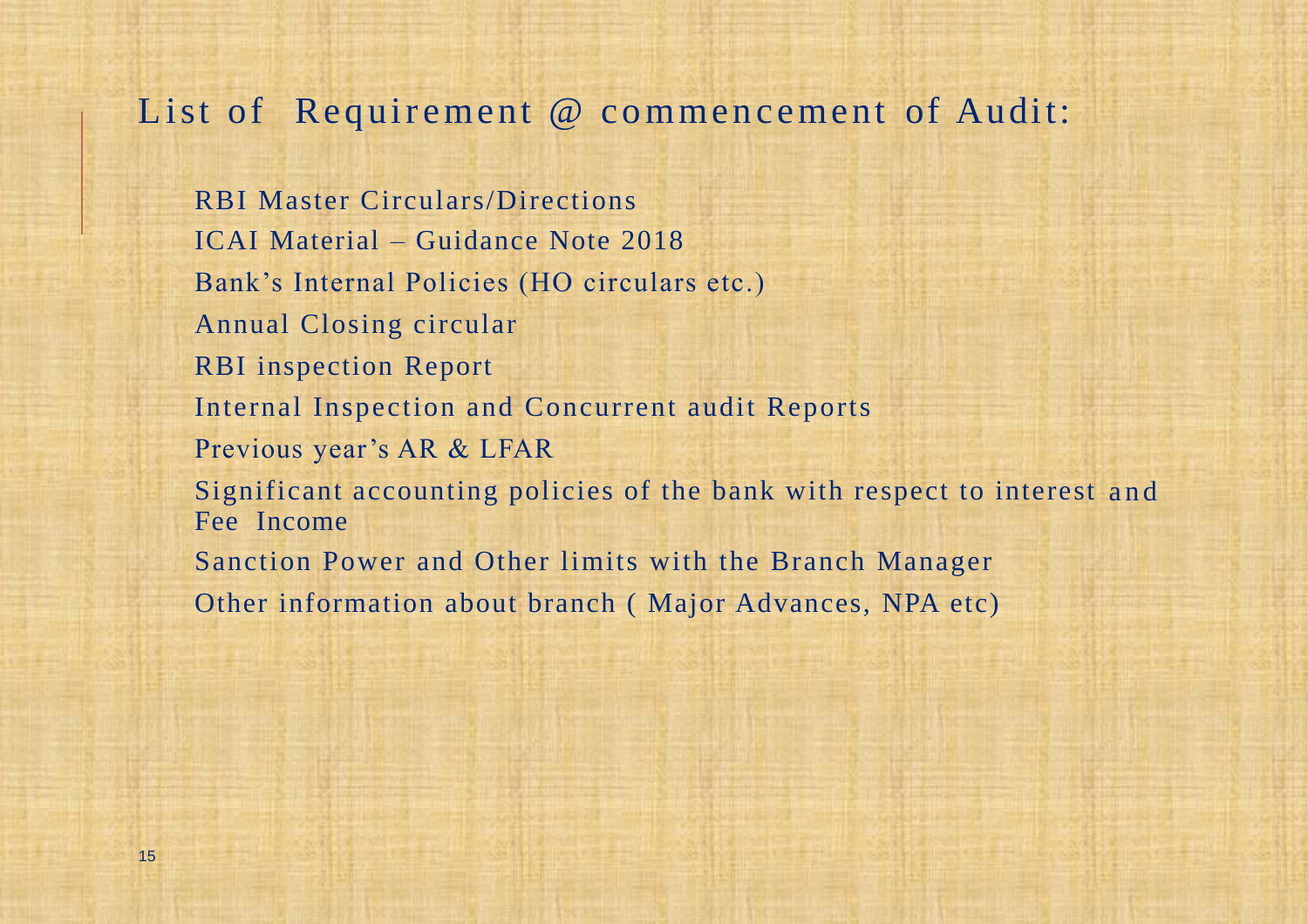Audit Approach for Advances:

Verification of the Internal Control System in the branch

Inspection, O bservation and Inquiry- Basics of Au dit

Identify the risk areas- Large Advances, Smaller Advances

More of Analytical procedures – On New & Old Advances

M ateriality - Sample Checking to be don e

Full verifica tion of certain advances- Reported in IA, CA Report

Review of internal, concurrent, RBI inspections reports etc.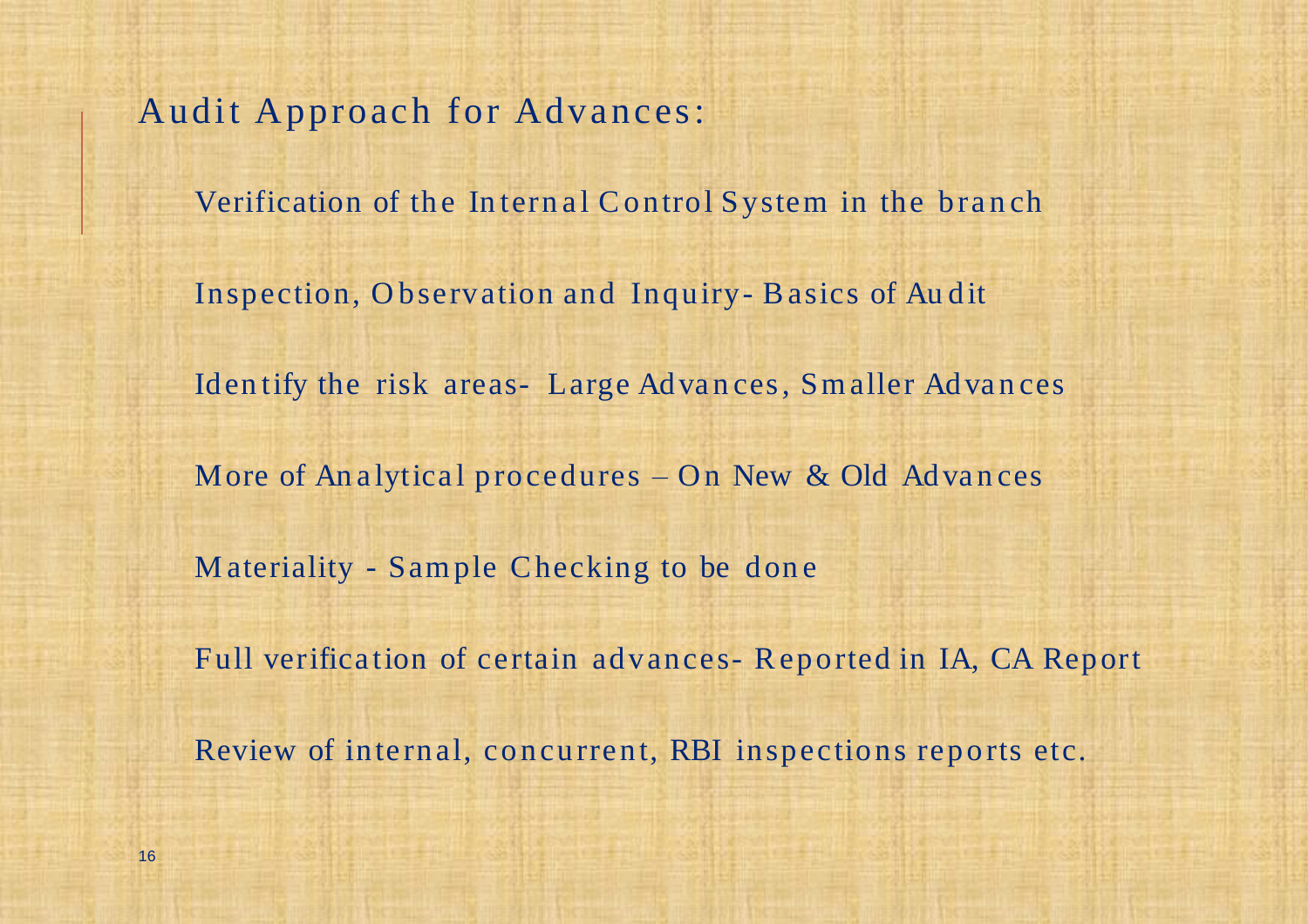#### Evaluation of Internal Control System:

Discussion with management & any operating manuals

Level of implementation of the IC system

Sanctioning process in the Bank Sanctioning Authority and Powers Extent of computerization & Documentation Internal Communication with RO/HO Q uality and trained Sta ff

External Inspection done by expert

Existence of IT systems and its effectiveness

Reports on Potential/Automatic NPAs and whether any parameters can be changed by manual intervention

Actual Verification of Controls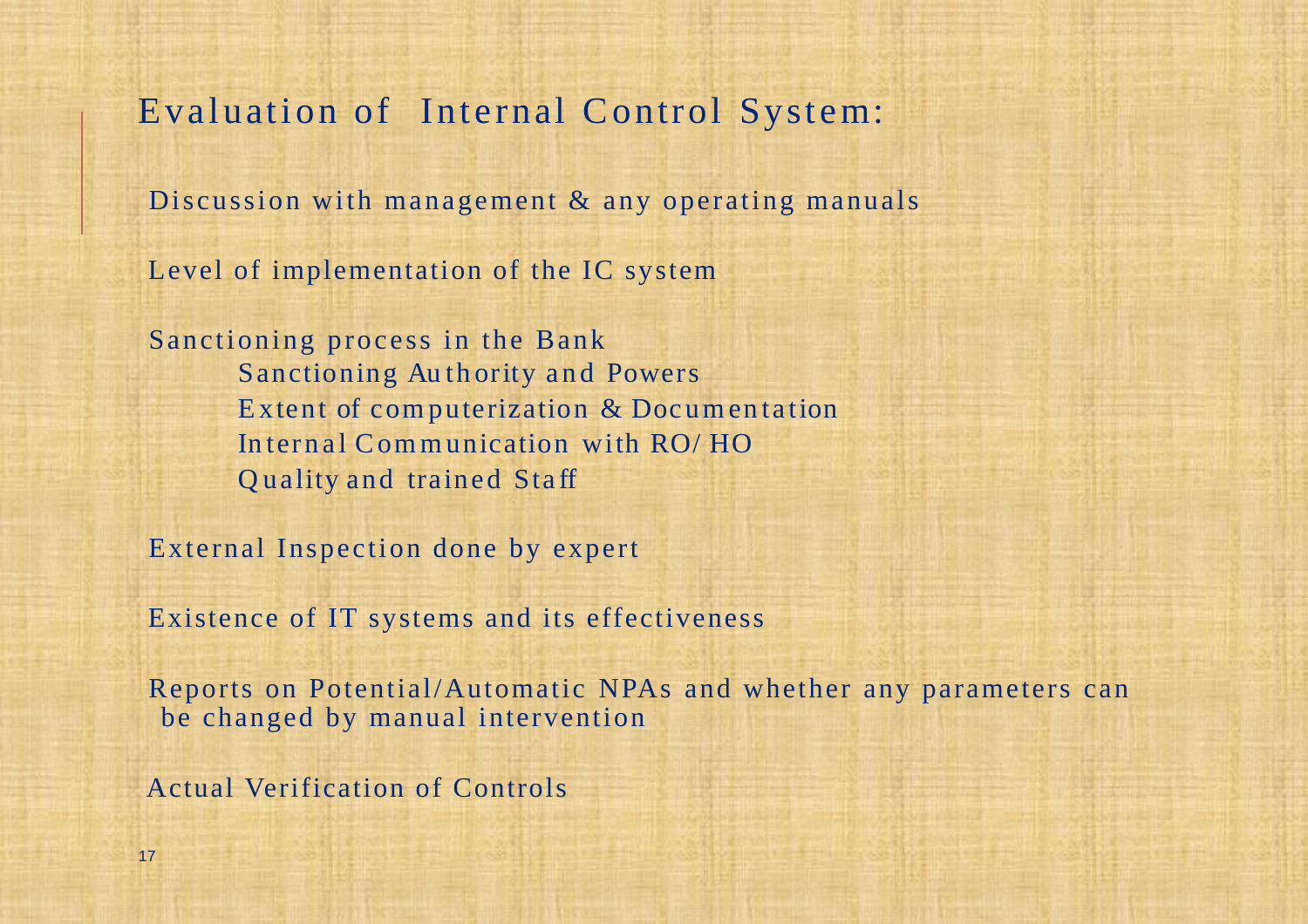Extent of Checking & Materiality Level:

New Sanctions during Financial Year

All Large Advances (Lower of 5% of Advances or 2crs )

Adverse Remarks in Concurrent Audit/IA Report PY LFAR & Audit report RBI Inspection Internal Inspection Special Audit

Major movements (upgrades & down grades) in NPA / Restructured advances

Type of Branch (Advances, Deposits)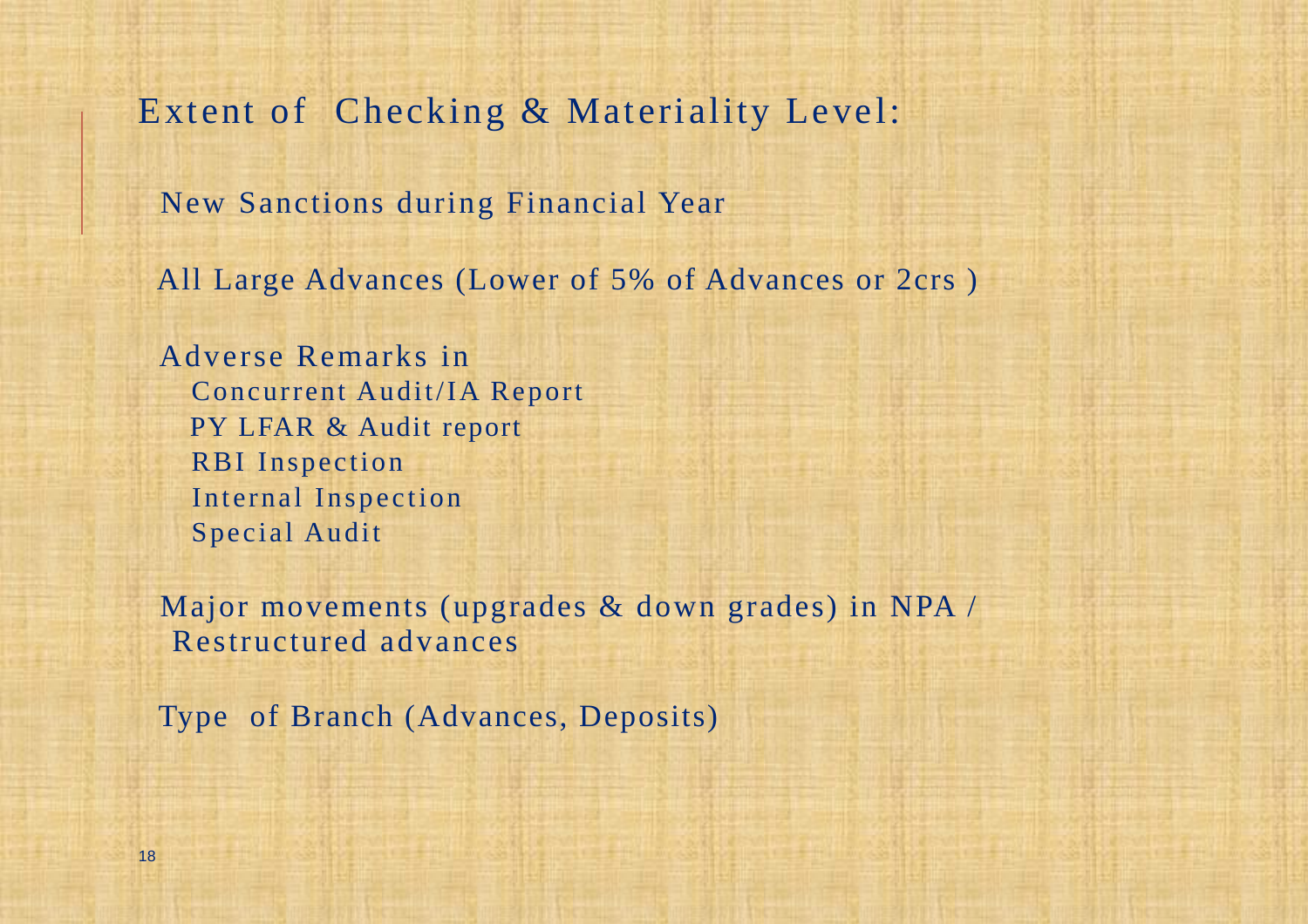Stages of Verification of Advances:

Credit Appraisal and Sanction of Advances

Disbursement of Advances

Review of Operations in Accounts

Renewal/Enhancement/Re-schedulement/Balance Confirmations

Physical Inspection of Securities & Valuations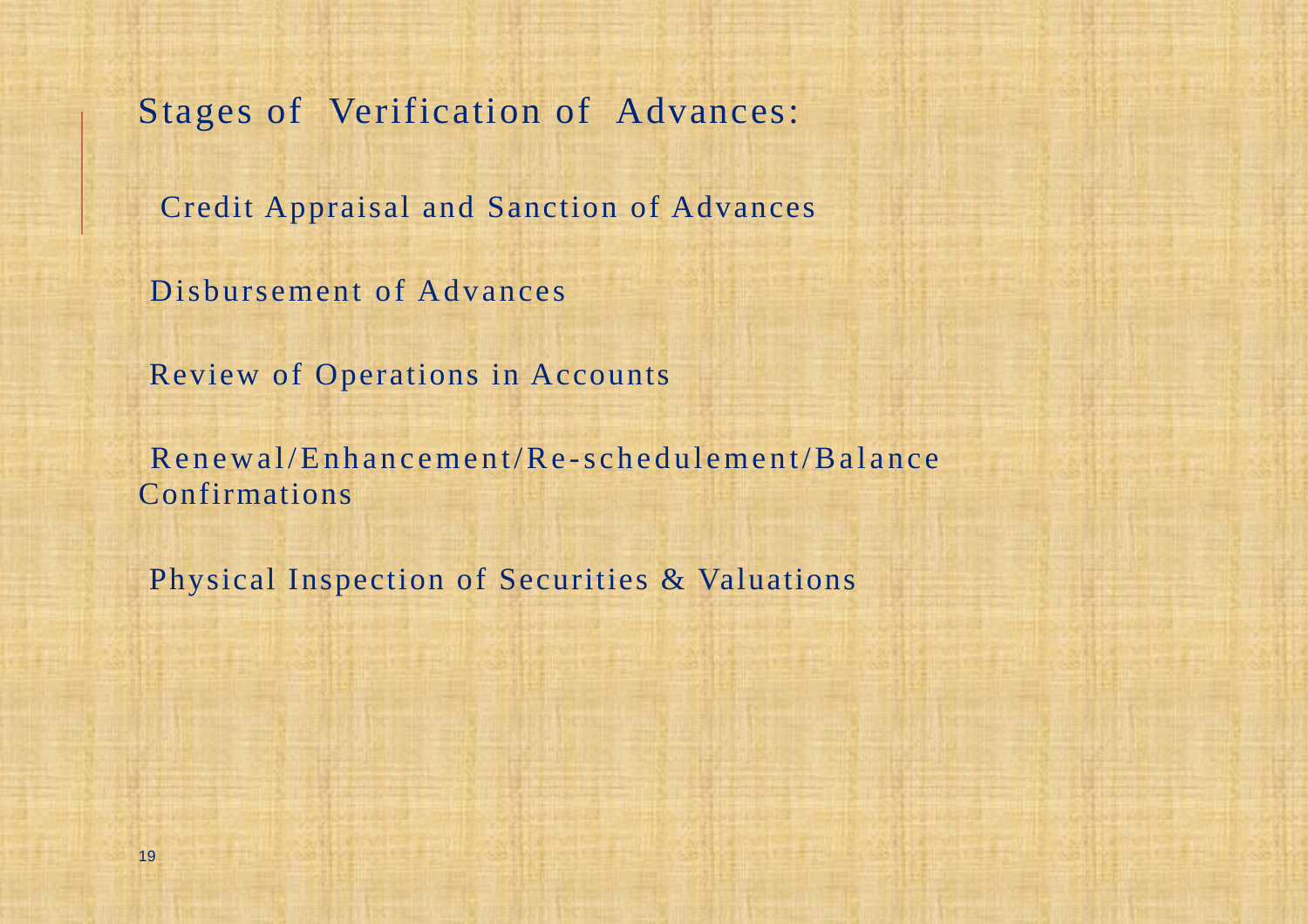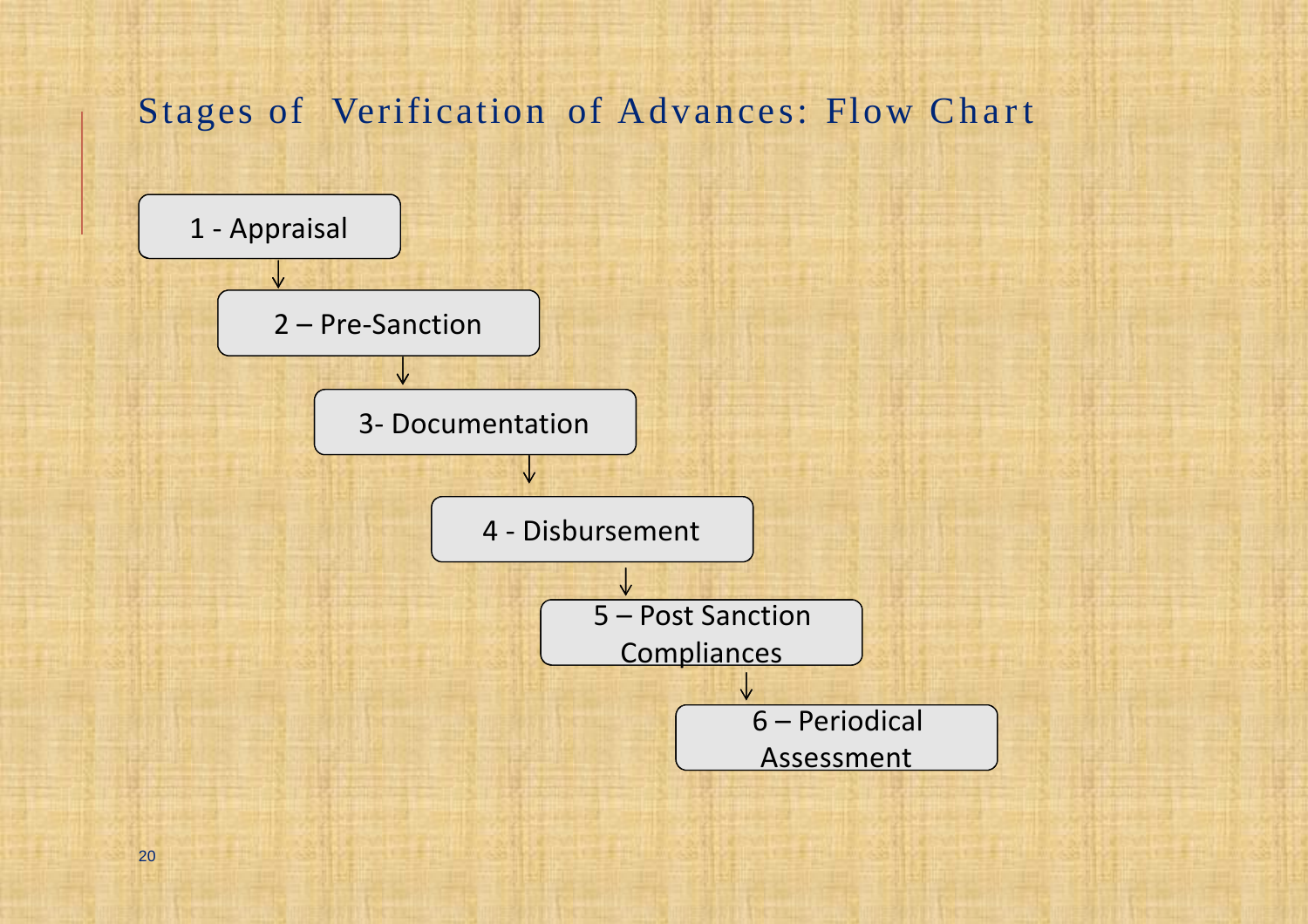Credit Appraisal and Sanction of Advances Application / renewal in prescribed form/KYC Compliance Other documentations like project report, audited FS, cash flows etc Loan Application Scrutiny – Competent authority Review of credit appraisal system- Credit Checks Purpose of the loan- either business or personal Eligibility criteria & Repayment capacity of Borrower Verify that sanction is within the power of authority-(Branch or HO) Report any discrepancy noted during verification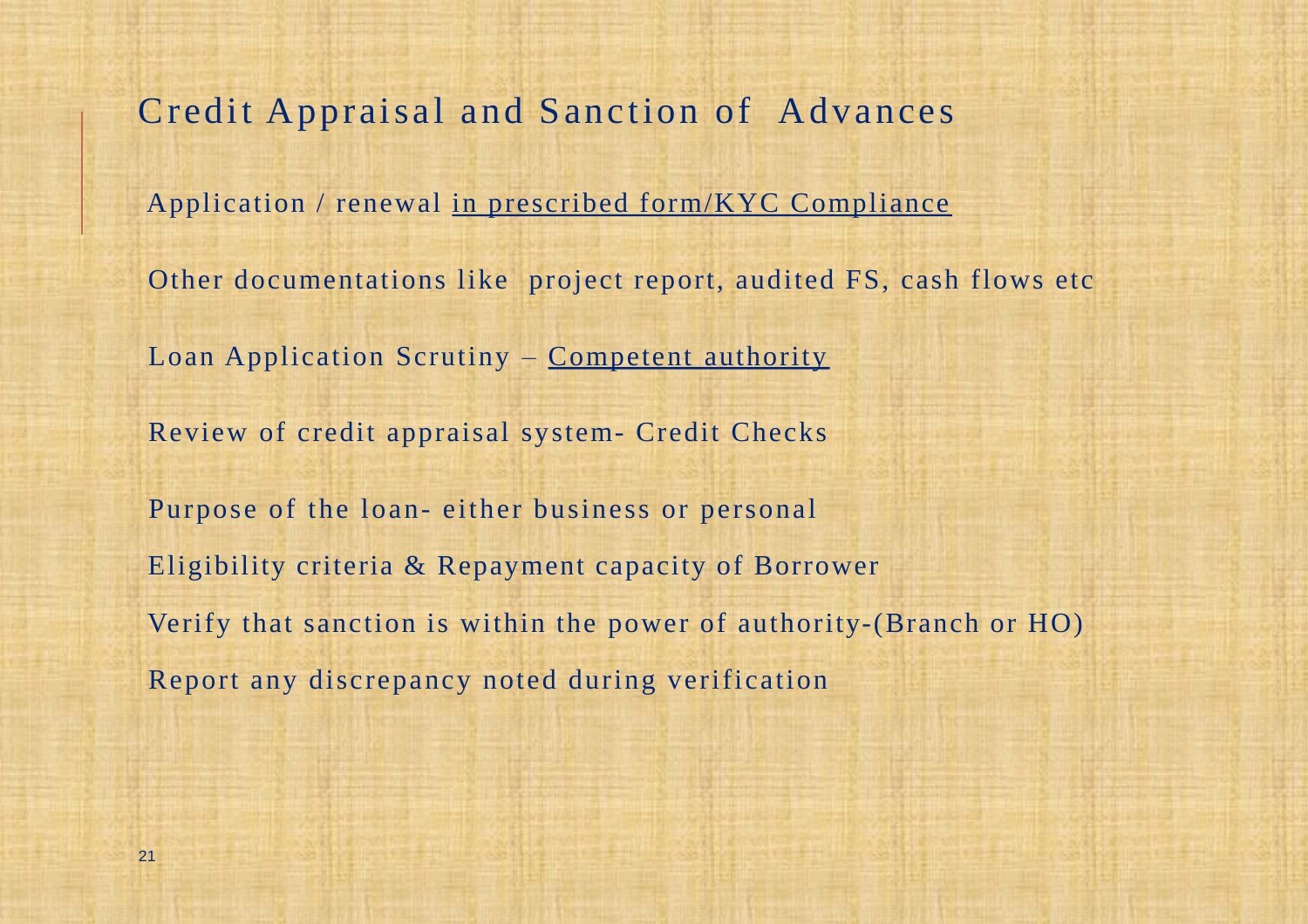#### Credit Appraisal and Sanction of Advances:

In this stage, the branch has the following functions: Adequacy of Security & credit rating of borrower Standing of promoters/ guarantors

- Preliminary inspection of the business unit or residence of the borrower.
- Inspecting the nature of the securities offered particularly Immovable properties.
- Preparing report after such inspection stating specific reasons for either sanctioning/rejecting the loan.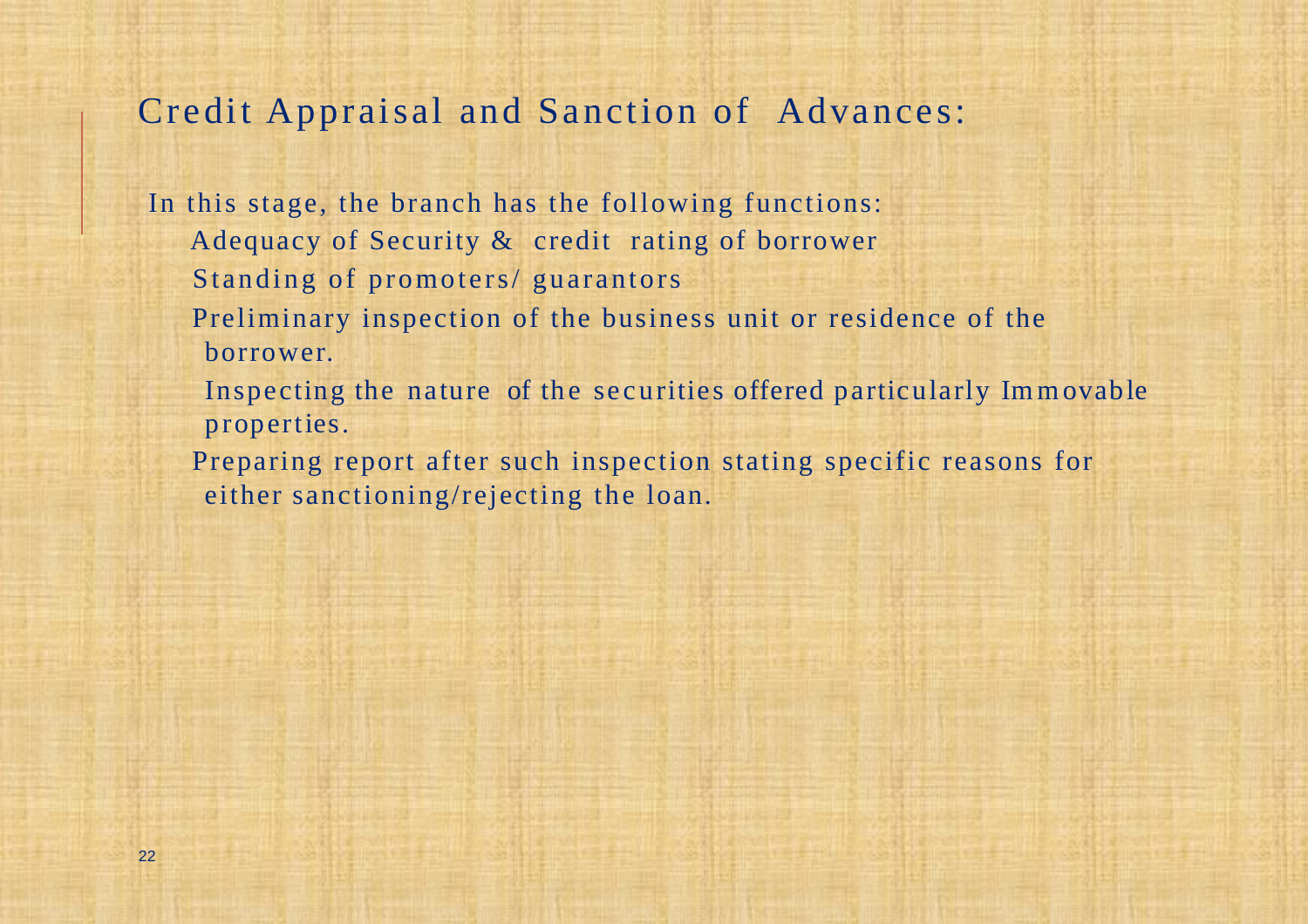Documentation before Disbursement:

Adequate documentation – as per sanction note/bank's policy

Regularly updated

Enforceable by law

Any short comings observed

Maintenance and safe custody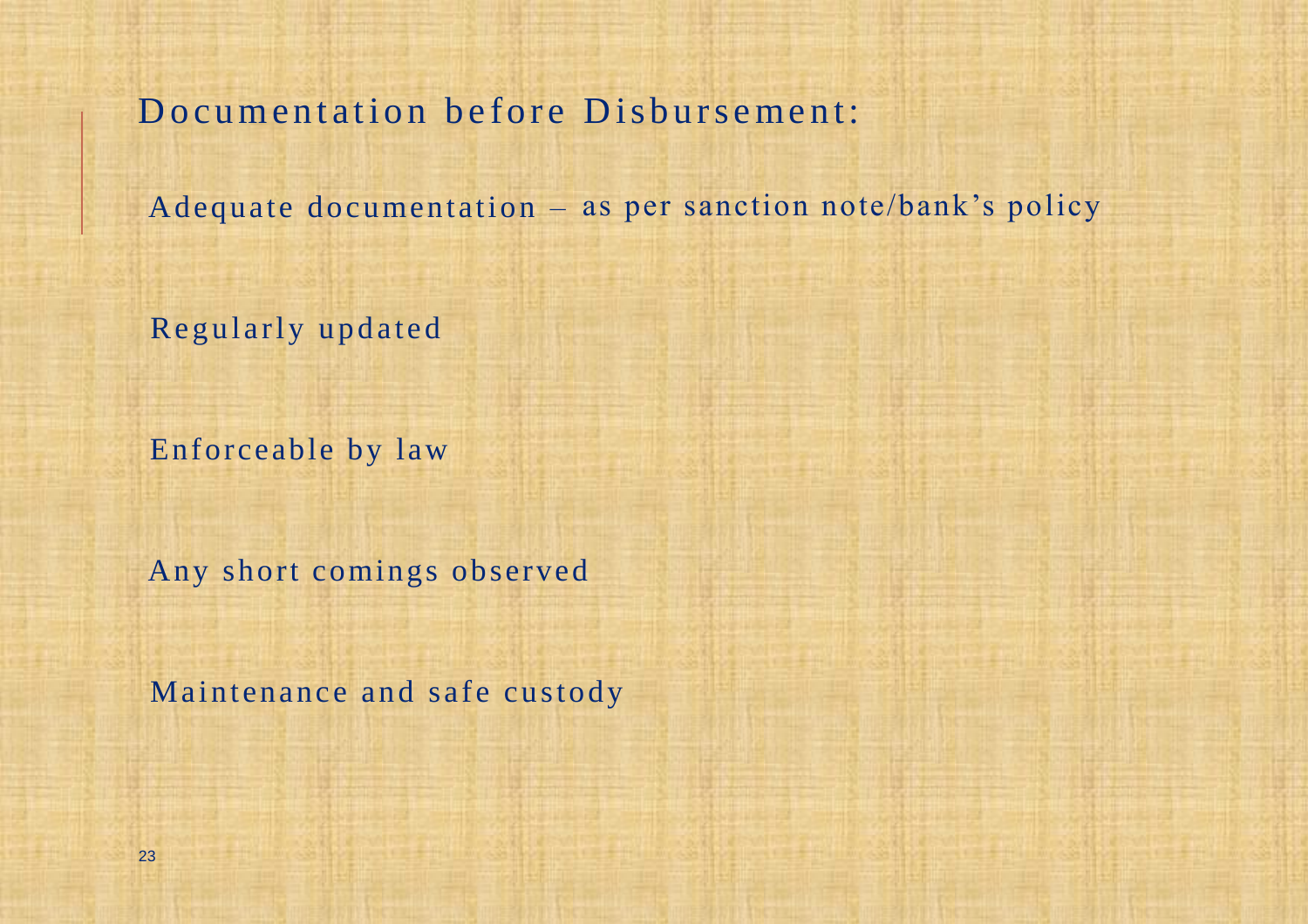#### Documentation before Disbursement:

Auditor should examine the loan documents obtained & compare with the list specified in the documentation manual.

Auditor should verify whether:

All the particulars in the documents have been filled in.

All the particulars filled in are correct.

Signature and acceptance from the borrower has been obtained including the sanction letter.

Branch official concerned have verified & authorized that all the documents have been duly obtained.

Creation of charge – ROC site

Board resolutions – authorizing signatory

Borrower and Guarantors papers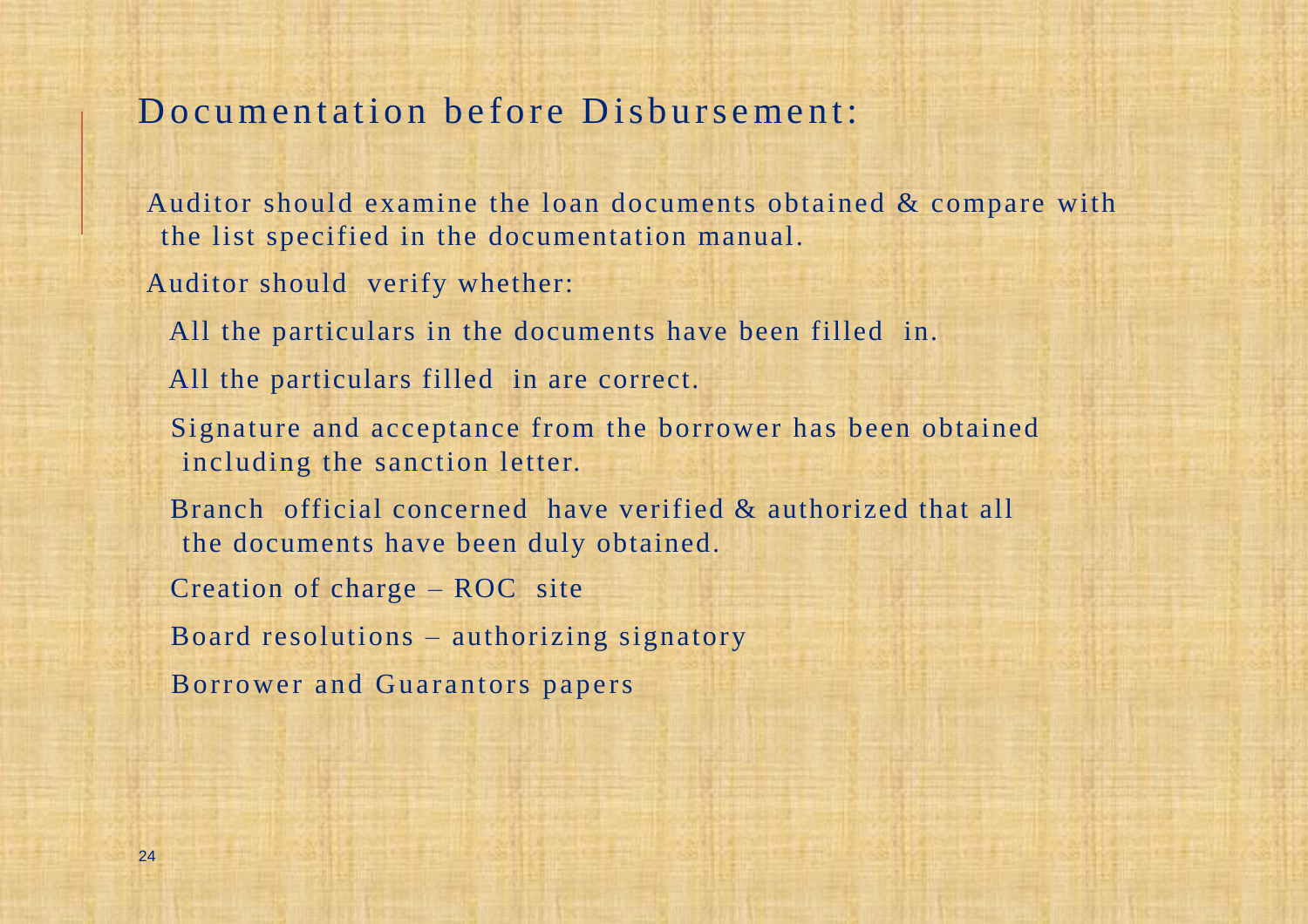Disbursement of Loans:

Verification of security – (title and valuation)

NOC from previous banker – Take Over Advances

Title clearance – search report – legal clearance

All the terms of sanction are complied (quotations / proforma invoices )

Direct disbursements to vendor/third party

Verification of own contribution

Pre disbursement inspection

25

In case of draw down facility – stage of completion to be verified

Follow up with original documents, registration etc.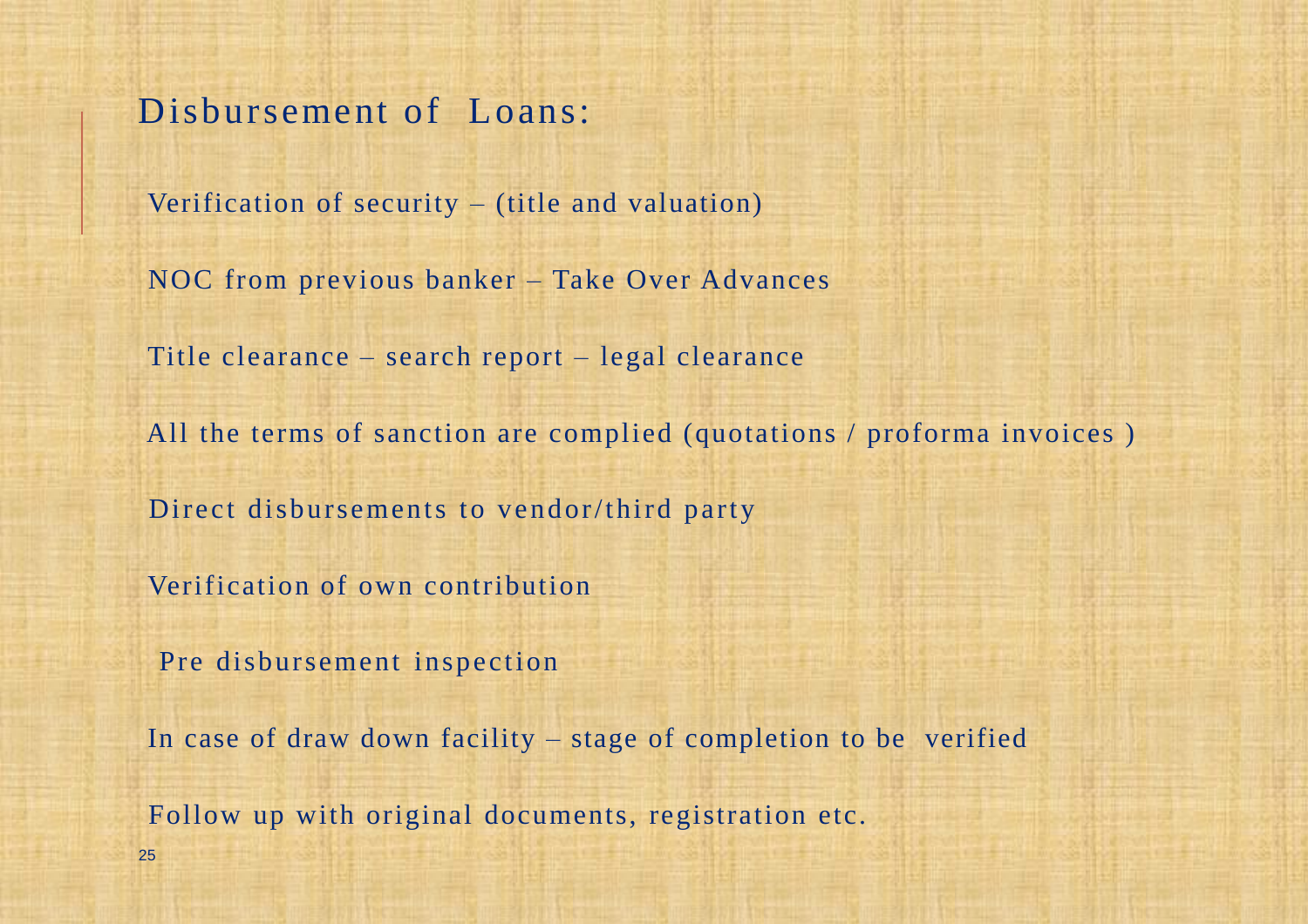#### Post Disbursement Compliance:

After the disbursement of the loan, the branch should monitor and comply all the term and conditions specified in Loan sanction letter.

This compliance includes the following:

Verification of end-use of the funds- Whether they are utilized for intended purpose with a certificate from a CA.

In case of Immovable property offered as security: Mortgage has created & registered. Valuation report, Legal opinion report, Latest encumbrance certificate has been obtained. Creation of charge & lien Insurance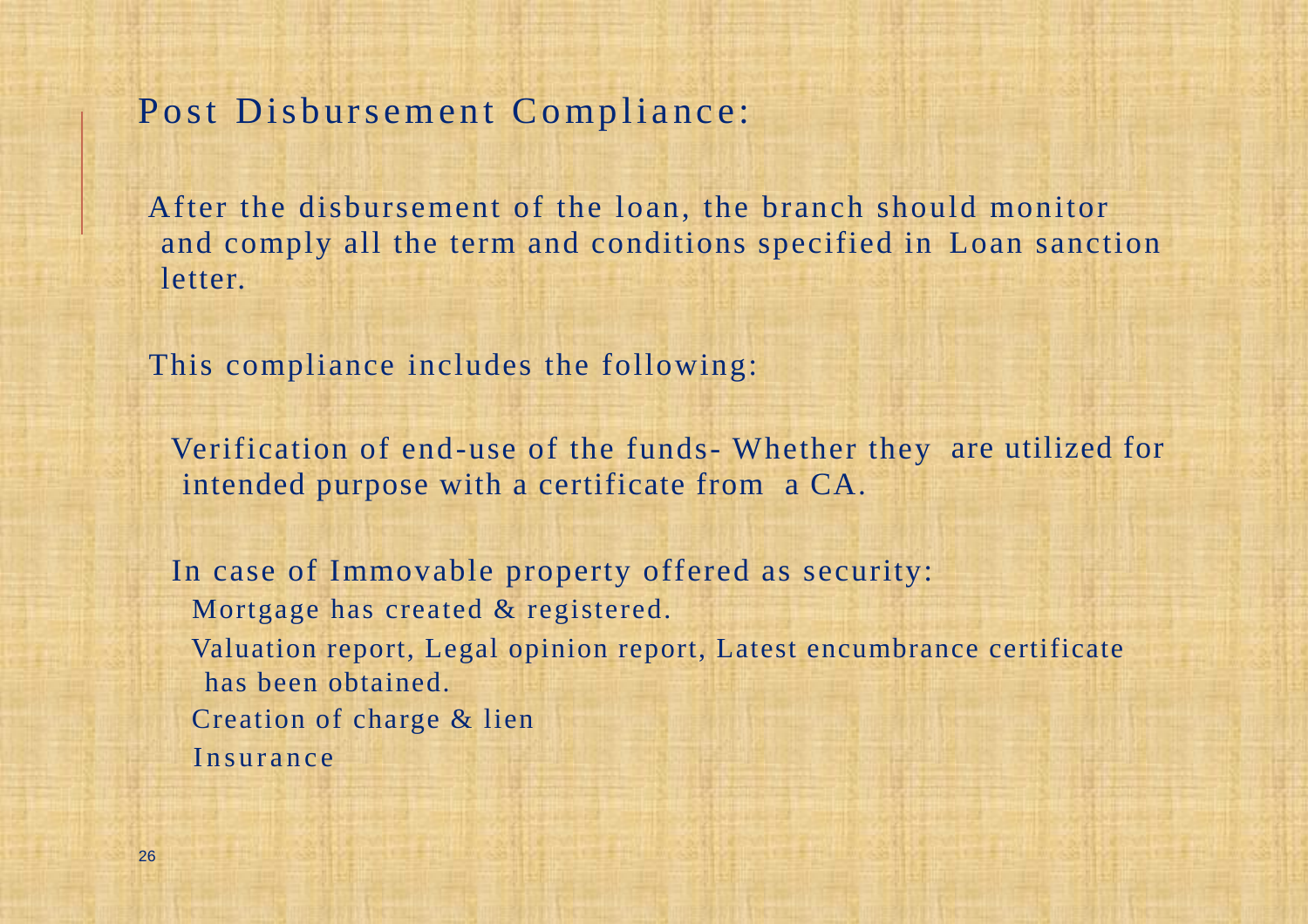#### Review of Operation in Accounts:

Important stage in verification of advances- Regular Health Check-up

Intelligent Scrutiny of Operations in accounts transfer from/transfer to other accounts Frequent cheque returns, excessive withdrawal Turnover in account is disproportionate to sale in business Transfer of funds to group concern

Comparison of sales and purchase with the month wise stock statement submitted by the borrower

Computation & Recomputation of DP limits on the basis of Stock statement by the borrower

Reconcilation of balance of Advances with the General Ledgerunreconciled items needs attention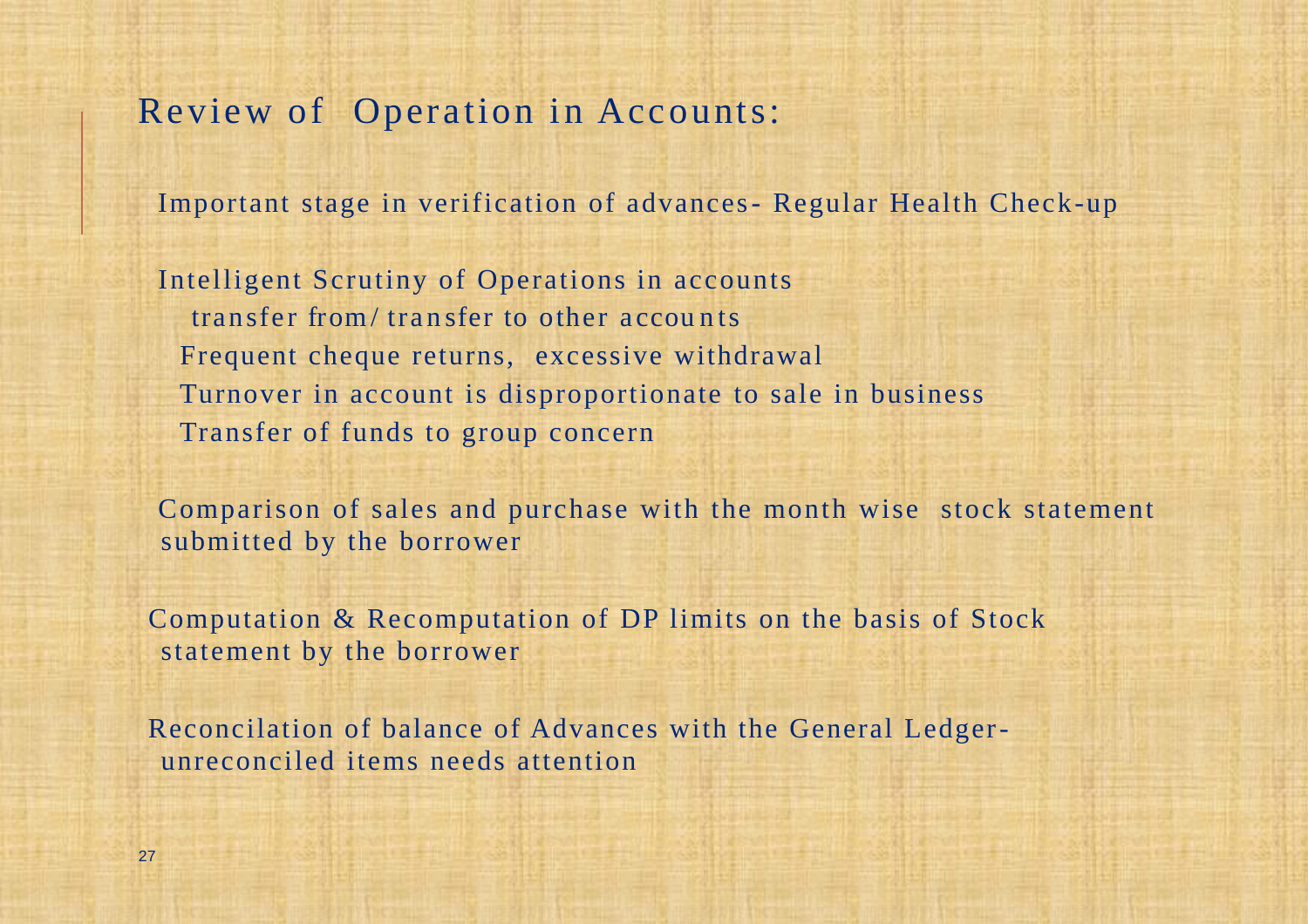#### Renewal of Advances:

Reneawal only at the end of one year- unless ad-hoc advances or otherwise prescribed in sanction letter- Non Renewal-NPA

Limit realigned/enhanced- necessary documents are executed for such enhancement

Reschedulement/Restrcturing as per IRAC Norms

Obtain "Letter of Acknowledgement of Debt" from borrower – to avoid documents becoming time barred

Factors considered at time of renewal- History of Accounts, Future Projects etc.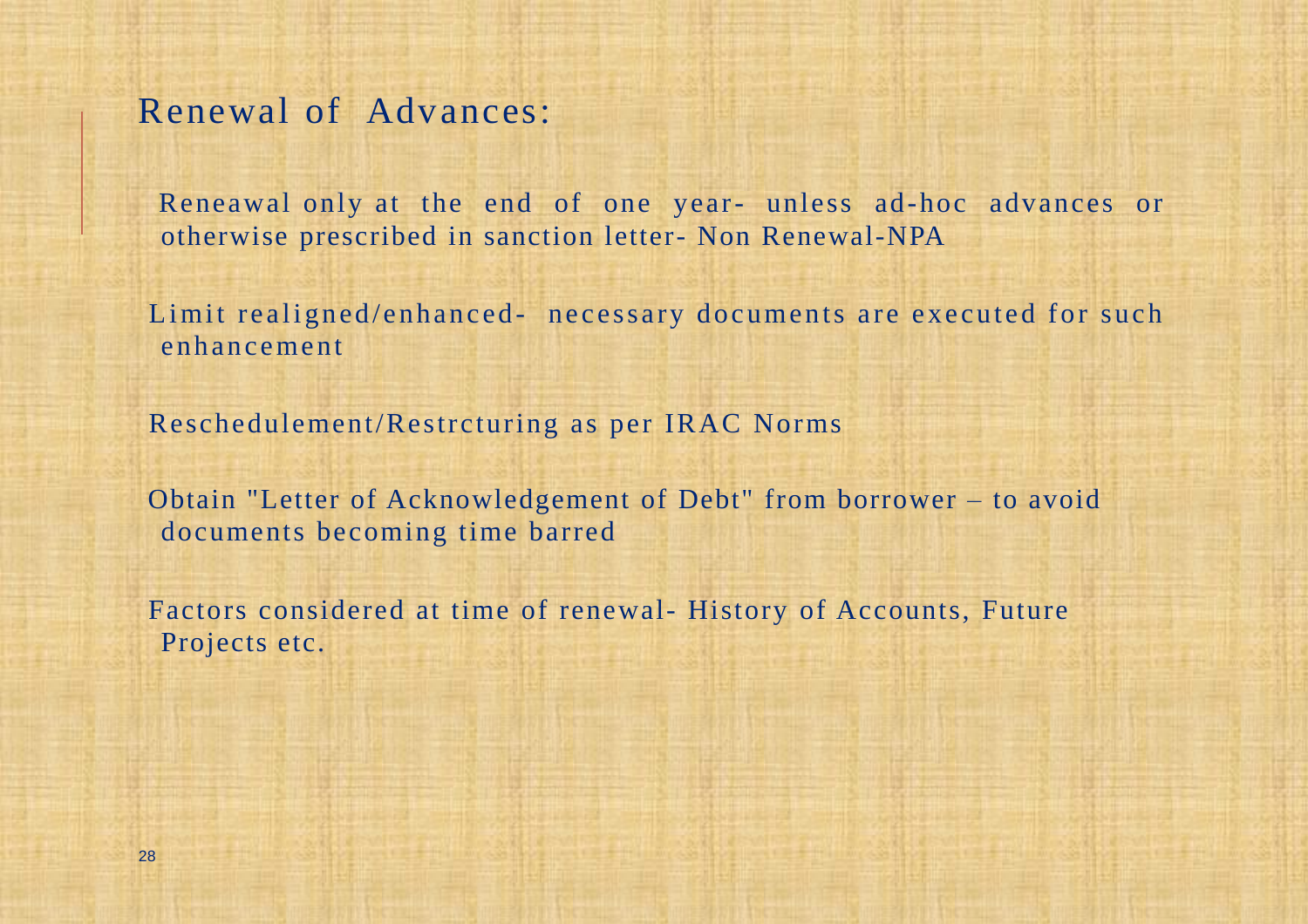#### Physical Inspection of Security & Valuations:

Examine stock audit report for any adverse comments with special attention to non moving/obsolete stock.

Demat papers, physical shares, TDR, NSC usually in custody of bank and should be physically verified.

Loan against shares- Periodic statement of valuation of shares pledged to ensure margin is maintained.

NPA A/cs- Valuation report for all immovable properties mortgaged to the bank at least once in 3 years.

Factory/ Property visit by the Branch Manager on regular basis

Assesement of Impact of Change in Government Rules & Regulations (Cancellation of Coal mines by SC)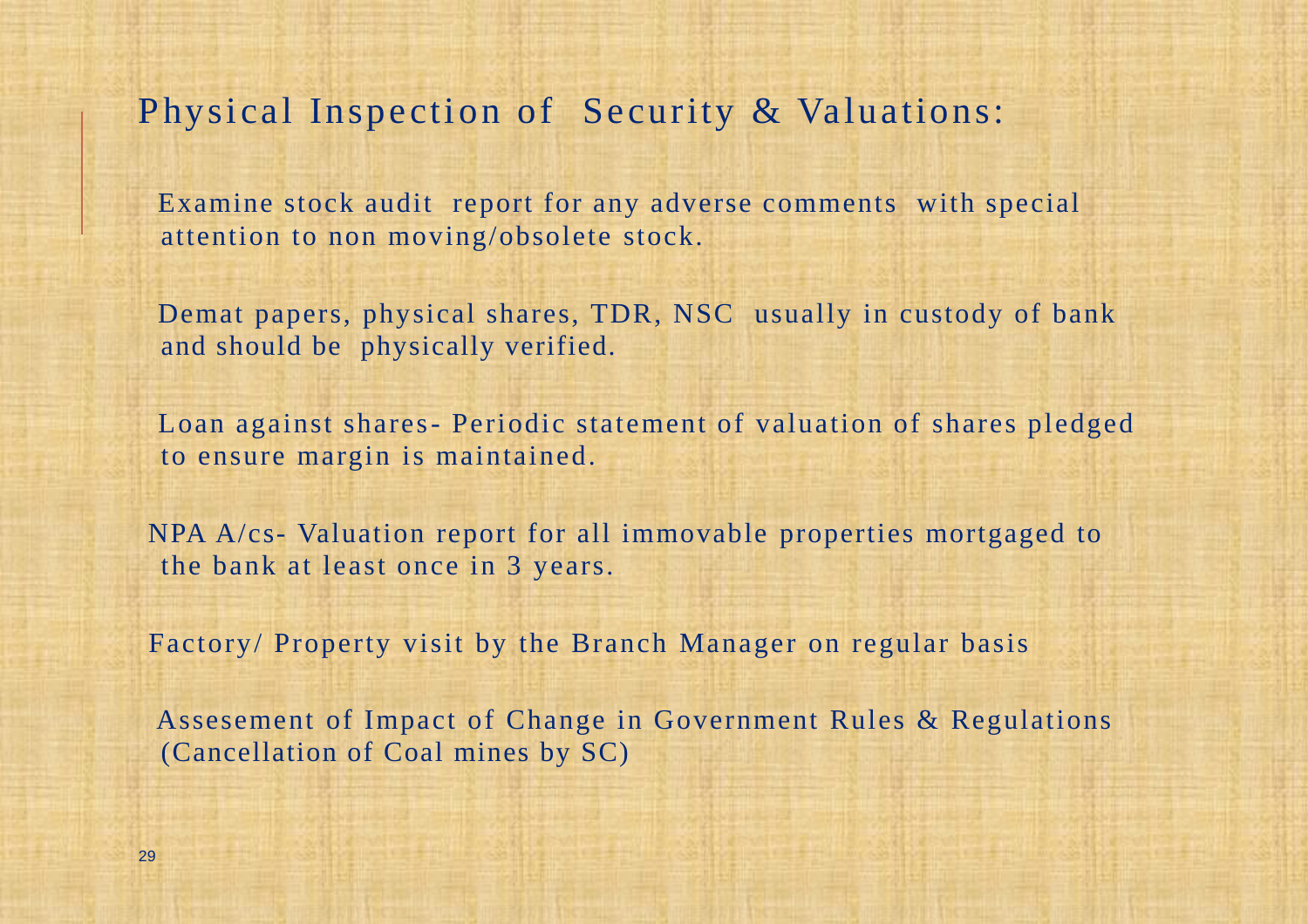#### Reporting/Rectification:

Auditors to report discrepancies noted in advances in - Statutory Audit Major/Critical discrepancies report & Long Form Audit Report (LFAR)

If the discrepancy has to be rectified, it has to be through Memorandum of Changes (MOC)

Adeqaute documentation for the discrepencies observed and rectified through MOC

Docmentation of Issues reported in LFAR to avoid any dispute in future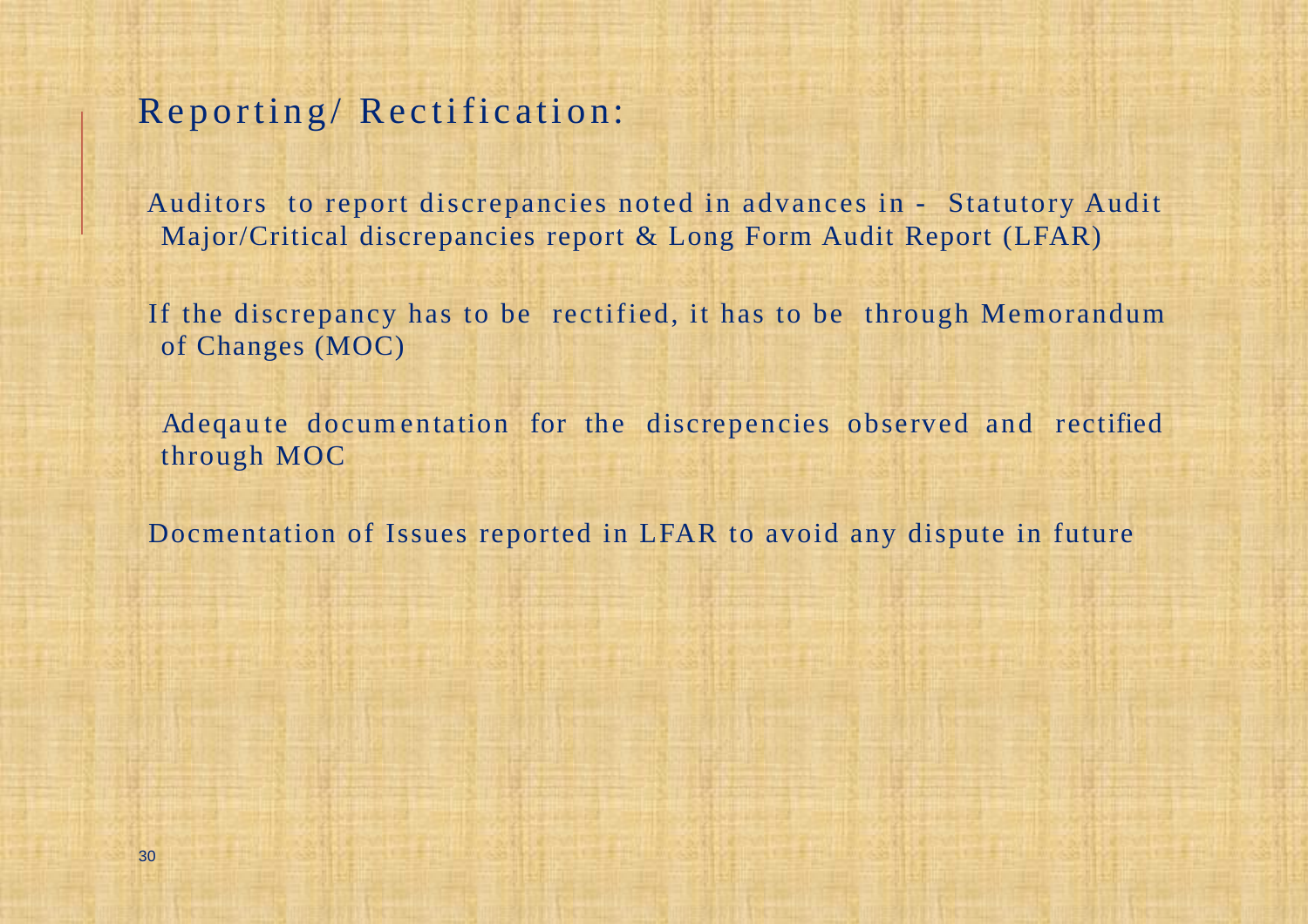### DOs

- To the point
- Avoid words generally / normally
- Avoid blanket affirmative statements
- Write basis of comment like
- based on walkthrough,
- based on sample verification of 8 accounts in 2 accounts namely
- Use simple English
- Give Example
- Check cross Referencing (LFAR to MOC, Certificates, etc. & Vice Versa)

– Maintain all working papers Shortcoming/weaknesses/reservations adverse comments with reasons Discuss contents with branch head. Make correct representation of facts Give bank's point of view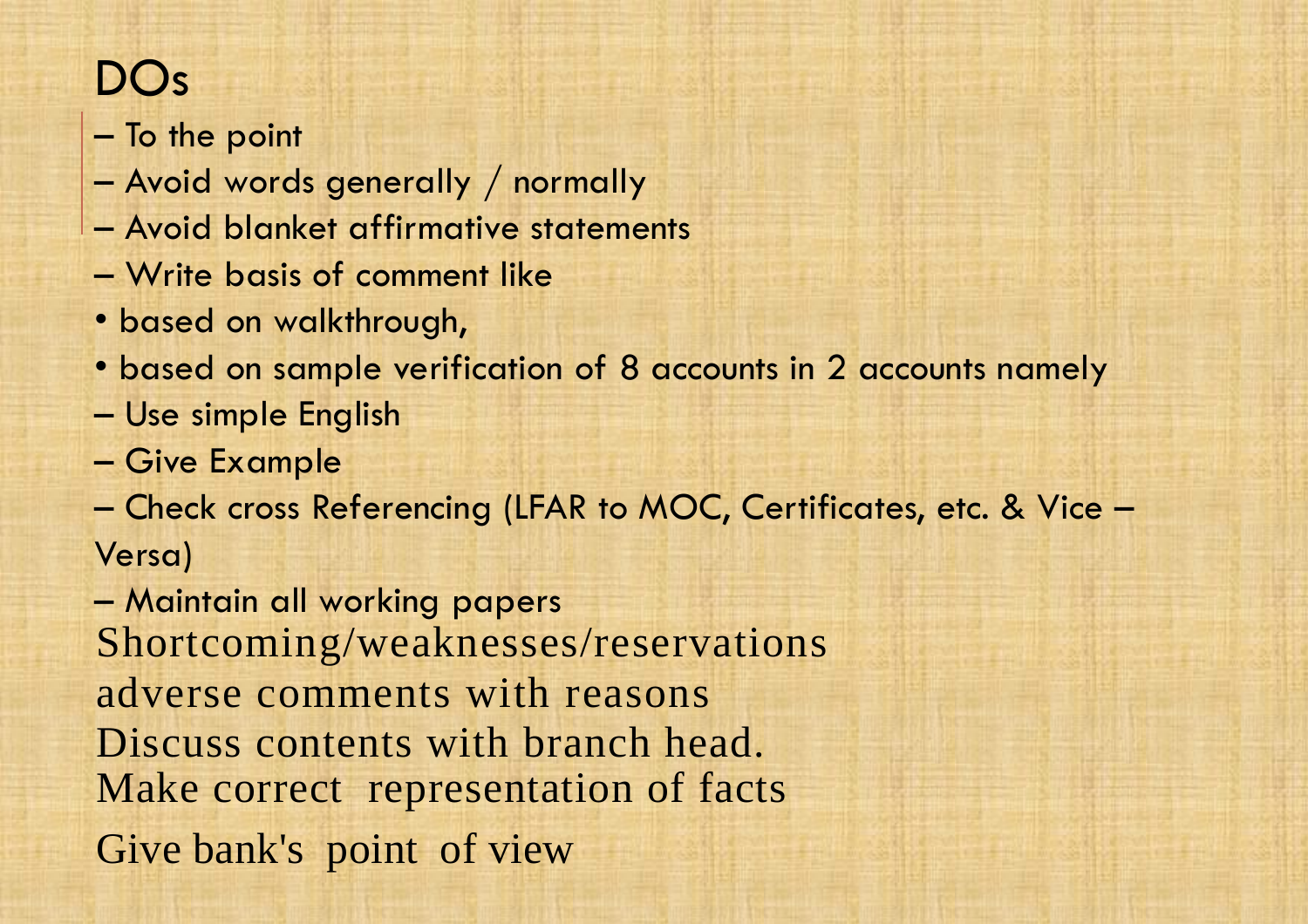# DO

Give specific disclosures on nature and extent of work done and limitations Give disclaimer for non-availability of records Beyond Delegated Authority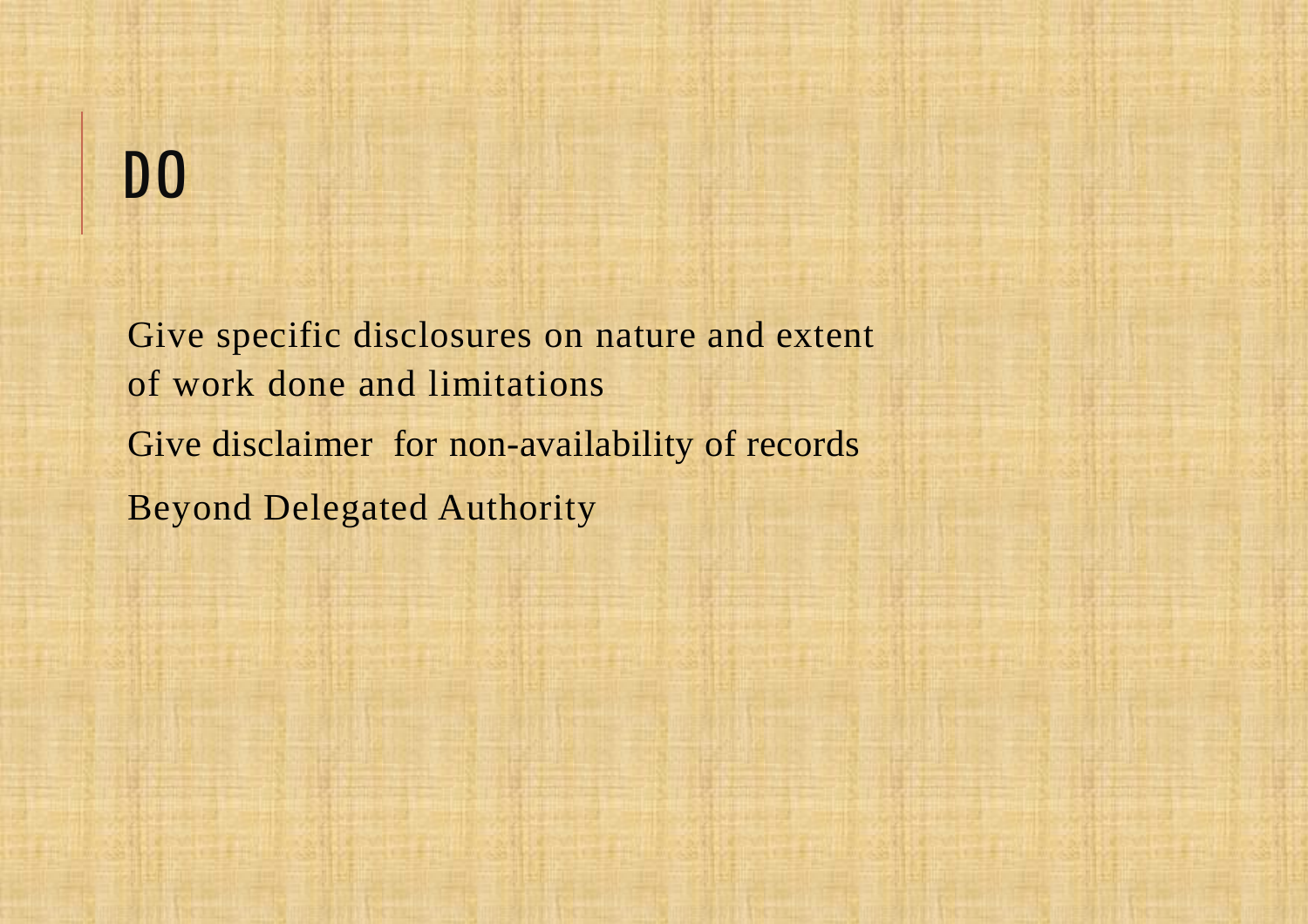# DON'T'S

#### Don'ts

- Avoid descriptive Report
- Be Vague
- Use shortforms/ terms not defined
- Refer General Practices

-Don't just copy from previous year report which will create complicated siyution without verifying the facts with the current year relavacne information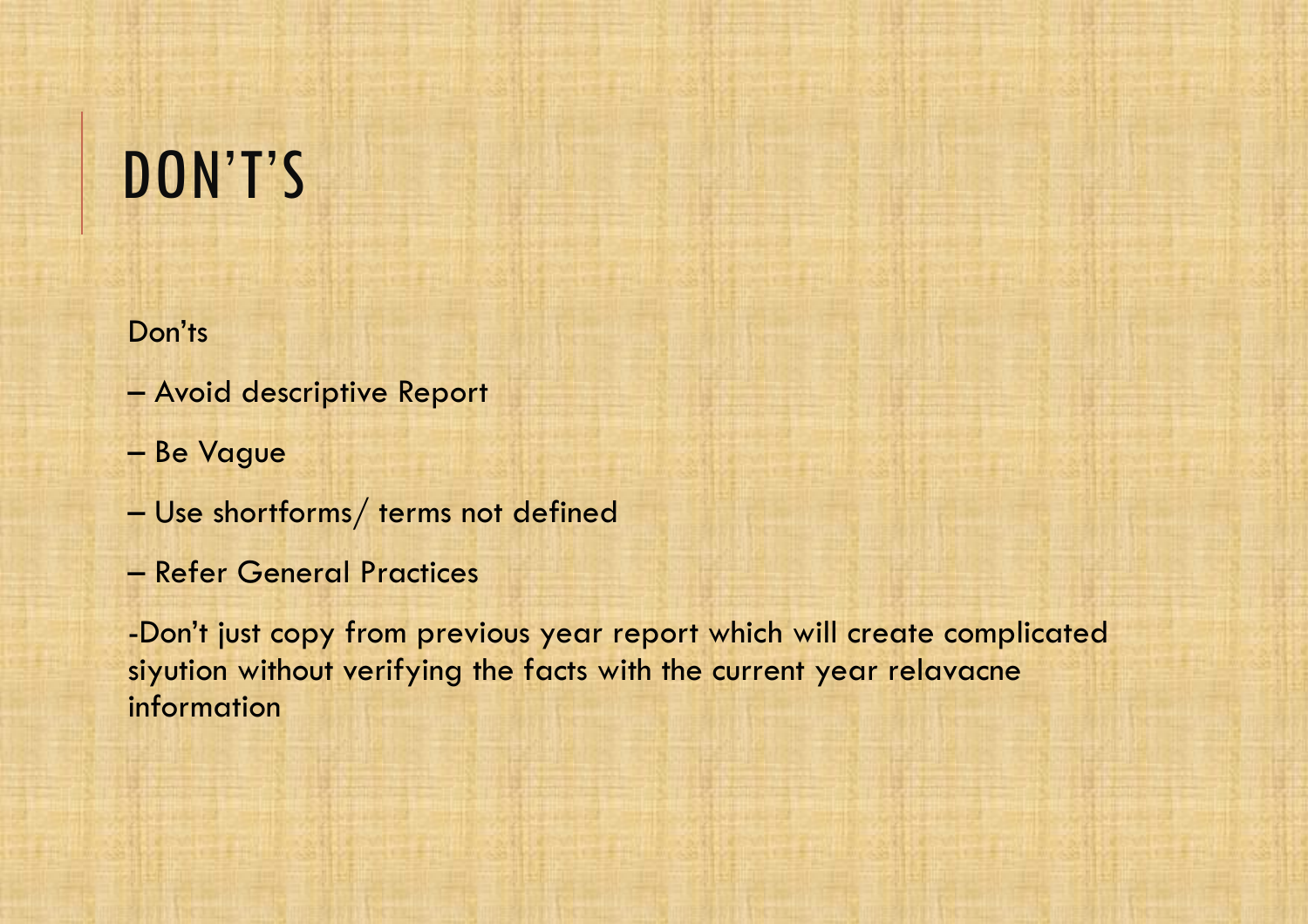#### **Operations of Account**

1 Bouncing of high value cheques

2 Foreign bills remaining outstanding with the bank for a long time and tendency for bills to remain overdue.

3 Delay observed in payment of outstanding dues

4 Frequent invocation of BGs and development of LCs

5 Under insured or over insured inventory

6 Invoices devoid of TAN and other details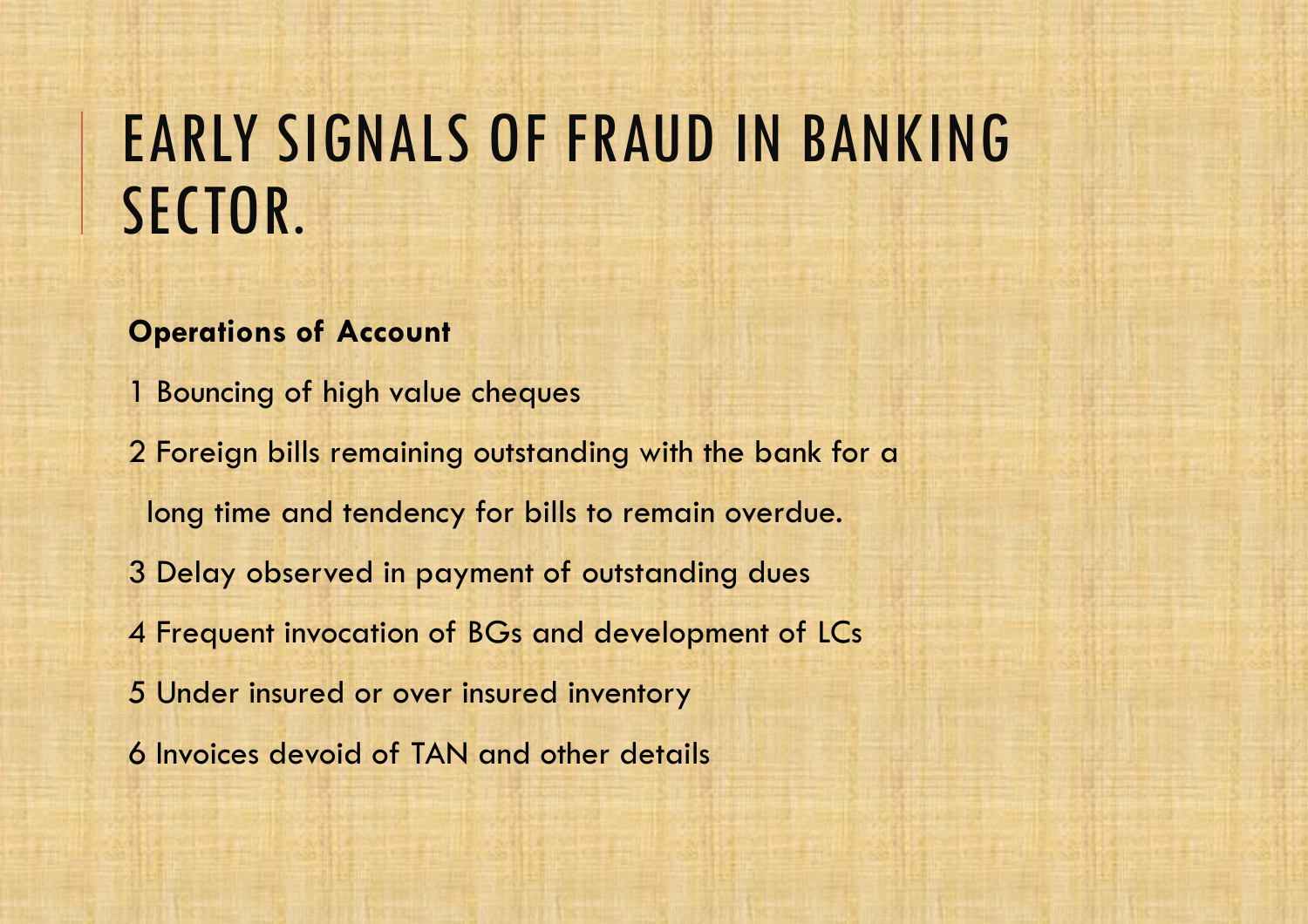#### **Operations of Account**

7 Funding of the interest by sanctioning additional facilities

8 Frequent request for general purpose loans.

9 Frequent ad hoc sanctions

10 Heavy cash withdrawal in loan accounts

11 Significant increase in working capital borrowing as

percentage of turnover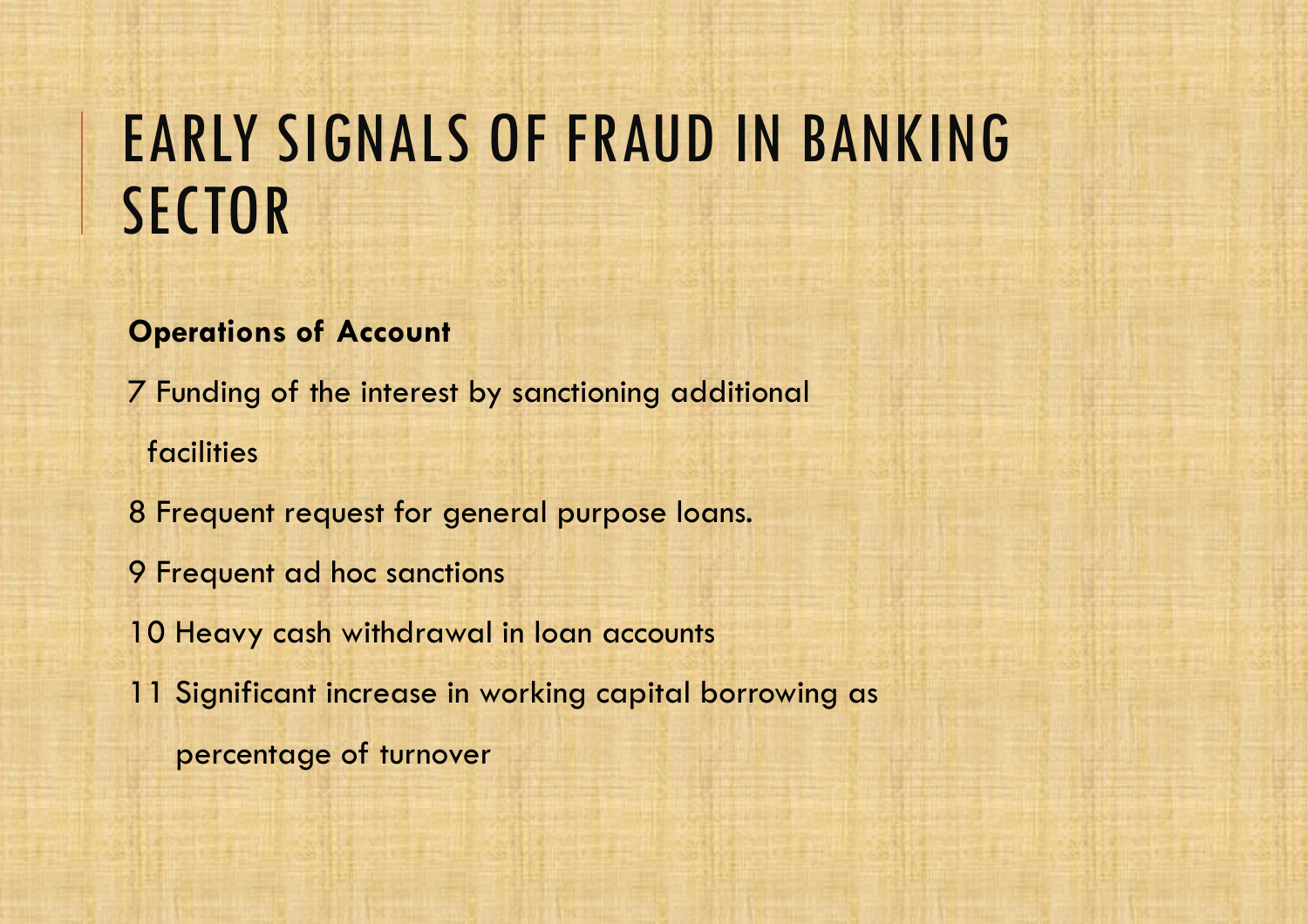#### **Concealment or Falsification of documents**

- 12 In merchanting trade, import leg not revealed to the bank
- 13 Concealment of certain vital documents like master agreement , insurance coverage
- 14 Frequent change in accounting period and/or accounting policies
- 15 Claims not acknowledged as debt high
- 16 Substantial increase in unbilled revenue year after year
- 17 Material discrepancies in the annual report
- 18 Significant inconsistencies within the annual report (between various section)

19 Poor disclosure of materially adverse information and no qualification by the statutory auditors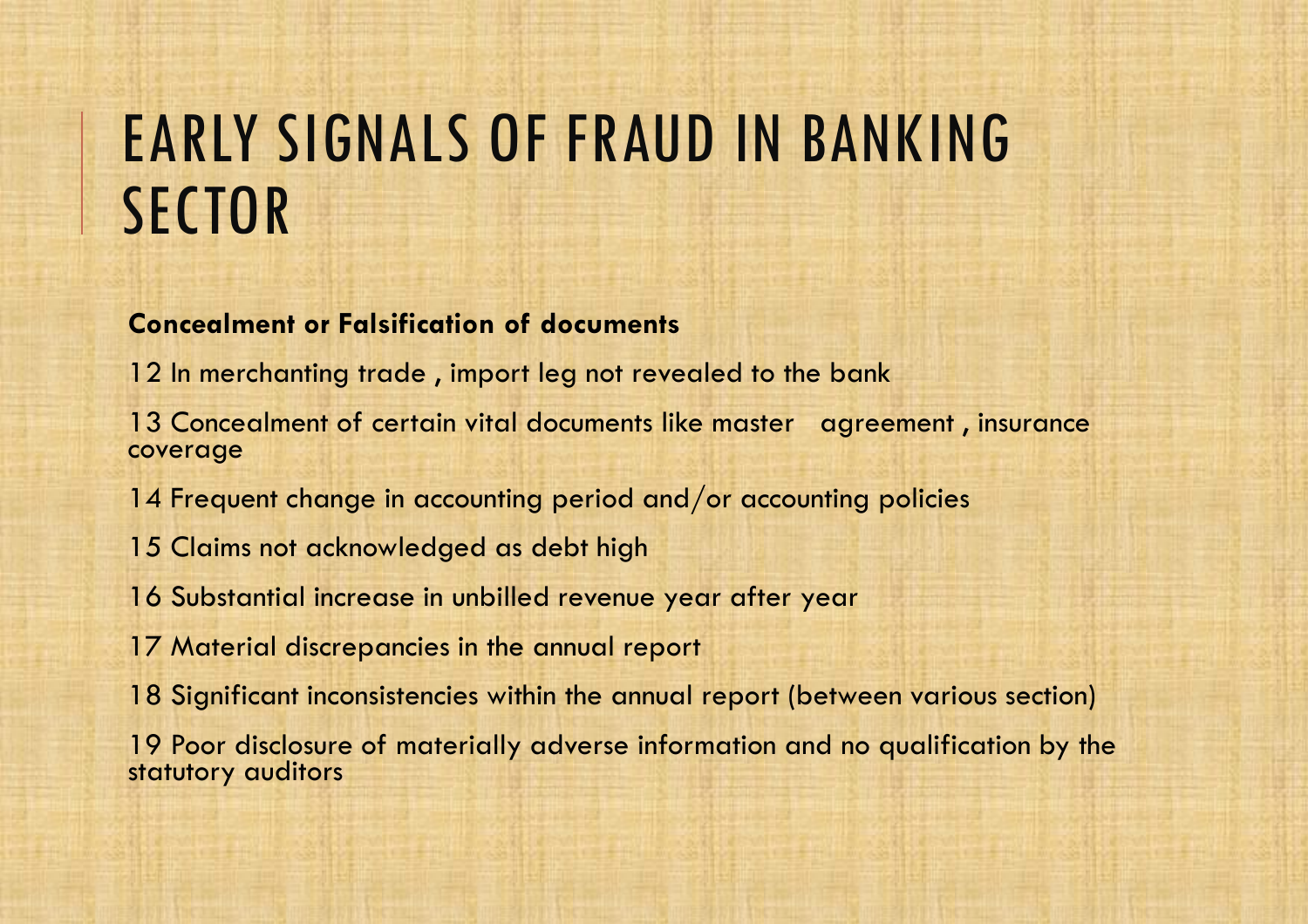#### **Diversion of Funds**

20 Frequent change in the scope of the project to be Undertaken by the borrower

21 Not routing of sales proceeds through consortium/ member bank/ lenders to the company

22 High value RTGS payment to unrelated parties

23 Increase in borrowings , despite huge cash and cash

equivalents in the borrower's balance sheet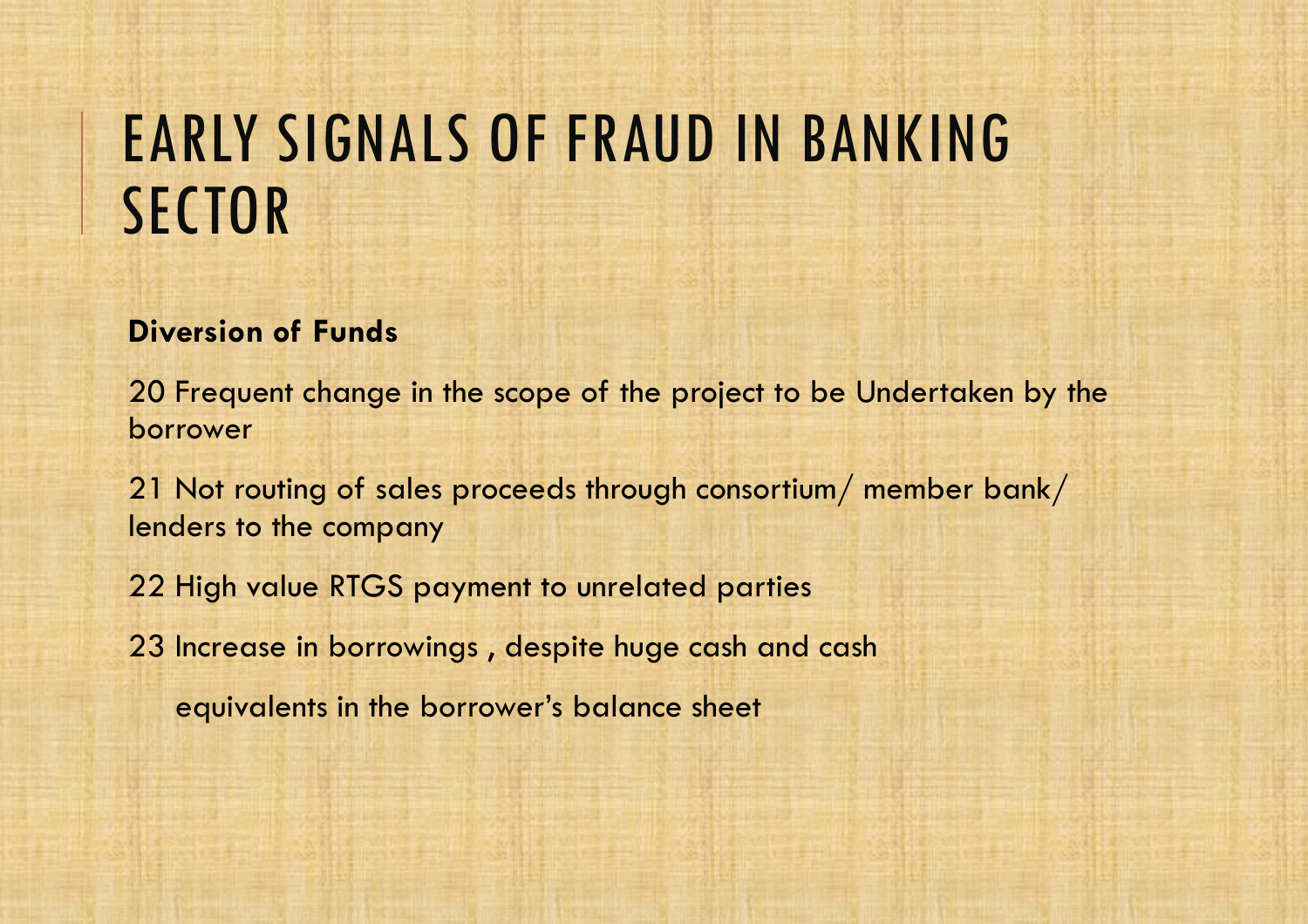**- Issues in Primary/Collateral Security** 24 Dispute on title of collateral securities 25 Request received from the borrower to postpone the inspection of the godown for flimsy reasons 26 Exclusive collateral charged to a number of lenders Without NOC of existing charge holders 27 Critical issues highlighted in the stock audit report 28 Liabilities appearing in ROC search report , not reported By the borrower in its annual report 29 Non- production of original bills for verification upon request.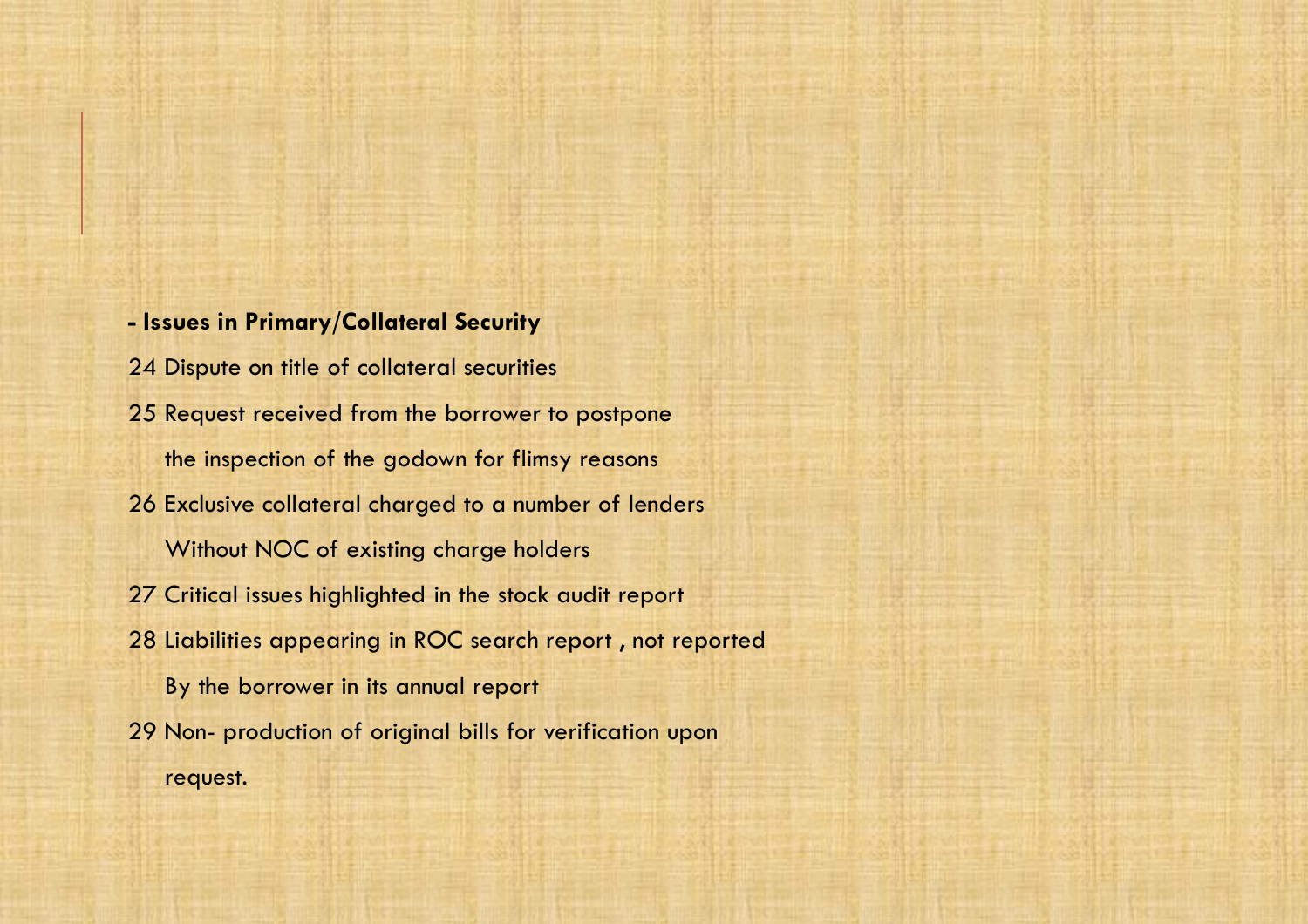30 Significant movement in inventory , disproportionately Differing vis-à-vis change in the tuenover 31 Significant movements in receivables , disproportionately differing vis-à-vis change in the turnover and/or increase in ageing of the receivables 32 Increase in Fixed Assets , without corresponding increase In long term sources (when project is implemented)

33 Costing of the project which is the wide variance with standard cost of installation of the project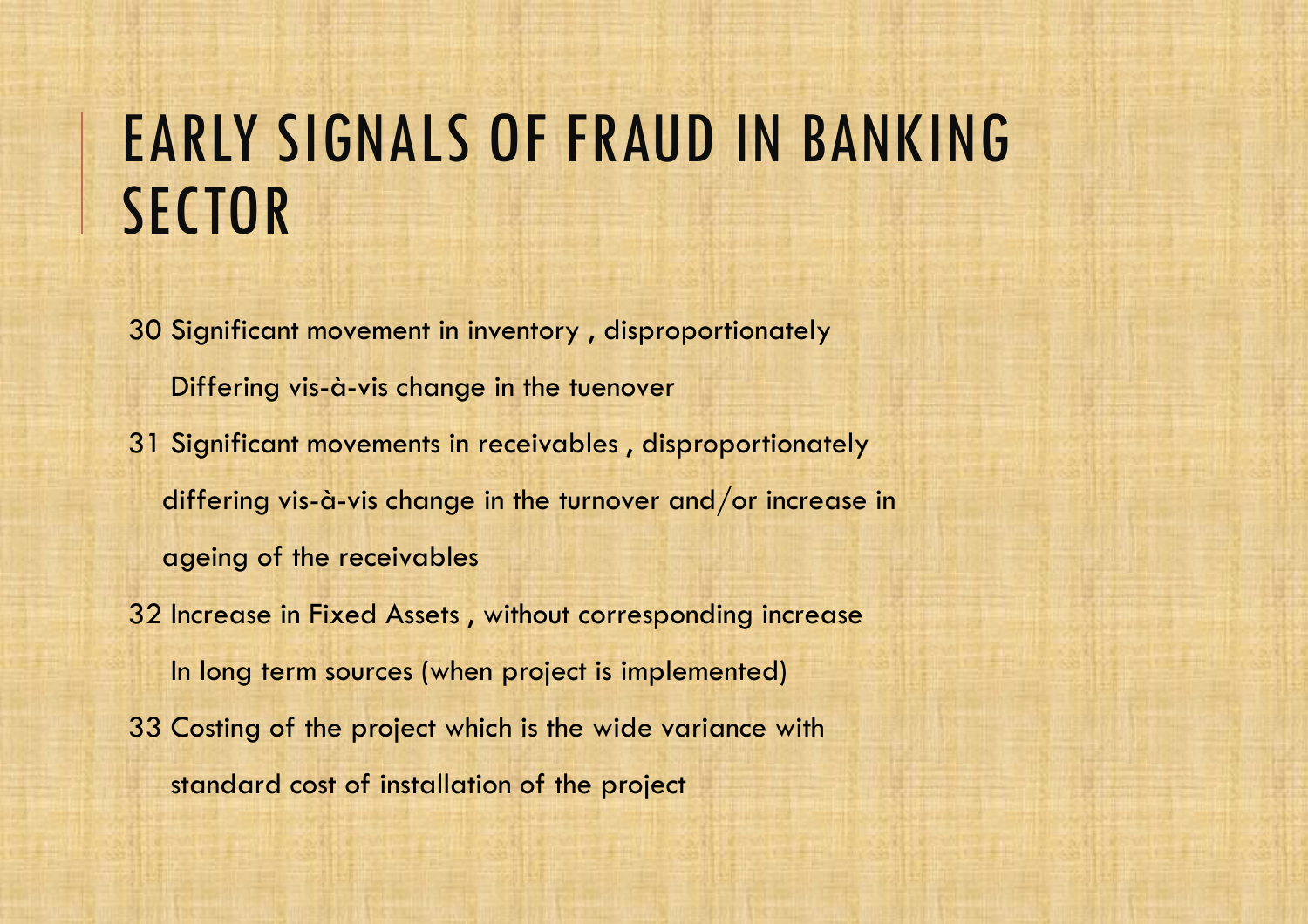# EARLY SIGNALS OF FRAUD IN BANKING **SECTOR**

**- Inter-Group/Concentration of Transaction**  34 Funds coming from other banks to liquidate the outstanding loan amount unless in normal course 35 Floating front/associate companies by investing Borrowed money 36 LCs issued for local trade/rlated party transaction without underlying trade transaction 37 Large number of transaction with inter-connected Companies and large outstanding from such companies

38 Substantial related party transaction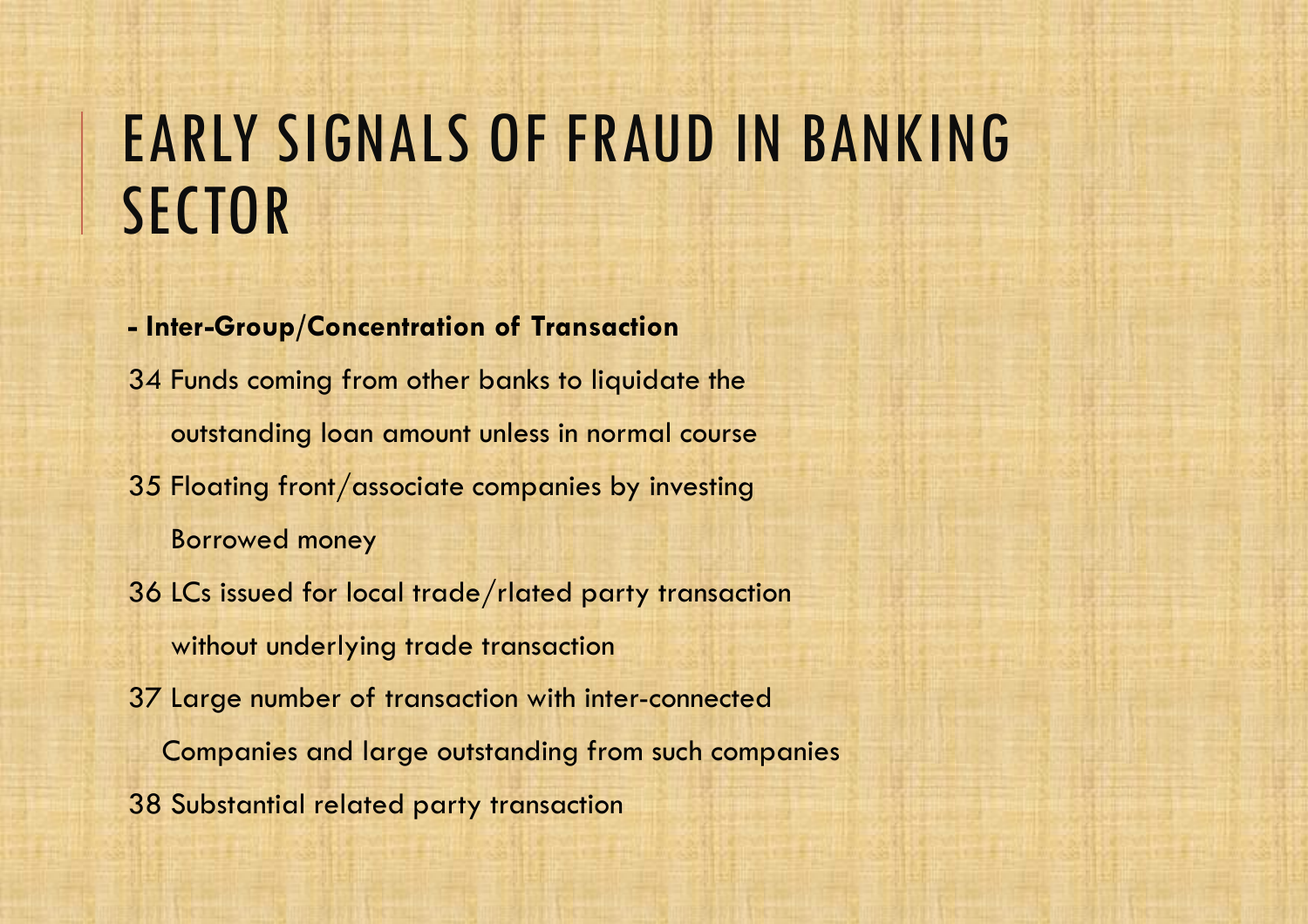# EARLY SIGNALS OF FRAUD IN BANKING **SECTOR**

#### **Regulartory Concern**

39 Default in undisputed payment to the statutory bodies As declared in the Annual report 40 Raid by Incomes tax/sale tax/ central excise duty officials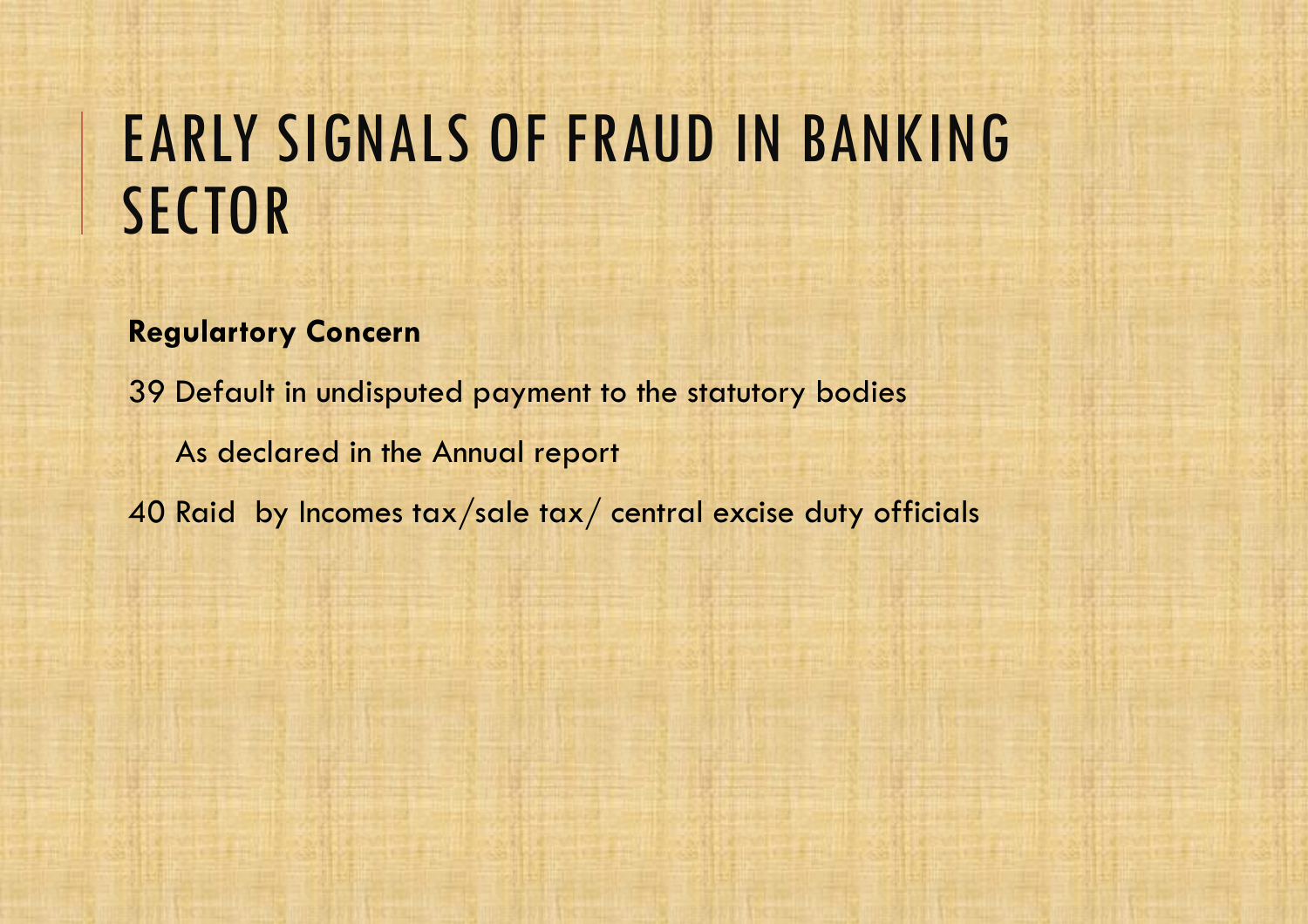# EARLY SIGNALS OF FRAUD IN BANKING **SECTOR**

#### **Other Signals**

- 41 Disproportionate change in other current assets
- 42 Resignation of the key personal and frequent changes

In the management

43 Significant reduction in the stake of promoter/director or

increase in the encumbered shares of promoter/director

**Bills discounted are paid on due dates every time and there are no delays or return of bills.**

**Heavy incomes from other sources, shown in the financial statement of accounts , unrelated to the Normal business of the customer.**

**Heavy borrowings of fund for short term in quarter/half year/year ending months for a few days and being used for deposits of similar or lesser period in the market**